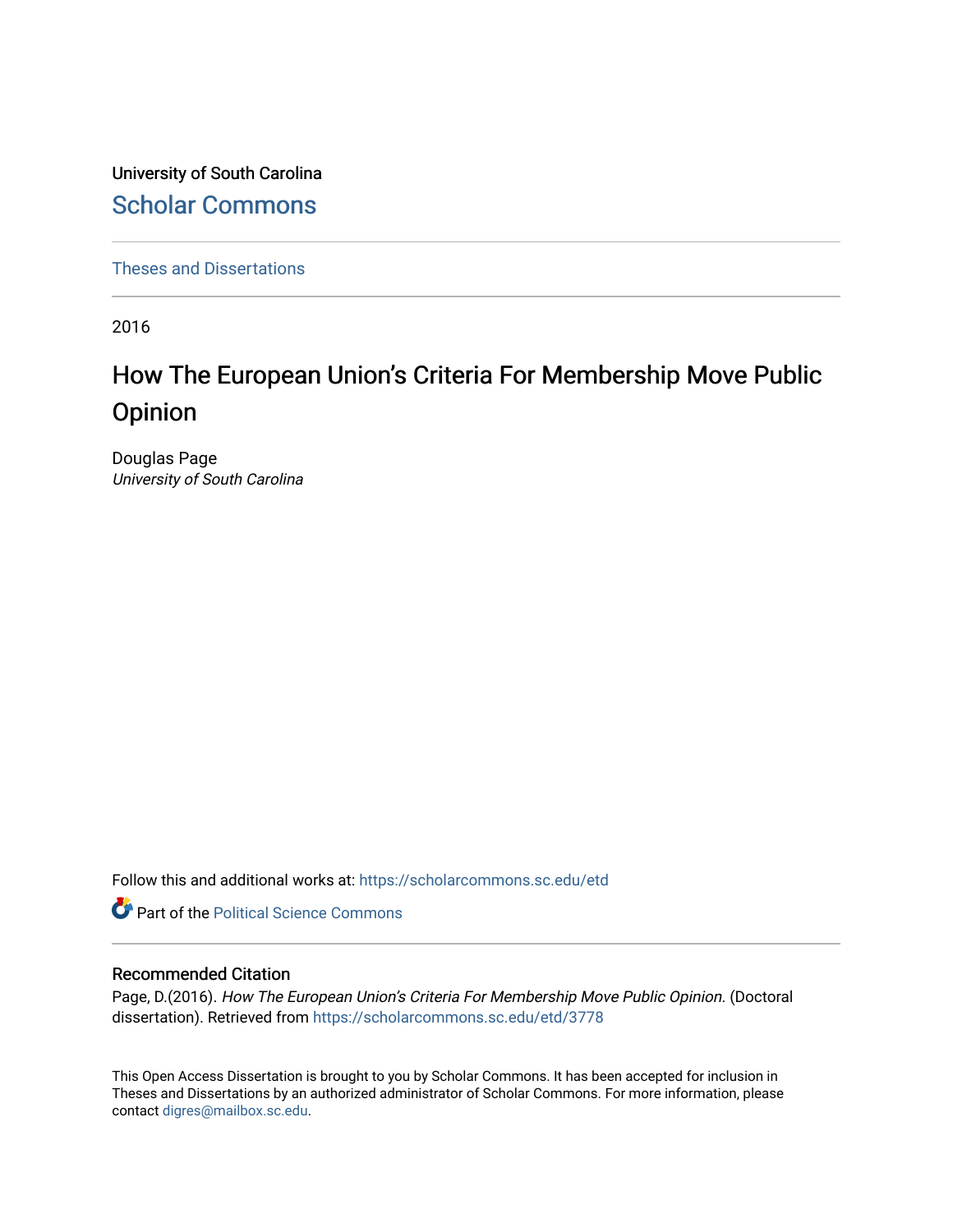## HOW THE EUROPEAN UNION'S CRITERIA FOR MEMBERSHIP MOVE PUBLIC **OPINION**

by

Douglas Page

Bachelor of Arts Vanderbilt University, 2010

Submitted in Partial Fulfillment of the Requirements

For the Degree of Doctor of Philosophy in

Political Science

College of Arts and Sciences

University of South Carolina

2016

Accepted by:

Robert Cox, Major Professor

David Darmofal, Committee Member

Tawanda Greer, Committee Member

Timothy Peterson, Committee Member

Lacy Ford, Senior Vice Provost and Dean of Graduate Studies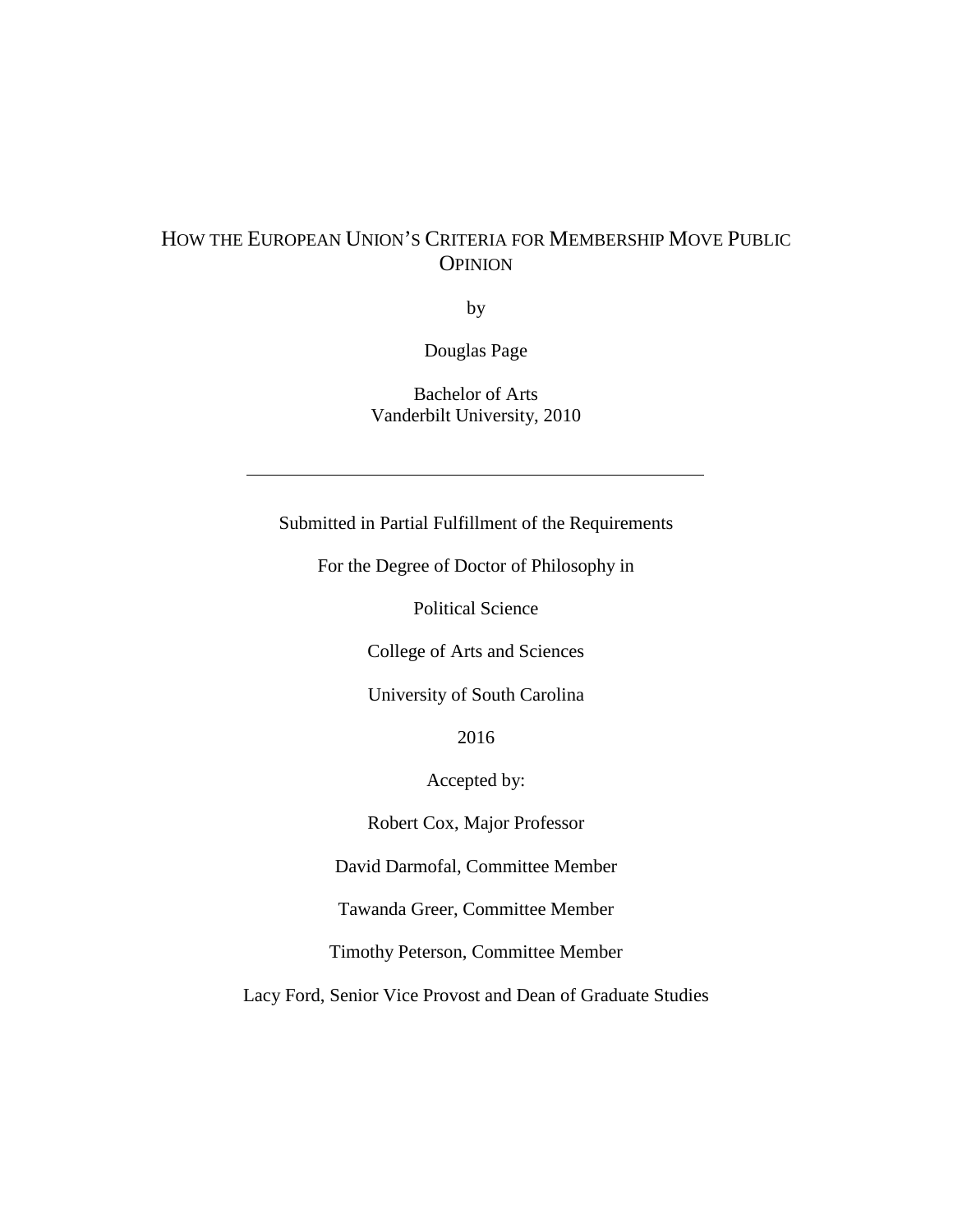© Copyright by Douglas Page, 2016 All Rights Reserved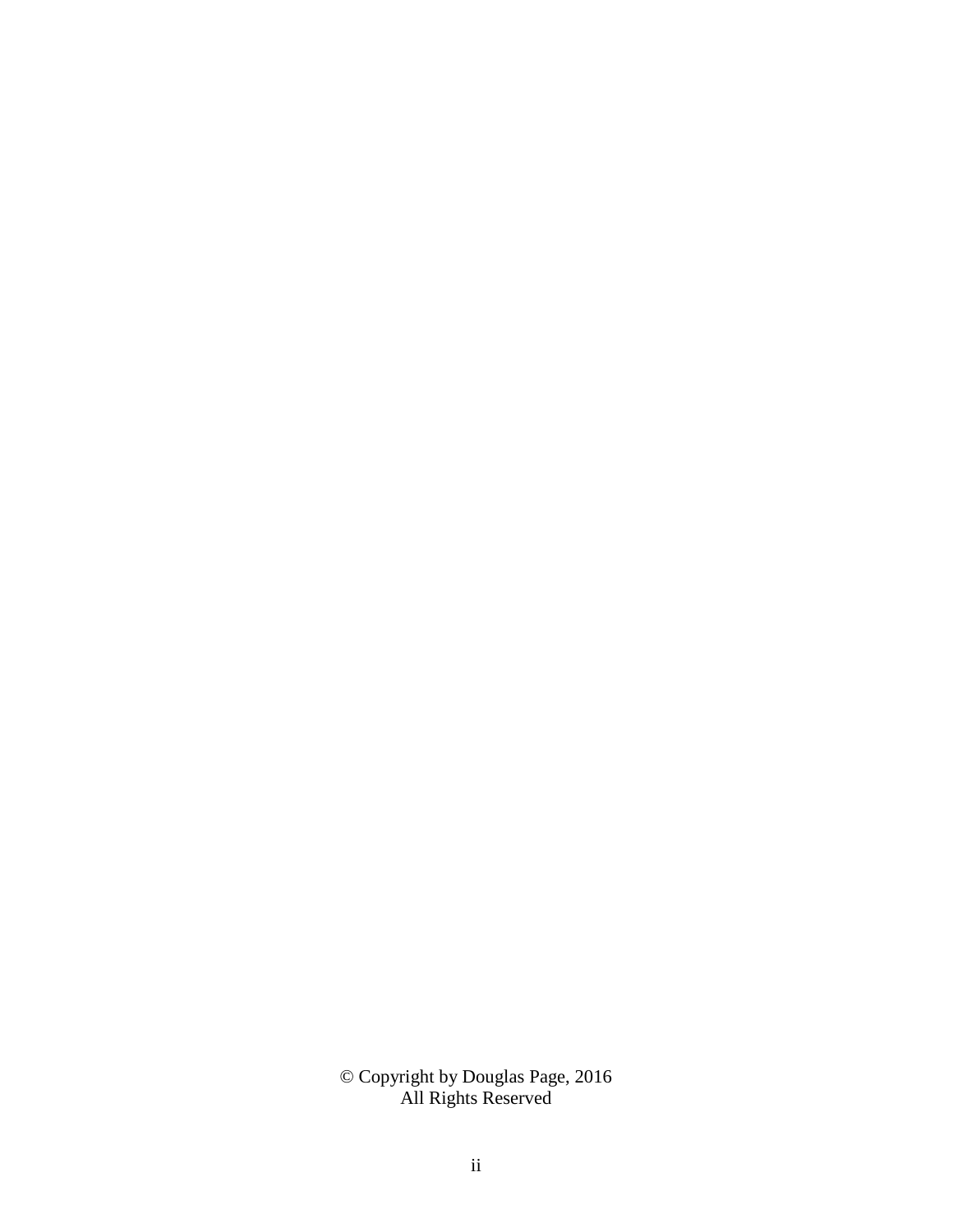## ABSTRACT

Existing studies suggest that normative commitments to the European Union's human rights standards remain weak in states applying for EU membership, and that citizens are unresponsive to information the EU provides. This research does not gauge public support for human rights when they are framed as an EU issue. In an original experimental survey of Bosnia and Herzegovina, I examine the effect of EU framing on support for the equal treatment of gay people, equal pay between women and men, and blame assigned to the government for policy outcomes regarding these rights. I find that EU frames affect blame towards the government, which in turn influences support for women's rights. EU frames produce a negative effect on support for women's rights among those who support their state's independence from the EU. Moreover, the EU establishes equal pay for equal work as a criterion for applicant states. Conventional wisdom holds that governments meet criteria for membership in order to gain benefits from membership. In another experimental survey of Bosnia and Herzegovina, I examine the effect of framing equal pay as a criterion for membership. Among those who believe that economic benefits from EU membership are likely, framing gender equality as necessary for EU membership elicited higher levels of support for gender equality, in comparison to those who believe that benefits are unlikely. The EU also has recently set up standards for membership regarding gay rights, but commitment to the standards remains weak. This lack of commitment presents a puzzle for researchers and policymakers: if the EU's gay rights standards have minimal consequences, then why

iii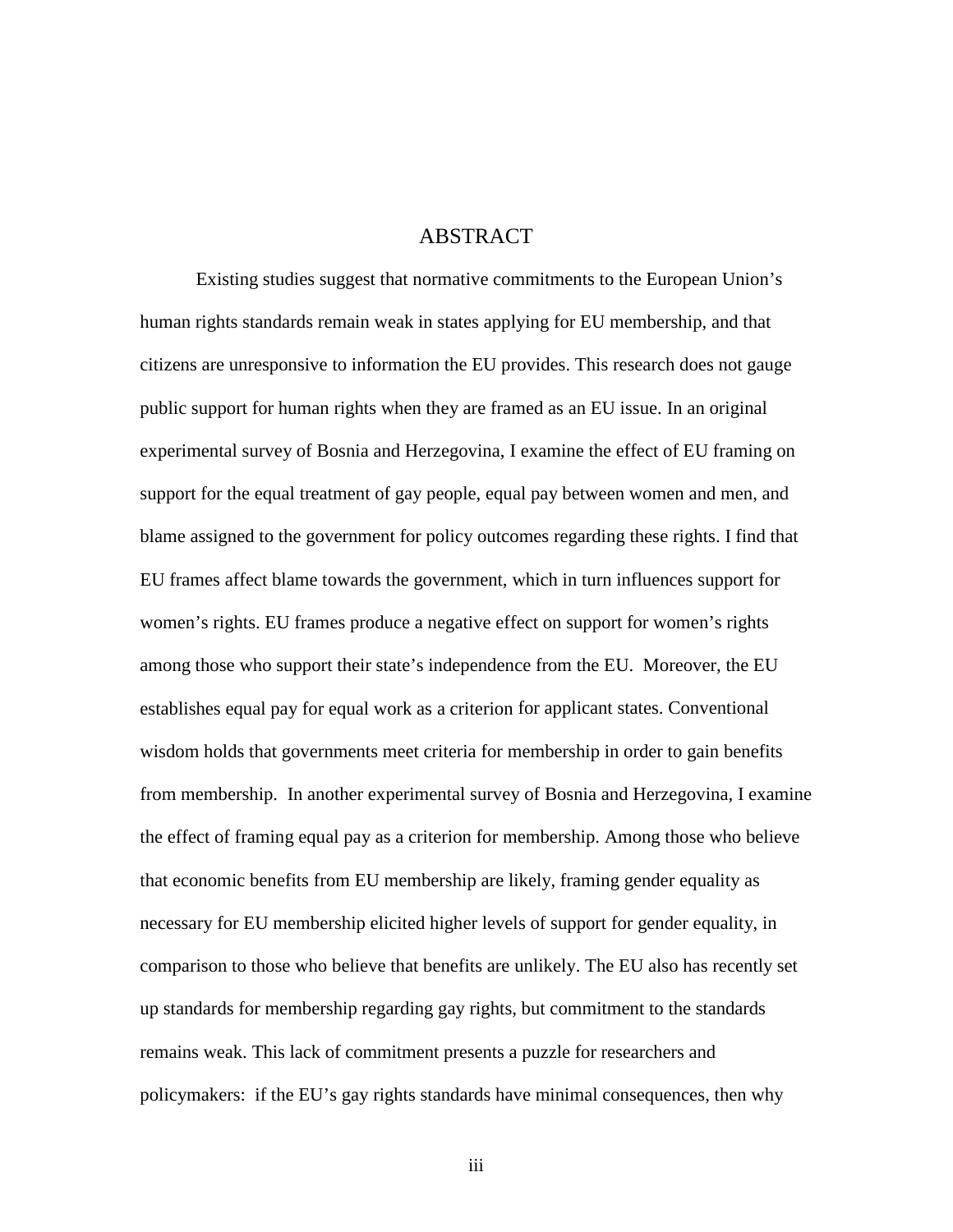would anyone want to hand over powers concerning gay rights to the EU? I find that those who identify more closely with gay people are more likely to vote for parties that want to transfer control of gay rights to the EU. Since the EU currently lacks effective gay rights standards, this study establishes an evidence-based imperative for the EU to use its capacities to serve gay constituencies directly, such as providing shelters and counselling for gay people and their families.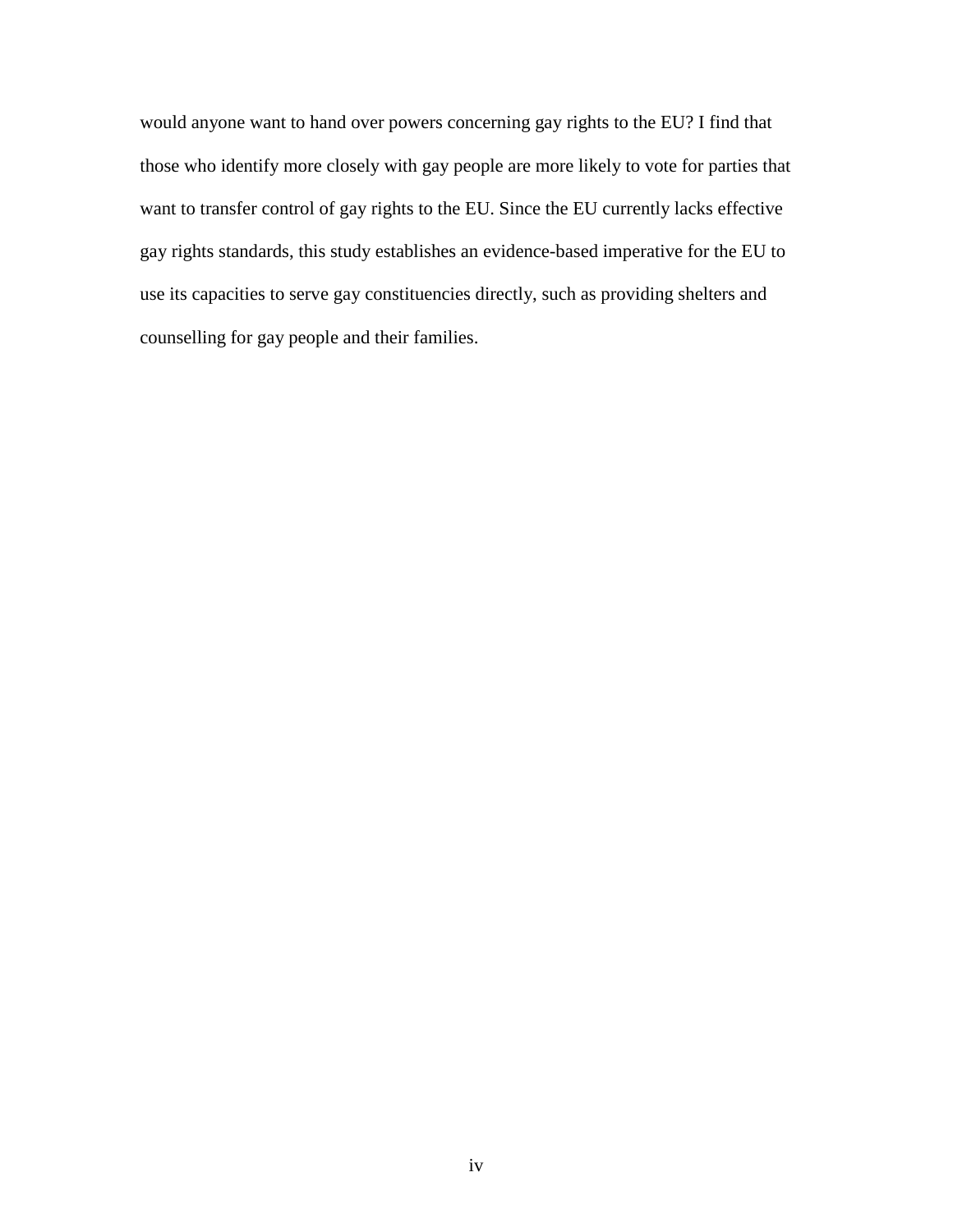## TABLE OF CONTENTS

| CHAPTER 2: DOES THE "CARROT ON THE STICK" WORK? HOW THE CRITERIA FOR<br>EUROPEAN UNION MEMBERSHIP AFFECT SUPPORT FOR GENDER EQUALITY 26   |
|-------------------------------------------------------------------------------------------------------------------------------------------|
| CHAPTER 3: HOW CITIZENS REACT TO THE EUROPEAN UNION'S HUMAN RIGHTS AGENDA:<br>GENDER EQUALITY AND GAY RIGHTS IN BOSNIA AND HERZEGOVINA 53 |
| CHAPTER 4: WHEN DO VOTERS SUPPORT THE EUROPEAN UNION'S INVOLVEMENT IN GAY                                                                 |
|                                                                                                                                           |
|                                                                                                                                           |
|                                                                                                                                           |
|                                                                                                                                           |
|                                                                                                                                           |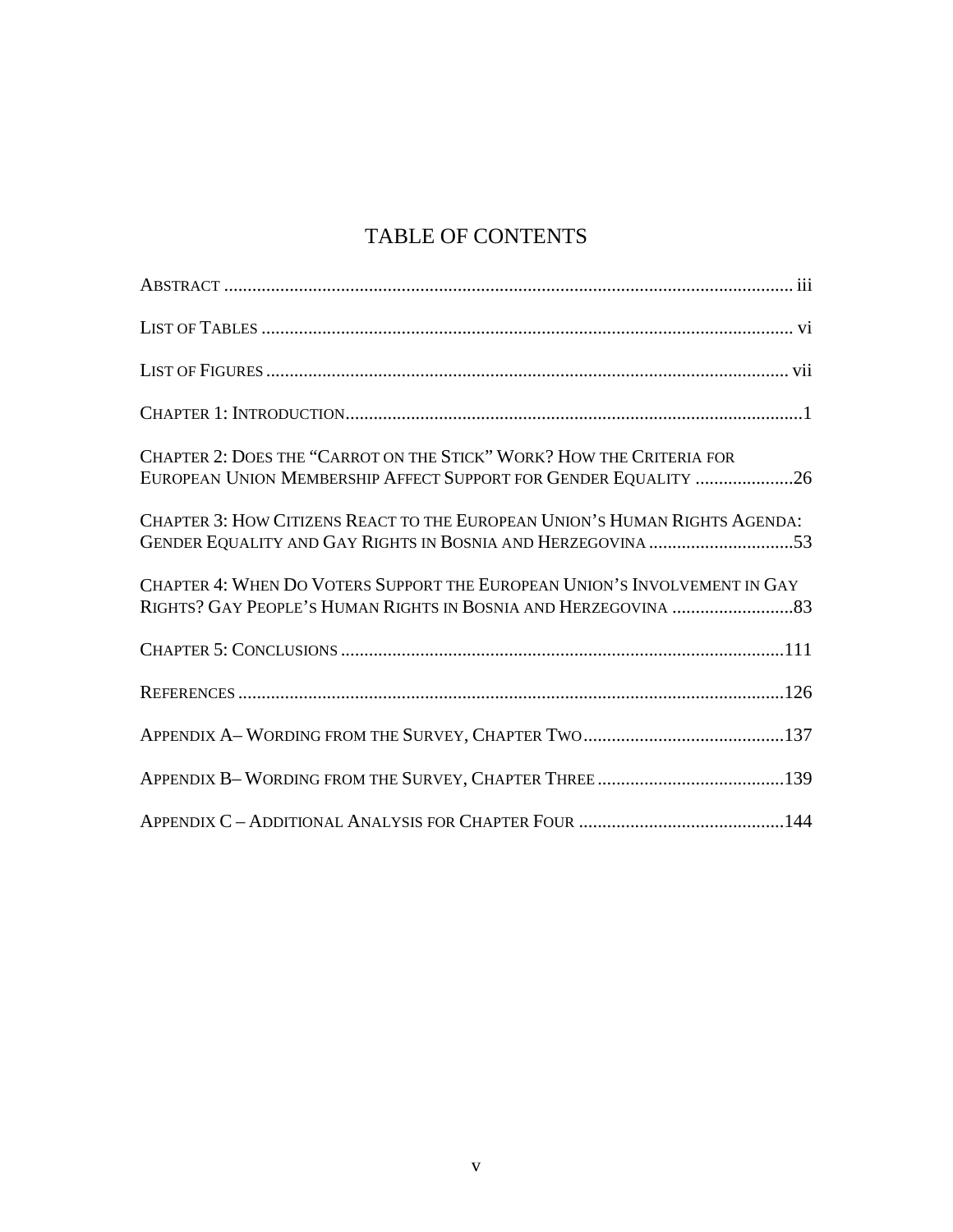## LIST OF TABLES

| Table 2.1 Percentages of survey responses by evaluations of EU economic benefits and                                                                                   |
|------------------------------------------------------------------------------------------------------------------------------------------------------------------------|
| Table 2.2 Determinants of support for an equal-pay-for-equal-work policy proposal 47                                                                                   |
| Table 2.3 Determinants of support for an equal-pay-for-equal-work proposal, by support                                                                                 |
| Table 3.1 Evaluations of equal pay and equal treatment by support for EU membership 74                                                                                 |
| Table 3.2 Attributions of responsibility to the government for equal pay and equal                                                                                     |
| Table 3.3 Effects on evaluations of equal pay between women and men, and the equal                                                                                     |
| Table 3.4 Effects on attributions of responsibility to the government for equal pay<br>between women and men, and the equal treatment of gay people in the workplace77 |
| Table 3.5 Effects on attributions of responsibility for equal pay between women and                                                                                    |
| Table 3.6 Structural equation models for the effects of receiving information regarding                                                                                |
| Table 4.1 Descriptive statistics of the variables of interest, by variables one's feeling of                                                                           |
| Table 4.2 Effects on one's likelihood to vote for a party that wants to give control of                                                                                |
| Table C.1 Effects on one's likelihood to vote for a party that wants to give control of<br>rights to the EU                                                            |
| Table C.2 Effects on one's likelihood to vote for a party that wants to address rights                                                                                 |
| Table C.3 Effects on one's likelihood to vote for a party that wants to give control of                                                                                |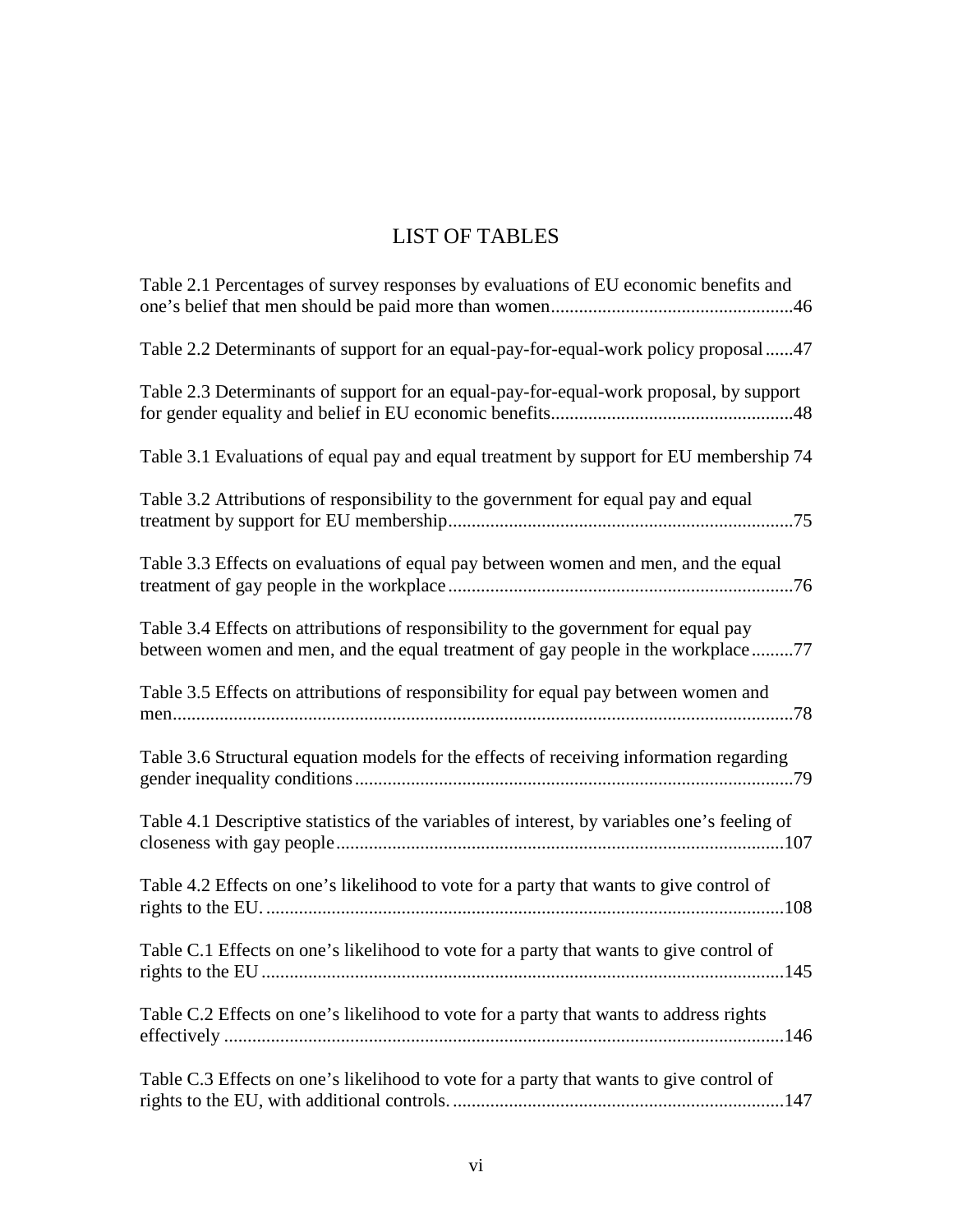## LIST OF FIGURES

| Figure 2.1 Support for equal pay for equal work by treatment groups and the belief in EU     |
|----------------------------------------------------------------------------------------------|
| Figure 2.2 Support for equal pay for equal work by treatment groups and the belief in EU     |
| Figure 2.3 Support for equal pay for equal work by treatment groups, among those who         |
| Figure 2.4 Support for equal pay for equal work by treatment groups, among those who         |
| Figure 3.1 Responsibility assignment to the government for equal pay by treatments and       |
| Figure 3.2 Responsibility assignment to the government for equal pay by treatments and       |
| Figure 3.3 Effects from the 'bad conditions' treatment via the responsibility one assigns    |
| Figure 4.1 The effect of feeling close to gay people on one's likelihood to vote for a party |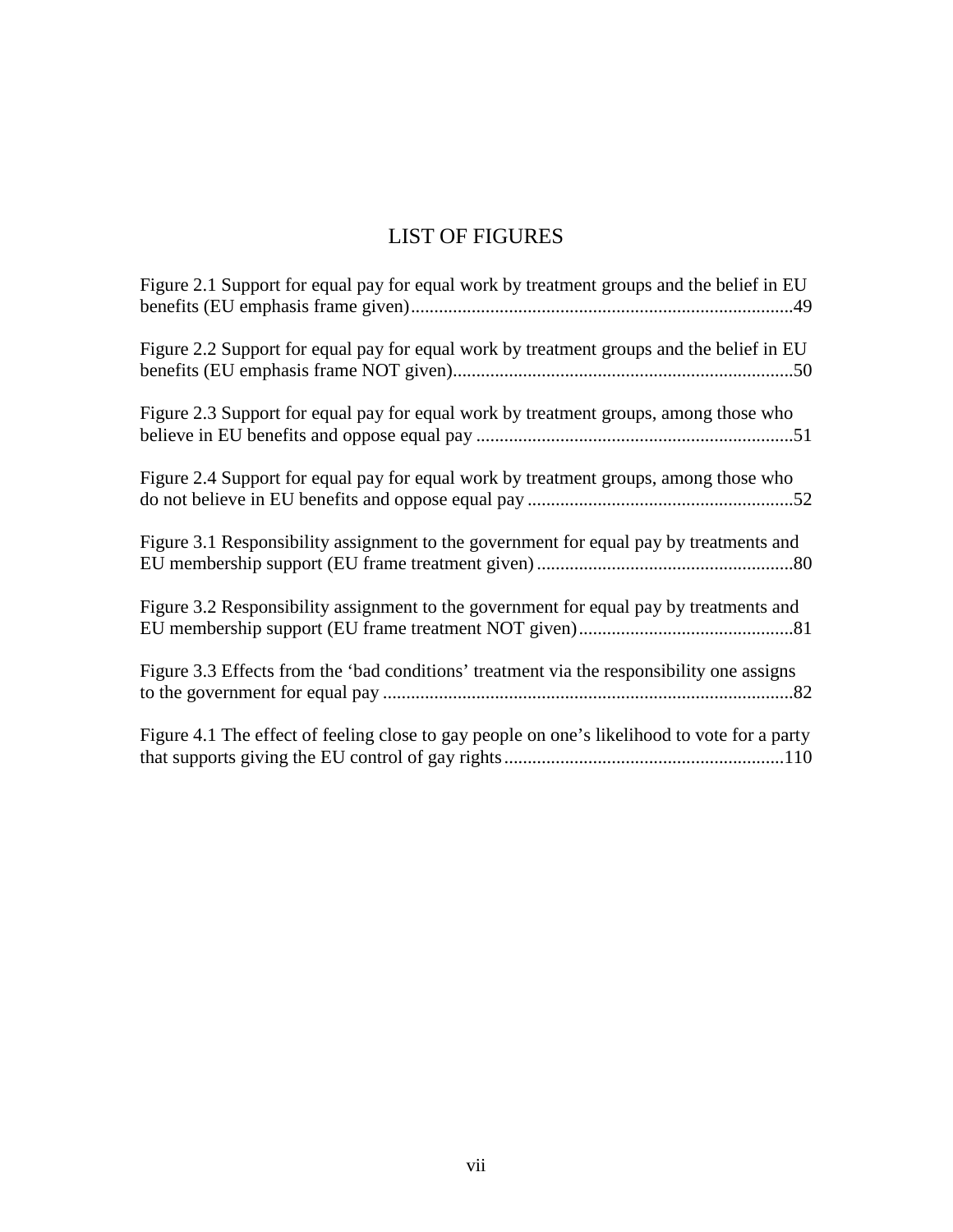### CHAPTER 1

### INTRODUCTION

Governments aspiring to join the European Union (EU) must meet certain criteria beforehand. These criteria not only affect the political elites, but also influence the policies supported or opposed by citizens. For instance, in Turkey, where Turkish nationalism remains a popular political attitude, the political criteria ask the government to allow more expressions of Kurdish culture (CEC 2012b; IRI 2012). In Bosnia and Herzegovina, where existing institutional arrangements provide vetoes for Bosnian, Croat, and Serb interests; the political criteria ask the government to create an organ that speaks in one voice on matters of EU policy (CEC 2012a; NDI 2009). The criteria for social policy ask all applicant countries to promote women's rights and gay rights, including equal-pay-for-equal-work and equal treatment in the workplace. Do public attitudes and behavior pertaining to rights change along with the candidate state's laws? In this dissertation, I examine whether the EU accession process influences citizen opinions on the gender equality and gay rights, policies that are necessary for membership.

I argue that citizens affirm their desire for EU membership by validating the EU's prescriptions concerning gender equality and gay rights. In particular, I examine equalpay-for-equal-work between women and men, and equal treatment in the workplace for gay people. I expect that the European Union serves as a 'perceptual anchor' for opinion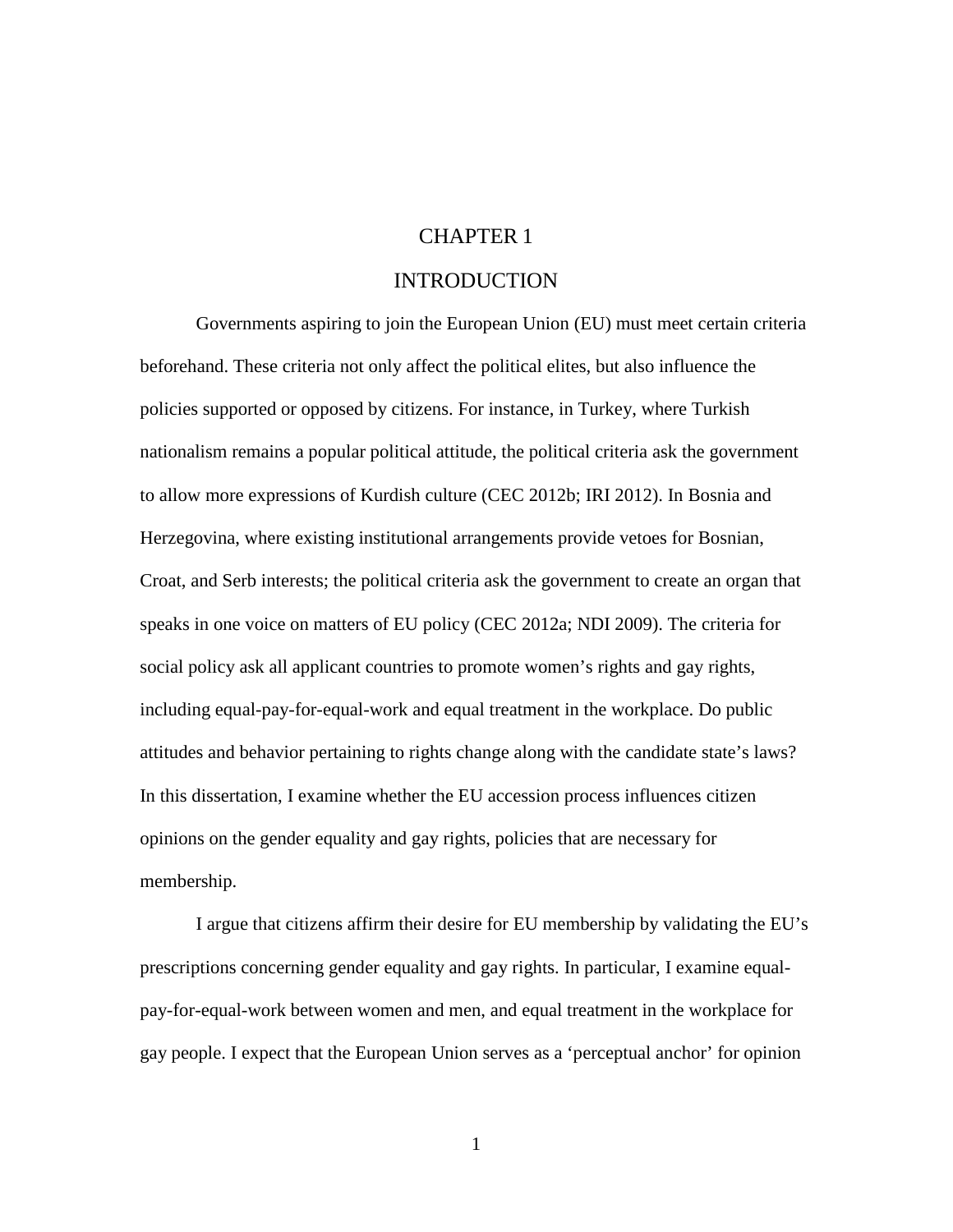formation in applicant states. In other words, when a policy proposal for equal pay or equal treatment emphasizes its status as a criterion for EU membership, public opinion moves in the proposal's favor, among those who are favorable towards membership and among those who see economic benefits in membership. I expect that the opinions of citizens move favorably among these groups towards gender equality proposals, which emphasize advancement towards EU membership. The goal of EU membership would increase commitment to gender equality not only in the laws passed by politicians but also in the commitment to gender equality and gay rights in the attitudes of citizens. The EU seeks to create European-wide solutions for European-wide problems like discrimination, but this promotion of rights also may have unintended consequences. People who oppose membership, oppose the values the EU espouses, or do not perceive economic benefits from EU membership may not respond favorably to the EU's interventions.

In this dissertation, I carried out two population-based survey experiments in Bosnia and Herzegovina, an applicant state in the EU accession process. The first survey included hypothetical newspaper articles on gender equality, a criteria for membership, which address equal pay as advancing EU membership (or not). These newspaper vignettes also prime respondents to consider the importance of meeting the criteria for membership or prime respondents to consider that eventual membership is certain (both of these types of rhetoric are used by EU officials when promoting membership). This treatment allows me to better distinguish between sincere opinion movement and strategic support for gender equality because EU membership is at stake. I split the sample of respondents into those who perceive economic benefits from EU membership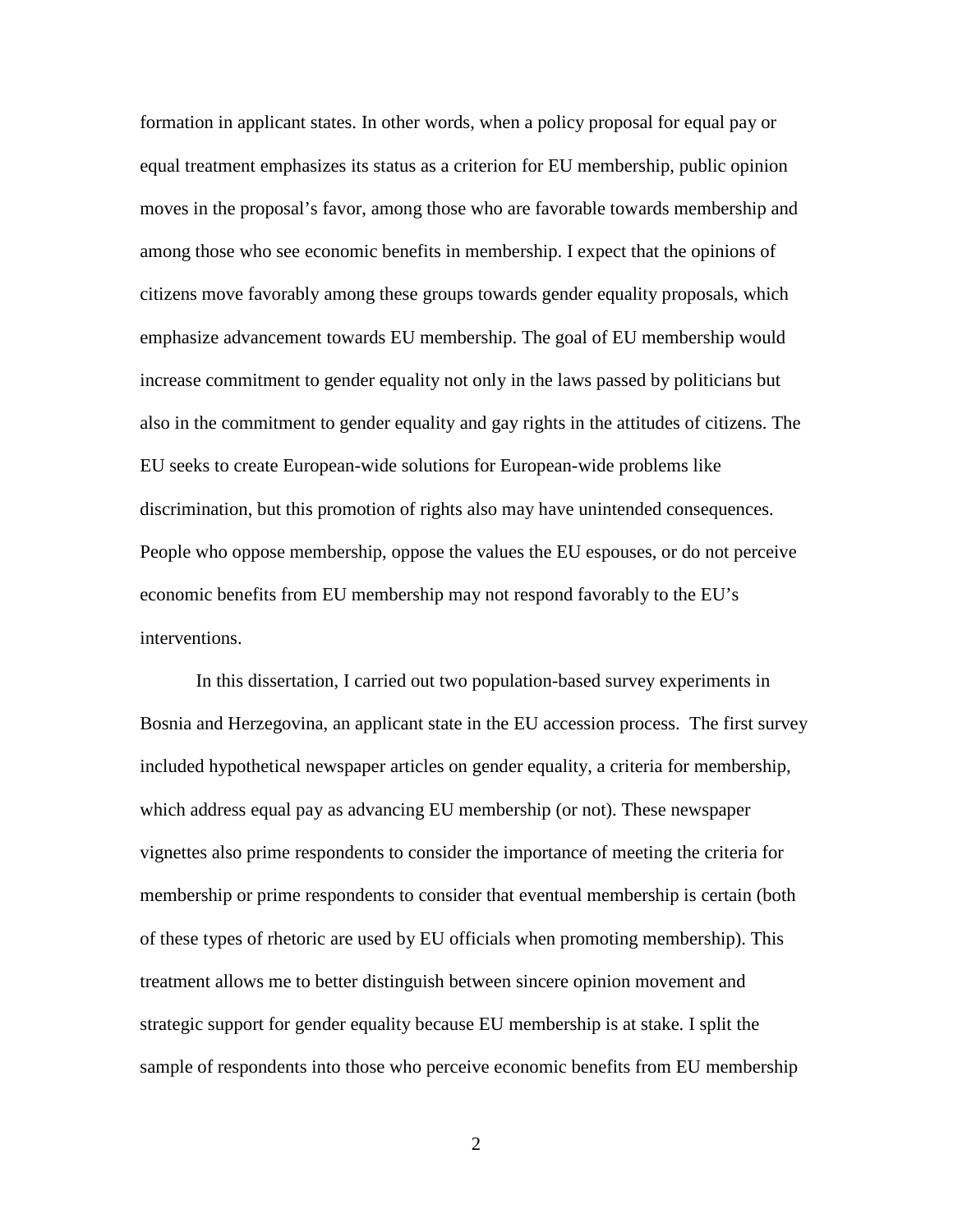and those who do not. I can examine the treatment effects within these groups. My aim was to observe the influences of this experimental manipulation on 1) support for equal pay, 2) one's likelihood to vote for parties that support for equal pay, 3) and one's likelihood to pay higher taxes to achieve equal pay. The experimental design allowed me to assess the perceptual anchor hypothesis: public opinion moves favorably towards issues emphasizing membership, among those perceiving benefits.

The second survey included the issues of equal pay for equal work between women and men, and equal treatment for gay people in the work place. These issues are framed as either conditions for EU member (or not). These issues also are primed with information saying that conditions for women and gay people (equal pay for equal work between women and men, equal treatment in the workplace for gay people) are particularly bad, and the survey addresses whether the government should be blamed for these bad conditions. My aim was to observe the influence of these treatments on 1) support for equal pay (or evaluation biases), and who is to blame for bad conditions for these rights (or attribution biases). Hence, we can observe whether EU frames can trigger biases for or against women's rights and gay rights. Understanding these biases is consequential for marginalized people in applicant states.

After conducting the first survey which focuses on gender equality, I took up the issue of gay rights in this study in order to assess issues with different levels of popularity and the credibility of EU standards in applicant states. Commitment to the European Union's gay rights standards remains weak in countries applying for EU membership. Homophobia is acute in Bosnia and Herzegovina, and the country provides a case where people who identify with gay people may desire new governance in the form of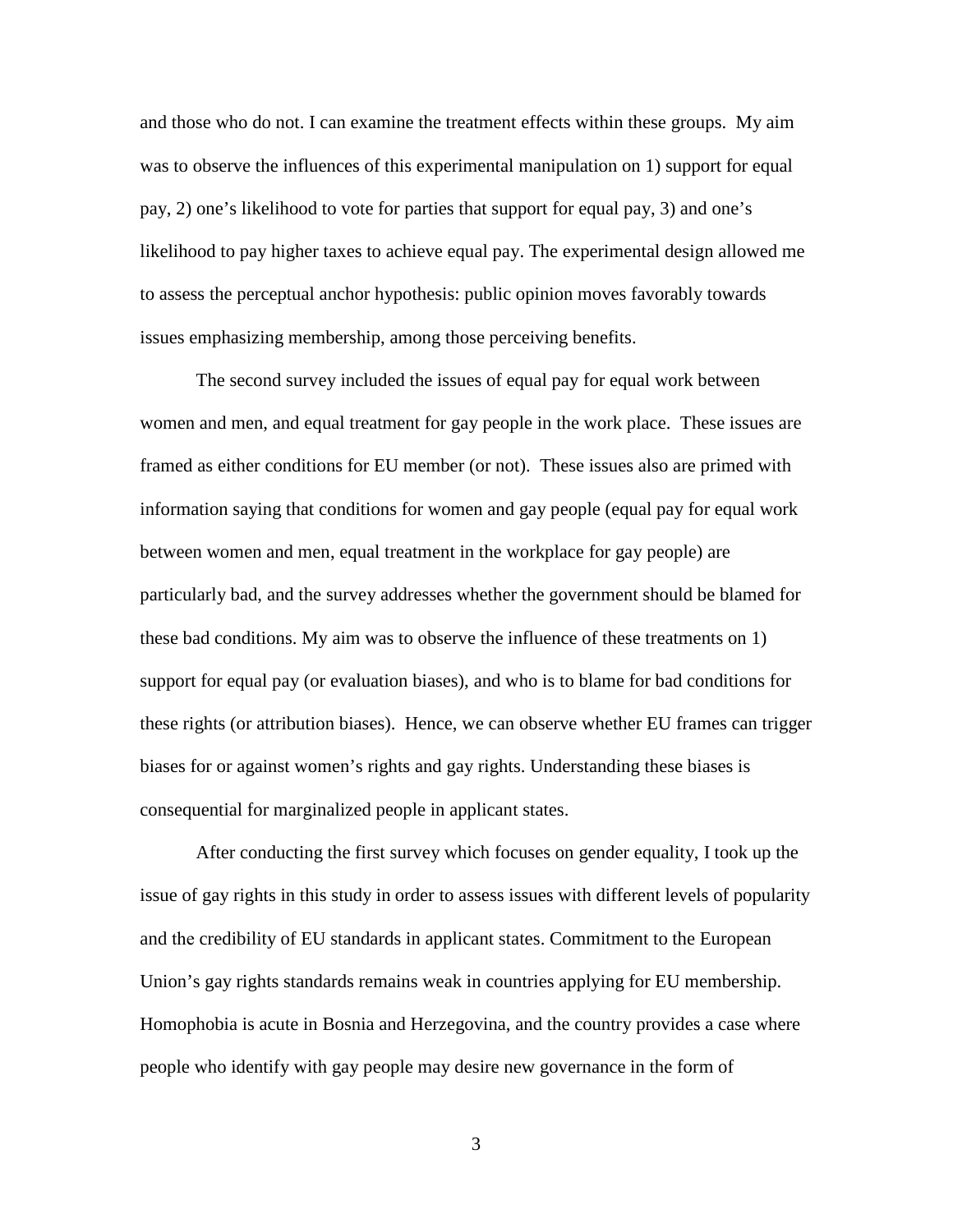institutions that are external to the state. For instances, 55 percent of respondents do not think it is appropriate to report job promotions that discriminate on the basis of sexual orientation, 55 percent of respondents tend to not see the government as responsible for the treatment of gay people, 66 percent of respondents said they would be less likely to help lobby for gay rights if a gay rights activist asked them to help, and 72 percent of respondents exhibit no feeling of closeness to gay people as a social group (1.5 percent identify as extremely close to gay people as a group).

This project is significant for several reasons. I specify an international stimulus on domestic society which conditionally increases and decreases favorability in the populace towards gender equality: the EU's criteria for membership. When gender equality is tied to membership, support for gender equality increases or decreases based on underlying predispositions. I anticipate not only increased favorable attitudes but also more tangible manifestations of gender equality support such as supporting women's rights activists' efforts to lobby politicians about gender equality, and turning in discriminating employers to state authorities. I also anticipate increases in support for gender equality even if membership seems guaranteed, which would suggest a deeper normative commitment among people to gender equality beyond achieving EU membership.

The project also will advance the scholarship on domestic support for international organizations by experimentally testing the influence of the EU on opinion formation among citizens, as opposed to establishing correlations with observational data (Gabel 1998). By examining the role of international organizations in opinion formation, this project elucidates the impact of transnational actors on state-society relations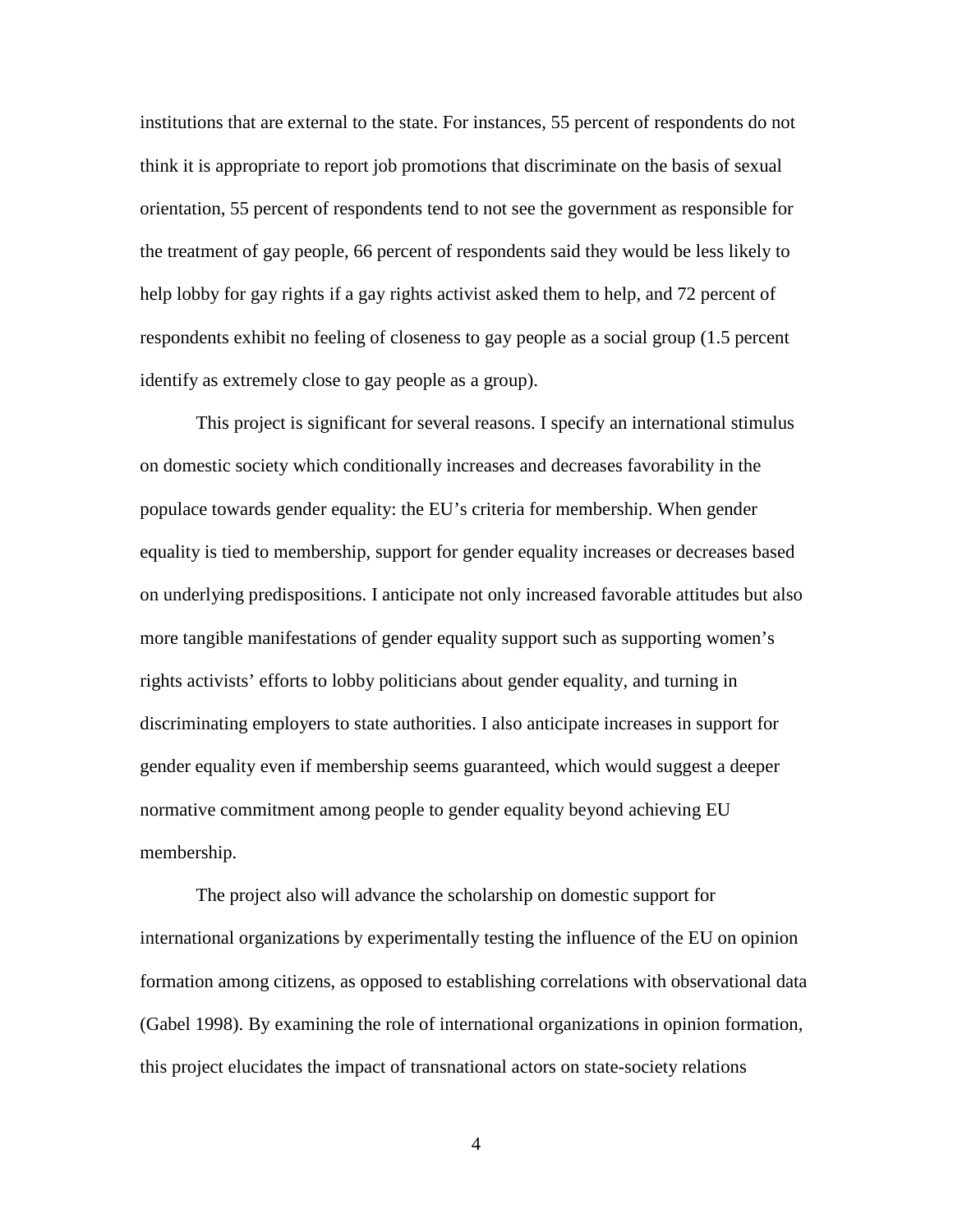(changing opinions on the conditions contained in national agreements) (Risse 2010). Hence, this project advances research on Europeanization by specifying and testing a causal link between the EU and attitudes on domestic policies in Europe (Schimmelfennig and Sedelmeier 2005). EU-based opinion formation, if it exists, implies a changing relationship between citizens and a supranational polity; where one's attention shifts away from the state government and towards a new political center (Haas 1958). The EU may play an important role in opinion formation and can lead to objections in the populace, which are key for public participation in democracies that can hold elites accountable for their actions (Disch 2011).

While elaborating on reasons for people's support for the EU and its policies, existing literature does not examine the influence of the EU on opinion formation. The EU public opinion literature is missing causal links between national level sentiments and sentiments about the EU (Gaxie 2011, 11). As Gaxie (2011) contends about death penalty attitudes in Europe, "correlations can be observed between survey responses on the death penalty and European integration, but this does not imply that interviewees make reference to the death penalty when asked about European integration" (11). Studies of the individual economic context suggest that people make reference to the costs and benefits of the EU when assessing deeper integration, but do not show whether or how people take the EU into consideration when making decisions. Essentially, the link between European integration attitudes and individual perceptions of other issues is not clear.

In the following sections, I first discuss advancements in the study of public opinion on European integration and the criteria for EU membership. I theorize that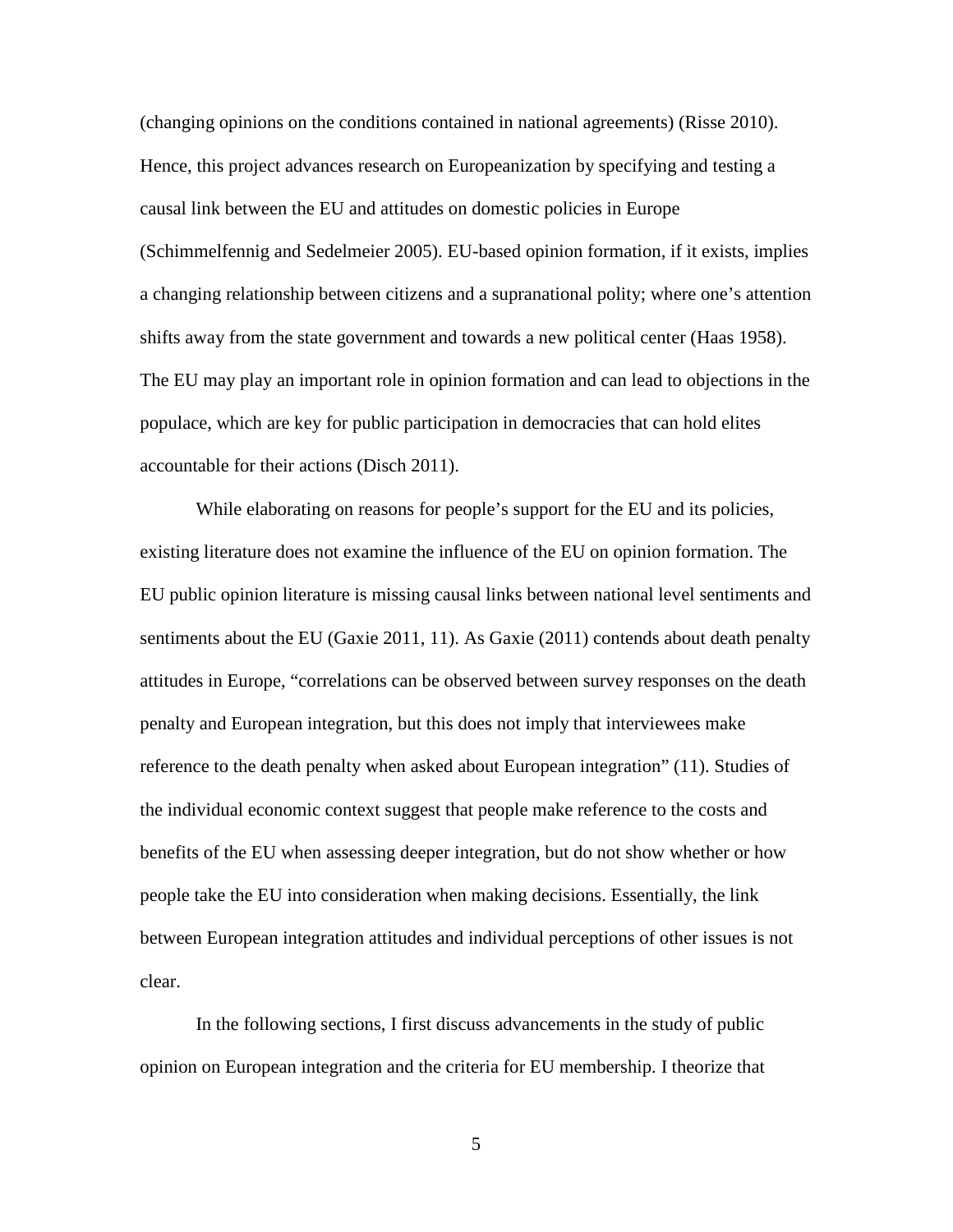issues emphasizing advancement towards EU membership move opinions. After establishing the theory and hypotheses, I explain my issue selection (gender equality and gay rights) and case selection (Bosnia and Herzegovina). I then elaborate on my testing strategy, which uses survey experiments with a state-wide representative samples of citizens in Bosnia and Herzegovina. From there, I describe the contents of the three empirical chapters of the dissertations.

#### 1.1 A THEORY OF OPINION FORMATION AND EU MEMBERSHIP

Governments aspire to join the European Union (EU) in order to gain closer access to European markets, join influential EU decision-making bodies, and attain many other benefits. These enticements influence the populace which subjectively perceive benefits such as access to a greater variety of goods, ease of travel, EU structural funds, and the prestige of being 'more European' (just to name a few). In order to join, governments pass laws in order to comply with EU standards. The EU criteria on which I focus are gender equality and gay rights, which require reforms among all prospective members. These issue areas, which concerns equal treatment in the workplace, workplace conditions, unfair hiring/firing, maternity leave, pregnancy, and pensions; has broad implications for the quality of life and well-bring of citizens. In particular, I examine equal-pay-for-equal-work between women and men, and equal treatment in the workplace for gay people. This study has important implications for the question of whether normative change among citizens concerning gender equality and gay rights accompanies the state's legal changes when trying to join the EU.

My argument is that citizens affirm their desire for EU membership by validating the EU's prescriptions for applicant state governments pertaining to women's rights and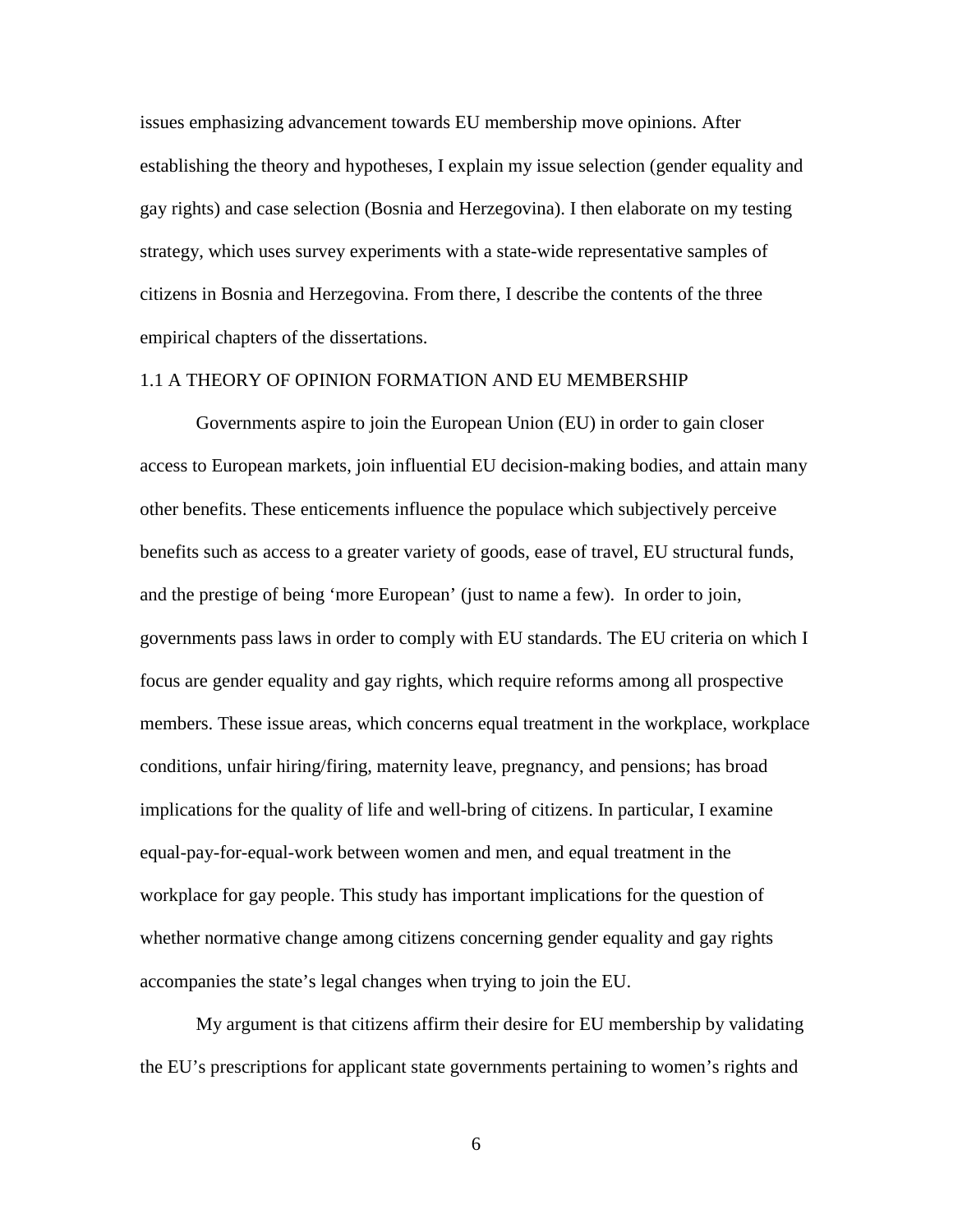gay rights. Sponsorship by institutions influences opinions by serving as a "perceptual anchor that shades the interpretation of information" (such as hearing that one's political party supports a policy proposal) (Druckman, Peterson and Slothuus 2013, 60). I posit that the EU serves as a 'perceptual anchor' for opinion formation in candidate states. In a similar way to considerations of political parties, it is consequential for citizens' opinion formation when human rights become associated with the EU.

Public opinion and experimental research (especially from American politics) offer suggestions about how to study the influence of the European Union on opinion formation. Public opinion studies since Campbell et al. (1960) have highlighted the centrality of political parties in individuals' political identity. In domestic politics, parties compete and present varying messages to their constituencies. Experimental studies manipulate party cues and issue frames, and their findings suggest that party cues matter (influencing issue support and vote choices) (Druckman, Peterson and Slothuus 2013; Slothuus 2010). These results follow partisan motivated reasoning theory, which posits that individuals hold stronger views and ascribe more importance to attitudes if they confirm prior beliefs (Druckman and Nelson 2003; Druckman, Peterson and Slothuus 2013; Slothuus 2010).

Likewise, EU officials, domestic politicians (for and against the EU) have gotten involved in spreading information about EU membership as well as the criteria for membership (often in the form of civil society dialogues between civil society groups and government/EU officials). If the EU accession process influences public opinion, and the EU becomes a 'perceptual anchor' for one's calculations about domestic policies, then the theory would predict an 'EU-based partisan reasoning' emerging among membership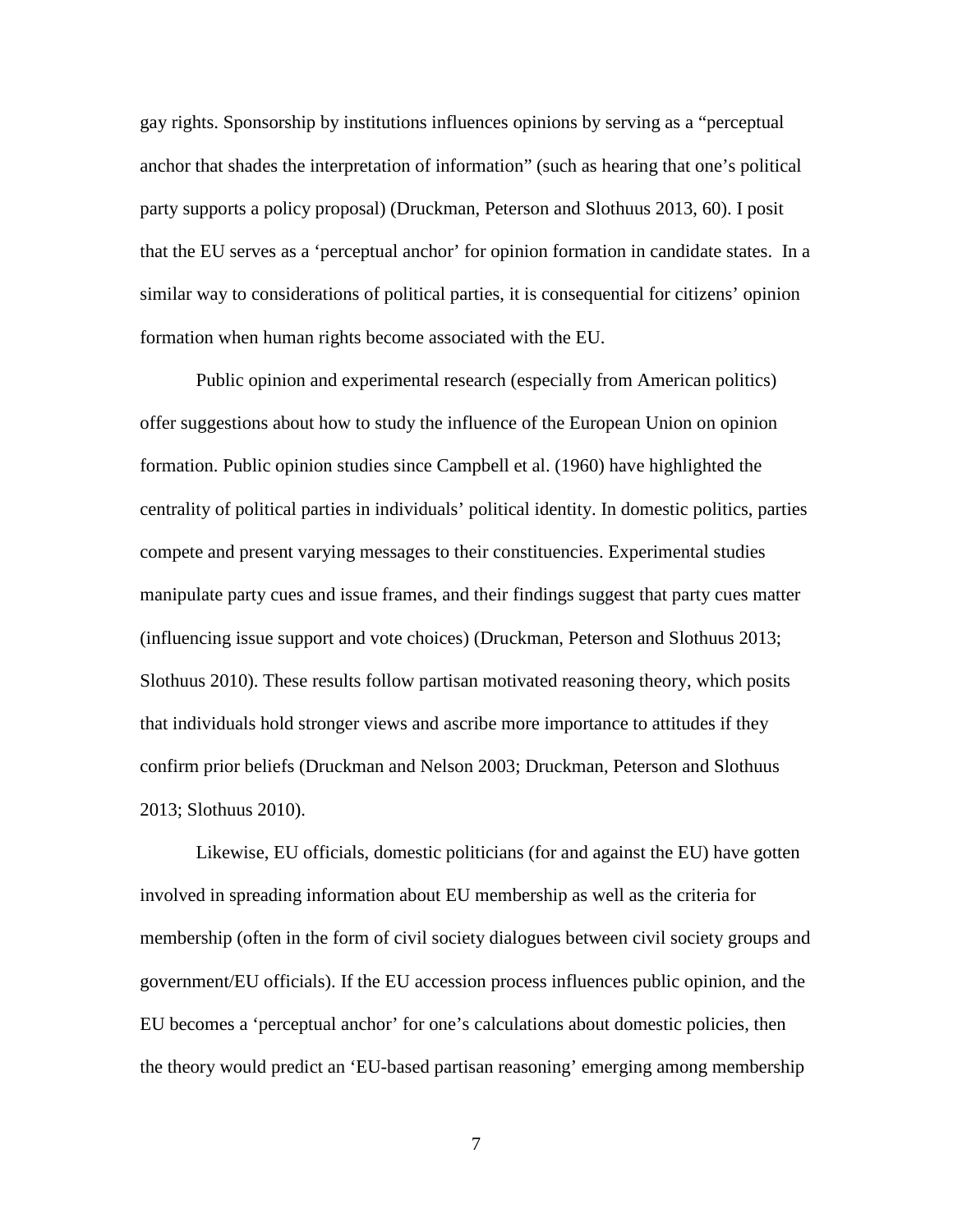supporters. Policy proposals that confirm their belief in EU advancement (a policy proposal touting EU membership) would engender more support for that policy. I expect greater support among citizens for policy proposals on equal pay, when they emphasize their role in the advancement towards EU membership. In particular, I examine the effect of this emphasis on those who perceive benefits from the EU, those who agree with the principles of EU's gender equality policies, and those who desire EU membership. The surveys reflect the goal of testing for experimental treatment effects among these groups.

I argue that citizens react to the EU's prescriptions for candidate governments. However, this is not an argument that only pertains to the EU's involvement in women's rights and gay rights, but also how the EU is involved. By establishing criteria (or hoops for the state to jump through in order to gain membership), the EU also is incentivizing citizens and perhaps being punitive as well by threatening to withhold membership. Hence, my first experimental survey includes an experiment which examines that effect of EU conditionality (setting up the criteria for membership). The EU may be affecting different groups based on their sense of benefits from the EU and based on their feelings of agreement with the values the EU espouses. For marginalized peoples and their advocates a worry could be that the EU's conditions for membership could perturb people who don't see benefits in EU membership, and/or people who do not agree with the EU's human rights standards. Constituencies could be turned away from human rights by the EU's involvement.

Strategic cost/benefit decision-making arguably plays a role in the decisionmaking of candidate state populaces when they evaluate gender equality. I expect that the EU emphasis effect from hypothesis one is stronger when the proposal emphasizes the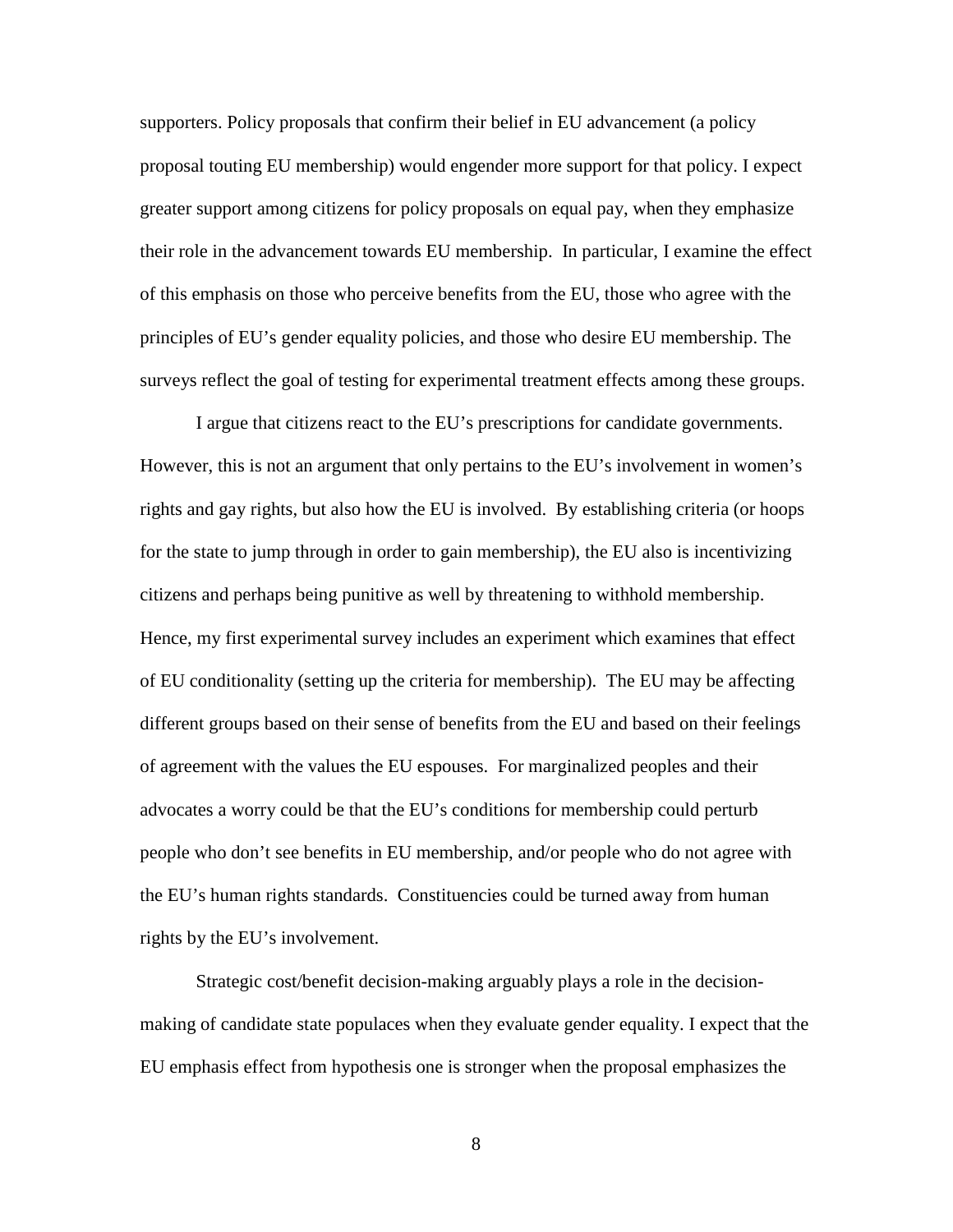importance of meeting the criteria for EU membership. The strategic decision to express greater support for gender equality in order to achieve membership does not suggest that one personally perceives gender equality as a more valid policy (the 'right' thing to do). Therefore, I include whether or not EU membership is certain in the future as a treatment. I can prime certainty over membership in the minds of the respondents, which reduces the likelihood that they will respond strategically and increase support for gender equality just because EU membership is at stake.

This prime allows me to better understand whether the EU criteria promote strategic thinking, or whether EU rules enhance the validity of gender equality in people's minds. Essentially, if respondents think that EU membership is "a lock" then they should not respond as strategically (supporting gender equality in order to achieve membership). Hence, I could better distinguish the increased prescriptive validity of EU rules from one providing more support to gender equality because membership is at stake. If respondents' support for gender equality increases even when they are told membership is certain, I would have evidence of a deeper influence from the EU in people's decision-making when considering gender. Moreover, there is some degree of foreknowledge about the gender equality criteria that should be expected among the population. This prime can mitigate this 'pre-treatment' by suggesting that the criteria issue is less important for eventual membership in one experimental group and more important in another experimental group (mitigating the diff between those with and without prior knowledge). For the dependent variable, in the first study, I measure not only support for gender equality with one measure, but instead a twenty five point measure based on questions regarding 1) support for equal pay, 2) one's likelihood to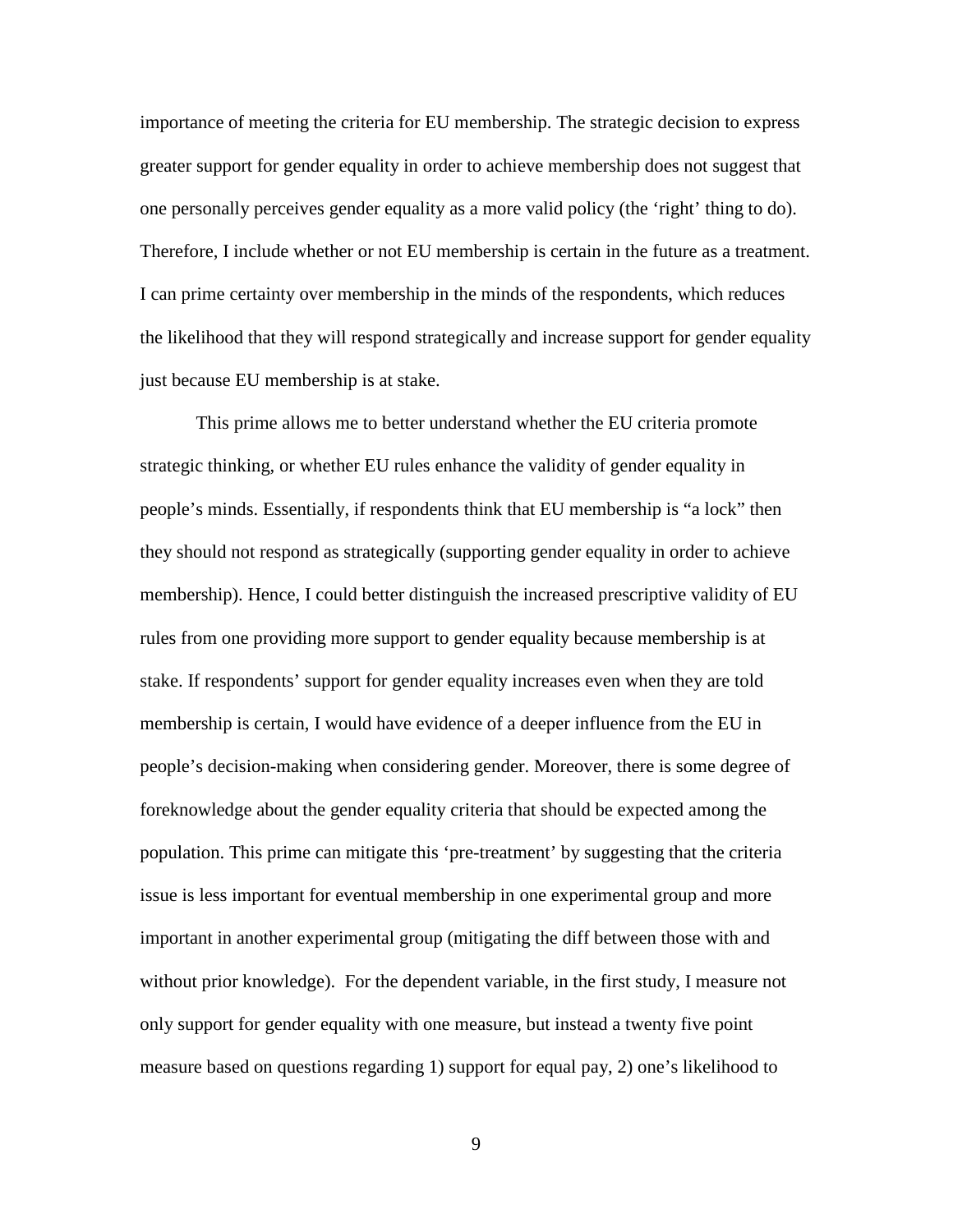vote for parties that support for equal pay, 3) and one's likelihood to pay higher taxes to achieve equal pay.

For the second survey, I take a different approach to unpack the effects from the EU's involvement in human rights policies. I examine how the EU labelling given to criteria issues like women's rights and gay rights triggers biases among respondents with regards to their preferences for EU membership. Previously, I examined the effect of the EU on support for women's rights (in different ways, such as voting behavior and willingness to pay taxes), but biases not only have consequences for direct support. They also have important implications for who individuals blame for policy outcomes, such as the level of discrimination in society. People blame and absolve politicians and institutions in ways that reflect their predispositions. Moreover, citizens in applicant states like Bosnia and Herzegovina live in conditions where women and gay people face discrimination at higher levels in comparison to other European countries. In terms of addressing policy concerns of the EU, providing information about conditions on the ground should collide with people's predispositions about EU membership, where opponents of independence do not want their government to have to bear the responsibility of addressing policy outcomes that would align their country with the EU. If responsibility assignment is affected by the EU level, this should lead to further effects on opinions about women's rights and gay rights, because if one feels that the government should not address an issue; then one's support for the issue is likely to decrease as well.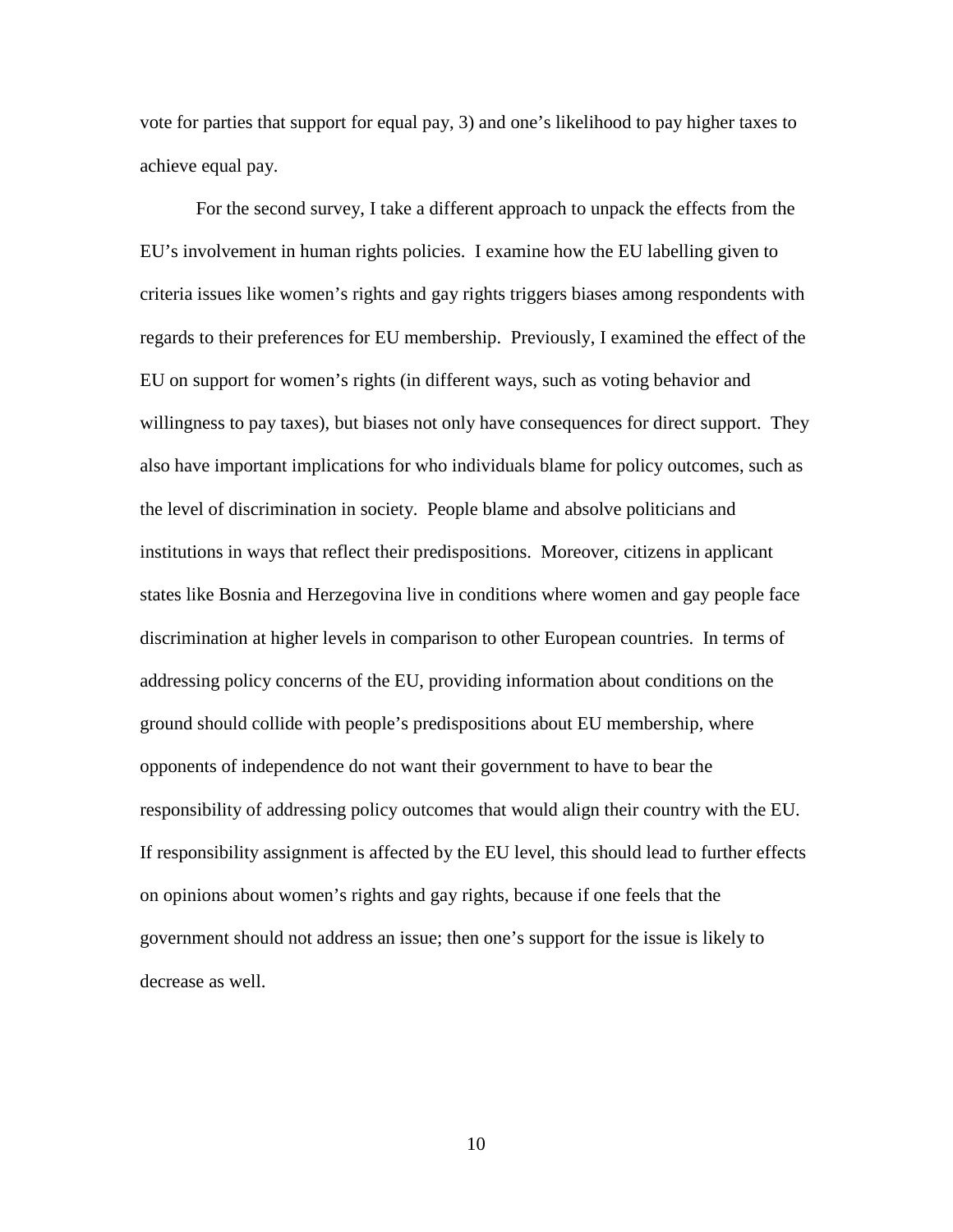#### 1.2 SURVEY METHOD

I plan to use population-based survey experiments to study public attitudes in EU candidate states (Mutz 2011). These experiments entail researchers "using survey sampling to produce a collection of experimental subjects that is representative of the target population of interest for a particular theory" (a country, region, or social group, for instances) (Mutz 2011, 2). The surveys are performed with a theoretically motivated sample (nationally representative samples of populaces in an EU applicant states) (Morton and Williams 2010, 260). While conventional surveys and existing data (such as the Eurobarometer and the World Values Survey) allow me to ascertain the association between supporting EU membership and supporting the accession criteria, they would not allow me to know if EU membership spurs individuals to ascribe more support and importance to issues connected to EU accession (changing their attitudes to conform to EU criteria) (Gaxie 2011, 11). Essentially, I want to know how EU candidate state populations respond to policies framed as advancing the state's bid for EU membership, so I sample from a population represented by a government that is trying to join. The respondents in a survey experiment are assigned randomly to control groups and treatment groups that produce variation in the explanatory variables (Mutz 2011, 2). Here, I manipulate whether or not an issue area is tied to EU membership in a public debate, and whether or not membership seems guaranteed or tied to conditions. This dissertation includes two surveys, and the chapters that follow elaborate upon their research design, and these designs are further described below in the chapter descriptions.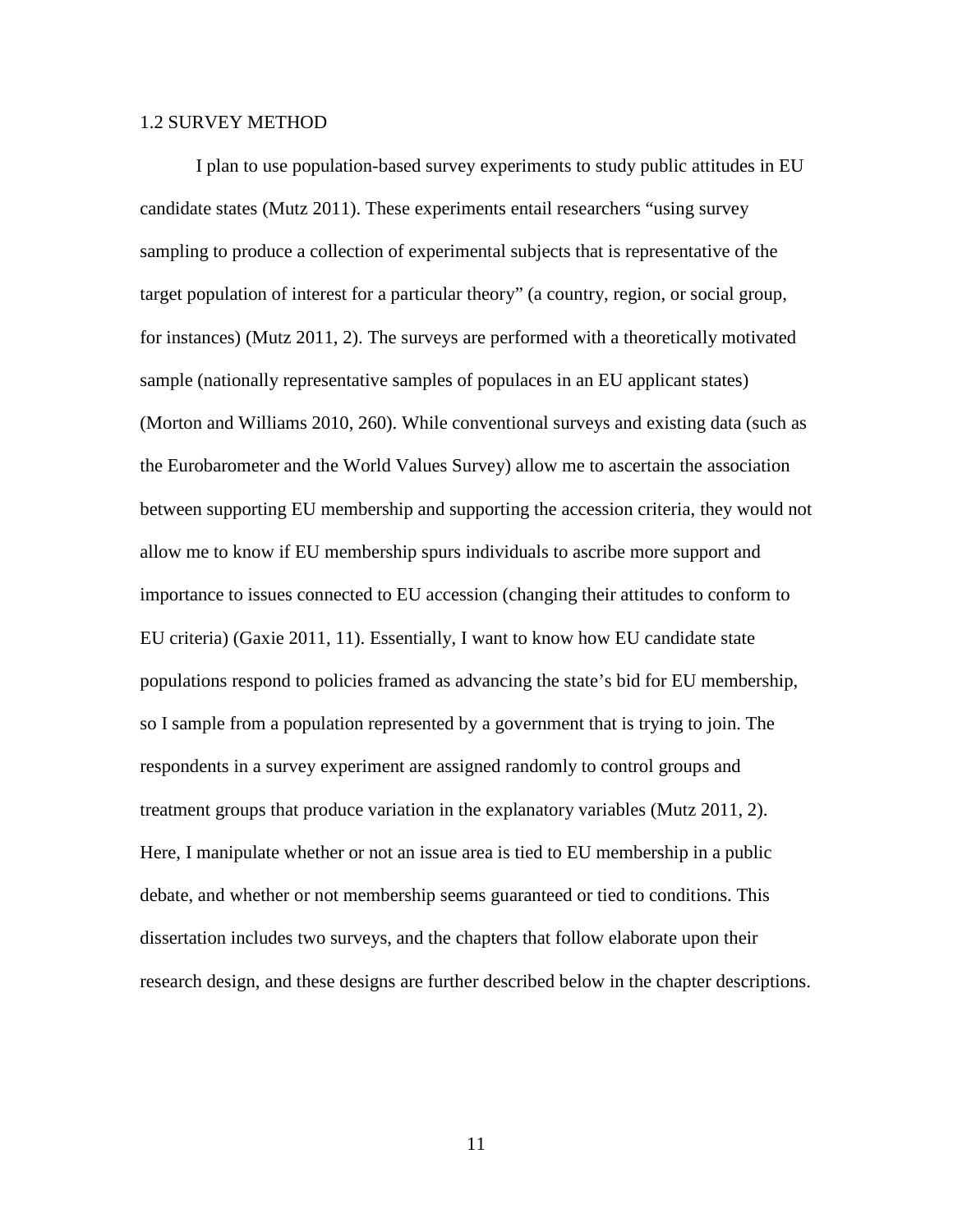#### 1.3 CASE SELECTION

I will use survey sampling "to produce a collection of experimental subjects that is representative of the target population of interest for a particular theory" (a country, region, or social group, for instance) (Mutz 2011, 2). I want to know how citizens in countries aspiring to join the EU respond to policies framed as advancing the state's bid for EU membership, so I plan collect a representative population sample from an aspiring state (Morton and Williams 2010, 390). I made my case selection based on available data and characteristics of the diverse regions of the country. Bosnia and Herzegovina provides a context where my contentions can be readily tested.

First, fourteen governments are in the country (the state, two entities, ten cantons, and one independent district) creating multiple constituencies to examine. Second, support for European Union accession varies considerably across the governing bodies (the entities), pro- viding me leverage for distinguishing between constituency opinion on EU membership and constituency opinion on the EU conditions (such as gender equality) (NDI 2009). According to the NDI (2009) survey, 74% of respondents in the Federation of Bosnia and Herzegovina completely support accession to the EU, compared to 40% of respondents in the Republika Srpska (18% somewhat supported accession in FBiH while 43% somewhat supported acces- sion the RS). The difference in public opinion creates hypothetical expectations that can be confirmed or refuted by the survey (EU aspirations more influential in the FBiH when compared to the RS). Due to the multi-national governmental arrangement of BiH, my sur- vey experiment will be cross-national between the Serb controlled RS and the Bosnian and Croat controlled FBiH. It also will be cross-national in terms of the three nationalities living throughout these governing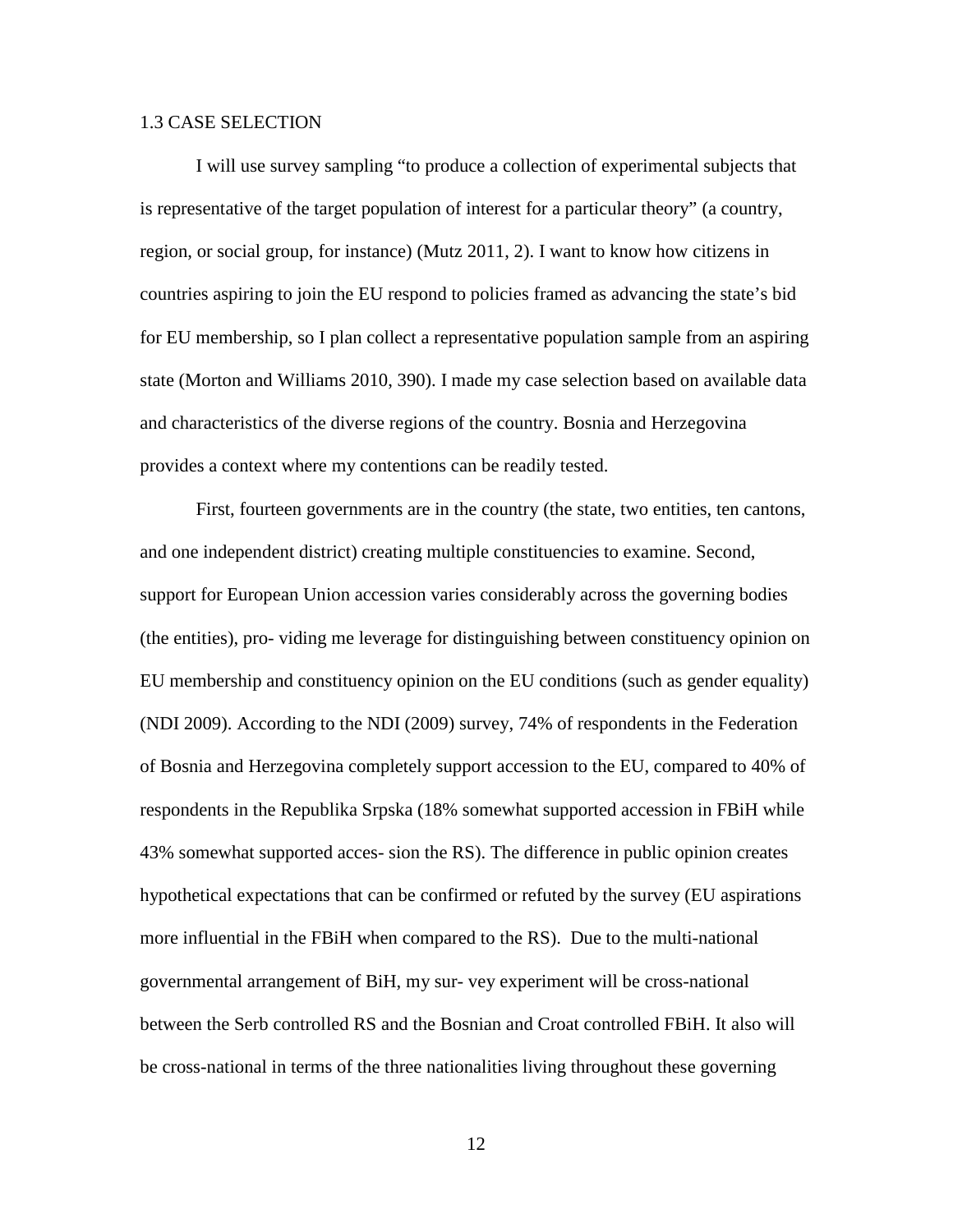entities. Hence, I can test my hypotheses among diverse groups in diverse governmental contexts (see also Tomz and Weeks 2013).

Because gender equality and gay rights are issues that (although a requirement for membership) have received limited commitments from candidate governments and the EU, I expect that citizens are less likely to draw a connection between the gender equality and gay rights and the EU (the topic of the experimental vignettes) without prompting. Gender equality and gay rights are distinguishable from other issue areas like ease of travel to EU countries and the institutional balance between Bosnians, Serbs, and Croats which are more likely to spur a connection to EU membership in the minds of respondents. Therefore, for gender equality and gay rights, I can more credibly cue the salience of this issue for EU membership advancement (respondents are less likely to be 'pre-treated' through their previous experiences) (Gaines and Kuklinski 2011, 456). The data elaborated upon in the following chapters show that the correlation between these rights policies and support for EU membership, is indeed low.

In the following sections, I describe the contents of the three empirical chapters of the dissertation, including the argument and findings.

#### 1.4 DOES THE CARROT ON THE STICK WORK?

In the first empirical chapter, I examine the effects from the EU establishing conditions of membership on applicant countries, because the European Union has a problem. The EU's policy standards ask all applicant states to promote equal treatment in the workplace, including equal-pay-for-equal-work between women and men. However, across recent and current candidacies, implementation and commitment to gender equality has been sporadic and inconsistent. Despite a 2003 gender equality law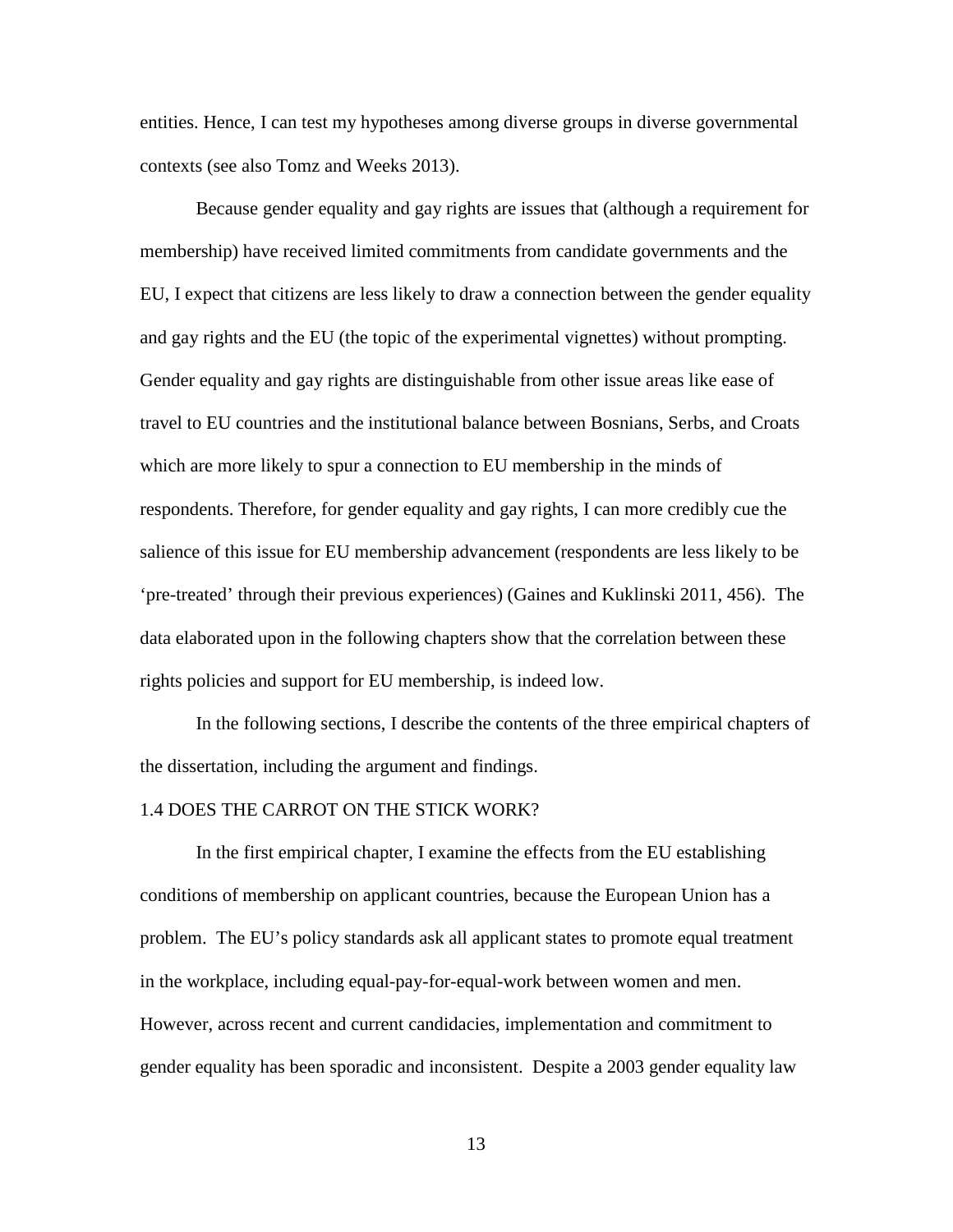in Bosnia and Herzegovina, discrimination on the basis of gender remains an everyday reality, including workplace harassment, limited maternity rights, and unfair hiring. Existing research shows that the EU's standards for membership helped to lead governments to change their laws to match successfully, but we do not know whether the EU's standards affect normative commitments to women's rights.

In 2012, around one thousand women marched in protest of gender inequality and discrimination in Sarajevo. Are people's attitudes toward gender equality affected when the EU emphasizes this issue as a criterion for membership? Do opponents of gender equality express more favorable opinions about women's rights when the EU promotes its criteria for membership? This question is important because the EU strives to change states' policies. For instance, in 2015 EU foreign ministers told Bosnia and Herzegovina that "meaningful progress on the implementation of [the] agenda for reforms will be necessary for a membership application to be considered by the European Union", and "tangible results will be fundamental for the Council to consider a membership application in the future". However, the EU has been criticized for years for acting against what citizens want (part of the EU's democratic deficit).

What the EU should hope is that attitudes change when it prescribes policies, because this would promote values like gender equality and enhance its legitimacy. Ideally, the EU's involvement in domestic politics reduces objections to items on the reform agenda, such as women's rights standards, and does not exacerbate objections.

Existing studies suggest the messages from EU officials do not affect opinion formation and that EU issues are secondary to national issues, but we do not know how the public responds to the EU's demand for reforms, dangling potential membership like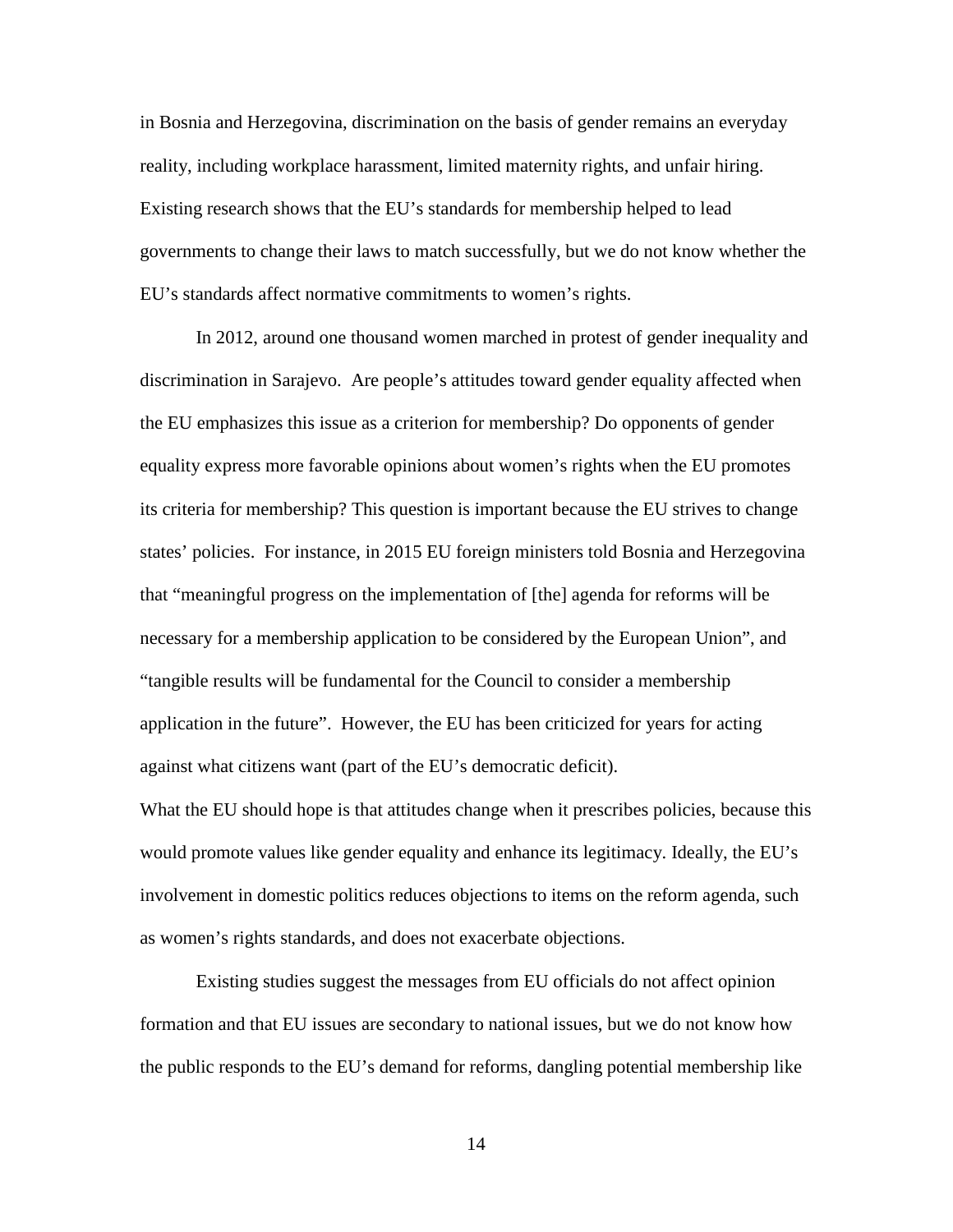a 'carrot on a stick' (Hix and Marsh, 2007; Hix and March, 2011; Schmitt, 2005; de Vreese et al., 2006; Hobolt et al., 2013). I argue that the economic enticement of EU membership influences the general population. The population is split into people who already agree with the principles behind EU standards and those who do not agree. These opponents are an impediment to normative commitment to EU standards, and a key group of interest in this study. I expect that EU standards move public opinion among the opponents of gender equality, when they believe in the economic benefit of membership. Individuals subjectively perceive benefits to the domestic economy from joining the EU. Examples include access to a greater variety of goods, ease of travel, and the EU's structural funds.

In the EU accession process, the EU applies conditionality on candidates, where meeting the criteria for membership is necessary to join. Hence, the EU's enticements can be represented by the 'carrot on the stick' analogy where meeting standards leads to the 'carrot' of membership. Among those who believe in the EU's economic benefits, I expect that the EU's emphasis on gender equality has a larger effect when they believe that meeting the standards leads to membership, in comparison to when they believe that EU membership is guaranteed. Put another way, when one believes that EU membership is guaranteed, one can gain the benefits of membership without adopting the criteria.

In this chapter I gauge public support for women's rights. To know if the prospect of EU membership influences opinions, I need to conduct an experiment which randomly assigns respondents to experimental groups which receive messages concerning a equal pay for equal work policy proposal within a public debate among civil society groups. For the first treatment, I manipulate whether or not the equal pay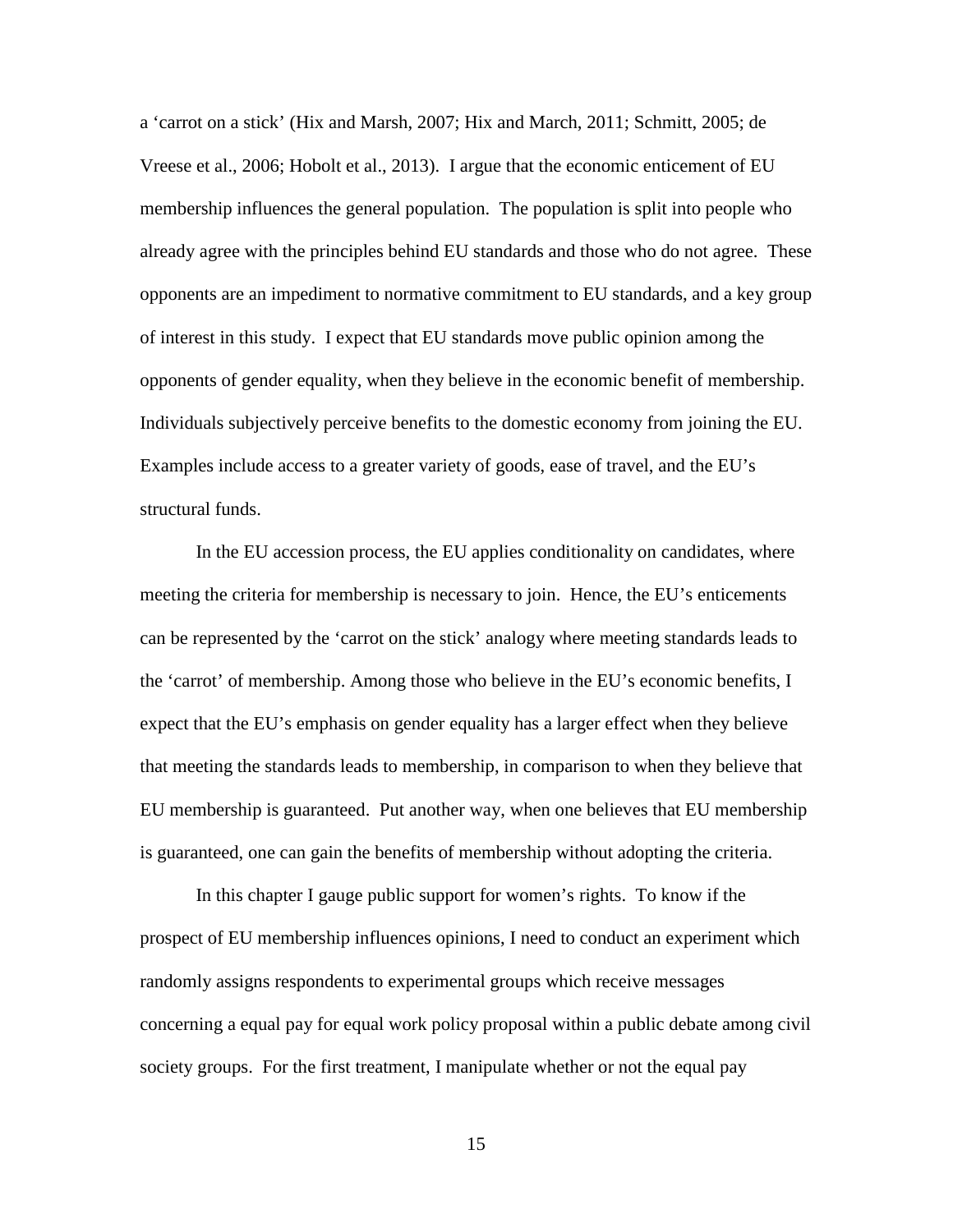proposal is addressed as advancing a bid for EU membership in a public debate (Emphasis Treatment). For the second treatment, I manipulate whether or not meeting the membership criteria is addressed as important for achieving membership, as told by a European Union official: either guaranteeing membership (Certainty Treatment) or saying that meeting the criteria is important. The dependent variable is support for the equal pay proposal, and this is a composite measure with three survey items regarding 1) support for the proposal, 2) vote choice if a party supported the proposal, and 3) one's willingness to pay higher taxes to implement the proposal (each are five point scales). When membership is guaranteed, the EU's emphasis message produces a stronger increase in support for gender equality among those who do not support equal pay between women and men. I find that the EU's political messages emphasizing that EU membership is guaranteed and gender equality as a standard for membership move opinions in favor of gender equality standards when opponents of gender equality perceive benefits from membership. These results suggest that the EU needs to make the benefits of membership apparent and achievable in order to affect opinions on gender equality.

#### 1.5 HOW CITIZENS REACT TO THE EU'S HUMAN RIGHTS STANDARDS

In the second empirical chapter, I examine how the EU standards for membership are triggering biases in Bosnia. Adopting EU human rights standards is useful for ensuring democratic values in states applying for EU membership. EU standards limit opportunities for governments to renege on their human rights commitments due to changes in their domestic politics (Moravcsik 2000; 2002). On the other hand, the EU's involvement in human rights can lead to contentious politics, as evidenced by the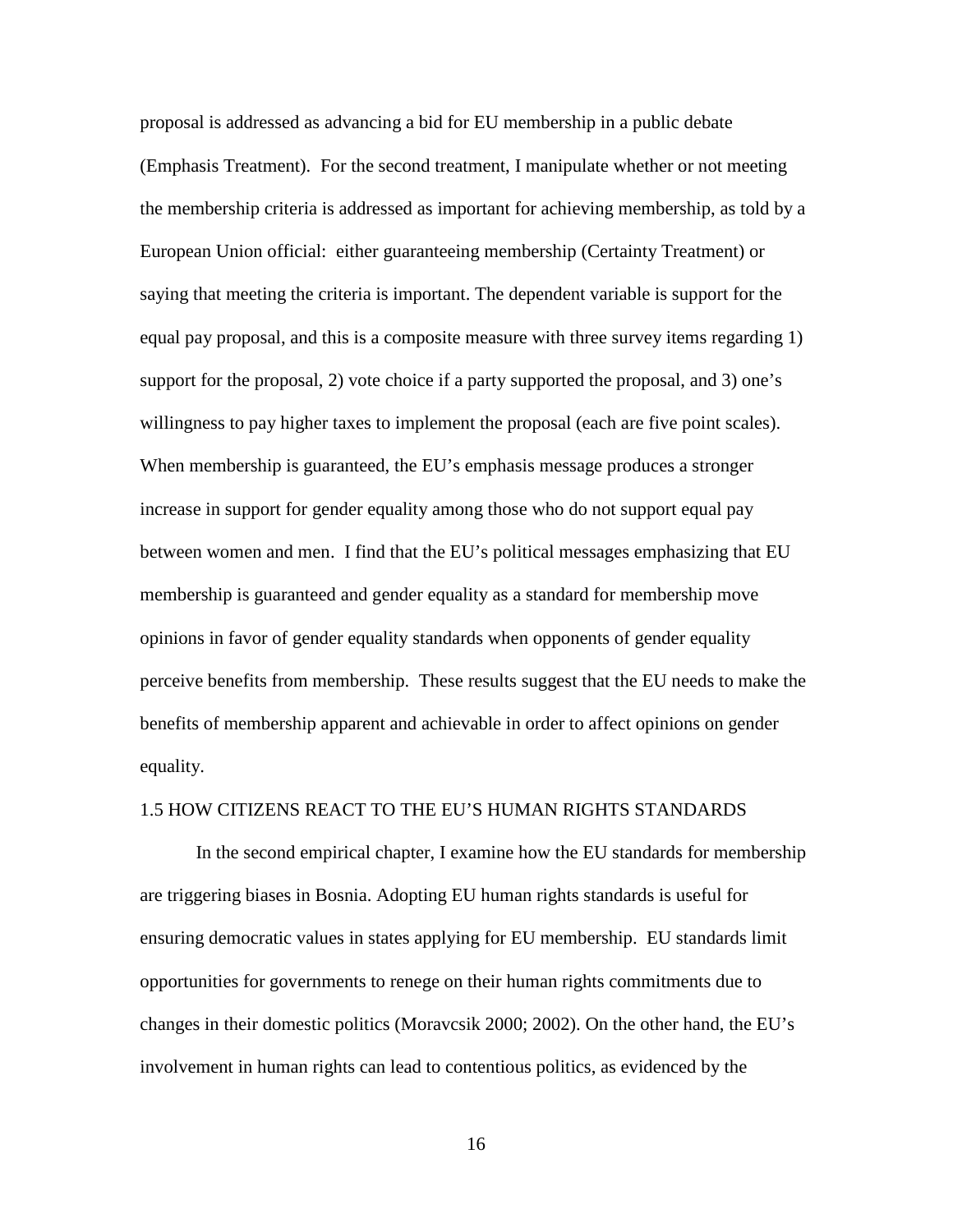backlash against gay rights in Poland after the EU pressured the parliament to pass workplace anti-discrimination laws in order to gain membership in 2004 (O'Dwyer 2013; Kochenov 2007; O'Dwyer and Schwartz 2010). Warsaw banned Pride parades in 2004 and 2005, after hosting parades in 2001, 2002, and 2003. Education minister Roman Giertych proposed legislation to prevent 'homosexual propaganda' from being taught in schools in 2007. Complying with the EU's human rights standards is an important public debate in applicant states, especially for marginalized groups like women and gay people. In applicant states, EU officials engage the public with civil society dialogues. These meetings elicit feedback from citizens about proposed policy changes and outline how the adoption of EU standards is the price of EU membership (Roth, 2008; Council of the European Union, 2010; European Commission, 2005; 2008). The EU's goal is "giving everyone a voice in EU enlargement", after the 2004 enlargement was criticized for involving reform processes where citizens were neither informed nor prepared (European Commission 2005; 2008; Montoya 2013, 146).

However, research on European public opinion does not examine opinions among applicant state citizens who prefer their state's independence from the EU, and it does not gauge these citizens' responses to the EU's human rights agenda. The established consensus is that citizens are disinterested with the EU, and do not respond to information provided by the EU, but we do not know what happens when the EU's rights agenda confronts citizens' predispositions about EU membership (Follesdal and Hix 2006; Hix and Marsh 2007; Hix and Marsh 2011; Hobolt and Tilley 2014; Weber 2011; de Vreese et al. 2006; Hobolt and Tilley 2013). These omissions have major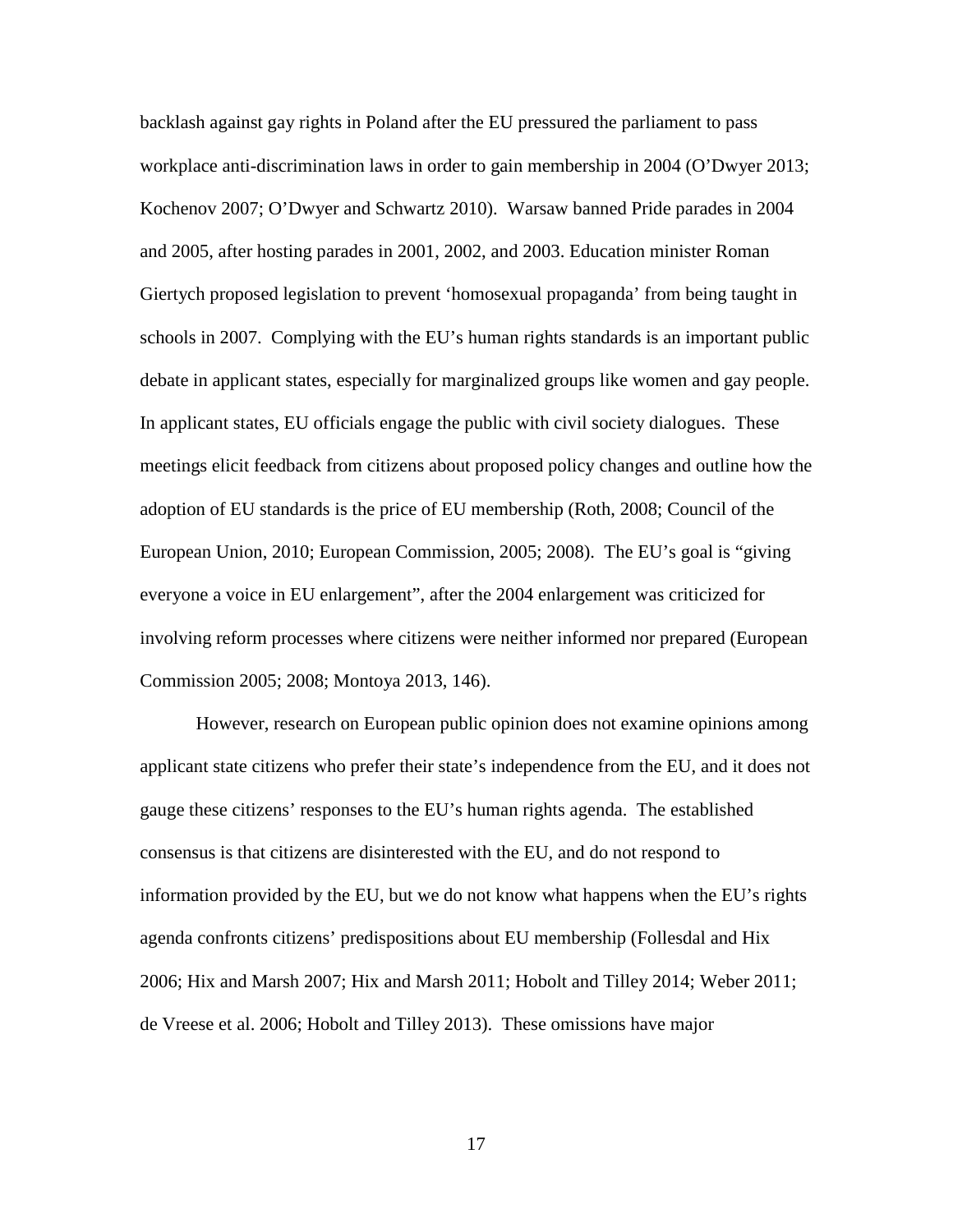ramifications for marginalized groups, because the EU's attempts to modify an applicant state's human rights may lead citizens to reject human rights.

Existing studies show that informational short-cuts are a key component of political behavior in competitive democracies, because affiliations like one's partisanship affect how one perceives policies, and the institutions one blames for the condition of those policies, when they are associated with different parties (partisan bias) (Lupia and McCubbins 1998; Brader and Tucker 2009; Tilley and Hobolt 2011; Druckman et al. 2013). I argue that supporters of state independence and supporters of integration with the EU comprise 'partisan' groups with opposing interests in the political conflict regarding integration, sharing policy control between states. Scholars have given little attention to the opinions of people who desire their state's independence, despite their growing importance given the referendum on the UK's EU membership, the rise of anti-EU parties, and referenda to join the EU in applicant states.

A key component of the EU's rights agenda has been to remove "irrational limitations" on free markets throughout Europe (Duina 1999). Hence, a longstanding EU policy has been helping the female labor force by promoting equal pay between women and men (Duina 1999). In recent years, the EU has helped gay people in the labor force by promoting equal treatment in the workplace (preventing unfair hiring and firing practices, for instance). Following my argument, the EU's promotion of women's rights and gay rights provides a cue for citizens which helps them decide whether these policies match their interests. I expect people who prefer their state's independence to feel less supportive of rights when they are told rights advance their state's integration with the EU (an EU framing of rights), in comparison to EU supporters.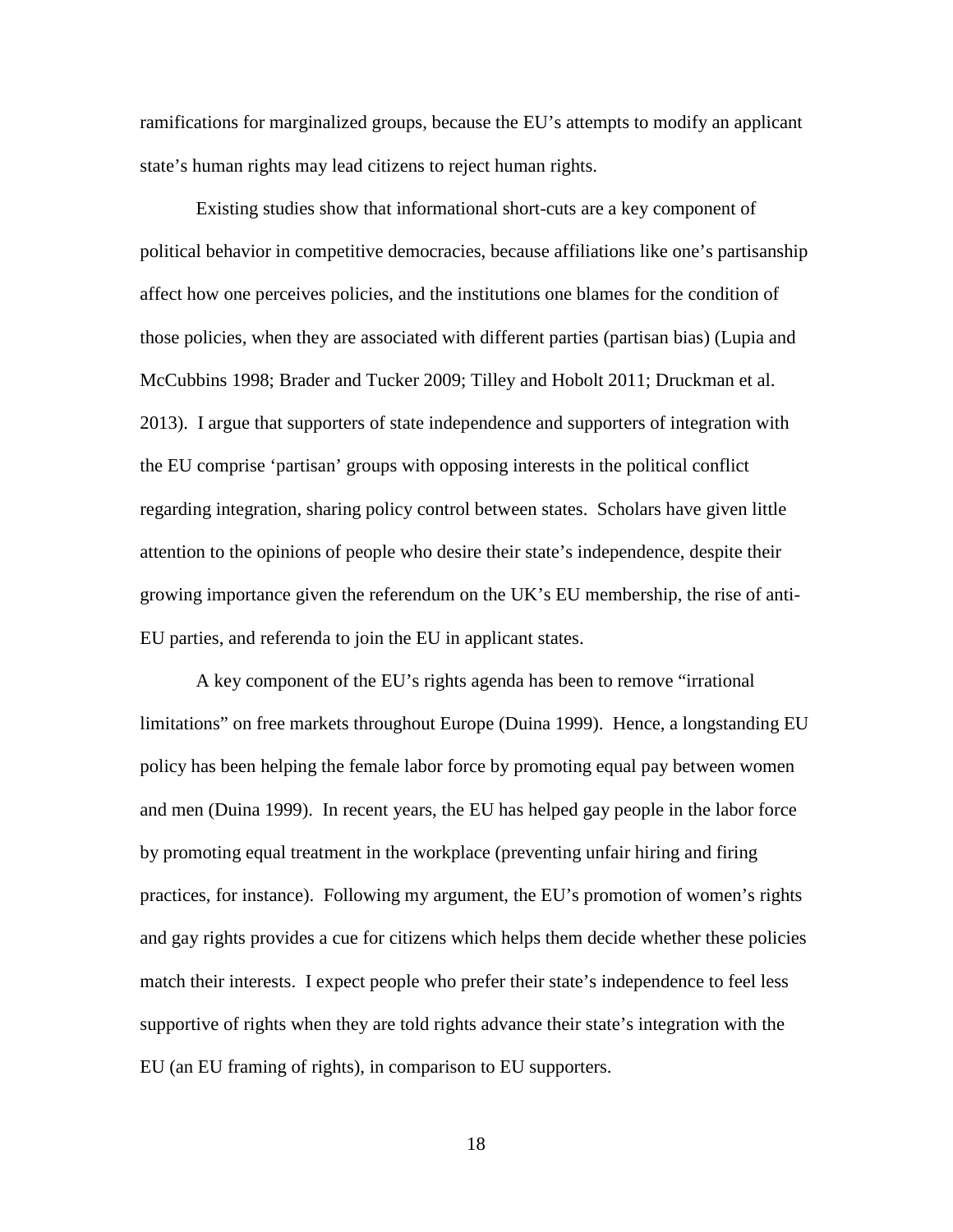Among those told that rights advance integration, I expect that independence supporters are more likely to absolve their government of blame for bad conditions regarding rights, in comparison to EU supporters. Furthermore, a comparison between human rights is important because different rights can pertain to groups that have different levels of marginalization in society. Political institutions at the national and European levels have been more deeply involved in women's rights in comparison to the newer, more controversial gay rights. Homophobic discrimination in society often goes unchallenged by government action. If women's rights are perceived as an appropriate responsibility of political institutions in comparison to gay rights, then the EU should more credibly signal that women's rights advance a state's integration with the EU, in comparison to gay rights. These expectations suggest that the EU possesses a greater influence on public opinion than the established consensus presumes, because citizens would have the capacity to object to rights based on their interests regarding independence from the EU.

Joining the EU involves shifting policy control to the supranational level, and the political choice to remain more independent or integrate with the community of EU states. In the EU accession process, national independence is the incumbent condition, and European integration alters this status quo. Governments pass rights legislation in order to meet the EU's requirements for membership, which strive to establish a unified system of anti-discrimination rules throughout Europe. However, normative commitment to rights among leaders and citizens remains weak, and these issues require greater public support in order for implementation to succeed (Falkner et al. 2005; Avdeyeva 2010).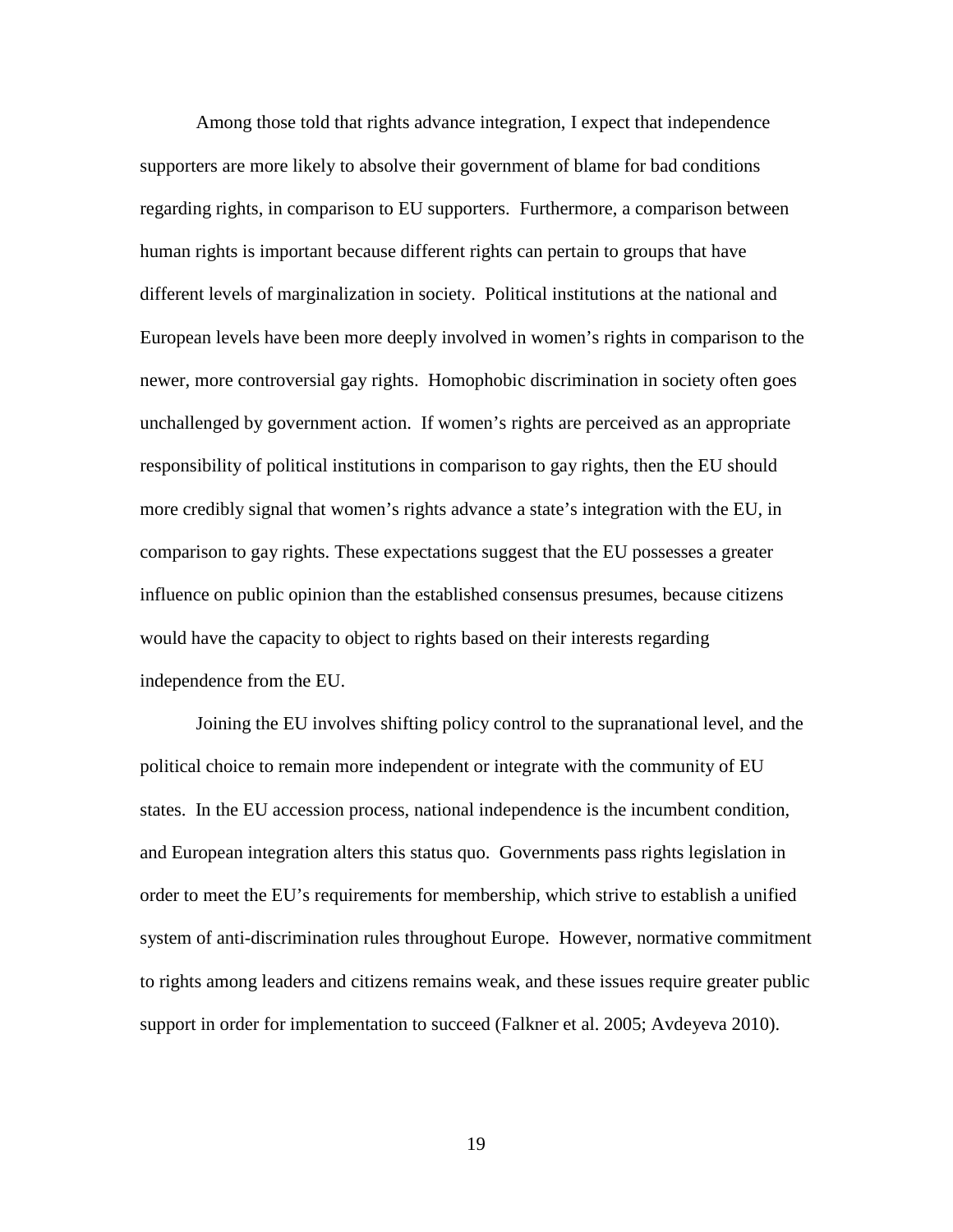Bosnia and Herzegovina provides a theoretically-appropriate case, because it is divided into two autonomous, governing regions; which are relevant for my expectations regarding the assignment of blame for human rights problems. The two regions, the Federation of Bosnia and Herzegovina (FBiH) and the Republika Srpska (RS), possess low and high levels of institutional clarity. The FBiH is ruled by ten cantons (each with a parliament) as well as an overall FBiH parliament, while the RS is ruled by one unified parliament. Citizens have a more difficult time assigning responsibility for policy outcomes to institutions in contexts with low levels of institutional clarity. With lower levels of institutional clarity, citizens rely more on biases when assigning responsibility for policy outcomes (Tilley and Hobolt 2011, 13). Biases elicited by experimental frames should be stronger in the FBiH (where clarity is murkier) in comparison to the RS. From this case selection, we can gather data on citizens who theoretically have more or less difficulty assigning responsibility to political institutions for policy outcomes.

I find mixed evidence in favor of the argument that the EU serves as a cue for applicant state citizens. The EU framing of equal pay (by itself) did not move opinions among independence or EU supporters. However, among those who are told that equal pay advances integration, I find that independence supporters are more likely to absolve their government of blame for rights, in comparison to EU supporters, when given information about bad conditions regarding rights. Moreover, I find that this decrease in blame for the government leads independence supporters to offer less support for political parties which support equal pay, in comparison to EU supporters. Hence, the EU frame can move opinions about equal pay to the extent that citizens blame their government for bad conditions regarding inequality in pay. These results were stronger in the Federation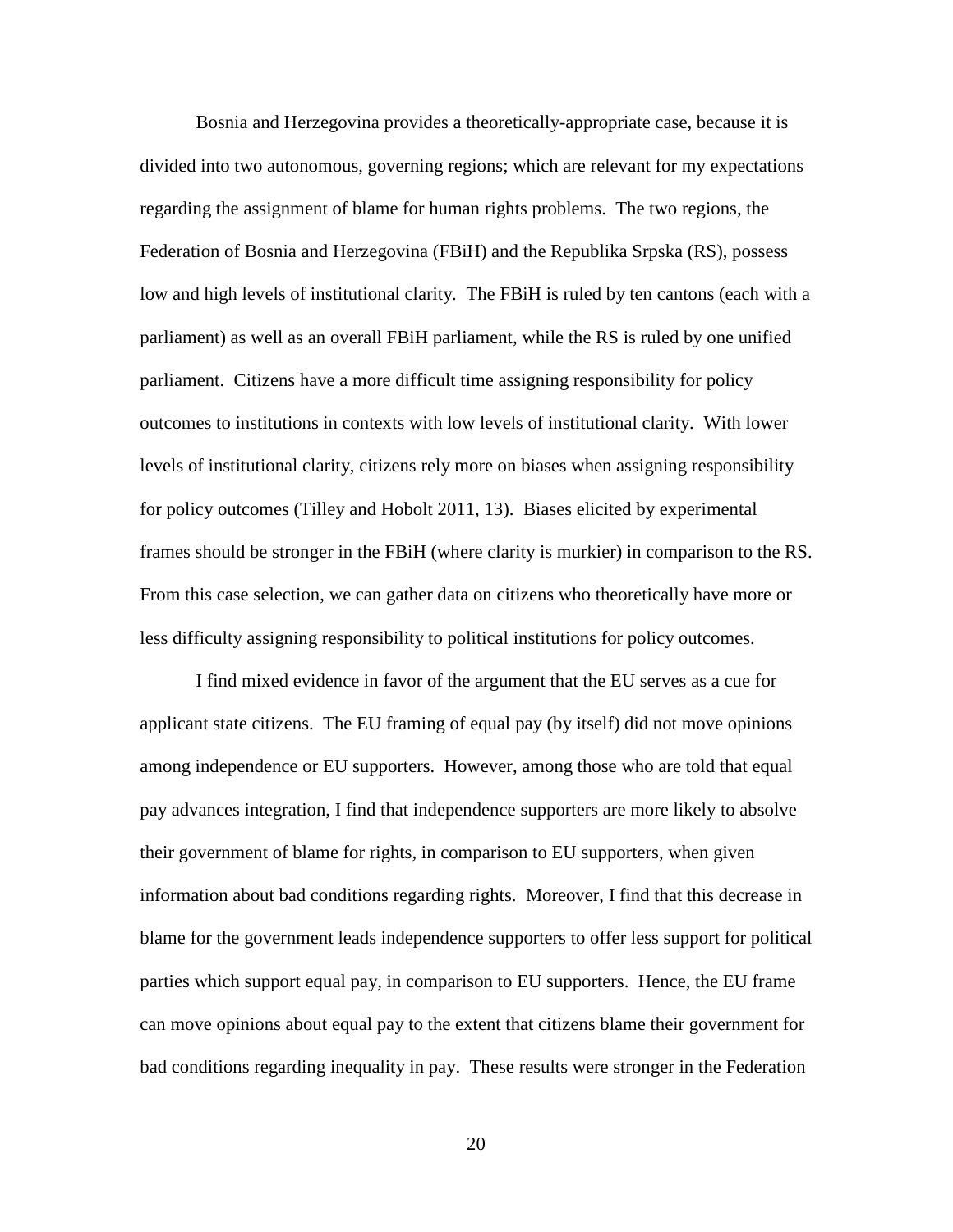of Bosnia and Herzegovina, in comparison to the Republika Srpska. On the other hand, the EU framing of the equal treatment of gay people or bad conditions in Bosnia regarding the treatment of gay people did not move opinions. The implications of the findings are discussed in the chapter.

### 1.6 LEGITIMACY FOR THE EU'S GAY RIGHTS STANDARDS

From the data in the previous chapter, gay rights are revealed to be much less popular in comparison to women's rights, suggesting that gay people face a more marginalized status in Bosnia. Hence, gay people have especially high stakes in the EU's governance pertaining to human rights issues. Hence, in the third empirical chapter, I unpack the attitudes towards the EU's involvement in gay rights among those who identify with gay people. A growing body of scholarly research shows that international and regional institutions lack the public legitimacy that is often necessary to address human rights adequately (Hafner-Burton 2014; Pegram 2010; Hathaway 2002; 2007; Falkner et al. 2006). The European Union, often touted as a powerful regional institution, has taken up the monitoring, standard-setting, and enforcement of human rights principles throughout its member states. As the EU expands its membership, EU officials require applicant states to adopt their human rights standards. However, in practice, human rights standards are often window dressing in the applicant states, where normative commitments to rights are weak (Falkner et al 2008; Avdeyeva 2010). Governments pass the laws required by the EU, but they do not invest the resources to adequately implement the laws. Ostensibly weak commitments to human rights provide a puzzle for scholars and policymakers: if EU human rights standards have minimal consequences, then what would explain support for giving powers concerning human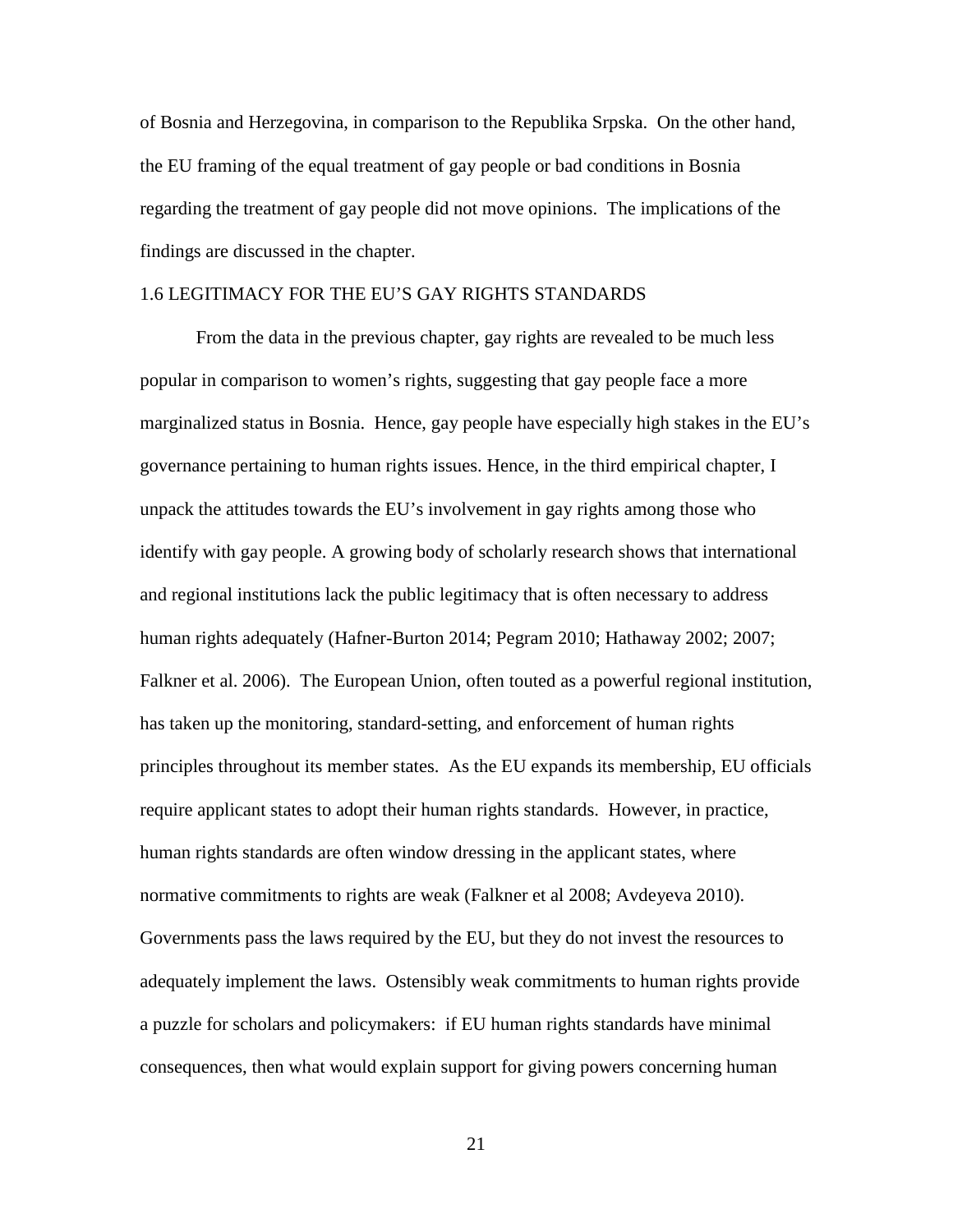rights to the EU? This puzzle has major ramifications for marginalized people because it suggests that rights are less effective if they are governed by the EU.

Existing research on the adoption of human rights regimes often focuses on bargaining among governments regarding human rights agreements, and public opinion studies focus on citizens' recognition of human rights violations (Moravcsik 2000; McFarland and Mathews 2005; Hafner-Burton 2008; Davis et al. 2012). What the existing research misses is a comparison of opinions among the stakeholders of human rights: people who associate with marginalized peoples affected by human rights policies, and people who disassociate with the affected groups. In particular, state institutions produce the marginalized status of gay people via political homophobia (for instances, national identities defined in opposition to homosexuality, and laws which privilege heterosexual relationships) (Canaday 2009; Bernstein et al 2009; Bosia and Weiss 2013). Hence, human rights abuses can stem centrally from state institutions, which marginalizes people within populations (Hafner-Burton 2014). I expect that those who identify more closely with gay people are more likely to support transferring control of gay rights to the EU.

In this chapter I gauge public support for the transfer of authority over gay rights policies to the European Union. The analysis is based on an original survey of Bosnia and Herzegovina, a country applying for EU membership. Bosnia is a theoretically appropriate case because applicant states face the political choice of submitting to the authority of EU institutions with regards to human rights policies (the potential of new EU legislation regarding rights, with which politicians and voters may agree or disagree). Homophobia is acute in Bosnia in comparison to other European states, so gay people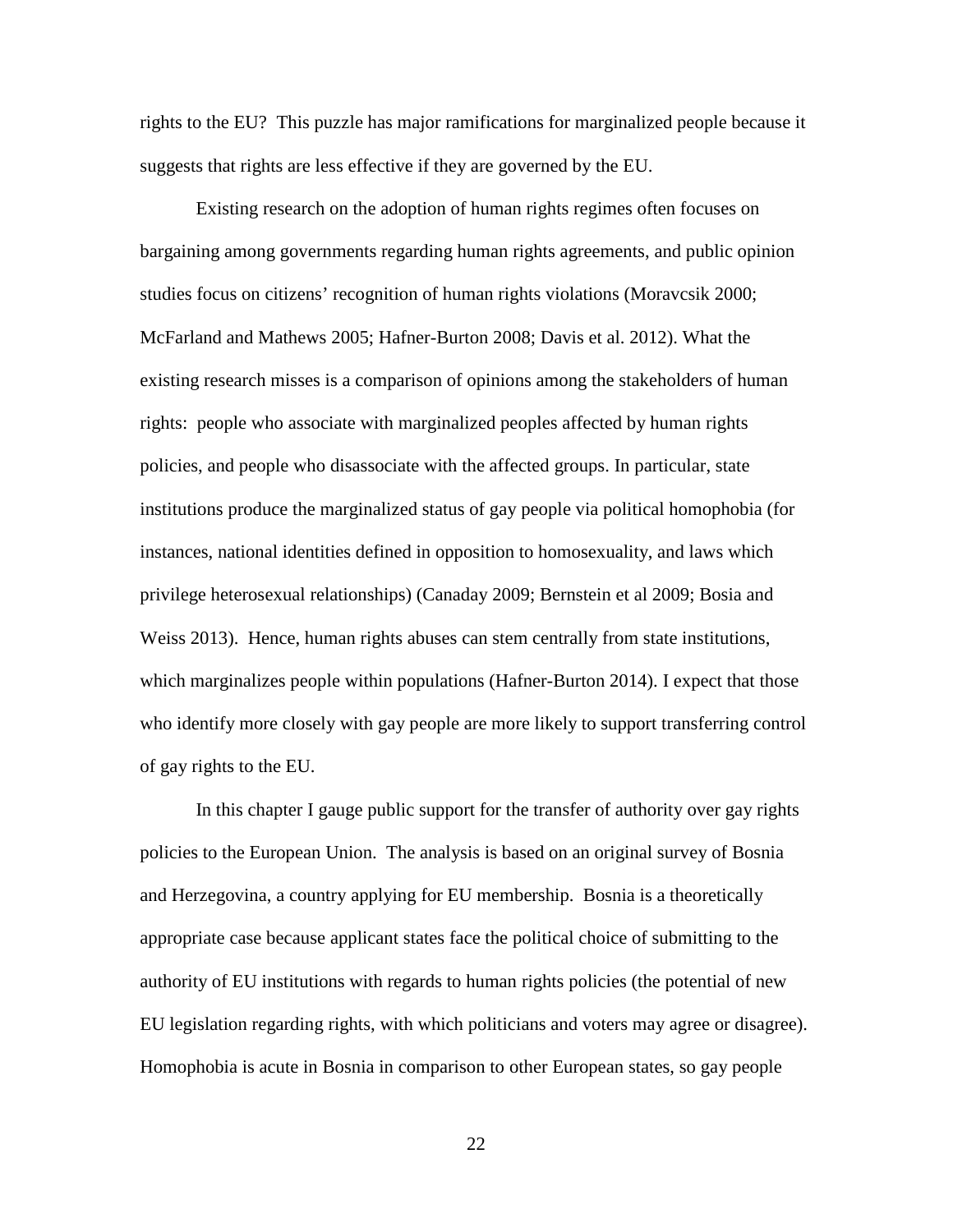have a high stake in the antidiscrimination policies prescribed by the EU (ILGA-Europe 2013; Human Rights Watch 2014). Furthermore, the Bosnian state is cross national with two governing regions (the Federation of Bosnia and Herzegovina, and the Republika Srpska) so a representative sample of Bosnia allows me to test the robustness of the hypotheses across two distinct national contexts. I operationalize identification with gay people by asking respondents how closely (or not) they associate with the ideas and values subjectively ascribed to gay people.

I find that closer identification with gay people associates with greater support for transferring control of gay rights to the EU. On the other hand, the effects of trusting the EU on support for EU control of gay rights were not substantially larger among those who closely associate with gay people. As a further test of the argument, I examine whether dissatisfaction with the government produces greater support for political parties espousing human rights for gay people. Satisfaction with governing institutions should be a more important consideration when those who feel close to gay people decide on their support for gay rights-friendly parties. The effects of government dissatisfaction on support for gay-friendly parties were larger among those who closely associate with gay people, in comparison to those who do not associate with gay people. As robustness check, I estimated the models which treated support for transferring control of women's rights as the dependent variable, which theoretically should not associate as strongly with one's feelings of closeness to gay people. One's association with gay people does not correlate with this women's right variable; suggesting that the interests of gay people are specified towards the EU's control of gay rights as opposed to EU control of domestic policies generally. Overall, this study sets out a normative challenge for the EU to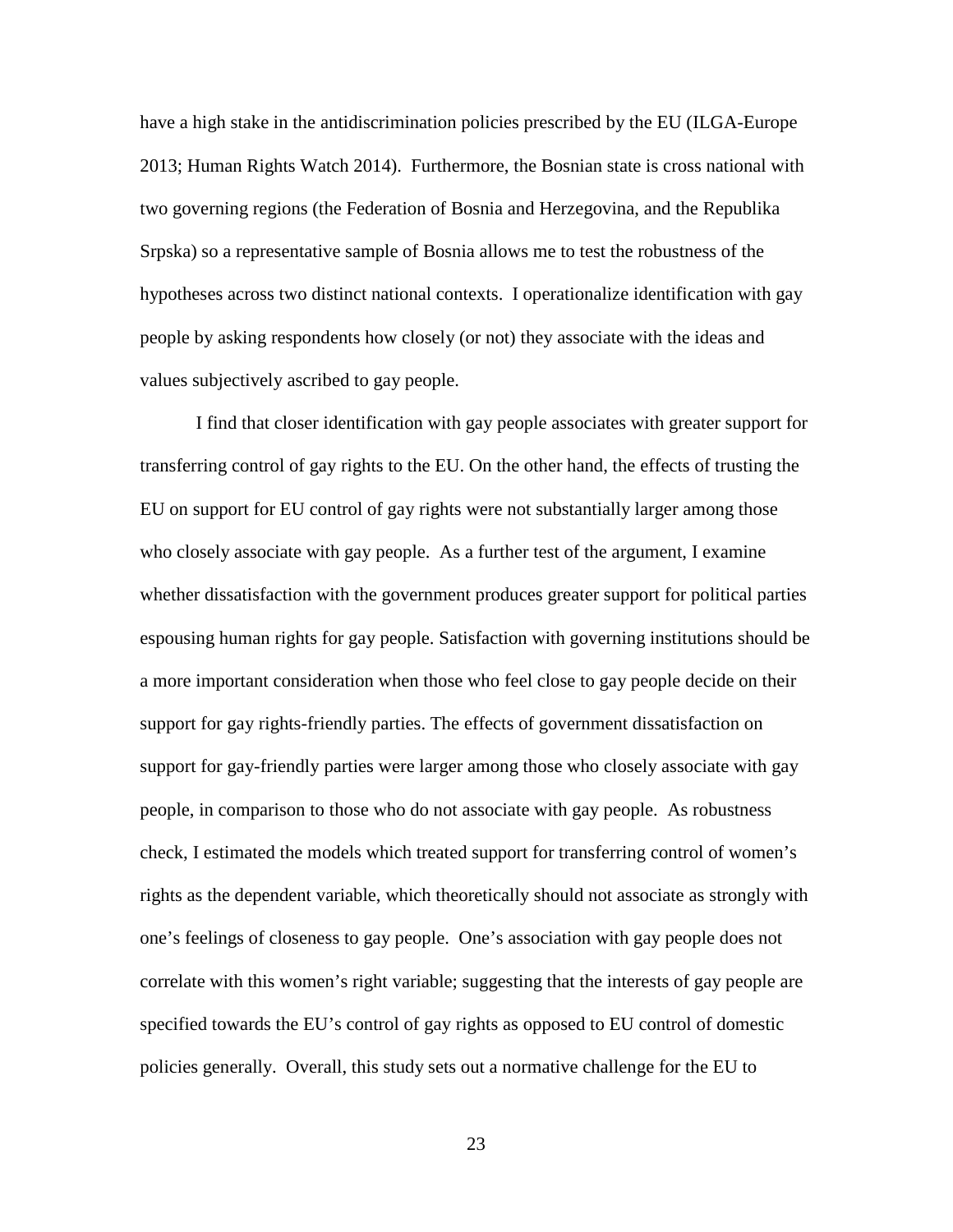provide (material and informational) assistance to gay citizens: helping marginalized people who exhibit greater support for the EU's governance.

#### 1.7 CONCLUSIONS

This project seeks to explain the influence of the EU accession process on public attitudes in the candidate states. While much of the existing studies focus on the influence of domestic political attitudes on support of European integration, this project contributes to political science research by studying the influences of the EU on the domestic political attitudes. Moreover, while previous research has focused on shared beliefs between individuals and the EU policies, I assess the EU's normative pull in the minds of citizens.

This project also explores the influence of EU criteria on the importance that citizens ascribe to gender equality. EU accession may change candidate government's domestic political context by shaping public attitudes towards EU policies. This project also contributes to gender studies by identifying conditions that can lead a populace to deepen its support for gender equality. The EU criteria may become focal points around which constituencies can mobilize for/against policy positions; potentially increasing the government's electoral costs of keeping the status quo. Hence, the EU's leverage in its enlargement process may be contingent upon mass political sentiments. The project methodologically contributes to EU research and EU enlargement studies by using population-based survey experiments in order to assess attitudes of citizens. This project also points out the need for the EU to be more directly involved in helping women and gay people in the form of resources (information, counselling, shelters), because the EU may lead to a more negative impression on some people. Hence, the EU needs to actively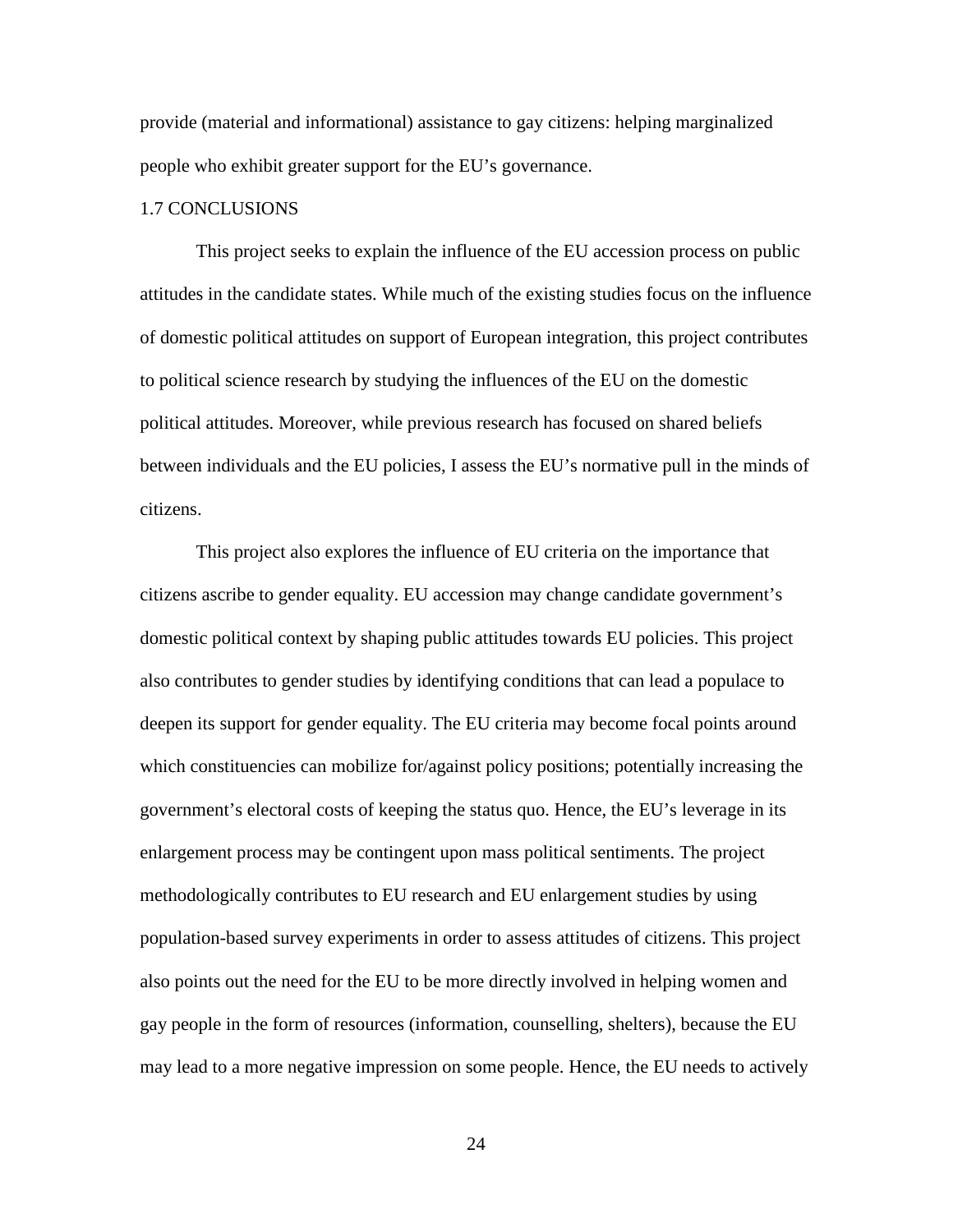help marginalized people with its funds, and also promote rights as for and by the people in Bosnia and Herzegovina, and not as a method to make people more "European" or acceptable to Western Europe.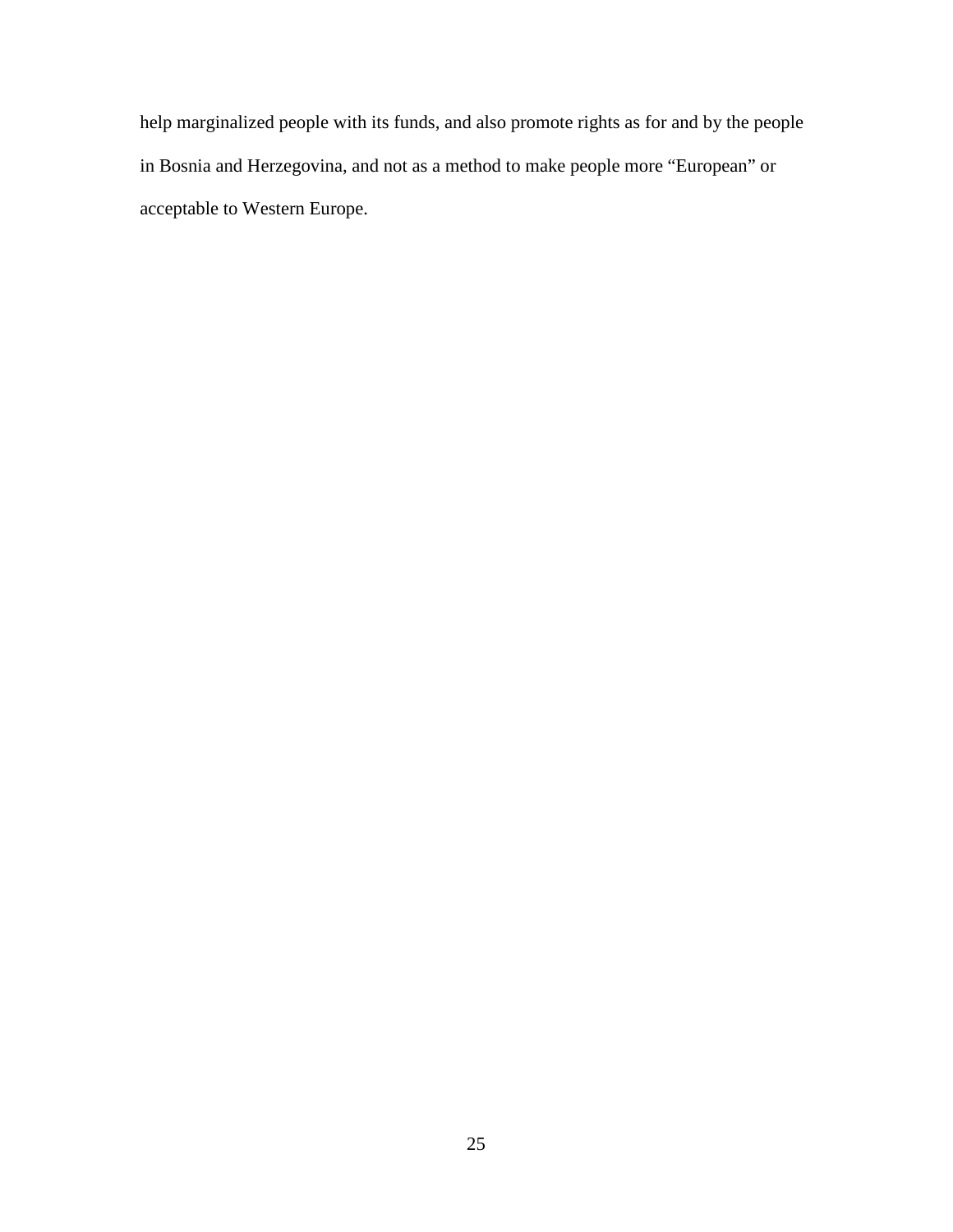## CHAPTER 2

## DOES THE "CARROT ON THE STICK" WORK? HOW THE CRITERIA FOR EUROPEAN UNION MEMBERSHIP AFFECT SUPPORT FOR GENDER EQUALITY

The European Union establishes equal pay for equal work between women and men as a criterion for applicant states that are trying to join. Conventional wisdom holds that governments meet these criteria in order to gain perceived benefits of membership. Existing research also holds that legal changes to meet the EU's criteria have not been followed by normative commitments to women's rights in the applicant states. These studies do not gauge the public's response to gender equality when it is framed as a criteria, where advancing gender equality is necessary for EU membership. The accession process entails states trying to join the European Union. Ostensibly, this political process has special aspects that need to be unpacked if we are to understand the environment in which opinions are forming. The EU sets up conditions for membership, and applicant states choose to comply, to some extent. The EU dangles a "carrot on a stick" in terms of the government's perceived benefits of membership (the government has to pass legislation in order to become a member), and the voters who support or oppose governments and EU accession. Within the minds of all the players, there is some degree of uncertainty over membership and the uncertainty over the importance of complying with the standards. The aforementioned factors may be consequential for the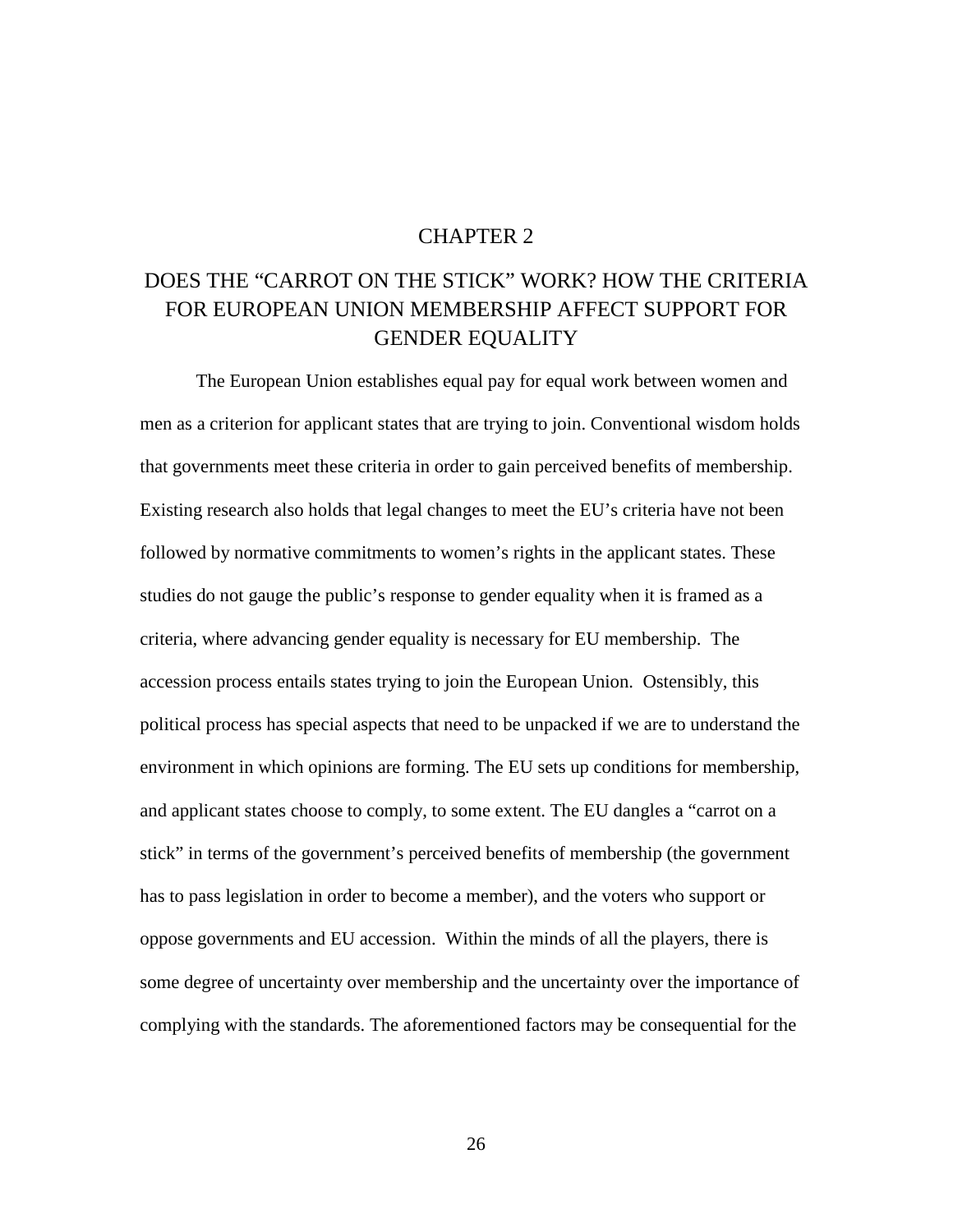EU's policy standards like gender equality which have tremendous implications for people's day to day lives. Do these policy standards, the "stick", and the uncertainty over standards help move opponents of gender equality in favor of the standards, or is the EU antagonizing these opponents?

### 2.1 THE EUROPEAN UNION, GENDER EQUALITY, AND ENLARGEMENT

Public opinion studies of gender equality often share the goal of uncovering the predispositions that lead people to exhibit greater support for women's rights (see Burns and Gallagher, 2010). Existing public opinion research suggests that women's sense of interdependence with other women (group consciousness) associates with greater support for gender equality (Sears and Huddy, 1986; Conover, 1988; Rhodebeck, 1996). Conover (1988) shows that interdependence increases support for equal pay, affirmative action for women, and government intervention on behalf of women. Among men, Sapiro and Conover (2001) find that belief in gender equality within the family increases support for a gender neutral draft. Rhodebeck (1996) finds that feelings of closeness towards women as a group increase one's belief in equal roles between women and men. Other studies suggest that partisanship and ideology associate with increased support for gender issues (Sulfaro 2007).

The aforementioned studies explain support for gender equality with personal and intra- national variables. However, international political forces have become more influential in women's rights. Over the past few decades, international agreements concerning women's rights have proliferated and they created new bodies of law and institutions which ostensibly address gender equality. Examples include the United Nation's Convention to Eliminate All Forms of Discrimination Against Women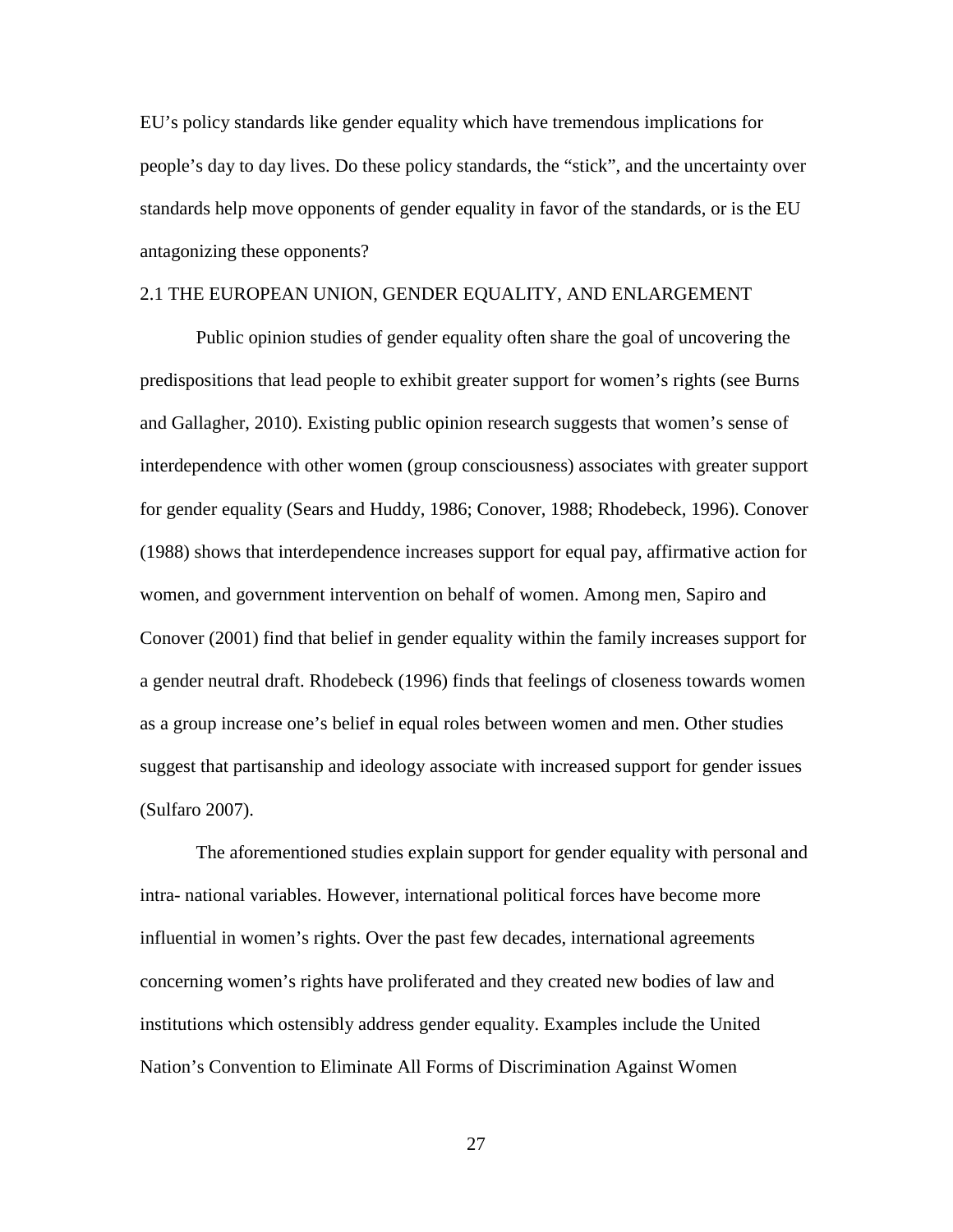(CEDAW) and the EU's regulations regarding equal treatment between women and men in the workplace, as well as promoting of protections against domestic violence (Avdeyeva 2010; Weldon 2006; Montoya 2013). What remains unexplored is whether international agreements concerning gender equality influence people's attitudes and behavior pertaining to women's rights. The goal of these agreements is improving the lives of women. Hence, the ramifications of adopting these agreements on the opinions of citizens needs exploration. International and regional institutions should hope that citizens agree (or became agreeable) with their conventions and treaties.

The enlargement of the European Union provides a context where one can study the EU's normative pull on domestic constituencies regarding gender equality rules. The EU has developed one of the strongest gender equality regimes in the world. When countries join the EU, they must incorporate a series of gender equality rules into their national legislation, which are promoted in terms of EU membership by European Commission officials (who monitor candidate state progress) and civil society groups.

The decision by governments to enter the EU accession process and adopt policies introduces new ideas and commitments in domestic politics. Complying with the EU is an important public debate in applicant states, especially in terms of compliance with human rights principles like gender equality. In applicant states, EU officials engage the public with civil society dialogues. EU officials, government officials, civil society groups elicit feedback from citizens about proposed policy changes and outline how the adoption of EU standards is the price of EU membership (Roth, 2008; Council of the European Union, 2010; European Commission, 2005; 2008). The EU's goal is "giving everyone a voice in EU enlargement", after the 2004 enlargement was criticized for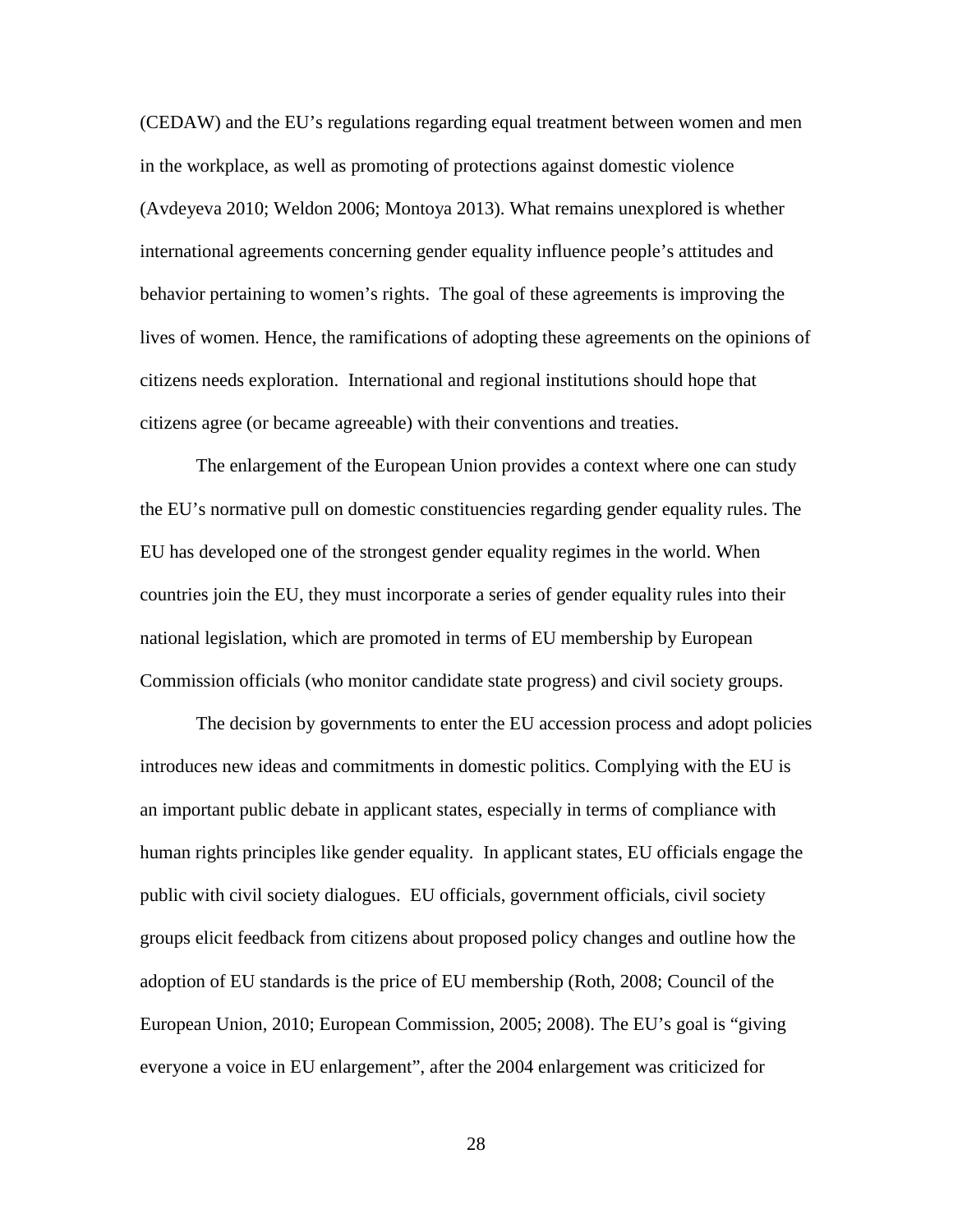involving reform processes where citizens were neither informed nor prepared (European Commission 2005; 2008). But what do citizens in applicant states think about EU enlargement?

Public opinion studies on EU enlargement indicate that one's wealth and education level increase one's favorability towards the EU (see Szcerbiak 2001). In Turkey, Carkoglu (2003) finds that increased education, leftist sentiments, and the electoral fragmentation (more competing parties) associate with European integration support; while strong religious sentiments associate with decreased support for European integration. For post-Communist countries, Tucker et al. (2002) suggest that free market supporters, the 'winners' of integration, are more likely to support EU membership.

Existing studies also show the strong influence of subjective national problems on opinion formation concerning the EU. Sanchez-Cuenca's (2000) analysis of the Eurobarometer indicates negative opinions towards national political system and positive opinions towards supranational institutions translate into support for European integration. Other scholars examine how domestic political sentiments like partisanship, support for incumbents, and satisfaction with the government influence attitudes on European integration (Gabel, 1998a; Hooghe and Marks, 2004; Kritzinger, 2003). Kritzinger (2003) argues that support for the EU results from perceptions of national problems, and McLaren (2007) indicates that perception of cultural threats in the national context explains hostility towards the European Union (hostility towards multiculturalism). Ehin's (2001) public opinion research on Central and Eastern Europe indicates that publics hold various levels of support for the European Union, and that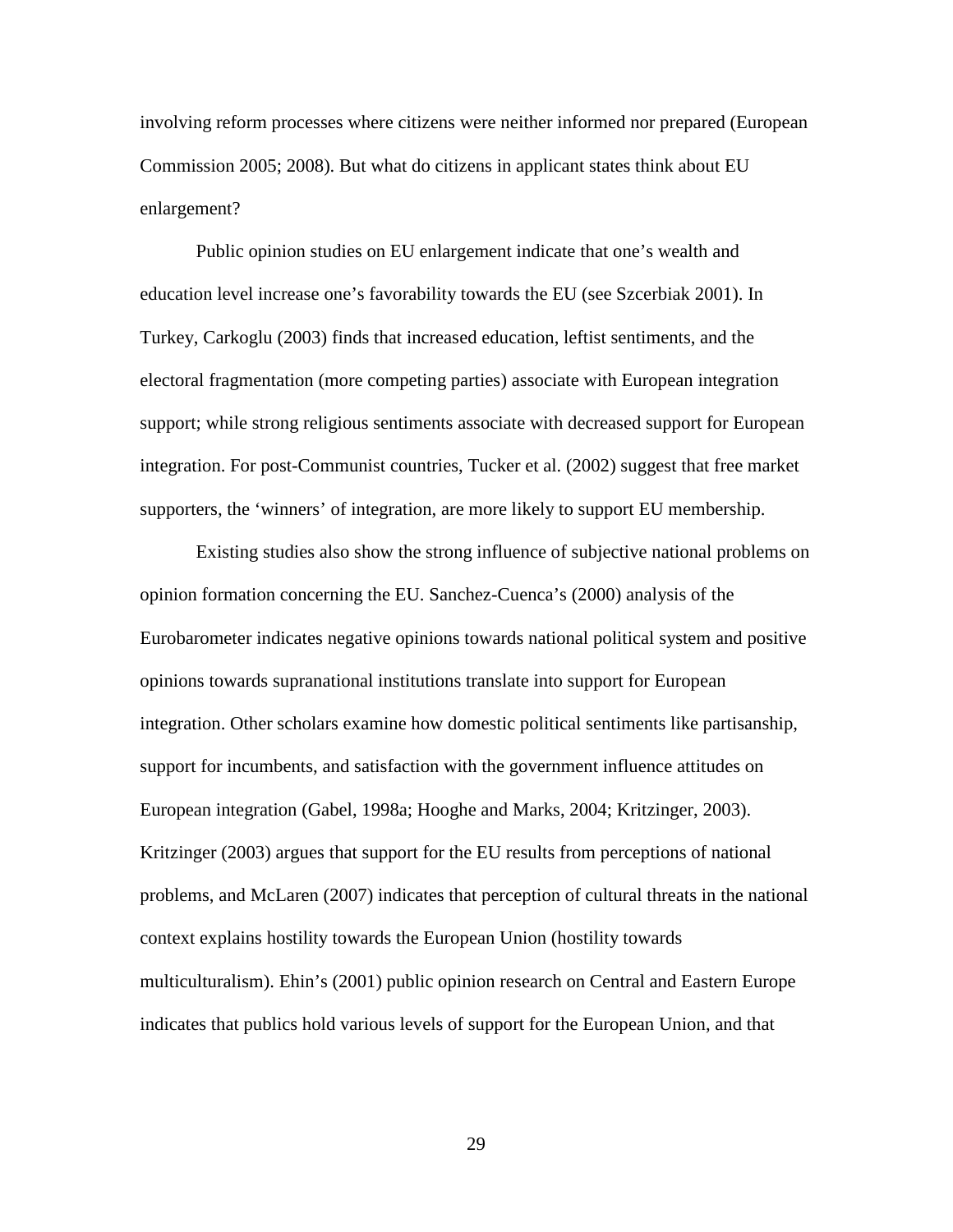opinions on the EU are wrapped up in support and opposition for the national government.

However, the question of whether the EU changes people's perception of domestic problems is unclear. As the EU grows more and more influential in people's lives, we do not know the EU's influence on people's opinions on issues like gender equality. Montoya (2013) in *From Global to Grassroots* provides a foundational study on the normative impact of the European Union by examining efforts to combat domestic violence in Central and Eastern Europe. Montoya shows that normative measures matter in changing policies on domestic violence. Human rights frames of domestic violence, espoused by EU officials, helped disseminate policies in CEE countries. The framing of domestic violence in terms of the EU (especially from EU officials lobbying and discussing reforms with government officials) promoted normative commitment among state officials. Montoya (2013) contends that policies need to move beyond rhetoric, assess state and local implementation capacities, commit to reforms (with necessary resources), and incorporate perspectives from the grassroots (251-252). Obstacles to these goals include public attitudes on gender equality and domestic violence (250). A normative commitment from the populace is important for improving chances of implementation, alongside the legal commitment of state leaders.

Maier and Rittberger (2008) examine opinion formation about EU enlargement while framing issues in terms of a cultural match with EU countries. They test competing explanations for support for EU enlargement, including economic, democracy, and cultural identity. In their experiment with students at the University of Kaiserslautern, Maier and Rittberger (2008) prime a cultural mismatch by emphasizing cultural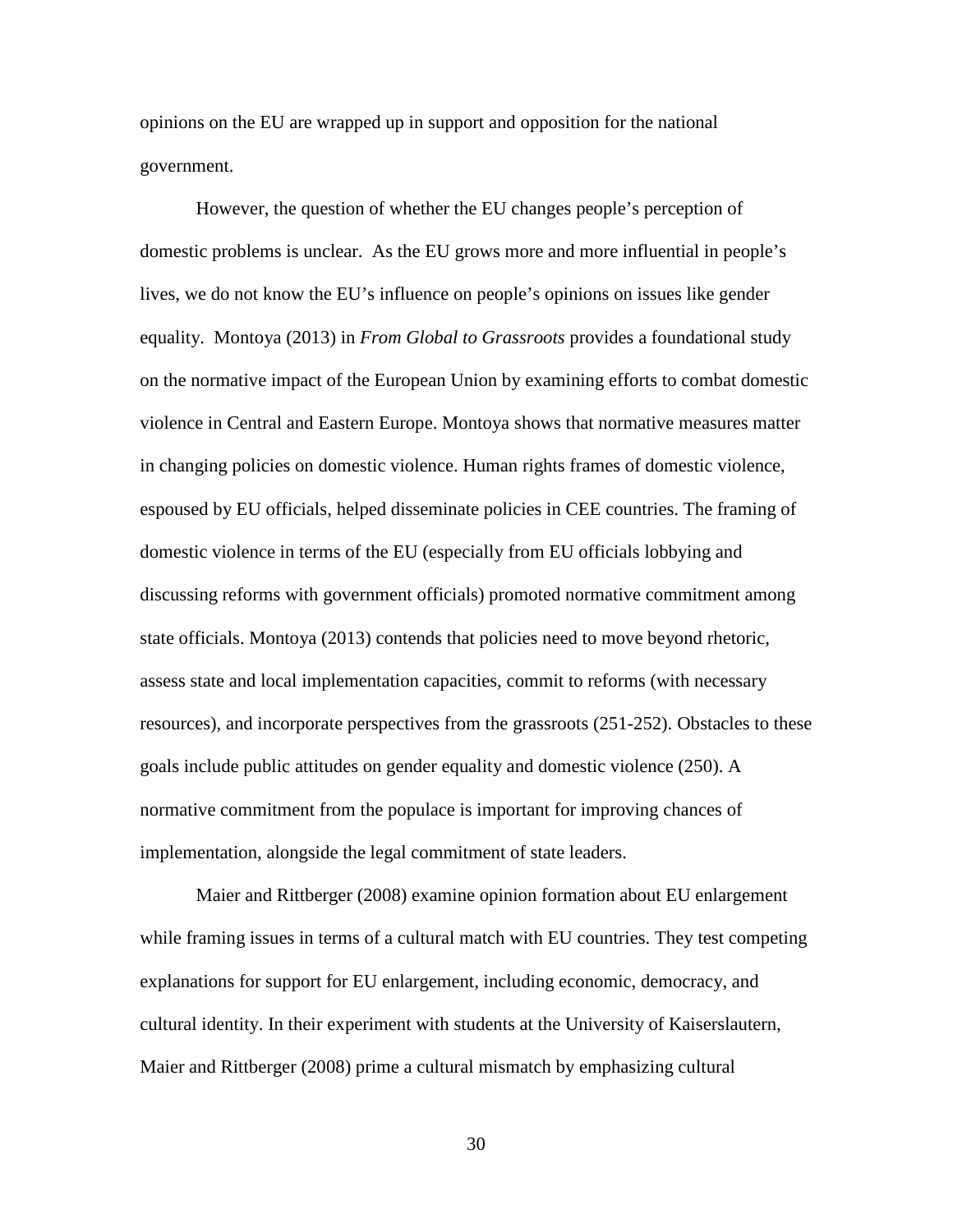difference between the European Union and Macedonia before asking the respondents whether they would support Macedonian EU membership. The cultural mismatch prime produced the largest negative effect among their results. Their research suggest that subjective cultural identity influences the attitudes of Europeans towards expanding EU membership. However, what is missing in the study of EU enlargement is research into whether the EU's conditions influence people in applicant states. he EU also aspires to promote normative commitment among leaders and the public. None of the aforementioned studies empirically test whether citizens express attitudes about gender equality differently when they consider the EU's standards for membership. Does the prospect of EU membership influences the ways that people in aspiring members think about policies such as gender equality? Does the EU's sponsorship of reform move people's opinions on gender equality when people perceive benefits from the EU? Existing research does not present evidence about whether the EU is a consideration for beneficiaries from membership when they form their opinions.

### 2.2 THEORY AND HYPOTHESES

The European Union applies conditionality to governments that aspire to join. EU membership is conditional upon these governments passing legislation in order to align their legal framework with EU. Hence, the incentives of membership motivate governments to comply with the EU's conditions (Vachudova 2005). The EU uses the potential benefits of membership as leverage to promote reform (Schimmelfennig and Sedelmeier 2005). The transposition of gender equality laws has been successful, and the European Commission has approved social policies in the membership negotiations despite inconsistent implementation (Avdeyeva 2007; 2010).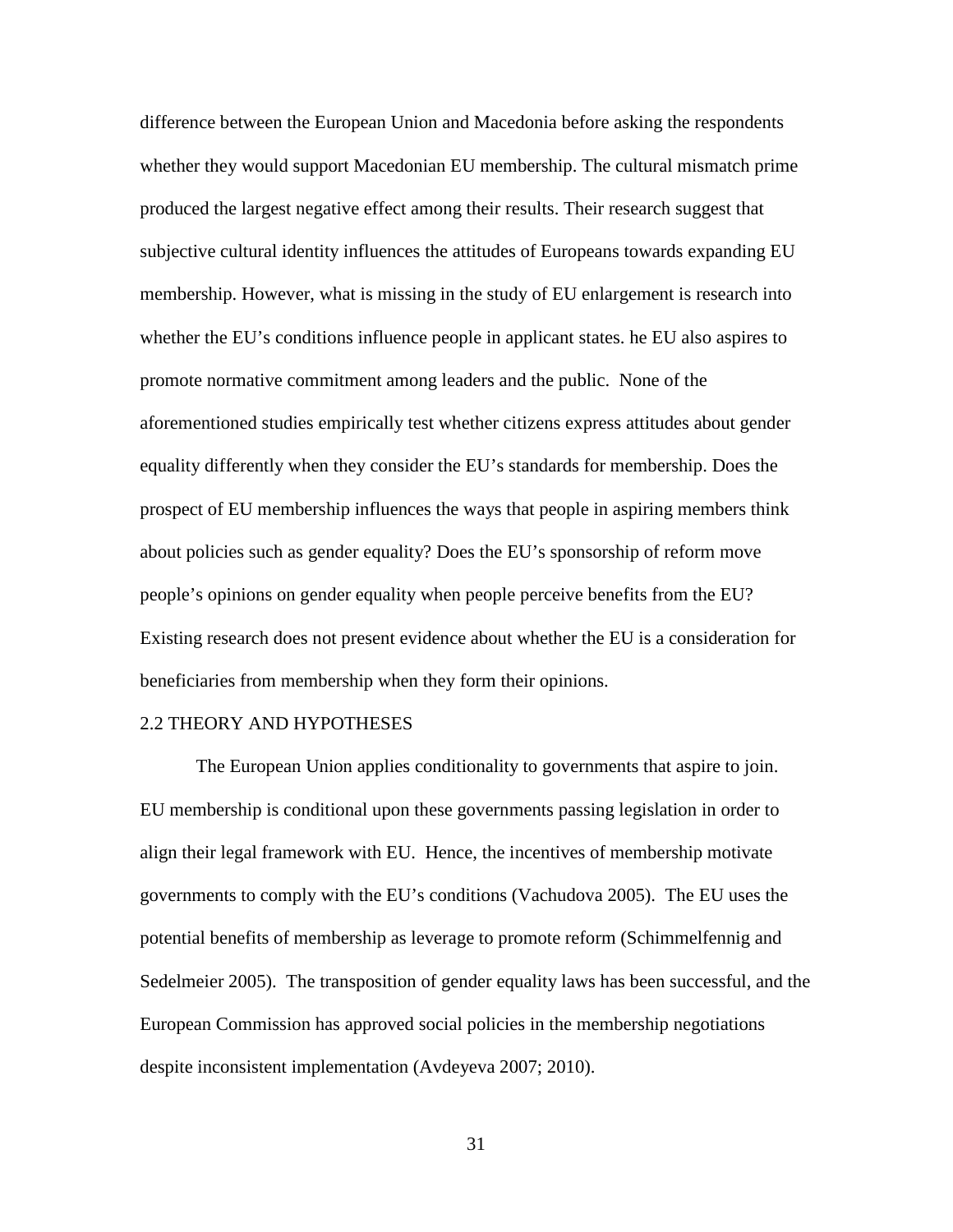European Union faces a lack of cooperation with EU rules. The EU is external institution, and has leverage over applicant governments that desire EU membership because the governments see benefits in joining. Hence, the EU can sanction when it puts up roadblocks on the path to achieving the perceived benefits of membership. Figuring out the public's reaction to the EU's conditions is important, because EU ministers and the European Commission demand reforms as the price of membership. This 'carrot on the stick' approach to reform has yielded effective legal change, but we do not know whether the approach influences citizens' opinions on the rules the EU tries to promote (Schimmelfennig and Sedelmeier 2005). The EU lacks the legitimacy often associated with the domestic institutions that prescribe policies. Without an electoral connection with the public or the credibility of sanctioning powers reflected in domestic institutions, cooperation with standards may be less likely (Dal Bo et al 2010). The EU possesses some leverage over the behavior of governments to the extent that people in applicant states feel that the EU will provide benefits. Those who perceive benefits from EU membership should respond more favorably to the EU's criteria, in comparison to those who do not. EU officials should hope that they help the causes they promote and not hurt them.

H1: Citizens who perceive economic benefits from EU membership are more likely to support gender equality, when they are told that gender equality is a criteria for EU membership.

 The previous arguments suggested that the motivation to align one's view with the EU lay in one's potential gains: benefits from membership and a better political system. They did not indicate that the values regarding gender equality would shift, among those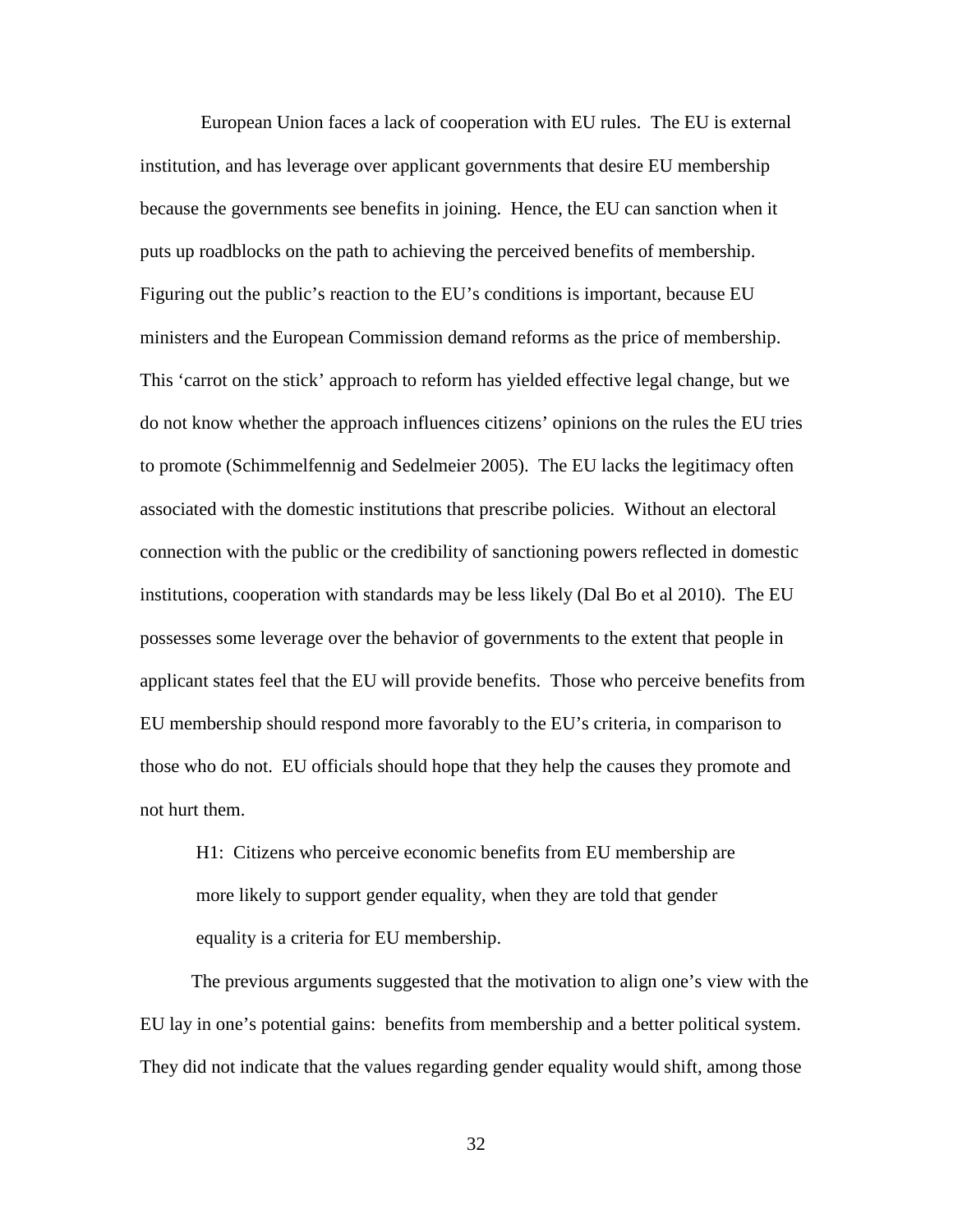who oppose gender equality. As Schimmelfennig and Sedelmeier put it, the EU's values resonate in the domestic context.

 Individuals can share common values (or not) with the EU's standards for membership. Attitudes about the EU's criteria like gender equality establishes "the stick" in one's mind, where one sees a path to the EU's benefits by expressing pro-gender equality attitudes that pressure government to meet the criteria of membership. Individuals who perceive benefits from EU membership (in other words, those who perceive the "carrot on the stick" tactic), are the main stakeholders in the connection between gender equality and EU membership. Hence, those of key theoretical concern for this project are individuals who see the "carrot" (the benefits of EU membership), and feel they may need to conform their expressed attitudes to the EU standards. Among them, people who disagree with gender equality principles are more likely to perceive "the stick". Those who perceive benefits and are opponents of gender equality should perceive the conditionality, and respond positively to gender equality, aligning themselves with a policy that advances EU membership.

H2: Citizens who 1) disagree with gender equality principles and 2) perceive economic benefits from EU membership are more likely to support gender equality, when they are told that gender equality is a criteria for EU membership.

### 2.3 RESEARCH DESIGN

 In order to test the hypotheses, I use data from an original survey conducted in Bosnia and Herzegovina in July 2015 with a representative sample of 997 respondents. The nationally representative sample of Bosnia and Herzegovina was recruited by *Ipsos*.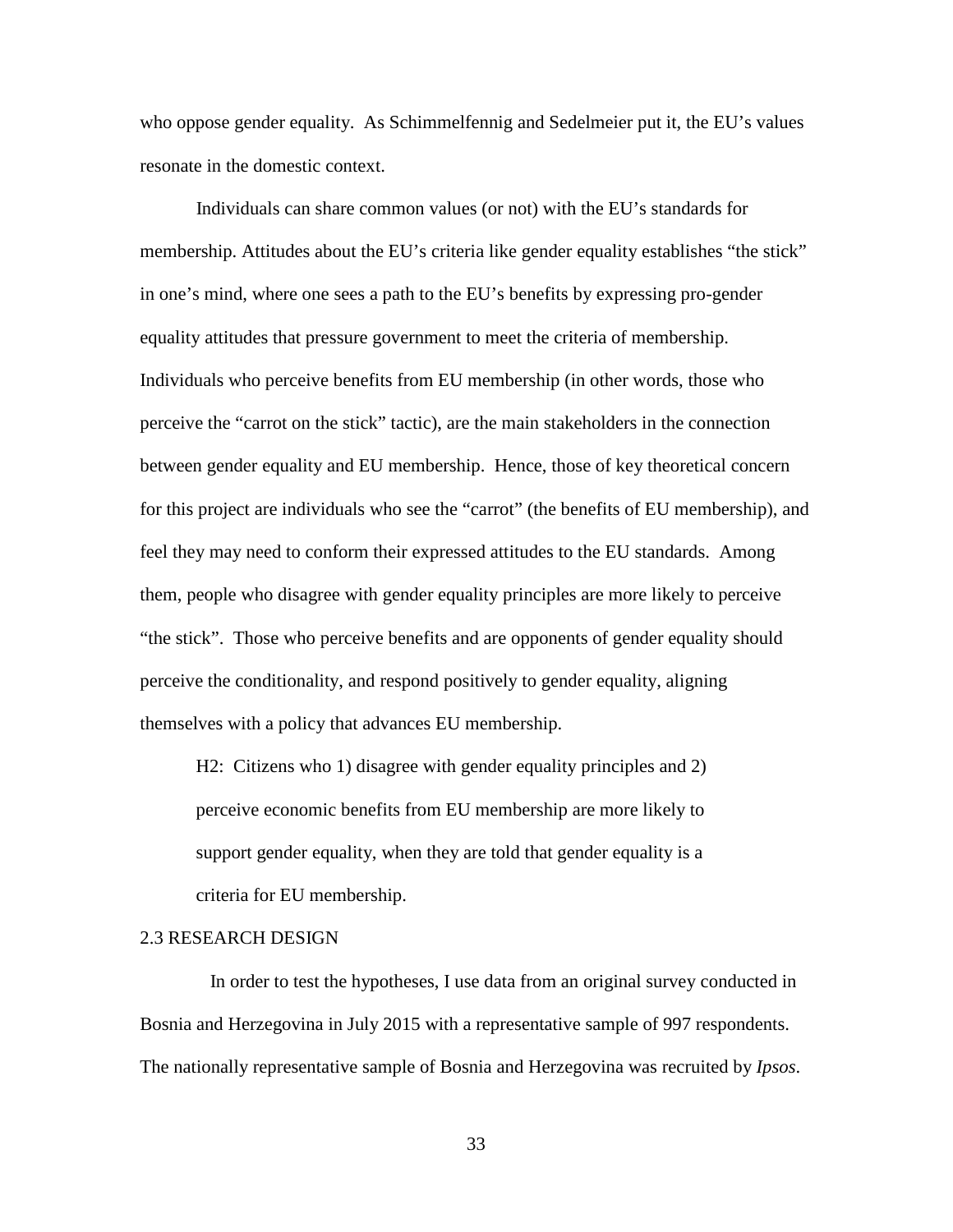The sample includes 997 adults (18+). The response rate was 64 percent. *Ipsos* uses random iterative weighting (RIM) in order to offset sampling biases with regards to sex, age, ethnicity, and rural/urban settlements.The survey consisted of face-to-face, computer-assisted interviews. The survey was carried out in Bosnia, which is a state trying to join the EU. Bosnia is a theoretically appropriate case because its citizens and leaders face the political choice to try to join the EU (or not) and share control over domestic policies with the EU.

In the survey experiment, the sample of Bosnian citizens were randomly assigned to a treatment group and a control groups, described below. The experimental manipulation is a media statement (or vignette) about a public debate in Bosnia. In the vignettes, I use gender equality as the issue of the public debate (equal pay for equal work, a criterion for EU membership). In the hypothetical media statements, civil society groups propose that the state trains more labor inspectors who can help enforce equal pay between men and women (see the Appendix for exact wording).

Gender equality issues are included in the accession process in a number of ways. Schwellnus (2005) argues that "nondiscrimination can be regarded a clear and well established norm at the EU level" (55). The Amsterdam Treaty (1997) empowered the EU to "take appropriate action to combat discrimination based on sex, racial or ethnic origin, religion or belief, disability, age or sexual orientation" (Schwellnus 2005, 55). The EU laws that candidates need to transpose include: directives on equal pay, equal treatment in the workplace, equal treatment with regard to statutory social security schemes and occupational social security schemes, equal treatment for self-employed and their assisting spouses, protection of pregnant workers, organization of working time,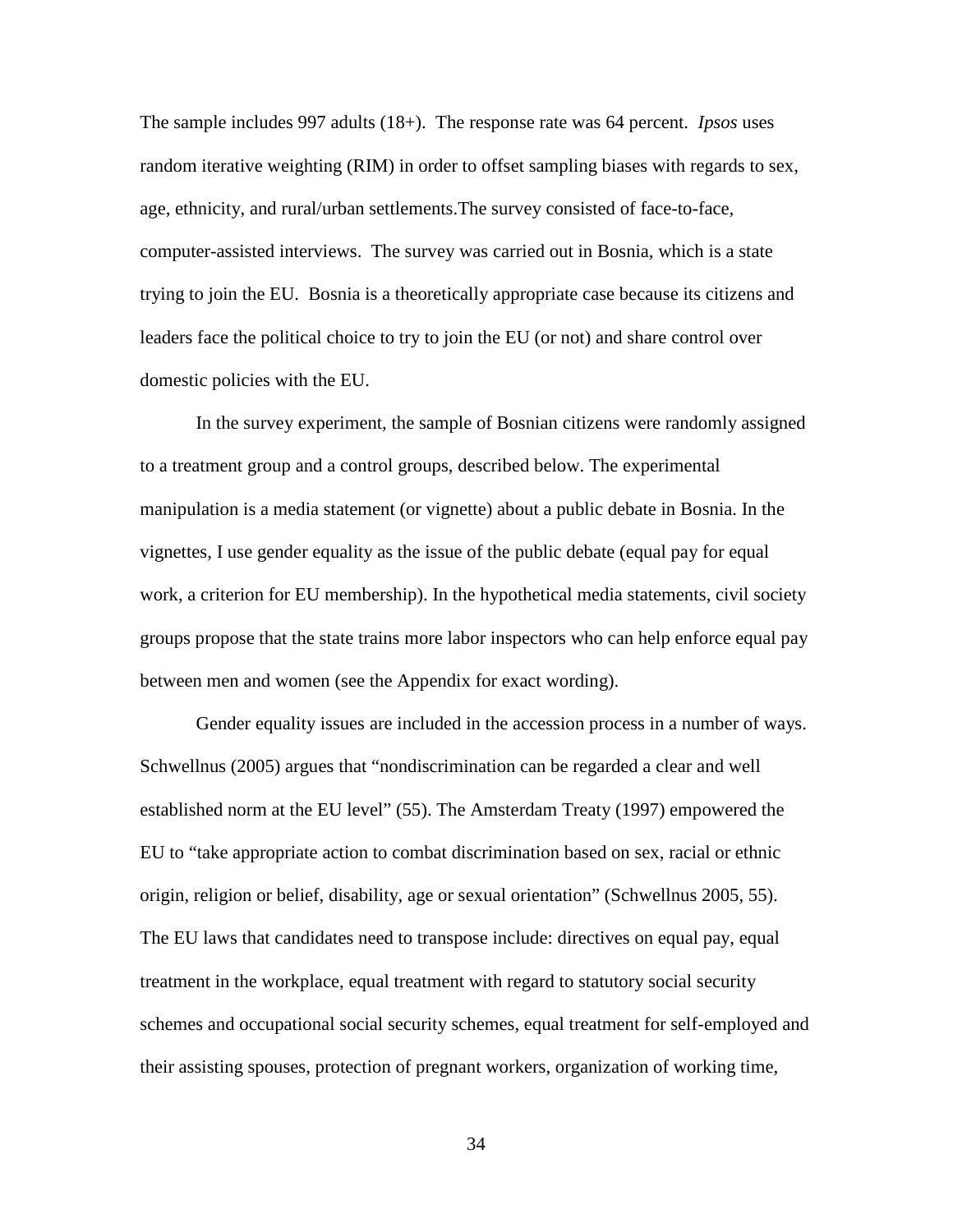parental leave, burden of proof in sex discrimination cases, and part-time work (Galligan, Clavero and Calloni 2007).

The European Commission's progress reports on the candidate states of the 2004/2007 enlargements suggest that the implementation of gender equality policy was not a credible condition for membership, because implementation was scant across the countries that still became members (some degree of legislative enactment was enough for the European Commission) (Falkner and Treib 2008). According to Avdeyeva (2010), EU candidates theoretically have faced similar EU incentives and potential punishment, and "we find variation in the levels of their domestic legislative and institutional reform" (205).

Because gender equality is an issue that (although a requirement for membership) has received limited commitments from candidate governments and the EU, I expect that citizens are less likely to draw a connection between the gender equality and the EU (the topic of the experimental vignettes) without prompting. I find the expected weak association between opinions about equal pay and perceptions of EU benefits (see Table 1). Therefore, for gender equality, I can more credibly cue the salience of this issue for EU membership advancement (respondents are less likely to be 'pre-treated' through their previous experiences) (Gaines and Kuklinski 2011, 456).

For treatments in this experiment, I use the newspaper article vignettes, which discuss a gender equality criterion, equal-pay-for-equal-work, in a public debate. A proposal for promoting equal-pay-for-work is made by the participants in the debate. The design has four experimental groups and two treatments. For the first treatment, I manipulate whether or not the equal pay proposal is addressed as advancing a bid for EU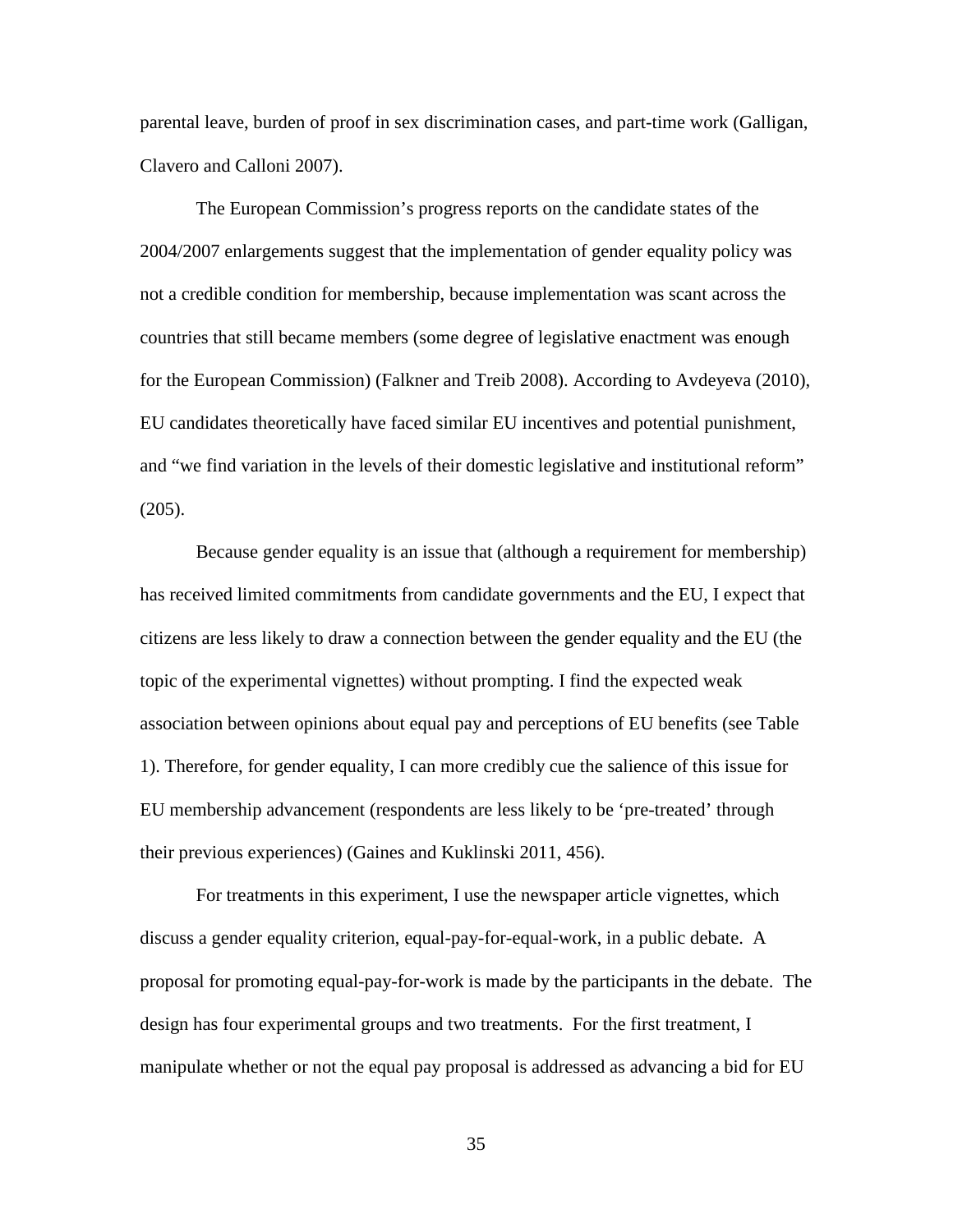membership in a public debate (Emphasis Treatment). For the second treatment, I manipulate whether or not meeting the membership criteria is important for achieving membership, as suggested by a European Union official: either guaranteeing membership (Certainty Treatment) or saying that meeting the criteria is important (see the wording in the Appendix). The difference in equal pay support between 1) those who are primed to think they will get into the EU and 2) those who are primed to think there are hoops to jump through in order to gain membership represents the "conditionality effect".

The dependent variable is support for the equal pay proposal, and this is a additive measure with three survey items regarding 1) support for the proposal, 2) vote choice if a party supported the proposal, and 3) one's willingness to pay higher taxes to implement the proposal (each are measured on a zero to four scale). For the support measure, 58 percent of the respondents supported the proposal ('Strongly supported' or 'Supported' on the 5 point scale). For the vote choice measure, 42 percent of the respondents were likely to vote for the party ('Much more likely' or 'Somewhat more likely' on the 5 point scale). For the taxes measure, 20 percent of the respondents were willing to pay more taxes to achieve the proposal ('Very willing' or 'Willing to some extent' on the 5 point scale). The additive score is measured on a scale of zero to twelve (twelve represents those who are very supportive of equal pay). The score has a mean of 6.8 and a standard deviation of 2.2 (the modal category is six with 23 percent of the respondents). I have two experimental treatments, creating a "two by two design", so I have an interaction effect in the statistical models to represent those who received both treatments. I expect that these effects are conditional upon respondent characteristics, such as support for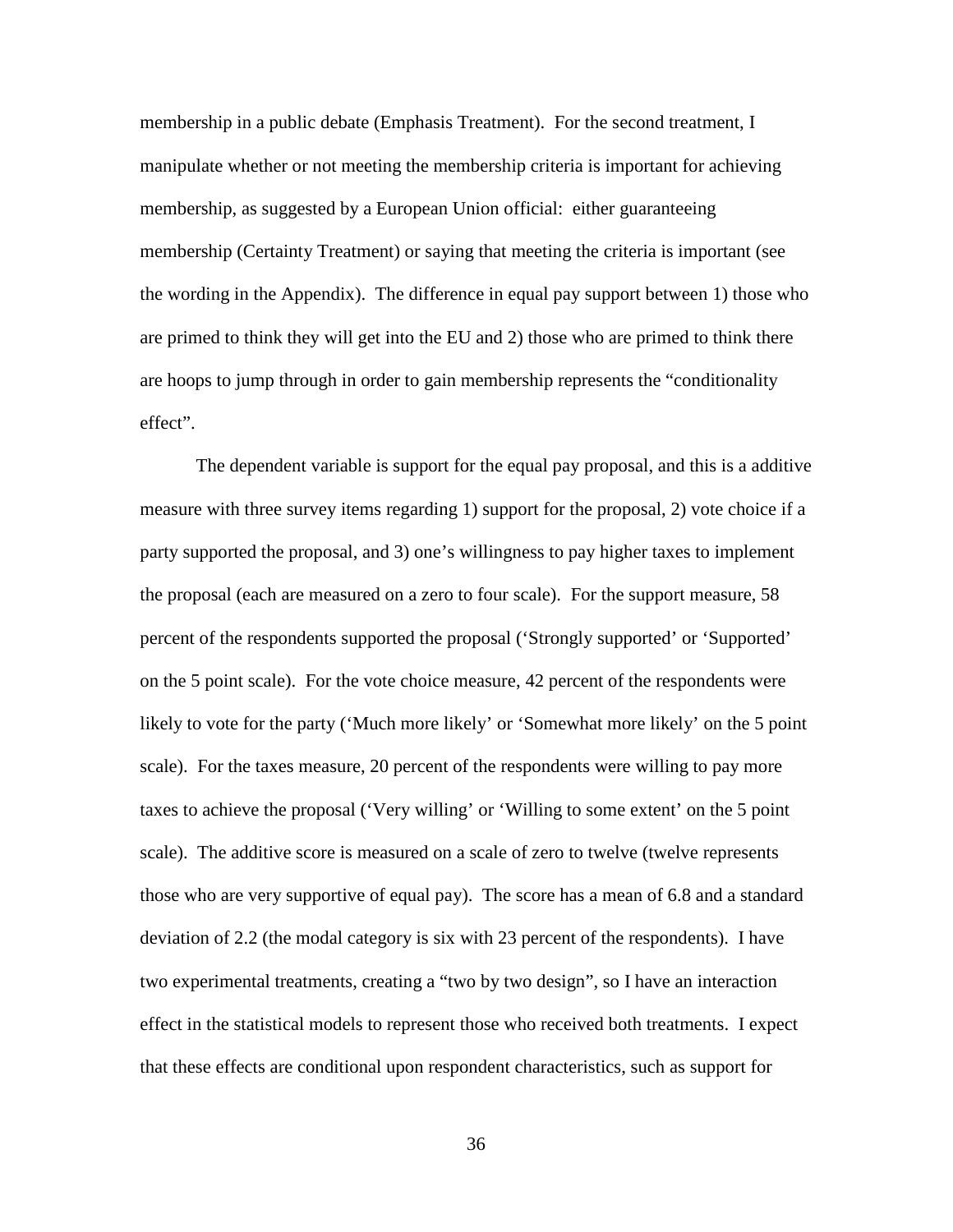gender equality, so I asked a set of survey items before the treatment. The order of these questions was randomized for the respondents in order to alleviate priming effects. I created triple interactions in these models. The triple interaction includes the two treatments and perceiving economic benefits, measured with a dummy variable with "one" representing those who think that benefits are unlikely or somewhat unlikely (59 percent of the respondents) and "zero" representing those who think that benefits are likely or somewhat likely (41 percent of the respondents). For hypothesis two, opposition to equal pay is measured with a dummy variable with "one" representing those who strongly agree or agree with the idea that men should be paid more than women for the same job (7 percent of the respondents) and "zero" representing those who strongly disagree or disagree with this idea (93 percent of the respondents).

### 2.4 RESULTS

I first examine the association between belief in economic benefits from EU membership with policy evaluations of equal pay between women and men. These associations may suggest that those who perceive benefits from the EU exhibit different levels of support for equal pay for equal work. The data indicate that there is not a strong correlation between the variables of interest. Table 1 shows the percentage of believers in more pay for men is close to the percentage of believers among those who disagree with idea that men should be paid more.

The different groups for equal pay evaluations and attributions had similar scores, regardless of their status as a believer in men's higher pay. These results suggest that there is not a 'consensus view' on how gender equality opinions relate to one's perception of the EU as benefiting one's economy. A large majority of citizens disagree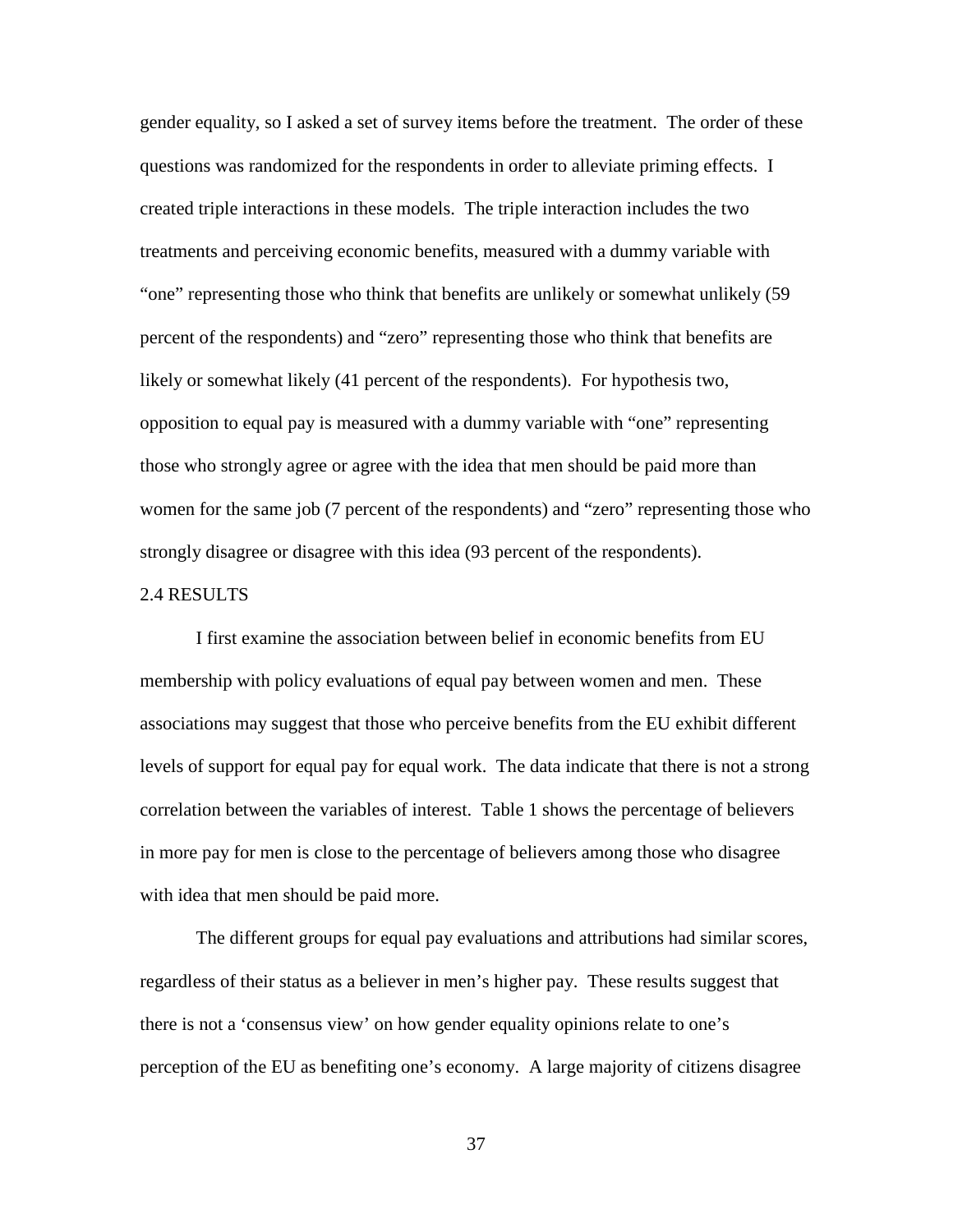with the idea that men should receive higher pay, but the minority of citizens who agree with this idea present an impediment to gender equality principles (their responses to the EU's criteria may be consequential to the implementation of gender equality policies).

Tables 1 illustrates the possible ways in which EU economic benefit perceptions and gender equality opinions are correlated. However, the causal order of the variables is not clear. The experiment tests whether an EU frame and a frame regarding certainty over EU membership informs the evaluation of gender equality policies. I then observe how this treatment affects evaluations of gender equality by one's perception that the EU provides economic benefits. The expectation is that if believers in EU benefits are told an issue is condition for EU membership, they will have more positive evaluations, in comparison to those who do not belief in benefits. Table 2 shows the results, with an OLS regression predicting evaluations of equal pay (on a 0-12 point scale, with 12 representing a very positive evaluation), with explanatory variables for the treatments and EU benefit preference (dummy indicating belief in EU benefits), and an interaction between the treatments and EU benefits perceptions.

Table 2 presents the results of the statistical model for the influence of the EU emphasis and certainty treatments by one's belief in the benefits of joining the EU. Table 2 shows an OLS regression predicting the evaluation on an equal pay proposal (on a 0-12 scale), with two independent dummy variables for the treatments (whether or not equal pay is framed as an EU condition, and whether or not the EU conditions is credible), a dummy variable for one's perception of benefits from the EU, and the interaction between the three. For interpretation of this triple interaction effect, Figure 1 shows the emphasis treatment effects (when the EU specifies an issue as advancing EU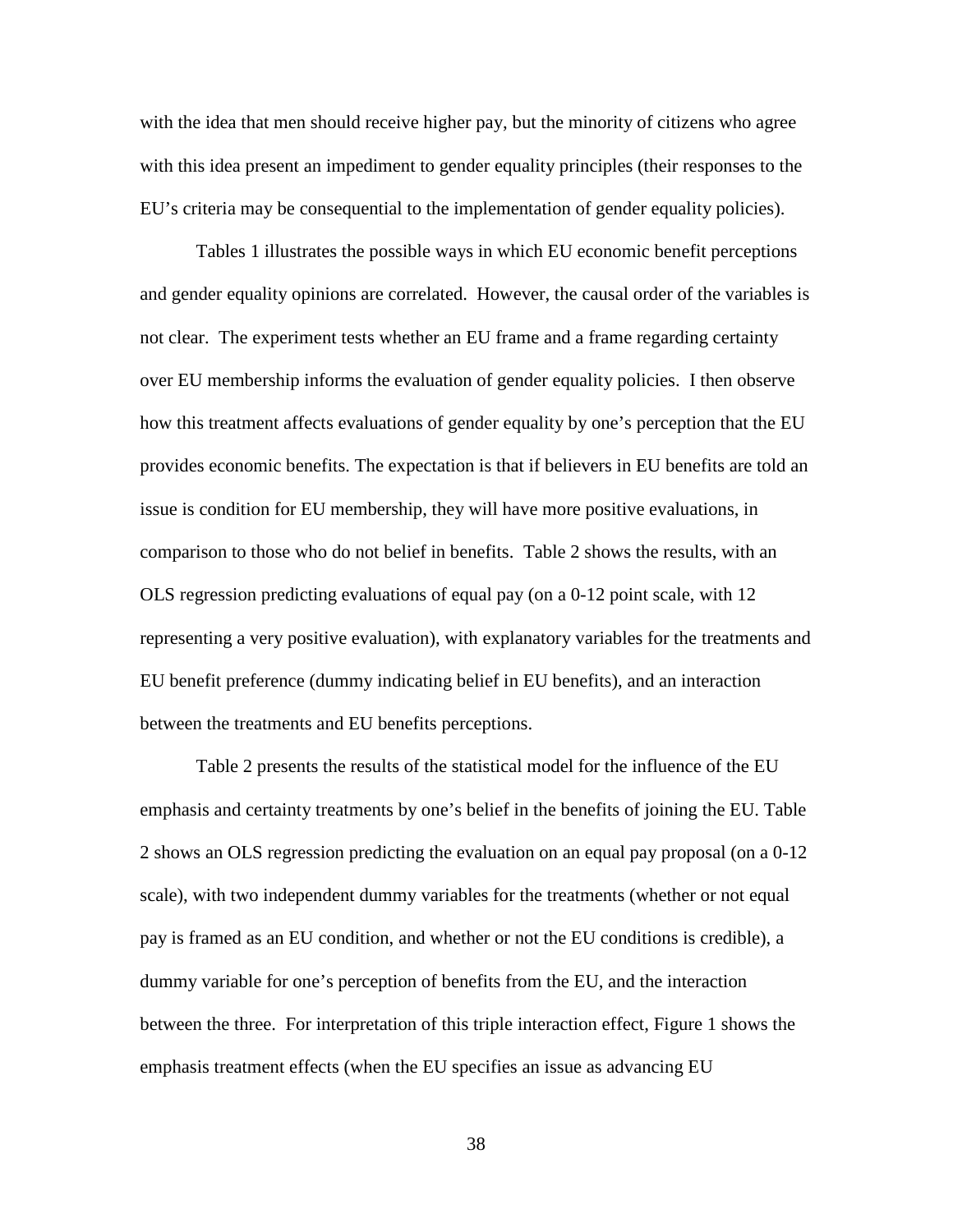membership). Figure 1 illustrates the size of the treatment effects on evaluations of the equal pay proposals, among those who received the EU frame treatment (Figures 1 and 2 represent a three way interaction effect plot from the model in Table 2 – Figure 2 includes respondents who did not receive the EU frame treatment).

In the figures, we observe that the quantities of interest often are not distinguishable from one another at the traditional levels of statistical significance. Hence, my discussion of the results reflect the directions of the effect, although they are not strong. Among those who believe that EU membership is beneficial, and receive an EU emphasis on gender equality, they exhibit a higher level of support for gender equality when they are told that meeting criteria is necessary. Among those who believe that EU membership is not beneficial, and receive an EU emphasis on gender equality, they exhibit a lower level of support for gender equality when they are told that meeting criteria is necessary. Among those who believe in benefits, the positive effect from an EU emphasis is conditional upon one's belief that membership criteria are credible (as received by a cue from EU officials).

Moving to Figure 2, I examine the respondents' reactions to gender equality when it is not emphasized as a condition for EU membership. Among those who believe that EU membership is beneficial, and do not receive an EU emphasis on gender equality, they do not exhibit a higher level of support for gender equality when they are told that meeting criteria is necessary. Among those who believe that EU membership is not beneficial, and do not receive an EU emphasis on gender equality, they do not exhibit a lower level of support for gender equality when they are told that meeting criteria is necessary. Overall, among those who believe in benefits, the positive effect from an EU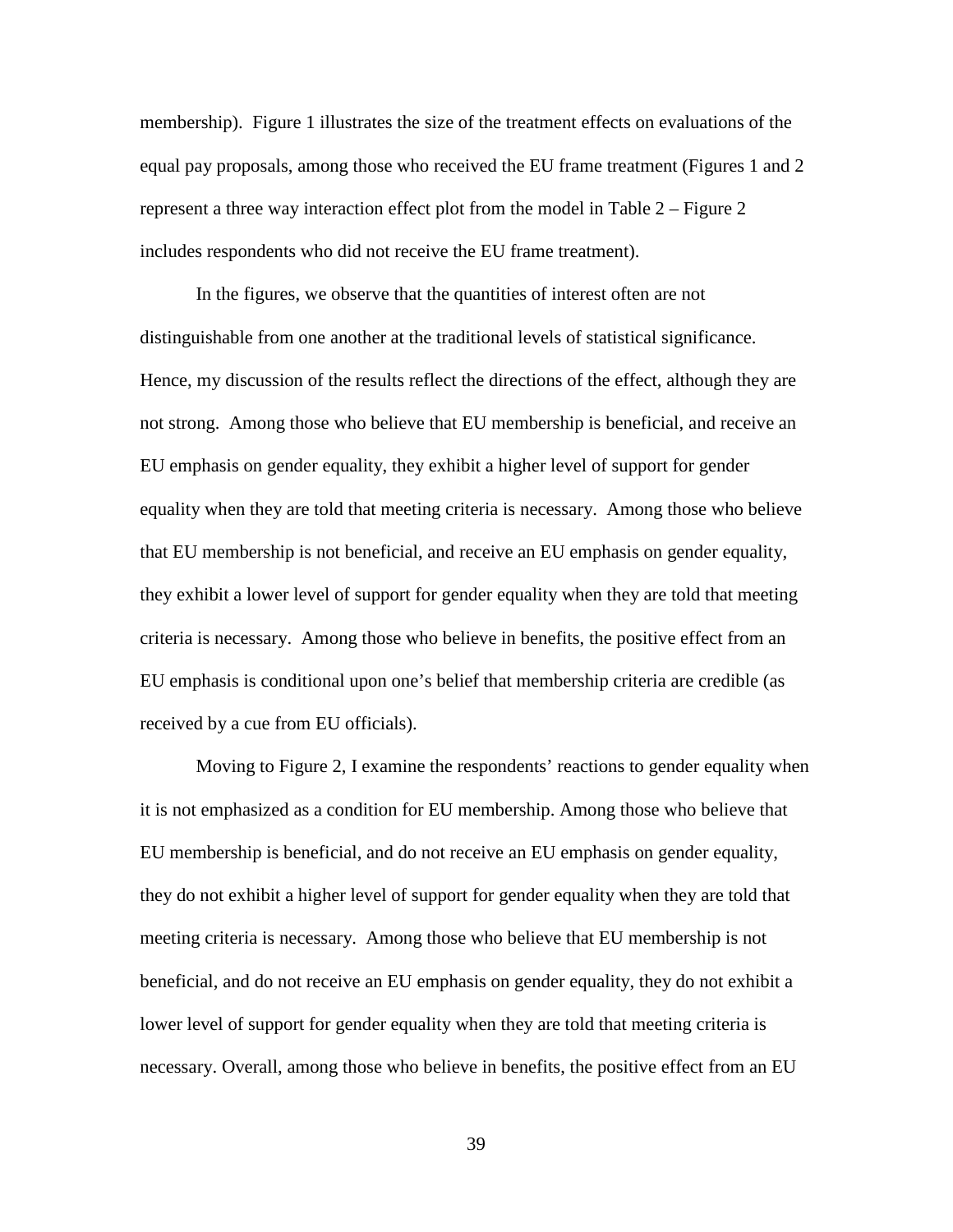emphasis is conditional upon receiving information saying that EU membership is credible (as received by a cue from EU officials) *and* upon receiving a message saying that gender equality reforms advance EU membership.

These results suggest that the EU's conditionality has a polarizing effect among those with varying stakes for the benefits of EU membership. These results suggest that EU beneficiaries exhibit higher levels of support for the reform when it advances EU membership. Credible conditionality improves commitment to gender equality for those who believe in benefits, which suggests that their commitment is following the appeal of the EU. Credible conditionality decreases commitment to gender equality for those who do not believe in benefits, which suggests that the punitive nature of the 'carrot on the stick' perturbs those who do not believe in benefits.

However, the aforementioned analysis does not incorporate prior beliefs about gender equality which may shape perceptions of the equal pay proposal. Hence, I estimated another statistical model (Table 3) which broke up supporters and opponents of equal pay into those who perceive personal EU benefits and those who do not perceive personal EU benefits (four groups). The results indicate that those who oppose equal pay but perceive economic benefits from the EU do not exhibit higher levels of support for gender equality when they are told that advancing gender equality is necessary to join the EU. Hence, the results do not present evidence in favor of hypothesis two.

On the other hand, the results suggest that messages suggesting that eventual EU membership is certain influences those who oppose equal pay but perceive economic benefits from the EU (see Figure 3). When this groups receive the message saying the membership is certain (put another way, the conditions for membership are not credible),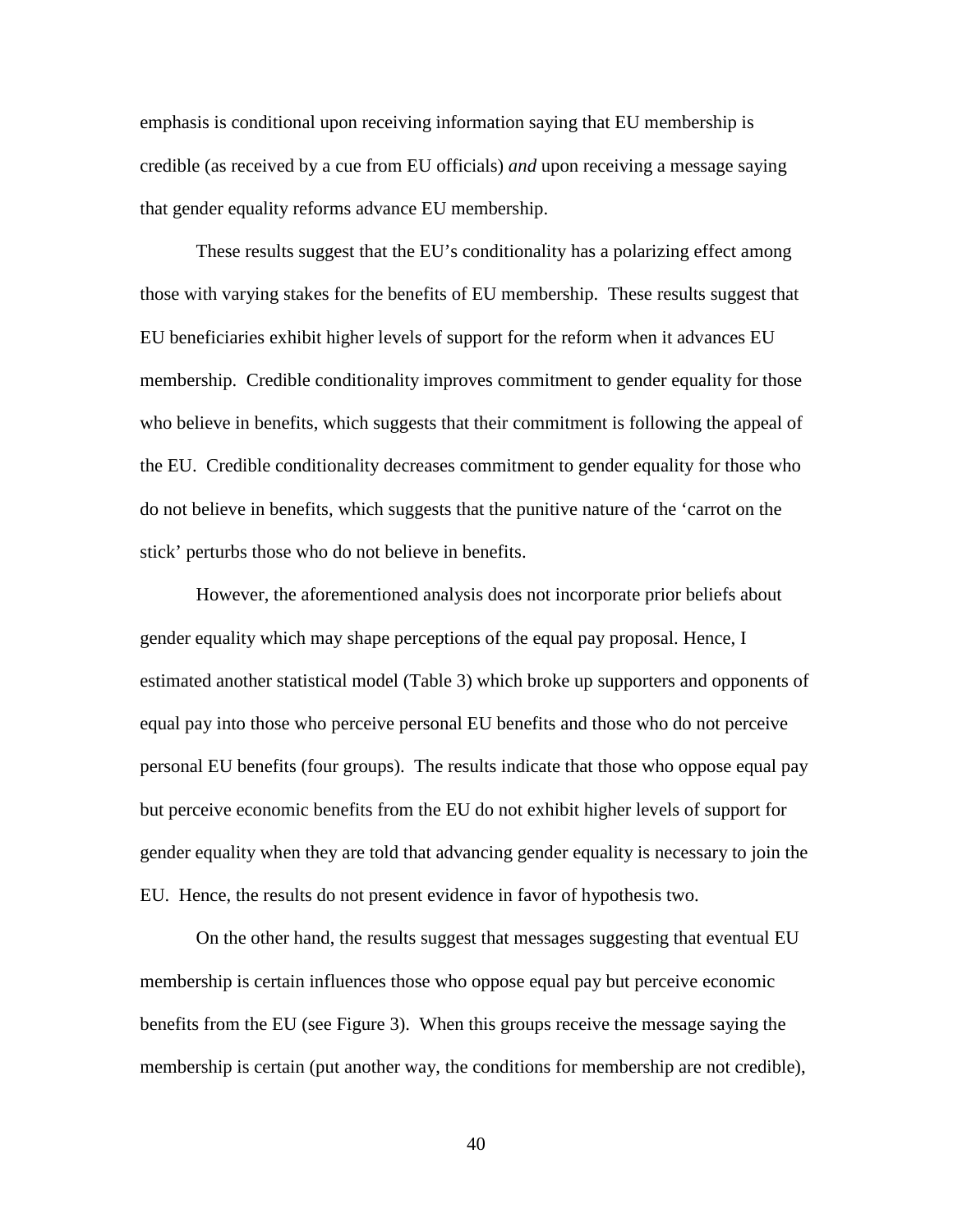they exhibit lower levels of support for equal pay when they do not receive an EU emphasis. In other words, without an EU emphasis that ties the EU to gender equality and without credible conditionality, opponents of gender equality offer less support for gender equality.

In order to further test the effects from perceiving benefits, I examine the treatment effects among those who both oppose equal pay and believe that benefits from EU membership are unlikely. Those who oppose equal pay should perceive more of a "stick", because the EU is asking for policy changes with which they disagree. Those who do not believe in benefits from EU membership do not perceive the "carrot" of membership that theoretically appeals to those who believe in the benefits. Hence, those who oppose equal pay and do not believe in benefits should respond more negatively to the EU when conditionality is applied (asking an applicant country to jump through hoops), in comparison to those who oppose equal pay and believe in benefits. Without the "carrot", applying conditionality would be perceived as even more costly when someone disagrees with the issues behind the standards of membership. In order to substantiate whether believing in benefits matters, I replicate Figure 3 among those who do not believe in benefits and disagree with equal pay (see Figure 4). This group responds negatively (in terms of support for equal pay) to the EU emphasis treatment when they are told that meeting EU criteria are necessary for membership. Like those who believe in benefits and oppose equal pay, this group responds positively to the EU emphasis when they are told that EU membership is certain. This results suggests that when respondents are told EU membership is certain, an EU emphasis tends to have a positive effect on support for the equal pay proposal (when the enforcement of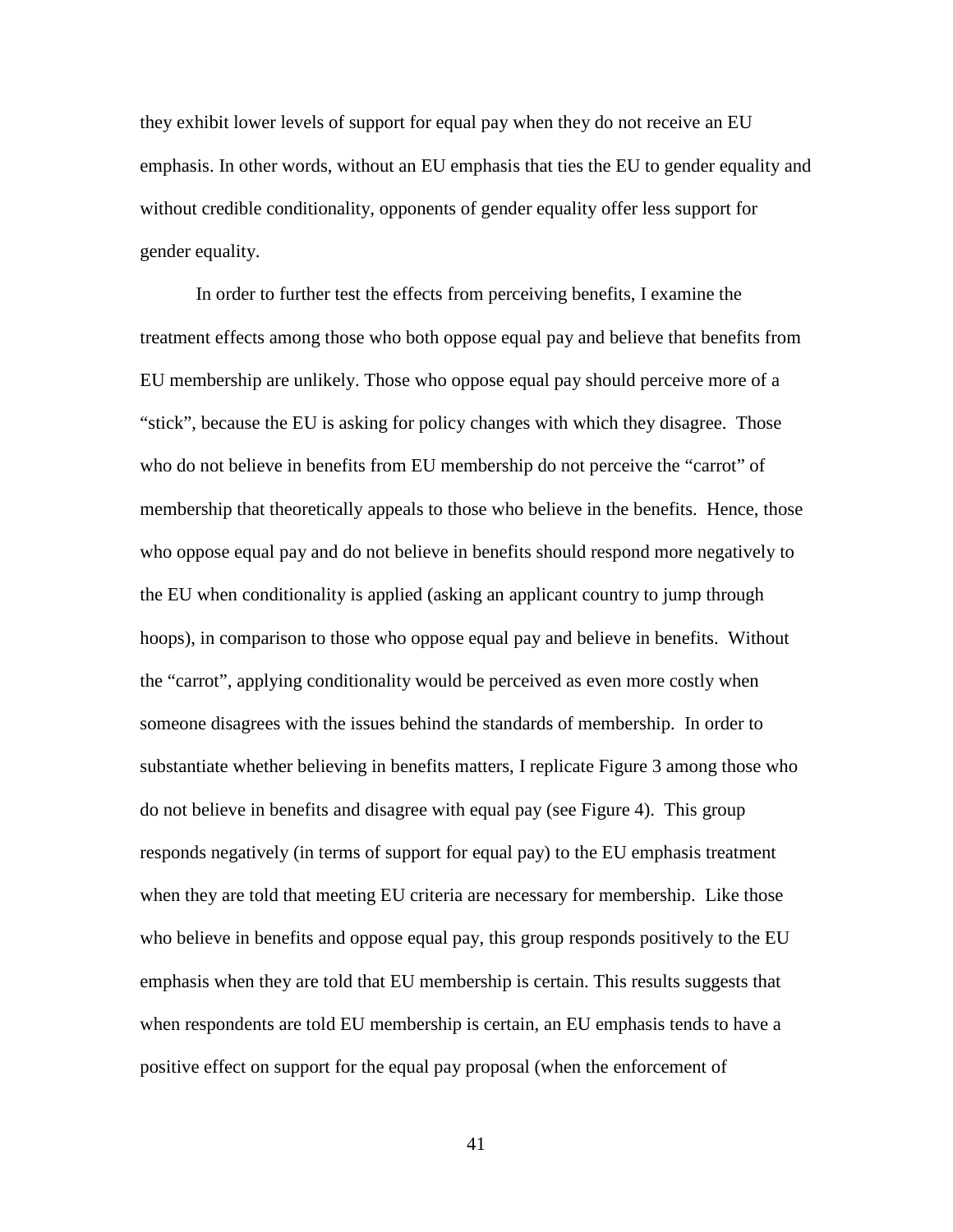disagreeable policies is not primed). However, when respondents are told that meeting conditions of membership is necessary, those who do not believe in benefits and oppose equal pay respond more negatively to the EU emphasis (when potential costs are incurred from meeting conditions, without potential benefits from joining). Overall, these results suggest that the perception of benefits from membership matter when citizens form opinions about the gender equality issues promoted by the EU.

### 2.5 CONCLUSIONS

This study represents the first attempt to test the relationship between perceptions of economic benefits from the EU and support for the EU's gender equality agenda. My aim is to compare the different ways in which perceptions of economic EU benefits moderates the relationship between the EU's gender equality agenda and citizens' support for gender equality. This relationship is critical for the rights of women, because the EU's policy interventions may bolster or undermine citizens' support for women's rights. In order to examine these causal relationships, I conducted an innovative survey experiment which randomized whether gender equality was addressed as an EU policy and whether gender equality was a requirement for EU membership.

I examined two ways citizens can resolve the incongruity between their preferences for economic benefits from the EU and their personal opinions about gender equality. First, they can adjust their evaluations of the EU agenda to align with their belief in benefits from EU membership. Second, they can adjust their opinions about gender equality based on how credible they see the EU's conditions for membership. If they believe that their country will advance towards membership, with or without gender equality reforms, then they lack the incentive to adjust their preferences. On the other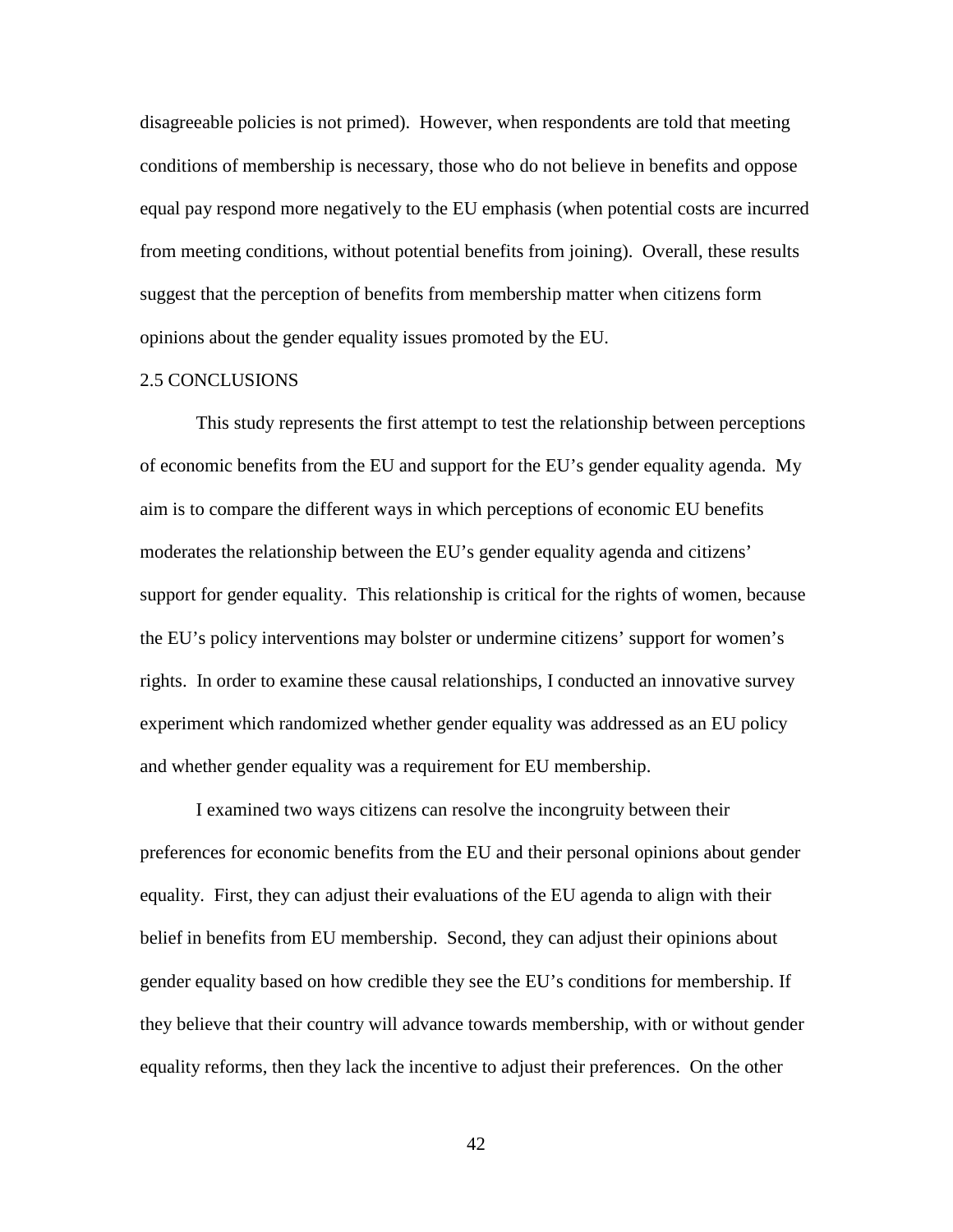hand, if they feel they must the criteria in order to join the EU, they may conform their views in order to advance their country towards membership.

The findings lend mixed support for these posits. The findings were not robust to traditional levels of statistical significance, but I did find that those who perceived benefits from the EU where less likely to support gender equality when they were told that EU membership was certain, and more likely to support gender equality when they were told that membership was conditional upon adopting gender equality. I unpacked this effect by examining support for equal pay by one's support for EU economic benefits. Those who believed in men's higher pay and benefits from EU membership were less likely to support equal pay policies when they are told that EU membership is certain and when they are not told that equal pay is an EU issue. The EU's rights agenda seems less appealing to opponents of gender equality who perceive benefits, when standards for membership are not presented as credible. By removing "the stick", and making the "carrot" attainable without compliance with EU standards, the opponents of gender equality who perceive benefits are more likely to take an anti-gender equality position.

 This study makes three major contributions. First, existing research (showing an association between different attitudes and support for the EU) assumes that the EU matters for people, and that in some way, it can govern opinions when different issues are considered. However, another body of research shows that people are unresponsive to the EU, and consider EU issues to be secondary to national issues. This project suggests that the EU moves opinion, eliciting effects on expressed attitudes. People hold varying opinions about the EU and the issues at stake in the EU accession process, and they move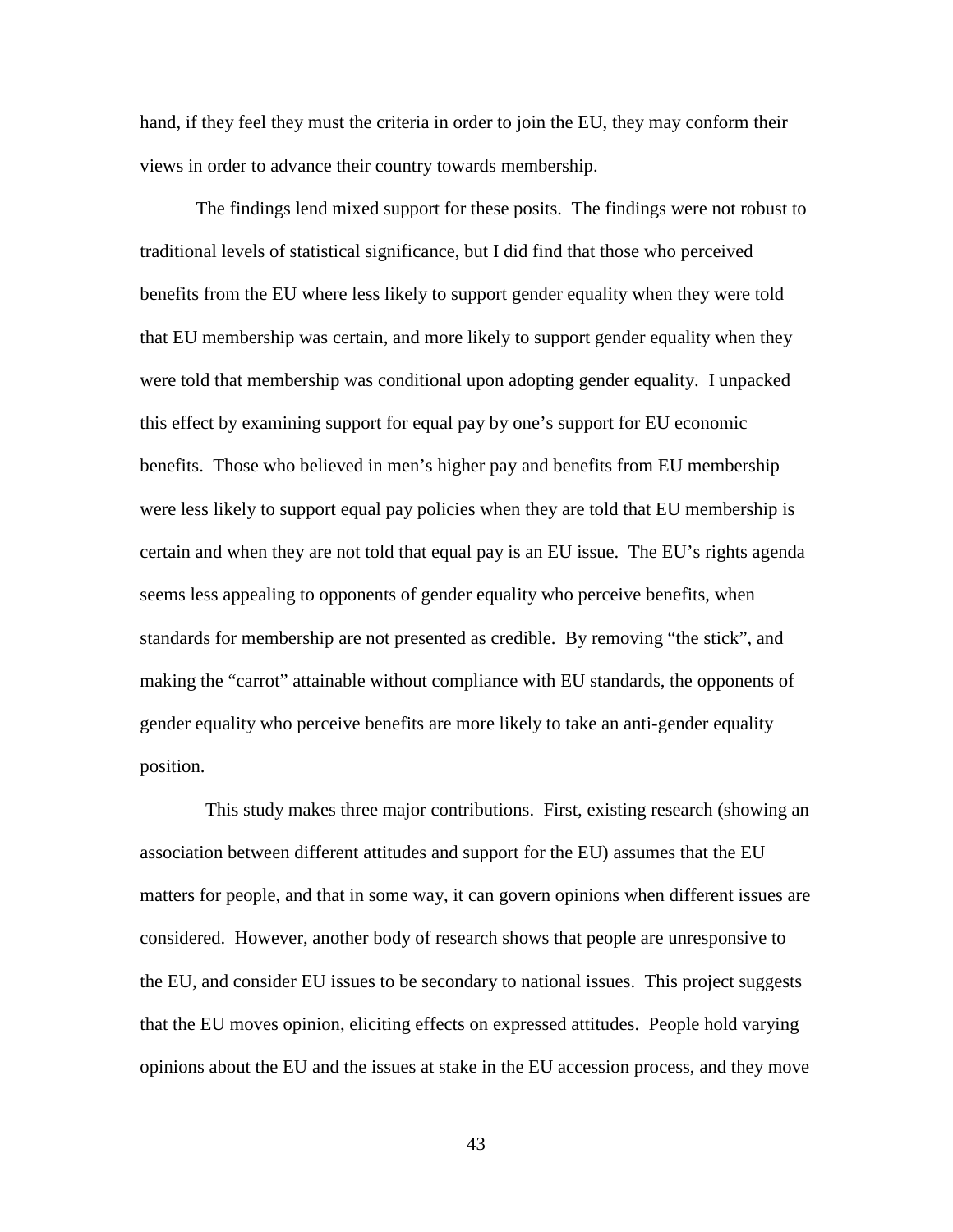their opinion based on their prior beliefs: more favorability towards gender equality when they perceive EU benefits and against gender equality when they do not perceive EU benefits.

 Second, the politics of the EU accession process matter as well. Conditionality matters for those who perceive benefits from the EU. Opinions move towards EU equal pay policies when believers in benefits are told that these policies will fulfill the EU's requirements. Future studies can replicate this study over time in order to see whether the EU's interventions in policies has a lasting effect on public opinion. On the other hand, communicating the conditionality of EU policies to officials, lobbyists, or the public may have some counterproductive effects for the EU, where those who think benefits are unlikely may oppose EU standards.

 On the other hand, perceiving a guaranteed pathway to membership, may undermine the credibility of the EU's rights agenda. In other words, without signals that indicate that standards are credible and necessary for membership, the opponents of gender equality (who are impediments to gender equality principles in society) may offer less support for the EU's equal pay policies, even if they think EU membership is beneficial. Future studies can unpack the effects of this perceived credibility by asking citizens whether they believe the government will follow the EU's standards. Moreover, citizens may hold more negative biases against the EU if they are told "they have to jump through hoops" (being asked to follow policies they dislike in order to achieve membership).Overall, the results suggest that the EU can be a divisive force in applicant countries, and EU officials should carefully consider its messaging in the EU accession process.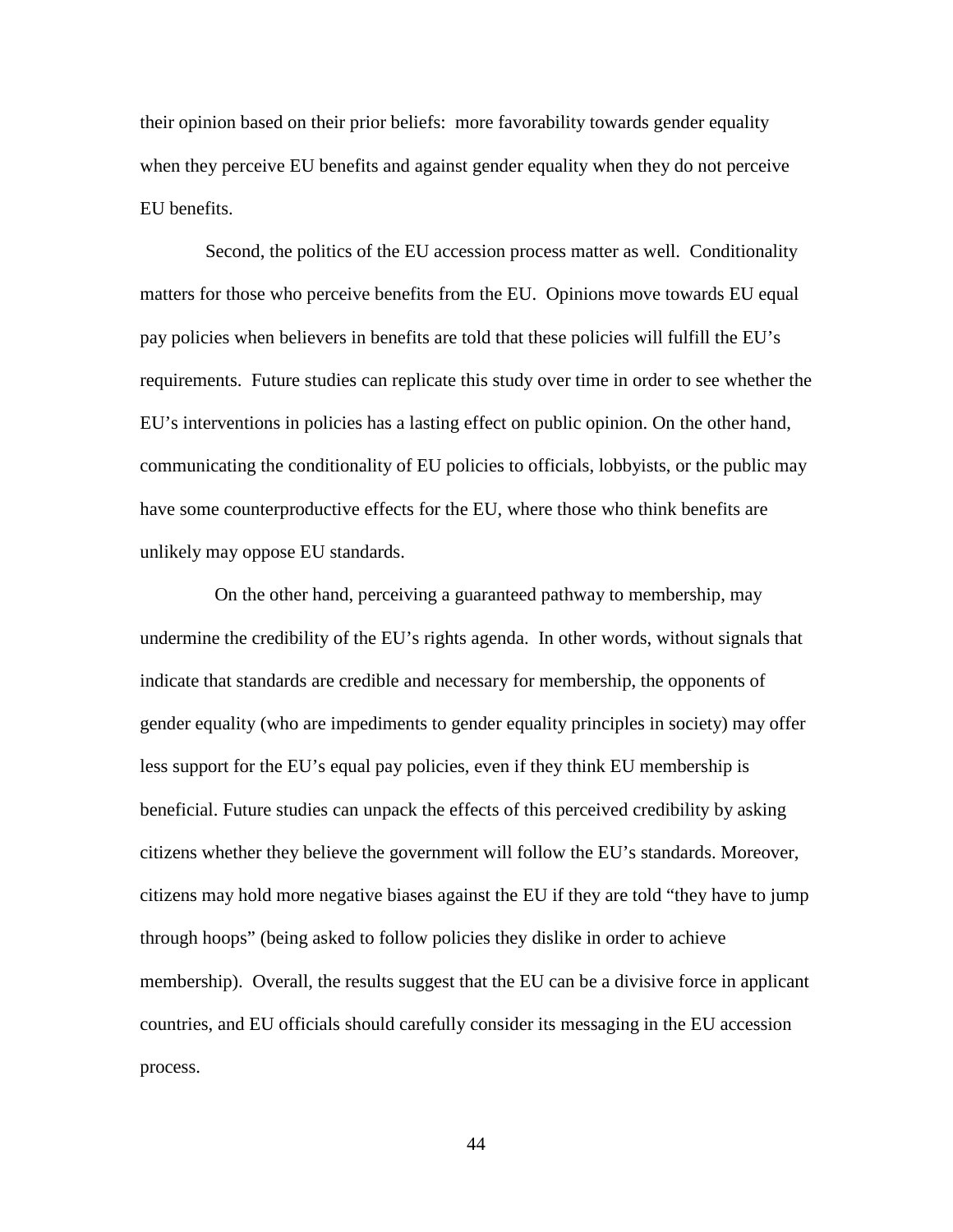Third, this project advances the scholarship on domestic support for international organizations by experimentally testing the influence of the EU on opinion formation among citizens, as opposed to establishing correlations with observational data (Gabel 1998). Hence, this project also advances research on Europeanization by specifying and testing a causal link between the EU and attitudes on domestic policies (Schimmelfennig and Sedelmeier 2005). By examining the role of international organizations in opinion formation, this project elucidates the impact of transnational actors on state-society relations (affecting opinions on gender equality) (Risse 2010). EU-based opinion formation, if it exists, implies a changing relationship between citizens and a supranational polity; where one's attention shifts away from the state government and towards a new political center (Haas 1958).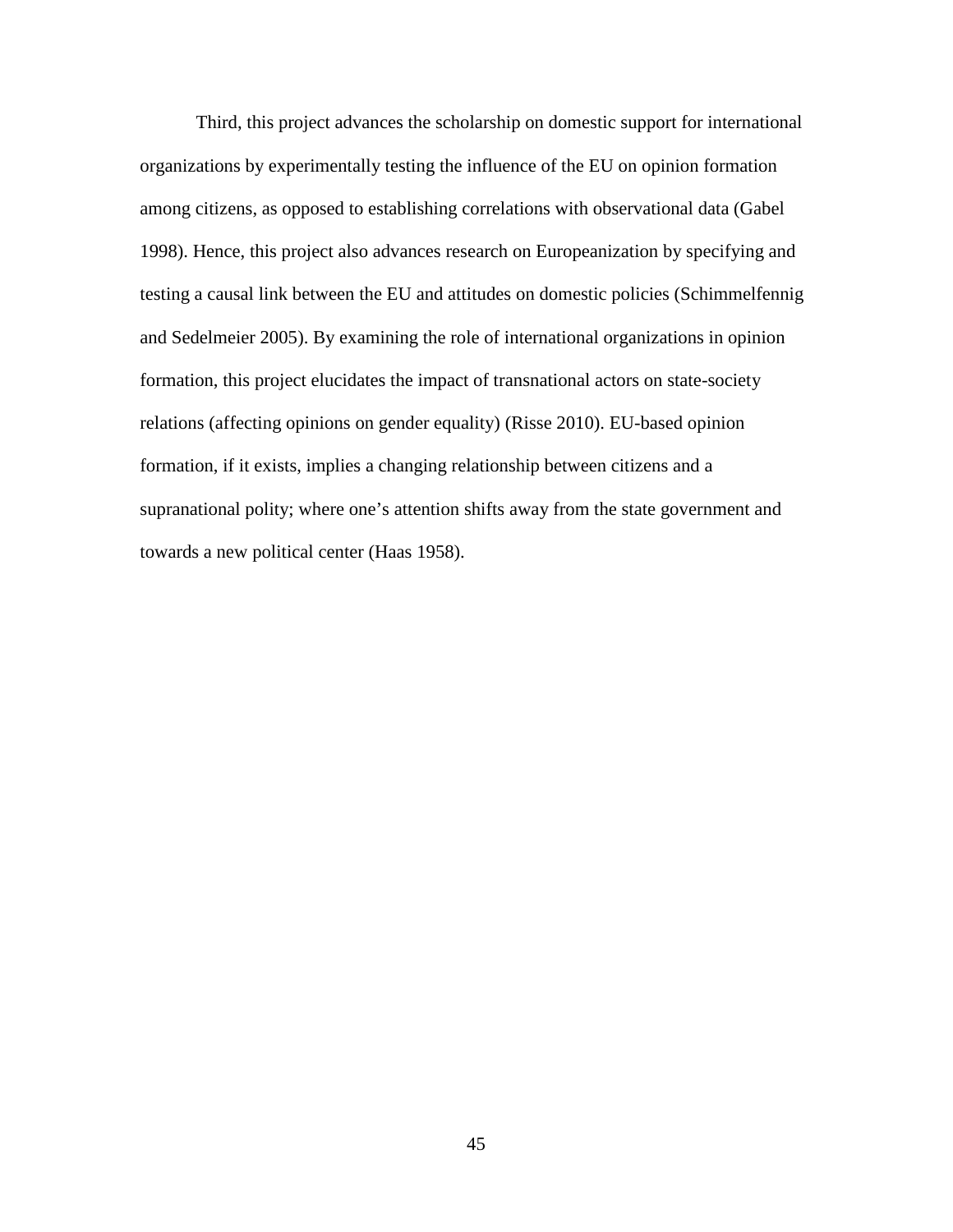|                                                                   | Agreeing that men should | Disagreeing that men should |  |  |
|-------------------------------------------------------------------|--------------------------|-----------------------------|--|--|
|                                                                   | be paid more than women  | be paid more than women     |  |  |
| Economic                                                          | 3.3%                     | 55.7%                       |  |  |
| benefits from                                                     | (30)                     | (506)                       |  |  |
| the EU likely                                                     |                          |                             |  |  |
|                                                                   |                          |                             |  |  |
| Economic                                                          | 3.1%                     | 37.9%                       |  |  |
| benefits from                                                     | (28)                     | (344)                       |  |  |
| the EU unlikely                                                   |                          |                             |  |  |
| Number of survey responses in parentheses. Source: September 2014 |                          |                             |  |  |
| survey of Bosnia and Herzegovina                                  |                          |                             |  |  |

Table 2.1: Percentages of survey responses by evaluations of EU economic benefits and one's belief that men should be paid more than women.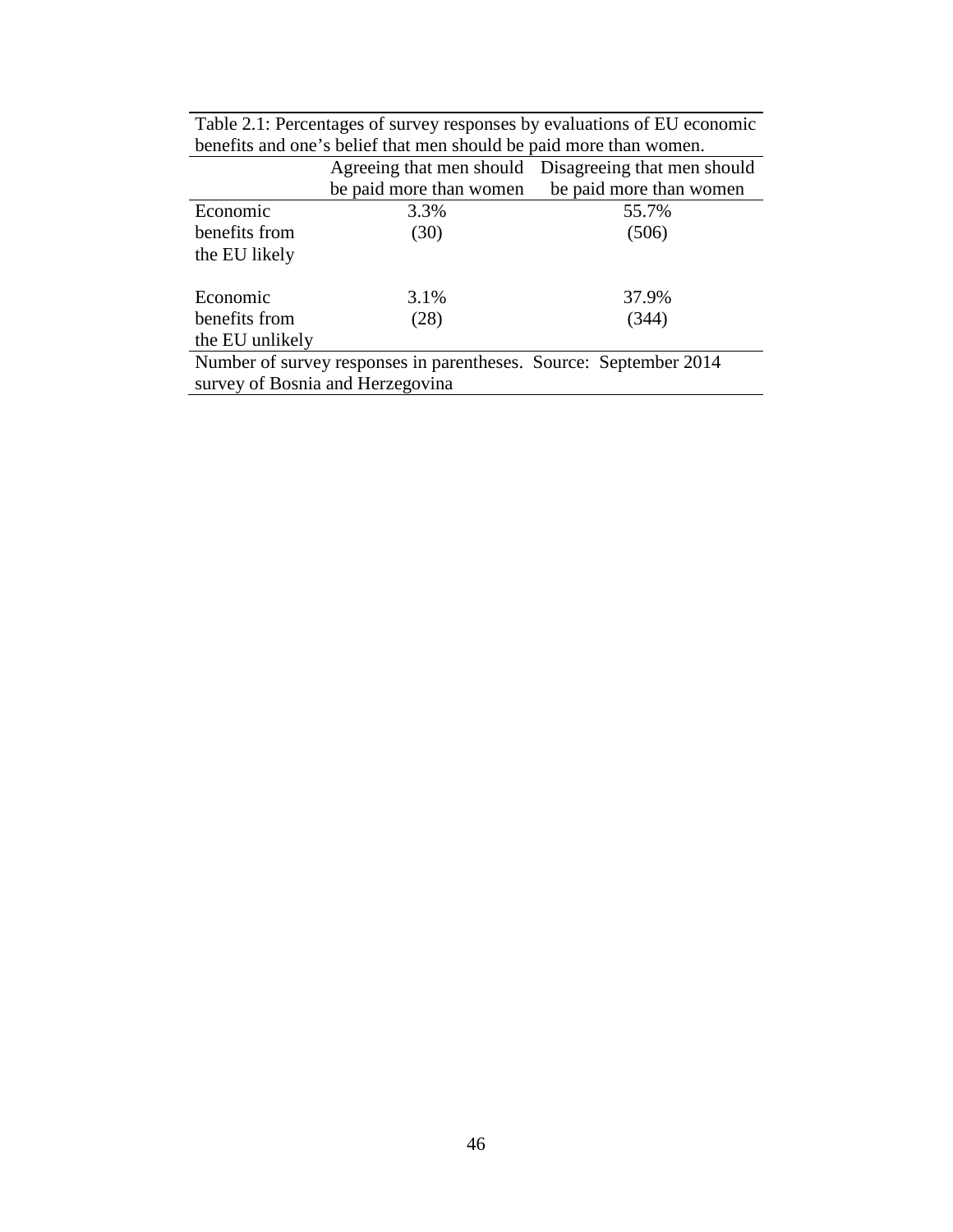| Table 2.2: Determinants of support for an equal-pay-for-      |          |
|---------------------------------------------------------------|----------|
| equal-work policy proposal.                                   |          |
| <b>EU Benefits Unlikely</b>                                   | $-0.5$   |
|                                                               | (0.3)    |
| <b>EU Certainty Treatment</b>                                 | 0.07     |
|                                                               | (0.3)    |
| <b>EU Emphasis Treatment</b>                                  | 0.3      |
|                                                               | (0.3)    |
| Certainty*EU Benefits Unlikely                                | $-0.3$   |
|                                                               | (0.4)    |
| Emphasis*EU Benefits Unlikely                                 | $-0.7$   |
|                                                               | (0.4)    |
| Emphasis*Certainty                                            | $-0.4$   |
|                                                               | (0.4)    |
| Emphasis*Certainty*EU Benefits Unlikely                       | $1.1*$   |
|                                                               | (0.6)    |
| Constant                                                      | $7.1***$ |
|                                                               | (0.2)    |
| <b>BIC</b>                                                    | 4,171    |
| <b>Survey Responses</b>                                       | 926      |
| $R^2$                                                         | 0.028    |
| Dependent variable: Support for the proposal: 13-point scale. |          |
| EU Benefits Unlikely: 0 (Likely), 1 (Unlikely). Results       |          |
| calculated using an OLS model. Robust standard errors in      |          |
| parentheses. *** $p<0.01$ , ** $p<0.05$ , * $p<0.1$           |          |
|                                                               |          |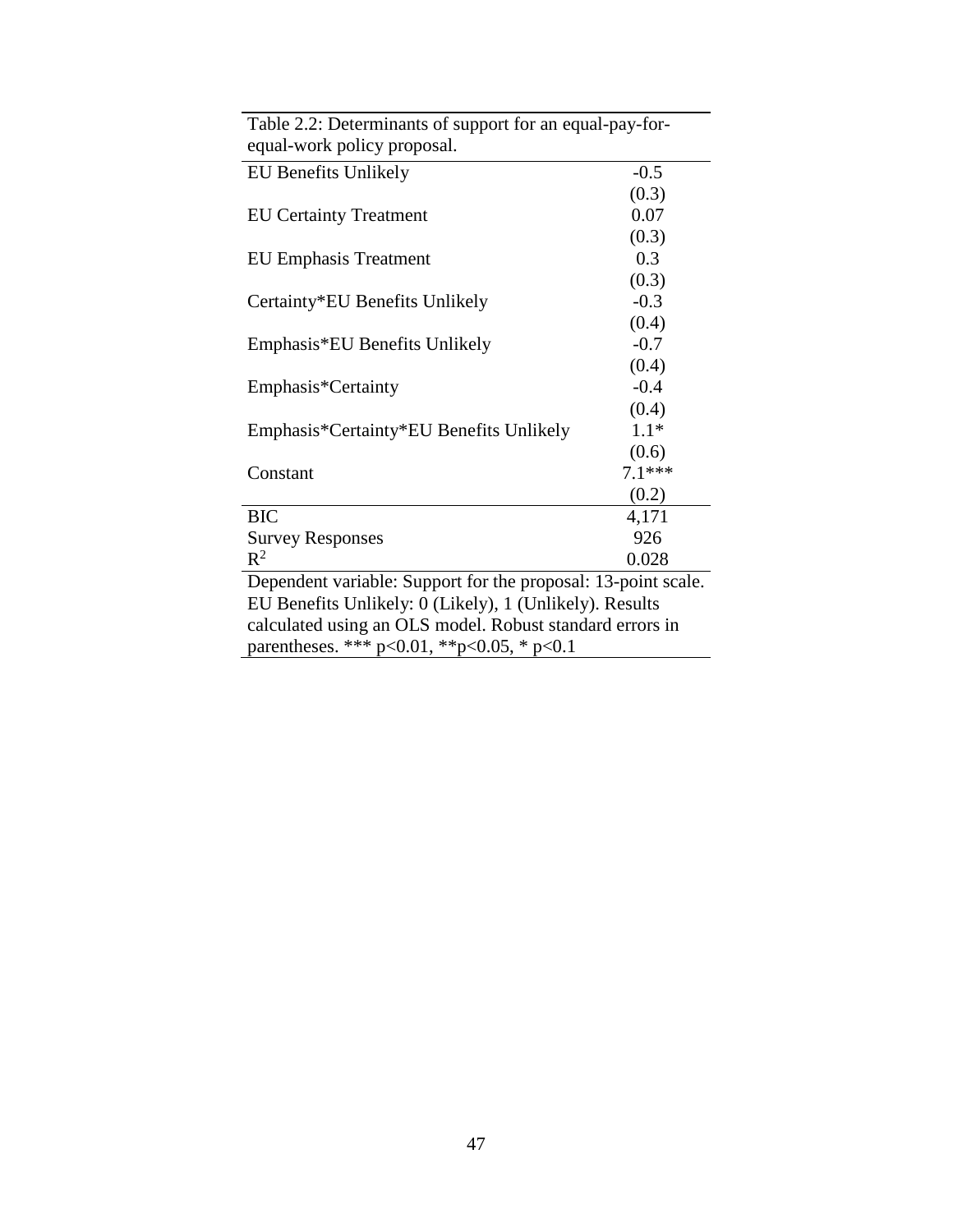| Table 2.3: Determinants of support for an equal-pay-for-equal-work<br>proposal. |          |  |  |
|---------------------------------------------------------------------------------|----------|--|--|
| No EU Benefits & Support Equal Pay                                              | $-0.5$   |  |  |
|                                                                                 | (0.3)    |  |  |
| EU Benefits & Oppose Equal Pay                                                  | $-0.4$   |  |  |
|                                                                                 | (0.5)    |  |  |
| No EU Benefits & Oppose Equal Pay                                               | $-0.9$   |  |  |
|                                                                                 | (1)      |  |  |
| <b>EU Certainty Treatment</b>                                                   | 0.1      |  |  |
|                                                                                 | (0.3)    |  |  |
| <b>EU Emphasis Treatment</b>                                                    | 0.3      |  |  |
|                                                                                 | (0.3)    |  |  |
| Certainty*No EU Benefits & Support Equal Pay                                    | $-0.2$   |  |  |
|                                                                                 | (0.5)    |  |  |
| Emphasis*No EU Benefits & Support Equal Pay                                     | $-0.5$   |  |  |
|                                                                                 | (0.5)    |  |  |
| Certainty*EU Benefits & Oppose Equal Pay                                        | $-1.6**$ |  |  |
|                                                                                 | (0.7)    |  |  |
| Emphasis*EU Benefits & Oppose Equal Pay                                         | 0.02     |  |  |
|                                                                                 | (0.7)    |  |  |
| Certainty*No EU Benefits & Oppose Equal Pay                                     | $-2.3$   |  |  |
|                                                                                 | (1)      |  |  |
| Emphasis*No EU Benefits & Oppose Equal Pay                                      | $-1.8$   |  |  |
|                                                                                 | (1)      |  |  |
| Emphasis*Certainty                                                              | $-0.4$   |  |  |
|                                                                                 | (0.4)    |  |  |
| Emphasis*Certainty*No EU Benefits & Support Equal Pay                           | 0.9      |  |  |
|                                                                                 | (0.7)    |  |  |
| Emphasis*Certainty*EU Benefits & Oppose Equal Pay                               | 1.6      |  |  |
|                                                                                 | (1)      |  |  |
| Emphasis*Certainty* No EU Benefits & Oppose Equal Pay                           | $3.5*$   |  |  |
|                                                                                 | (1.8)    |  |  |
| Constant                                                                        | $7.1***$ |  |  |
|                                                                                 | (0.2)    |  |  |
| <b>BIC</b>                                                                      | 4,125    |  |  |
| <b>Survey Responses</b>                                                         | 908      |  |  |
| $R^2$                                                                           | 0.046    |  |  |
| Dependent variable: Support for the proposal: 13-point scale. EU                |          |  |  |
| Certainty Treatment, EU Emphasis Treatment, and                                 |          |  |  |
| Emphasis*Certainty represent effects for those who perceive personal            |          |  |  |

 $\overline{Tahla}$  2. Determinants of support for an equal-pay-for-equal-work

EU benefits and support equal pay, the baseline category. Results calculated using an OLS model. Robust standard errors in parentheses.

\*\*\* p<0.01, \*\* p<0.05, \* p<0.1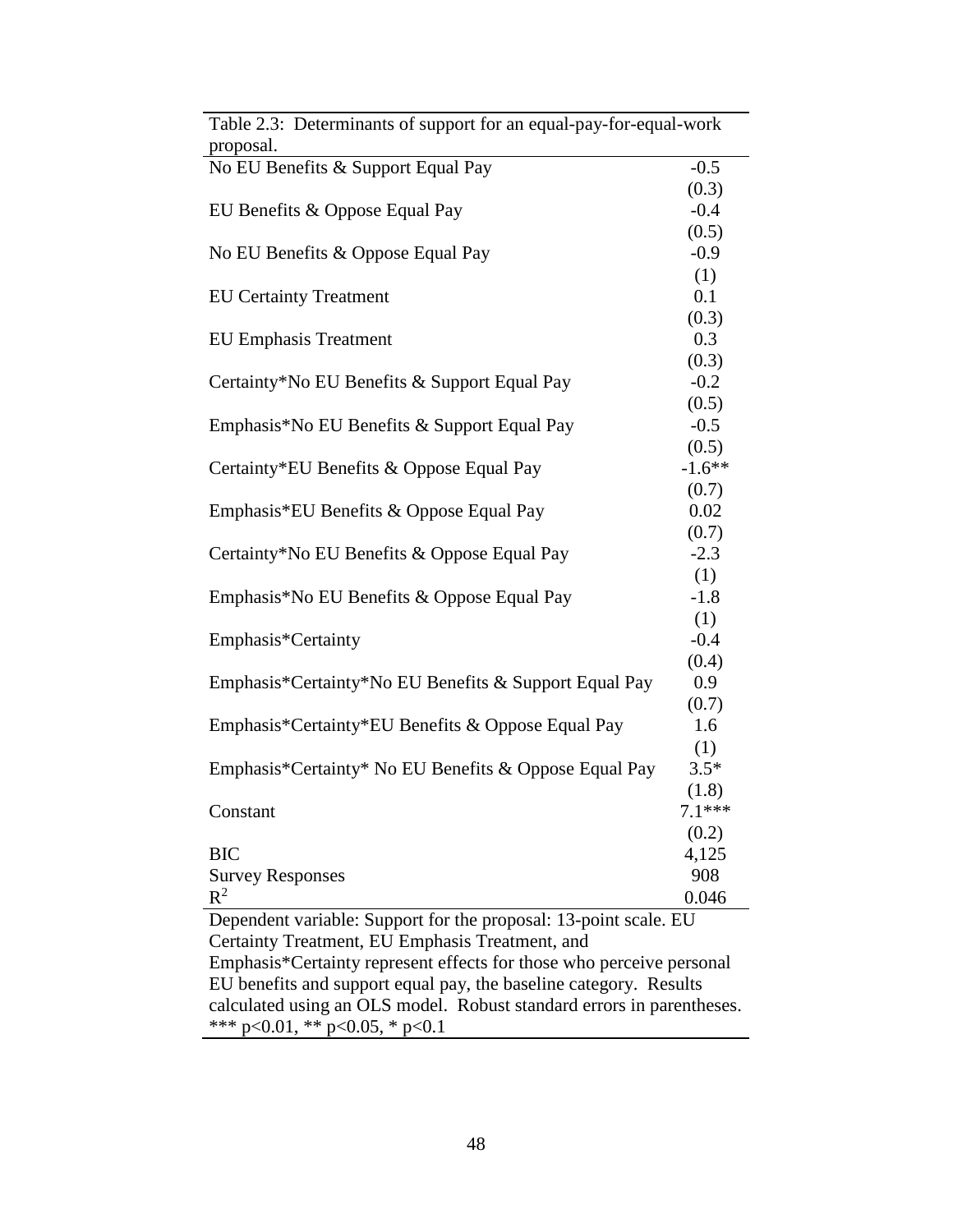

EU benefit likely EU benefit unlikely Figure 2.1: Support for equal pay for equal work by treatment groups and belief in EU benefits, with 90% CIs (EU emphasis frame given). Support for equal pay: 0-12 scale. Expected values and difference estimated when respondents are given an EU emphasis.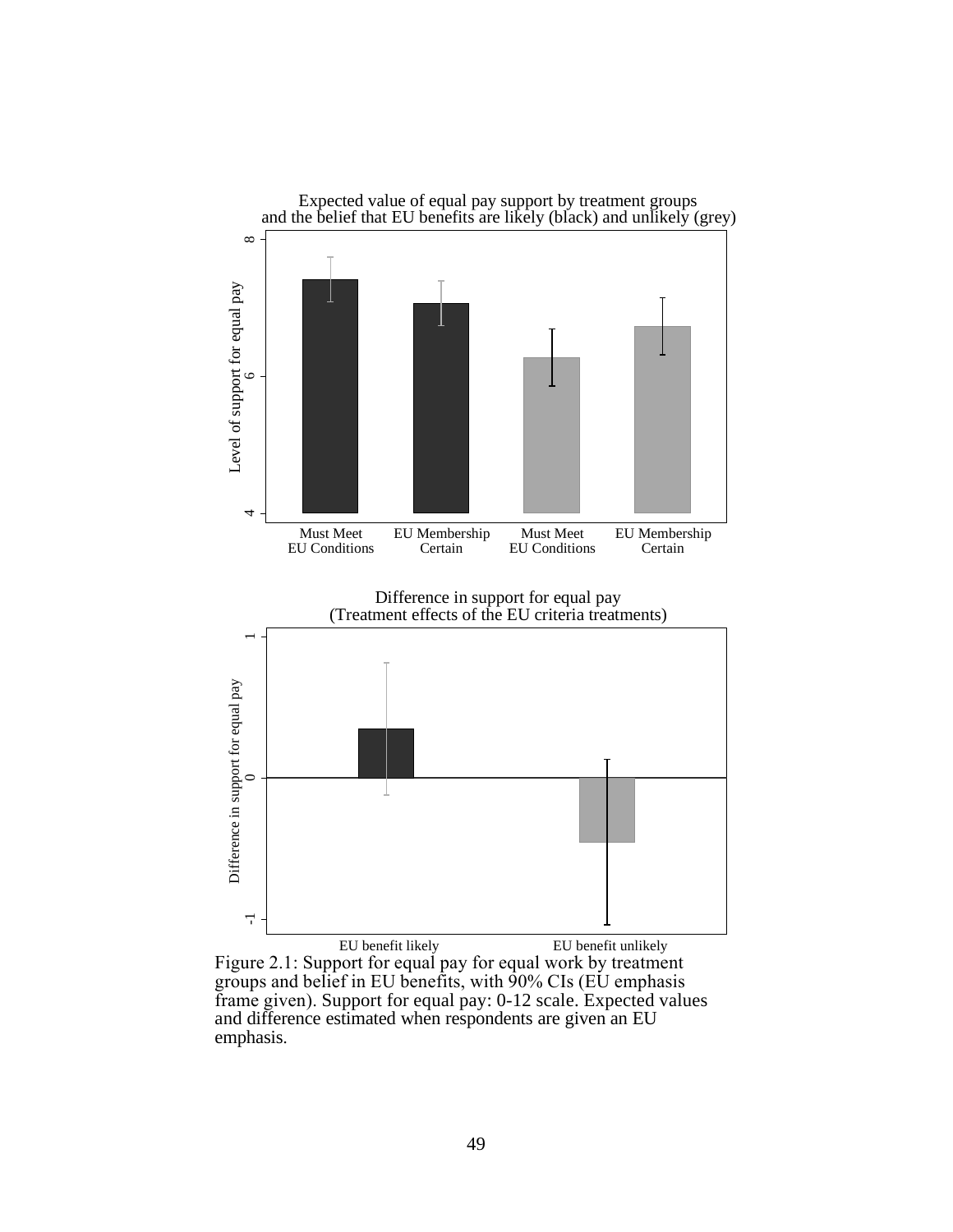

Figure 2.2: Support for equal pay for equal work by treatment groups and belief in EU benefits, with 90% CIs (EU emphasis NOT given). Support for equal pay: 0-12 scale. Expected values and difference estimated when respondents are not given an EU emphasis.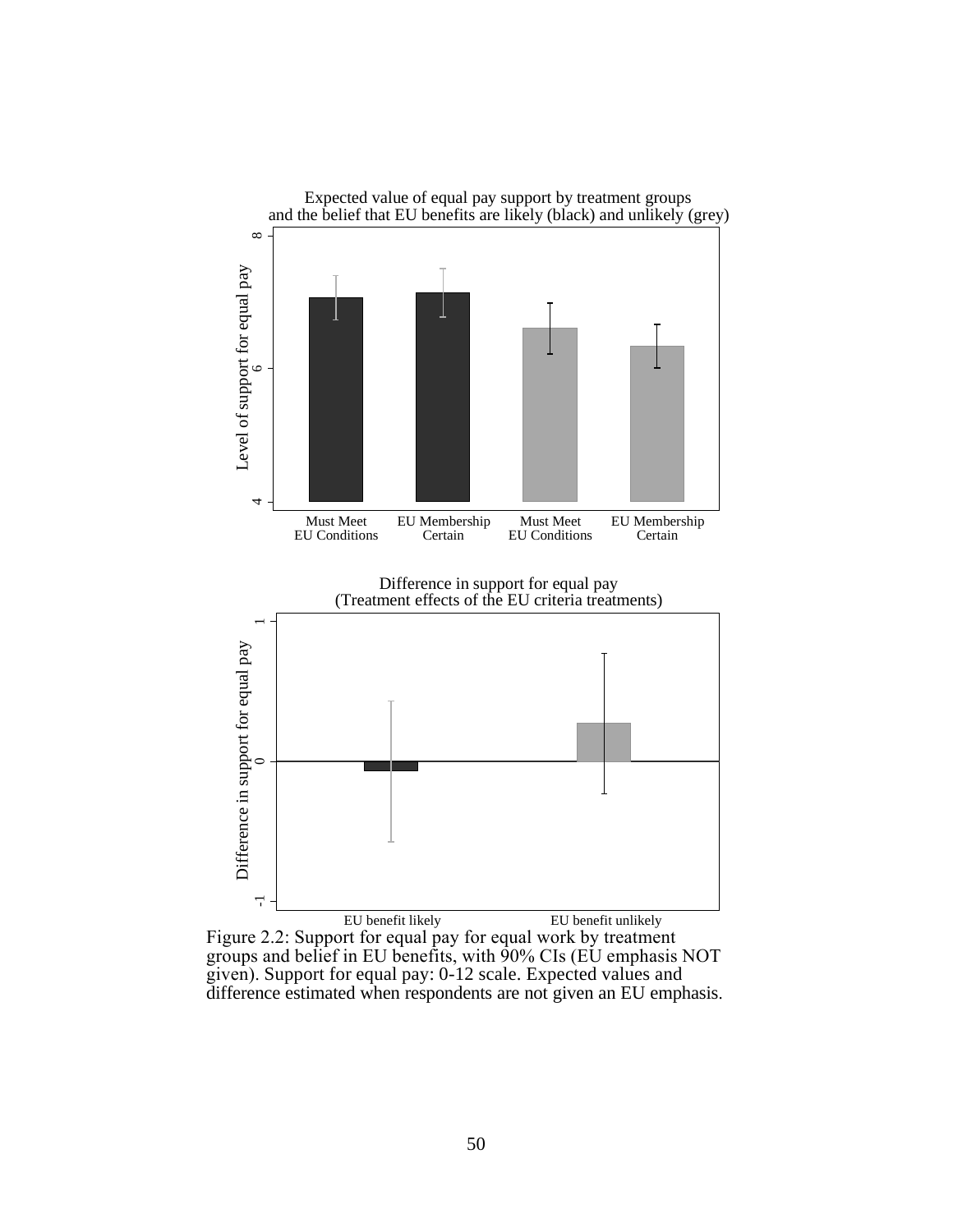

Figure 2.3: Support for equal pay for equal work by treatment groups, among those who believe in EU benefits and oppose equal pay, with 90% CIs. Support for equal pay: 0-12 scale. Expected values and difference estimated while holding the model at 'believing in EU benefits' and 'opposing equal pay'.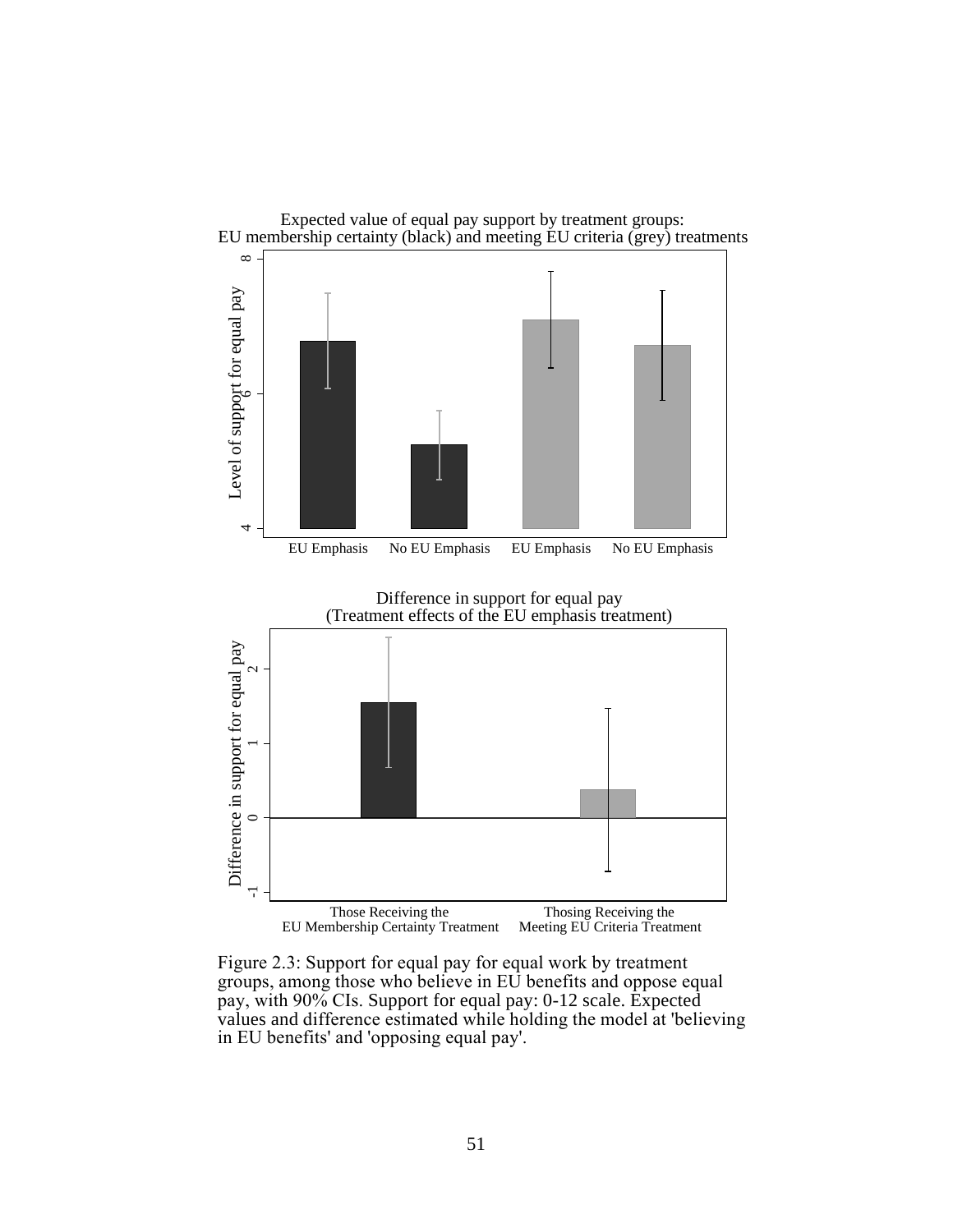

Figure 2.4: Support for equal pay for equal work by treatment groups, among those who do not believe in EU benefits and oppose equal pay, with 90% CIs. Support for equal pay: 0-12 scale. Expected values and differences estimated while holding the model at 'not believing in EU benefits' and 'opposing equal pay'.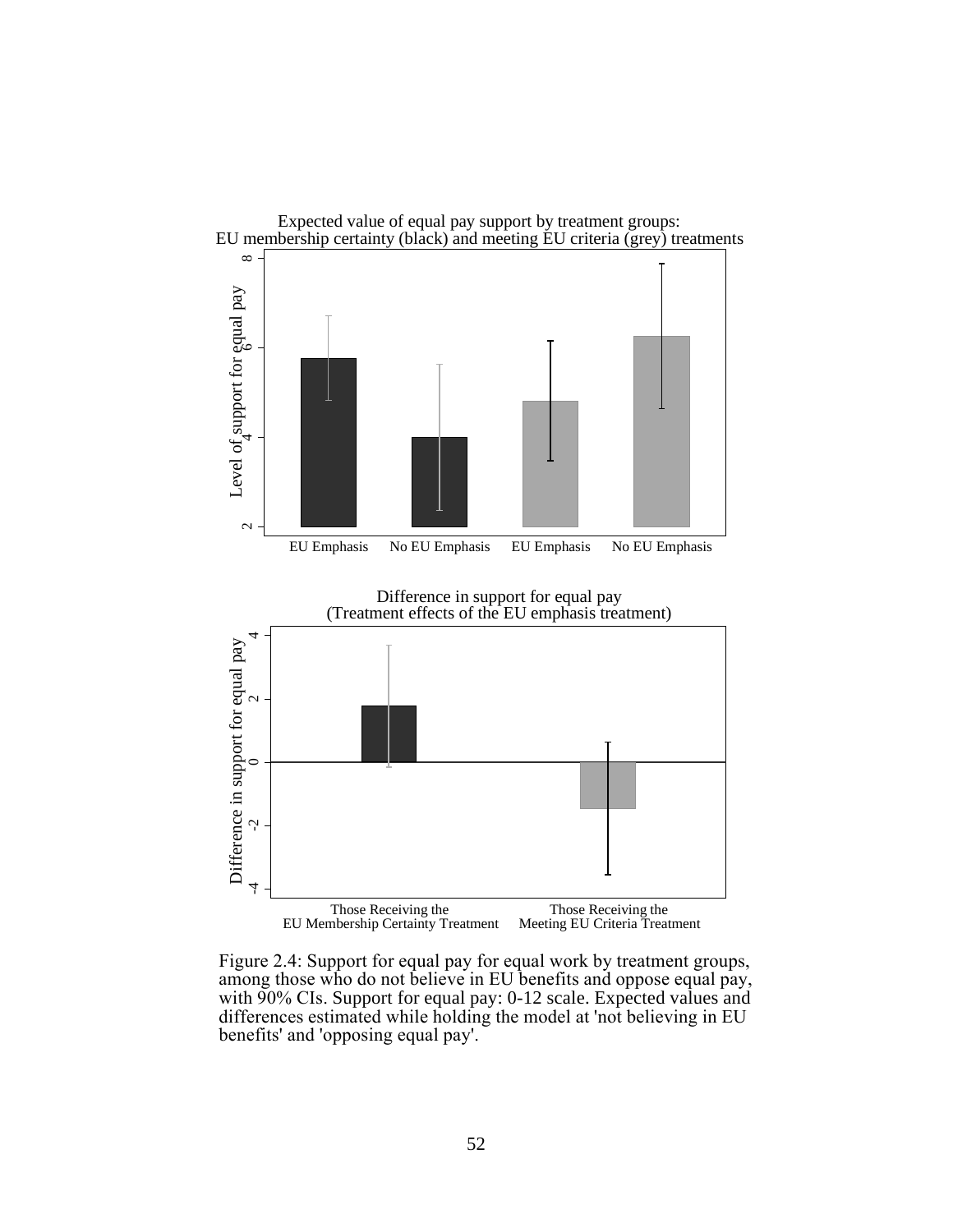## CHAPTER 3

# HOW CITZENS REACT TO THE EUROPEAN UNION'S HUMAN RIGHTS AGENDA: GENDER EQUALITY AND GAY RIGHTS IN BOSNIA AND HERZEGOVINA

The previous chapter suggests that effects from the considerations of EU conditionality and meeting standards did not have a strong influence on opinions about policy proposals regarding women's rights. On the other hand, messages that guarantee membership may have positive effects on the policy proposals. However, we also need to further unpack what happens when rhetoric and political messaging weds the EU with human rights, especially when the existing research suggests that the EU faces challenges in terms of ensuring domestic commitments to human rights. In this chapter, I evaluate citizen reactions to the EU's promotion of human rights. In particular, I examine how supporters of EU membership and supporters of their state's independence respond differently to the EU's promotion of human rights.

A growing body of research indicates that citizens do not pay attention to the EU level of governance and citizens do not respond to information provided by the EU (Hix and Marsh 2007; Hix and March 2011; Schmitt 2005; de Vreese et al. 2006; Hobolt et al. 2013). An explanation for this unresponsiveness, suggested by a number of studies, is that multilevel governance in the EU (as well as divided governance within states) makes it difficult for voters to figure out who to hold responsible for policy successes and failures (Anderson 2000; De Vries et al. 2011; Hellwig 2001; Hellwig and Samuels 2008; Powell and Whitten 1993). These findings substantiate the claims of scholars who argue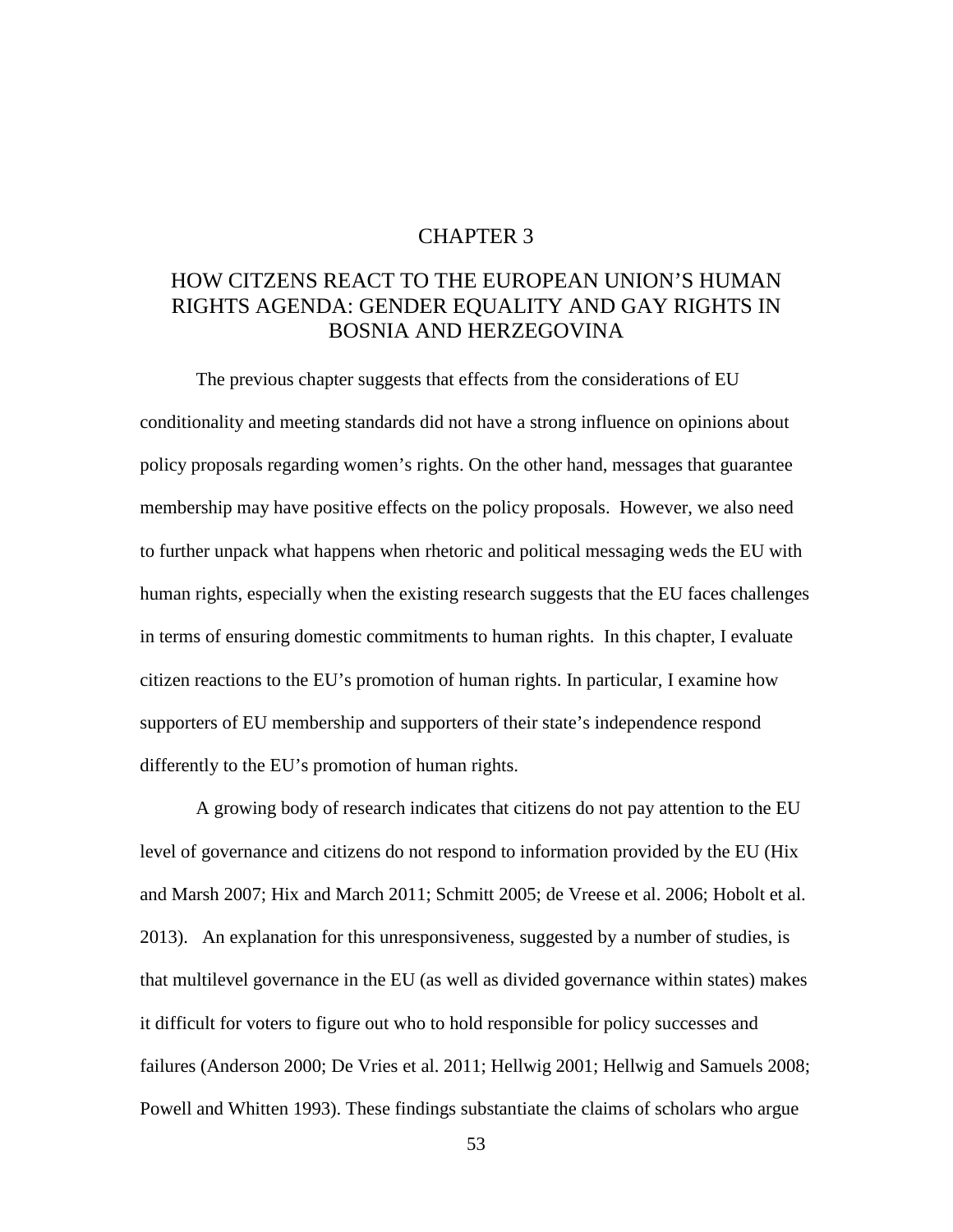that the EU possesses a democratic deficit. For instance, Follesdal and Hix (2006) argue that:

Psychologically, the EU is too different from the domestic democratic institutions that citizens are used to. As a result citizens cannot understand the EU, and so will never be able to assess and regard it as a democratic system writ large (536).

Follesdal and Hix (2006) present a bleak interpretation of citizens' abilities to engage in EU politics. Citizens ostensibly do not assess policies in terms of the EU's involvement. However, these studies do not indicate whether deeper integration or the EU's policy agenda inform voters' choices or opinion formation. Ideally, for the EU, prescribed policies such as human rights lead to deeper normative commitments to the EU's agenda and meaningful implementation.

The aforementioned research on the politics of EU member states applies to applicant states as well. Citizens of applicant states encounter information about the EU and how their state may join this political system, and these citizens debate whether their state belongs in the EU. Questions pertaining to the EU's salience for citizens, whether citizens pay attention to the EU, and the appropriateness of EU's policies are applicable to the people in the applicant states, as well as the members. In the applicant states the EU tells governments to adopt and implement its women's rights standards, such as equal pay between women and men (Hoskyns 1996; Ellina 2003; Montoya 2013). Adopting EU laws in preparation for EU membership limits opportunities for reneging on their government's legal commitments to rights (Moravcsik 2000). Moravcsik (2002) points out that an important justification for insulating policies from national governments is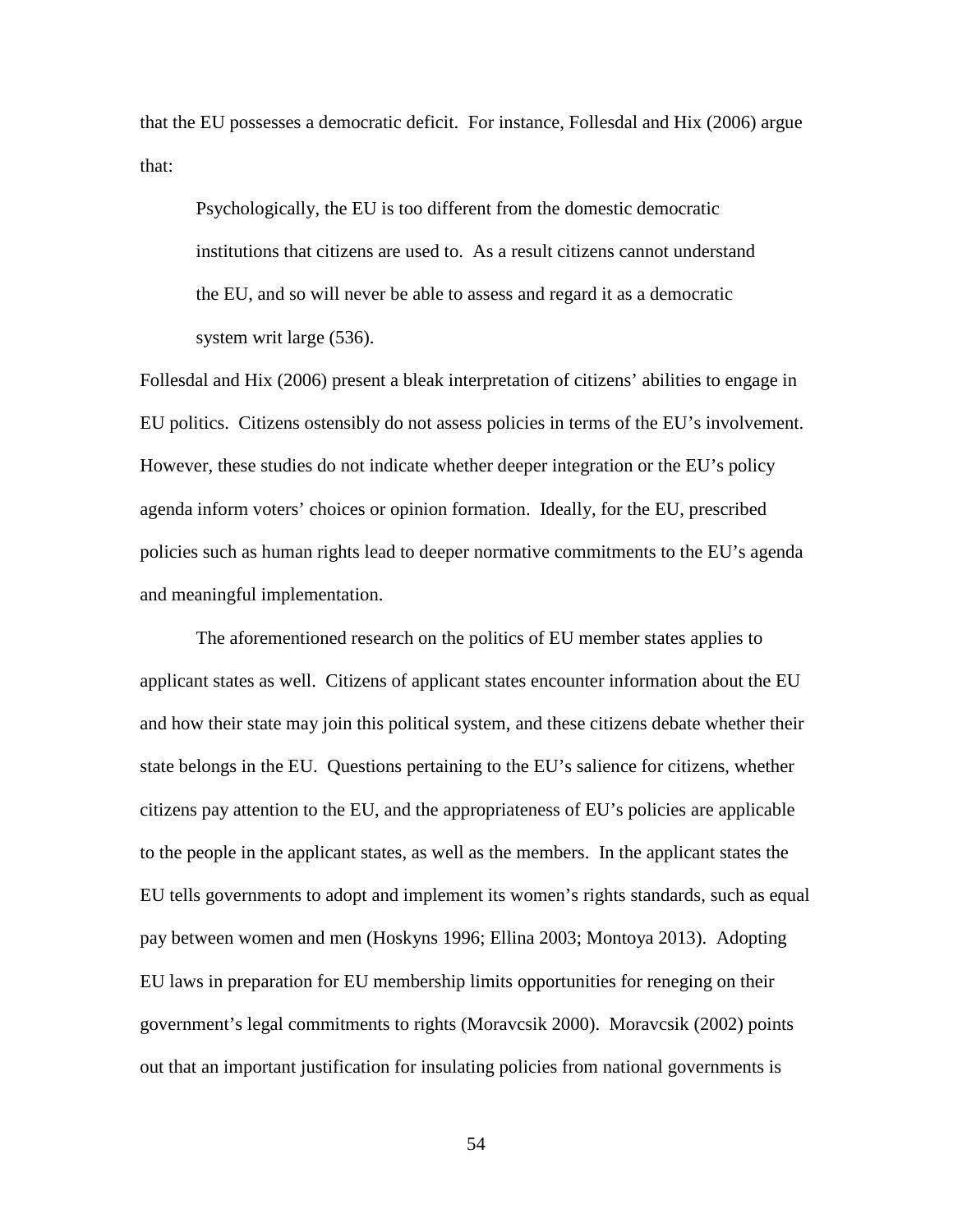"the need impartially to dispense justice, equality and rights for individuals and minority groups" (pp. 614). However, studies of the adoption and implementation process with regards to social policies like women's rights suggest that normative commitment to the EU's policies is weak, which hinders implementation (Falkner et al 2005; Avdeyeva 2010; Roth 2008).

Applicant state governments pass the gender equality laws required by the EU, and set up gender equality institutions, but they do not commit the resources to address the laws' principles adequately (such as equal pay between women and men) (Roth 2008). Existing research indicates that civil society organizations and citizens that are committed to women's rights provide contexts where women's rights policies are more likely to succeed, because these groups provide information to pertinent government officials and monitor/report on government activity (Falkner et al. 2005; Roth 2008). Recently, the EU took up gay rights in the EU accession process (Rettman 2012; European Parliament 2013). Commitment from applicant governments and civil society to gay rights remains more tenuous in comparison to women's rights, but O'Dwyer (2013) argues that "EU pressure can effectively counter homophobia" (122-123). However, public reactions to the EU's involvement in rights policies is unexplored in the existing research. Important elements of citizens' toolkits for making political choices are omitted in public opinion studies about the EU.

A large body of research suggests that citizens use the cues from leaders and institutions to help make up their minds about who to vote for and the policies to support (Lupia and McCubbins 1998; Brader and Tucker 2009; Tilley and Hobolt 2011; Druckman et al. 2013). The consensus emerging from this research is that people may be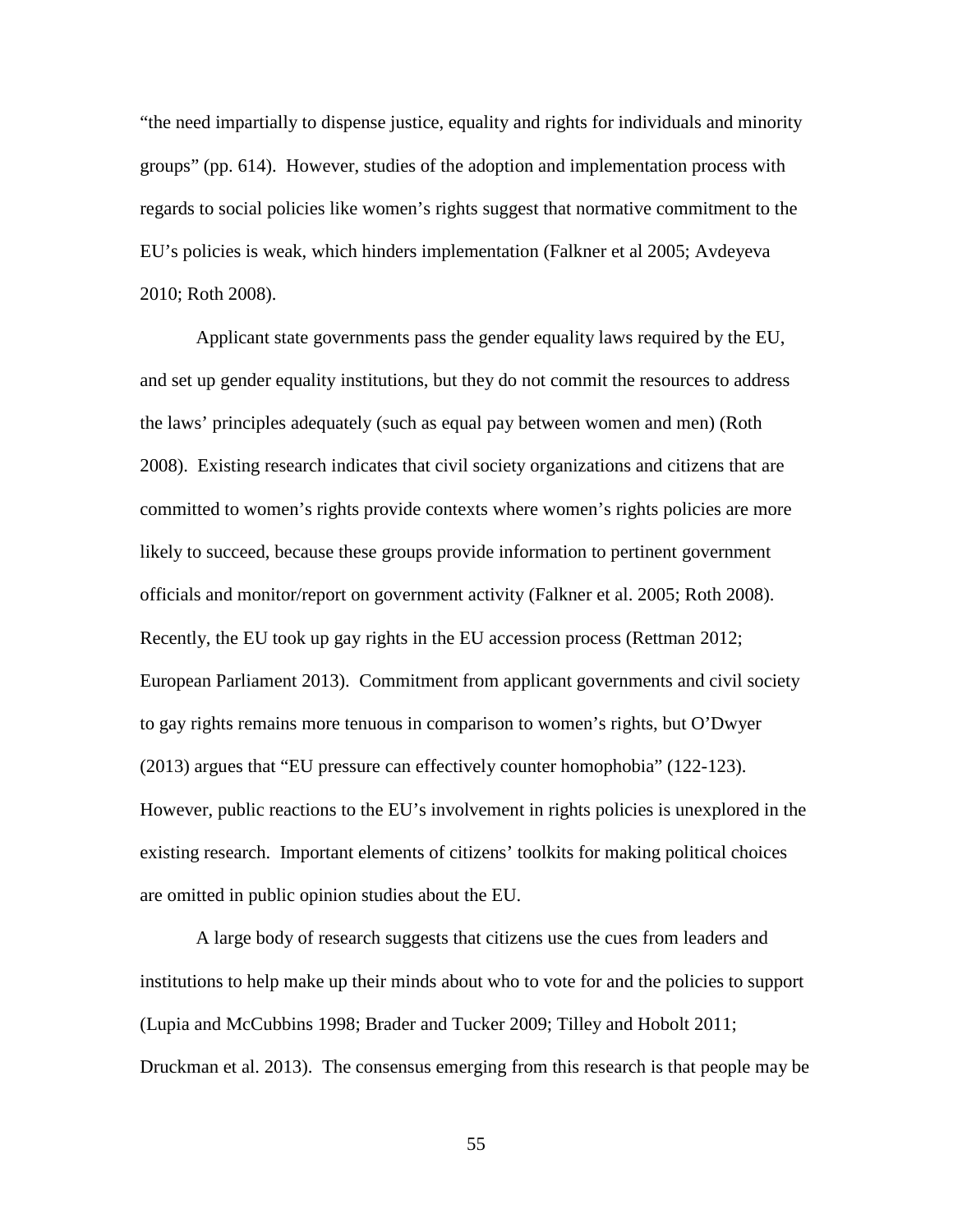relatively uninformed, but they generally make reasonable political choices (based, for instance, on the political party associated with a candidate or a policy) (see Disch 2011). In competitive democracies, political representation is an iterative process where elites theoretically present reasoned alternatives (in terms of policy) which inform citizens' opinions and political behavior (Disch 2011; Schattschneider 1960). Hence, an institution can be judged as more democratically legitimate insofar as it does more to mobilize objections from citizens (Disch 2011, 111). For instance, in a survey experiment of U.S. citizens, Druckman et al. (2013) provide evidence of biased opinion formation in favor of the policy agenda of one's party, and against the policy agenda of the opposing party (partisan polarization). Biased opinion formation is critical to this study because predispositions towards favoring or opposing the EU may inform opinions on human rights, similarly to the way partisan biases structure opinion formation.

Research on EU public opinion suggests that EU-based biases matter as well as partisanship (Hobolt and Spoon 2012; Hobolt and Tilley 2014). However, Hobolt et al (2013) suggest that citizens are unresponsive to information provided by the EU. I extend the existing research by comparing those who are biased in favor of integration with the EU *and* those who are biased in favor of national independence. Hobolt et al. (2013) argue that group-serving biases in favor of one's nation or the EU inform opinions about responsibility assignment for different levels of government (pp. 157). They suggest a continuum of bias with one side representing those who favor their nation and not the EU, and the other side representing those who favor the EU and not their nation. They operationalize these biases with a variable regarding EU support: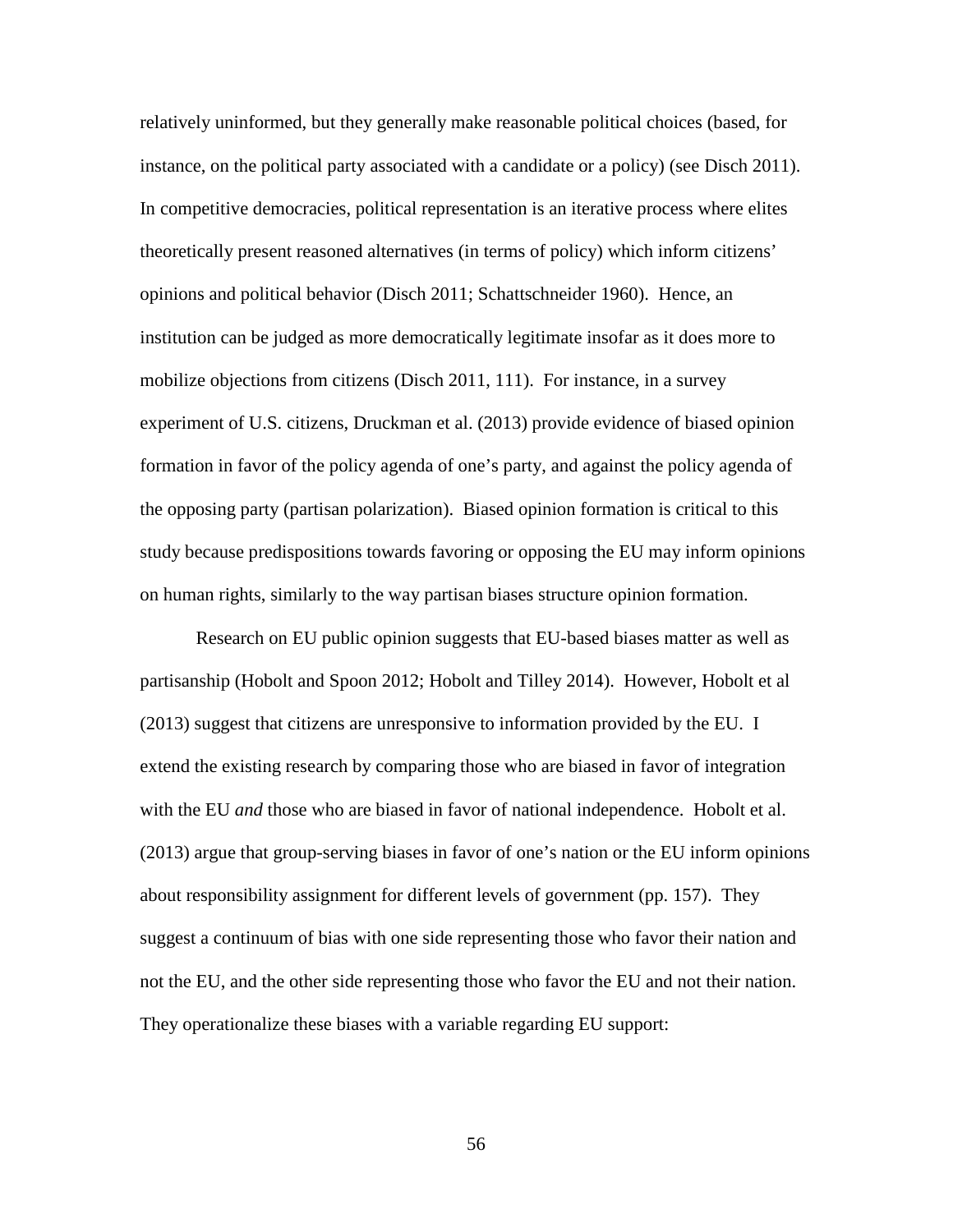Some say European unification should be pushed further. Others say it already has gone too far. What is your opinion? Please indicate your views using a 0 to 10 scale. On this scale, 0 means unification 'has already gone too far' and 10 means it 'should be pushed further' (Hobolt et al. 2013, 162).

However, this measurement does not directly incorporate opinions about group-serving behavior for one's nation. The EU can represent an 'aspiration group', the community of states "to which [citizens] want to belong" (Schimmelfennig and Sedelmeier 2005, 19). What is more, nations generally represent citizens' primary aspiration group (Risse 2010). I expect group-serving behavior for nations among those who feel they belong in their national community, and not the community of EU states (Carey 2002; Diez Medrano 2003; Hooghe and Marks 2004). Hobolt et al. (2013) and Hobolt and Tilley (2014) do not capture this orientation towards national independence in their measurements.

The independence-oriented and EU-oriented factions in an applicant state should be sensitive to the EU's policy agenda which seeks to take control away from individual states (for instance, if an applicant joins the EU, EU institutions could pass legislation which contradicts state leaders). I argue that EU framed rights policies provide a cue for citizens which helps them decide whether rights match their interests. Hence, those favoring national independence theoretically are biased against rights that represent their state's integration with the EU. It follows that those who support national independence should more negatively evaluate policies when they are framed as advancing their state's integration with the EU, in comparison to the EU's partisans.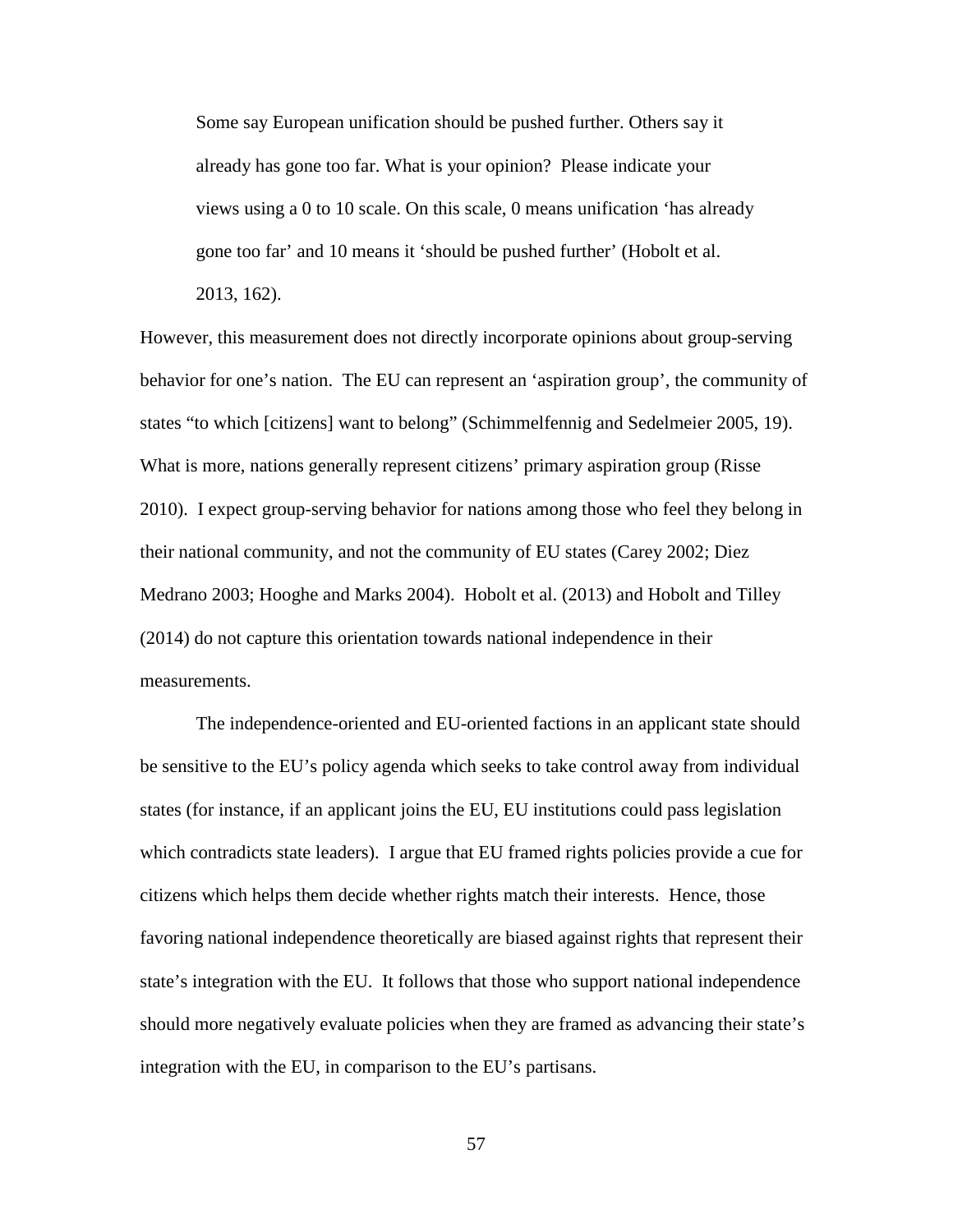H1: Those favoring national independence exhibit lower levels of support for women's rights and gay rights in comparison to EU supporters, when they are told that the adoption of women's rights and gay rights advances integration with the EU.

Political institutions at the European and national levels have been more deeply involved in promoting women's rights in comparison to gay rights. Hence, citizens should perceive EU frames of women's rights as more credible, in comparison to EU frames of gay rights. In other words, it is more (subjectively) believable that policy outcomes regarding women's rights would influence an applicant states advancement towards EU membership, in comparison to gay rights. The survey here suggests that citizens assign more responsibility to the EU for women's rights in comparison to gay rights. On a 0 to 10 scale, with 0 representing no responsibility for the EU and 10 representing full responsibility for the EU, the mean score was 7 for women's rights and 4 for gay rights. EU frames of women's rights should elicit stronger biases based one's predispositions regarding EU membership.

Biases not only influence one's views of policies but also influence one's views about whether the government should be held responsible for those policies (when one learns a problem has occurred for that policy for instance) (Randolph 2006; Marsh and Tilley 2010; Tilley and Hobolt 2011). Tilley and Hobolt (2011) show that biases in favor of parties (in or out of government) inform whether one assigns responsibility to the government for a policy's good or bad developments. They argue that multilevel contexts obscure the clarity of institutions' responsibility for policy outcomes among voters, and as a consequence; biases are more important for voters when they attribute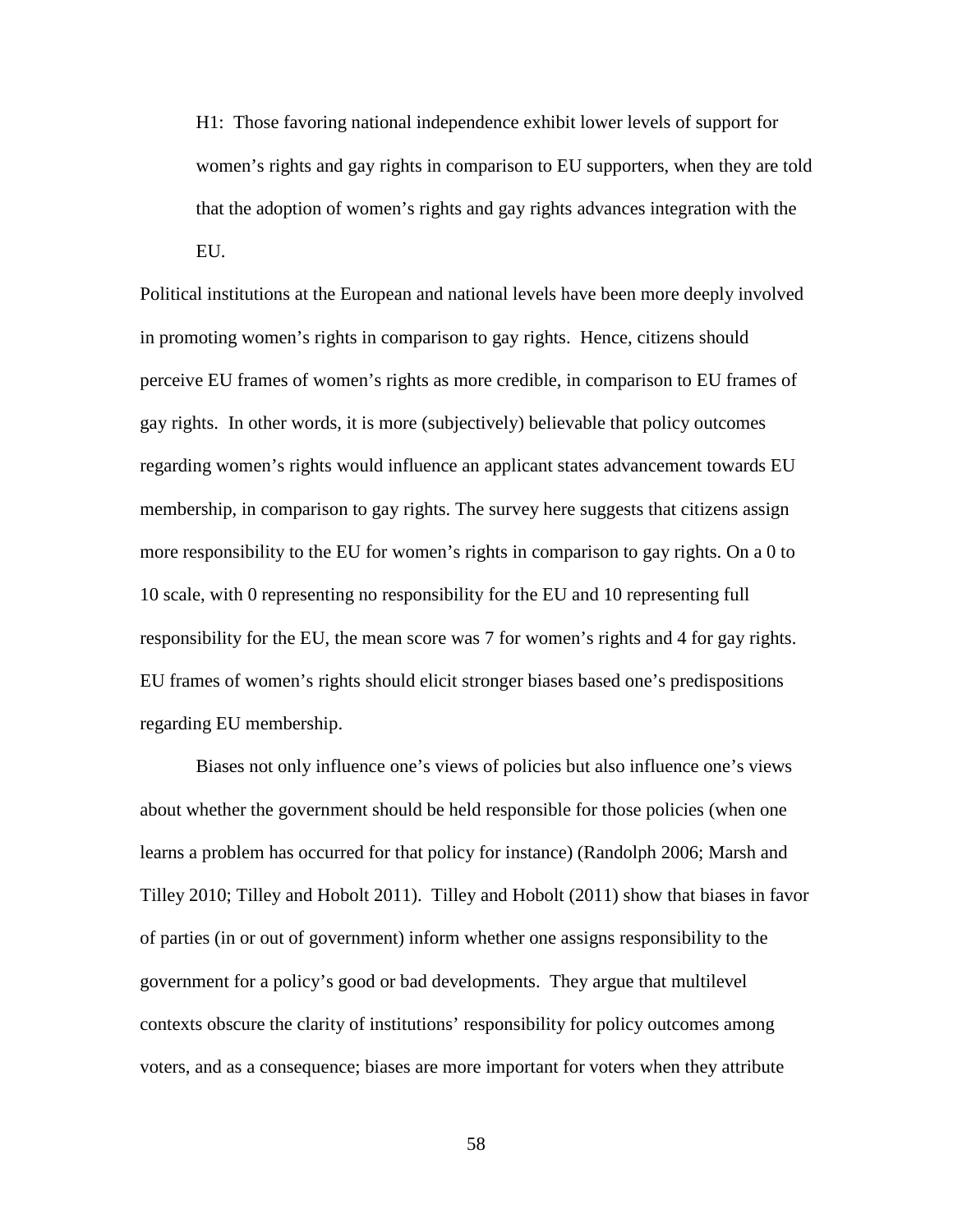blame to leaders for their policies (see Hobolt and Tilley 2014b). However, the argument that multilevel contexts produce more biased political decision-making has not been directly tested in the existing literature (Tilley and Hobolt 2011). If conditions are bad for policies that advance EU integration, those who support national independence can blame circumstance and not their government (which would be responsible for improving conditions), and hence; they would assign less responsibility to their government in comparison to those who support EU membership. It follows that EU partisans assign more responsibility to the government when an EU policy is going badly, in comparison to those who favor independence.

H2: EU supporters assign more responsibility to their national government for problems with women's rights and gay rights in their country in comparison to those favoring national independence, when they are told that the adoption of women's rights and gay rights advances integration with the EU.

Hence, I expect that the EU not only influences one's evaluations of a policy, but also one's opinion about which institutions are responsible for that policy. With higher levels of responsibility assigned to their state (due to bad conditions regarding rights), citizens should be more likely to vote for parties that will help meet the EU's standards. This expectation follows the constructivist research on the spread of international human rights norms, which suggests that international organizations' messages to states may not influence the state directly (Keck and Sikkink 1998; Finnemore and Sikkink 1998). Instead, international organizations may influence the state's civil society, parties and organizations addressing human rights abuses; which mobilize against the government. Hence, publicizing the EU's standards can encourage citizens to hold their state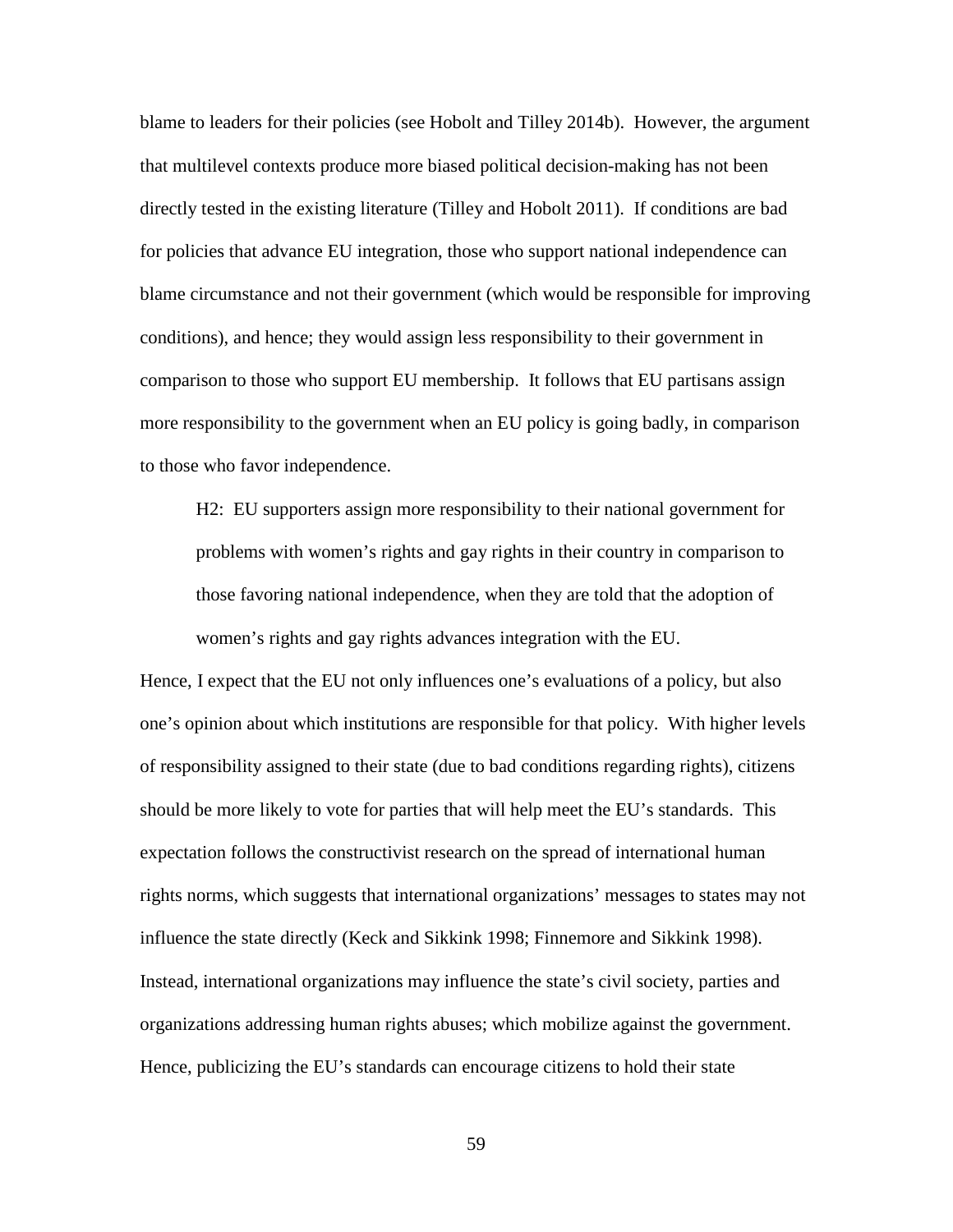politicians to account for the EU's policies, because of the blame citizens feel towards their state due to bad conditions regarding the rights policies.

H3: To the extent EU supporters assign more responsibility to their national government, they are more likely to support political parties that advance women's rights and gay rights, in comparison to those favoring independence.

### 3.1 EXPERIMENTAL DESIGN

In order to test the hypotheses, I use data from an original survey experiment conducted in Bosnia and Herzegovina in July 2015 with a representative sample of one thousand respondents. The nationally representative sample of Bosnia and Herzegovina was recruited by *Ipsos*. The sample includes 1000 adults (18+). The response rate was 67.8 percent. *Ipsos* uses random iterative weighting (RIM) in order to offset sampling biases with regards to sex, age, ethnicity, and rural/urban settlements. If I estimate the effects presented here without respect to the recommended weighting, the statistically significant results hold at a 90 percent confidence level, as opposed to a 95 percent confidence level, and my substantive interpretation of the results does not change. The survey consisted of face-to-face, computer-assisted interviews. A survey experiment is advantageous for examining the hypotheses, because it allows me to control the information which the respondents receive, and the randomized treatments (exposure to the information) allow me to make clearer causal predictions. I replicate the hypothesis testing with two issue areas: equal pay for equal work between women and men, and the equal treatment for gay people in the workplace.

Opinions about women's rights and gay rights provide a point of comparison between human rights, which show the relative unpopularity of gay rights and the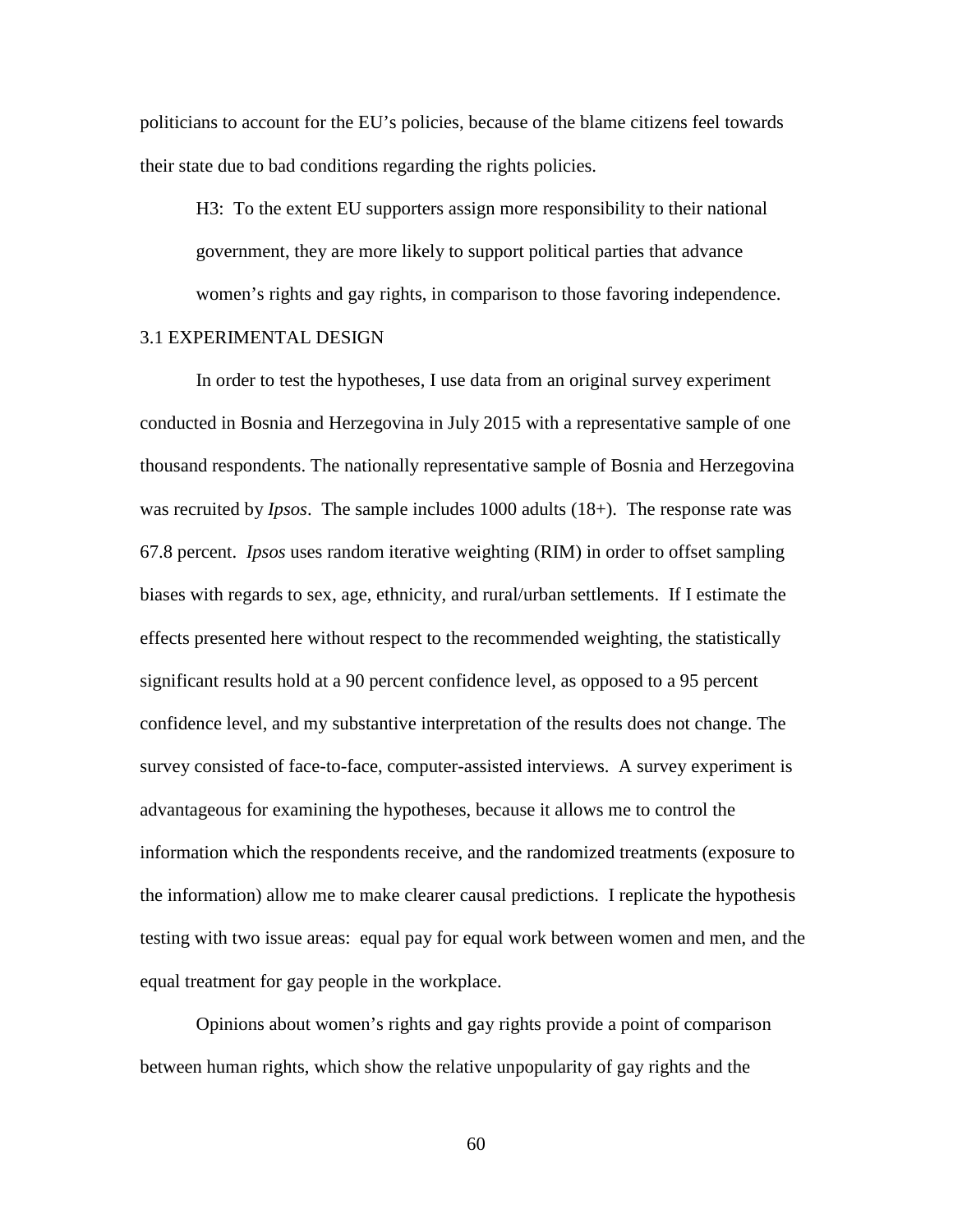marginalized status of gay people in Bosnia. For instances, 55 percent of respondents do not think it is appropriate to report job promotions that discriminate on the basis of sexual orientation, 55 percent of respondents tend to not see the government as responsible for the treatment of gay people, 66 percent of respondents said they would be less likely to help lobby for gay rights if a gay rights activist asked them to help, and 72 percent of respondents exhibit no feeling of closeness to gay people as a social group (1.5 percent identify as extremely close to gay people as a group). For women's rights, 33 percent of respondents do not think it is appropriate to report job promotions that discriminate on the basis of gender, 22 percent of respondents tend to not see the government as responsible for gender inequality in pay, 28 percent of respondents said they would be less likely to help lobby for women's rights if a women's rights activist asked them to help, and six percent of respondents exhibit no feeling of closeness to women as a social group (51 percent identify as extremely close to women as a group).

The experiment was carried out in Bosnia, which is a state trying to join the EU. Hence, individuals face the political choice to support EU membership or remain more independent. The experiment contains two stages. The first stage corresponds to hypothesis one. Respondents are asked for their opinion about equal pay, and equal pay is addressed as an EU standard (or not) before the respondents report their opinion regarding this issue. I address rights as conditions for membership, because the conditions represent the principles EU officials espouse for all members to share including the applicant during the accession process. Political players including women's rights organizations frame policies in terms of 'EU conditions' in order to leverage for support in the accession process (Roth 2007; 2008). The second stage corresponds to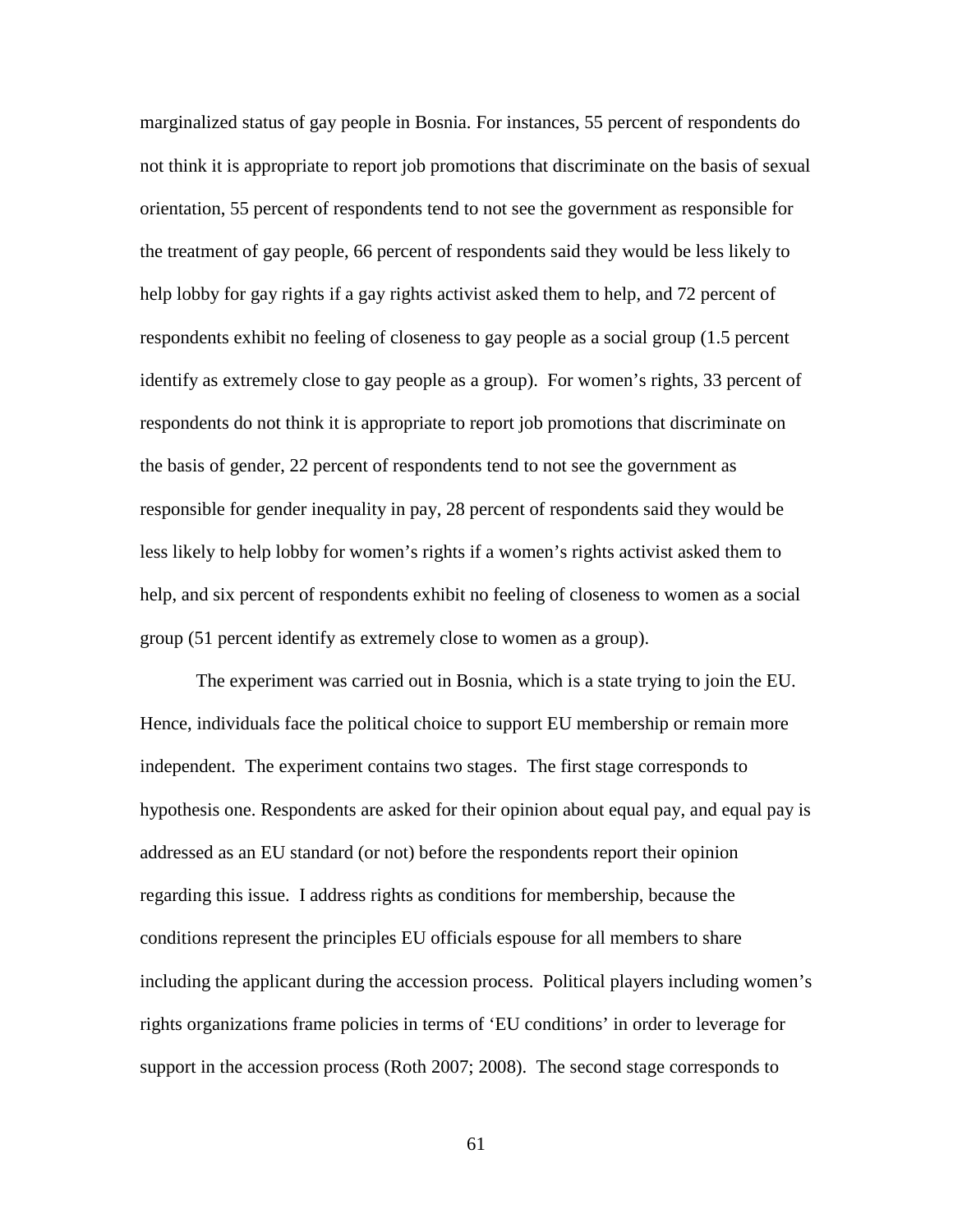hypotheses two and three. The same respondents are randomly assigned to be in or out of another treatment (producing four treatment groups). For the second treatment, respondents are told that experts contend that Bosnia is worse in terms of gender inequality in pay, in comparison to other European countries. In the control group, respondents are not provided a message about the bad conditions. Afterwards, respondents are asked about how much responsibility they assign to the government for pay inequality. For hypothesis three, the respondents also are asked about their potential support for political parties that want to spend the resources necessary to adequately address inequality in pay. The same stages are used with respect to equal treatment for gay people in the workplace. All respondents received questions for both women's rights and gay rights issues, and half of the respondents randomly received the equal treatment questions first and half of the respondents received the equal pay questions first. The same treatment and control groups corresponded for both issue areas. For instance, if one received the 'EU condition' treatment for equal pay, they also received it for equal treatment. All of the groups received questions about their support for EU membership or national independence at the beginning of the survey, which allows me to divide the sample into 'EU supporters' and 'independence supporters'. The exact wording for the survey is found in the Appendix.

#### 3.2 RESULTS

I first examine the association between support for EU membership with policy evaluations and attribution of responsibility. These associations may suggest that independence supporters and EU supporters exhibit different levels of support for rights policies and different levels of blame towards their government for rights. The data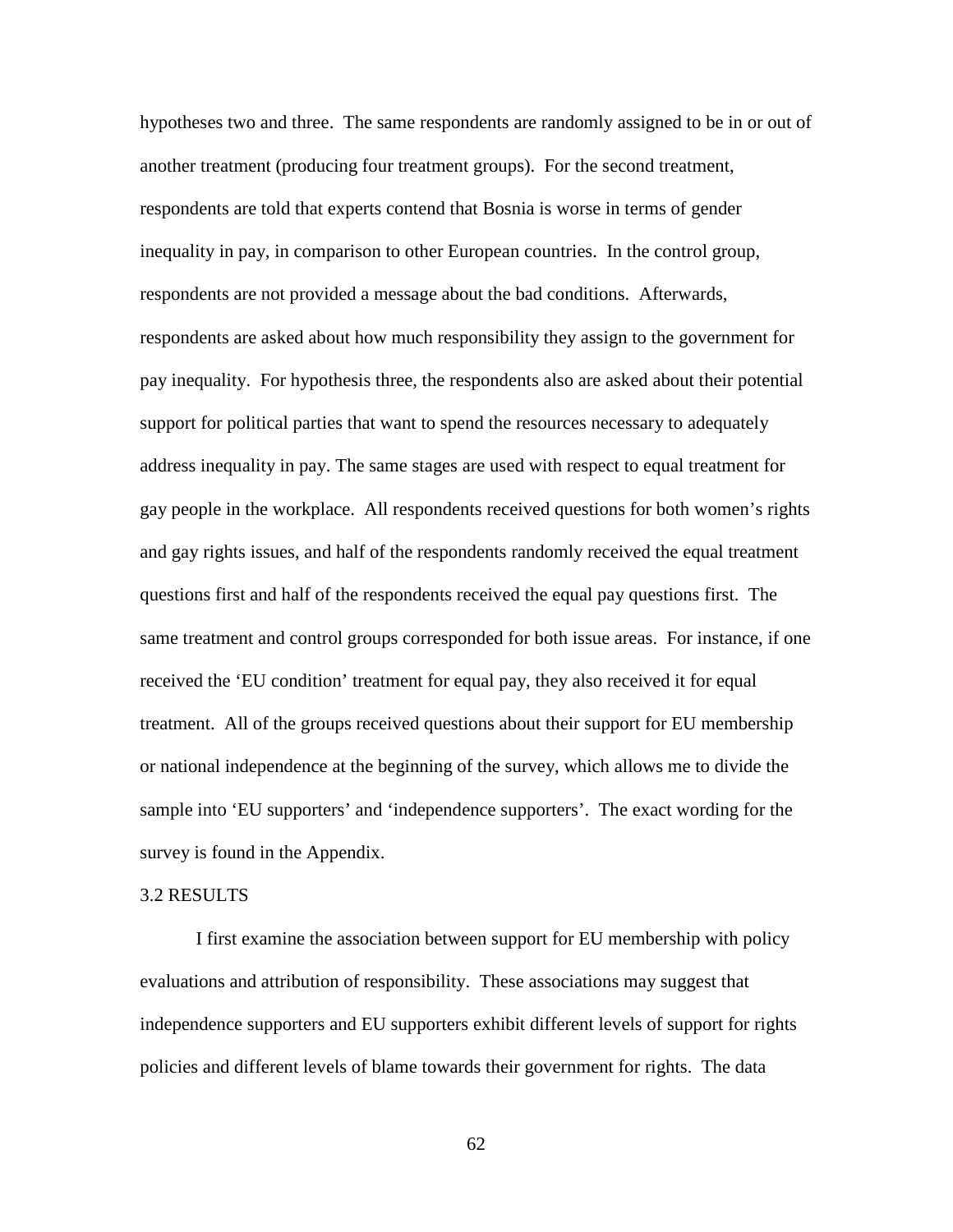indicate that there is not a strong correlation between the variables of interest. Table 1 shows the mean evaluations scores (on a 0-10 scale) for equal pay between women and men, and equal treatment of gay people. Table 2 shows the mean scores (on a 0-10) scale) for attributions of responsibility for equal pay and equal treatment. Tables 1 and 2 include the respondents from the control groups that received no extra information (the experimental treatments).

The different groups for equal pay evaluations and attributions had similar scores, regardless of their status as a supporter of EU membership or not. For the equal treatment of gay people, independence supporters tended to be less supportive than EU supporters. Independence supporters also were less likely to assign responsibility to their government for equal treatment in comparison to gay people. Government assignment refers to the regional governments (entities), which have control over the implementation of these workplace conditions and salary policies. These results suggest that there is not a 'consensus view' on how these issues relate to EU membership.

Tables 1 and 2 illustrate the possible ways in which EU membership preference, evaluations of the issues and responsibility-assignment are correlated. However, the causal order of the variables is not clear. With only observational data, I would not know the extent the policy evaluations and responsibility-assignment causes membership preferences, or to the extent they are themselves a product of one's membership preference. The experiment tests whether an EU frame for a policy informs the evaluations of rights policies, as I provide voters with information on whether the rights issue is a condition for EU membership. I then observe how this treatment affects evaluations of rights by one's preference for EU membership or state independence. The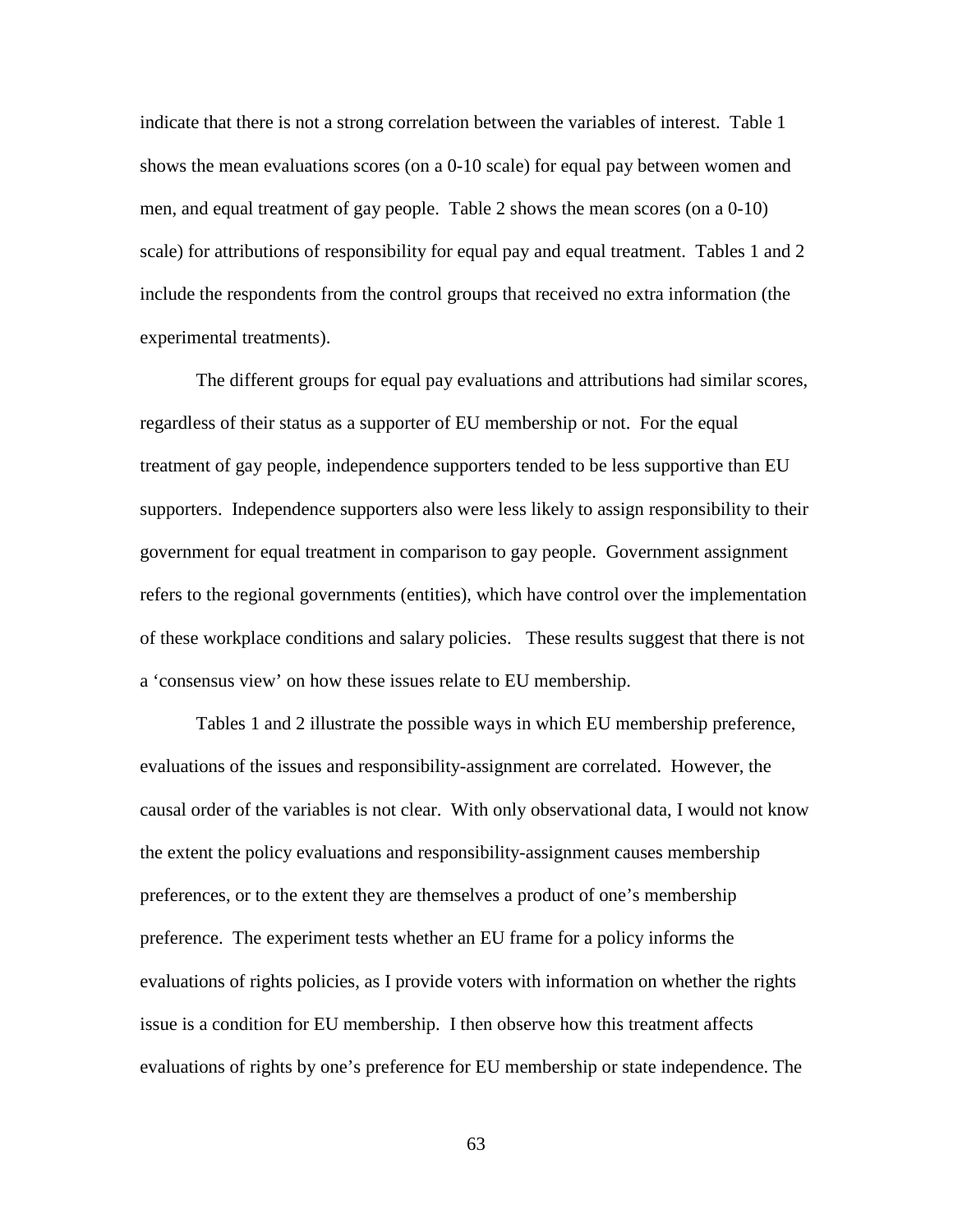expectation is that if independence supporters are told an issue is a condition for EU membership, they will have more negative evaluations, in comparison to EU supporters, than if they were not told the issue is a condition for membership. Table 3 shows the results, with two OLS regressions separately predicting evaluations of equal pay and equal treatment (on a 0-10 point scale, with 10 representing a positive evaluation), with explanatory variables for the treatment and EU membership preference (dummy indicating support for EU membership), and an interaction between the treatment and EU membership preference.

I do not find evidence in favor of hypothesis one, which posits that an EU frame influences citizens' evaluations of rights policies. The effect of the framing on rights evaluations is not significantly conditioned by support for EU membership or independence. Telling EU supporters that gender equality is a condition for EU membership does not make them more likely to support gender equality. The models suggest that support for equal pay and equal treatment may decrease among EU supporters, although these effects neither statistically or substantively significant. These effects hold across both issue areas, which suggests that considerations of the EU are not biasing evaluations of equal pay and equal treatment, directly.

Table 4 shows two OLS regressions predicting the equal pay and equal treatment responsibility-assignment scores (on a 0-10 scale), for the respondents, with two independent dummy variables for the treatments (bad conditions information from an expert compared to the reference category of no performance information, and the EU frame treatment), a dummy variable for one's EU membership preference, and the interaction between the three.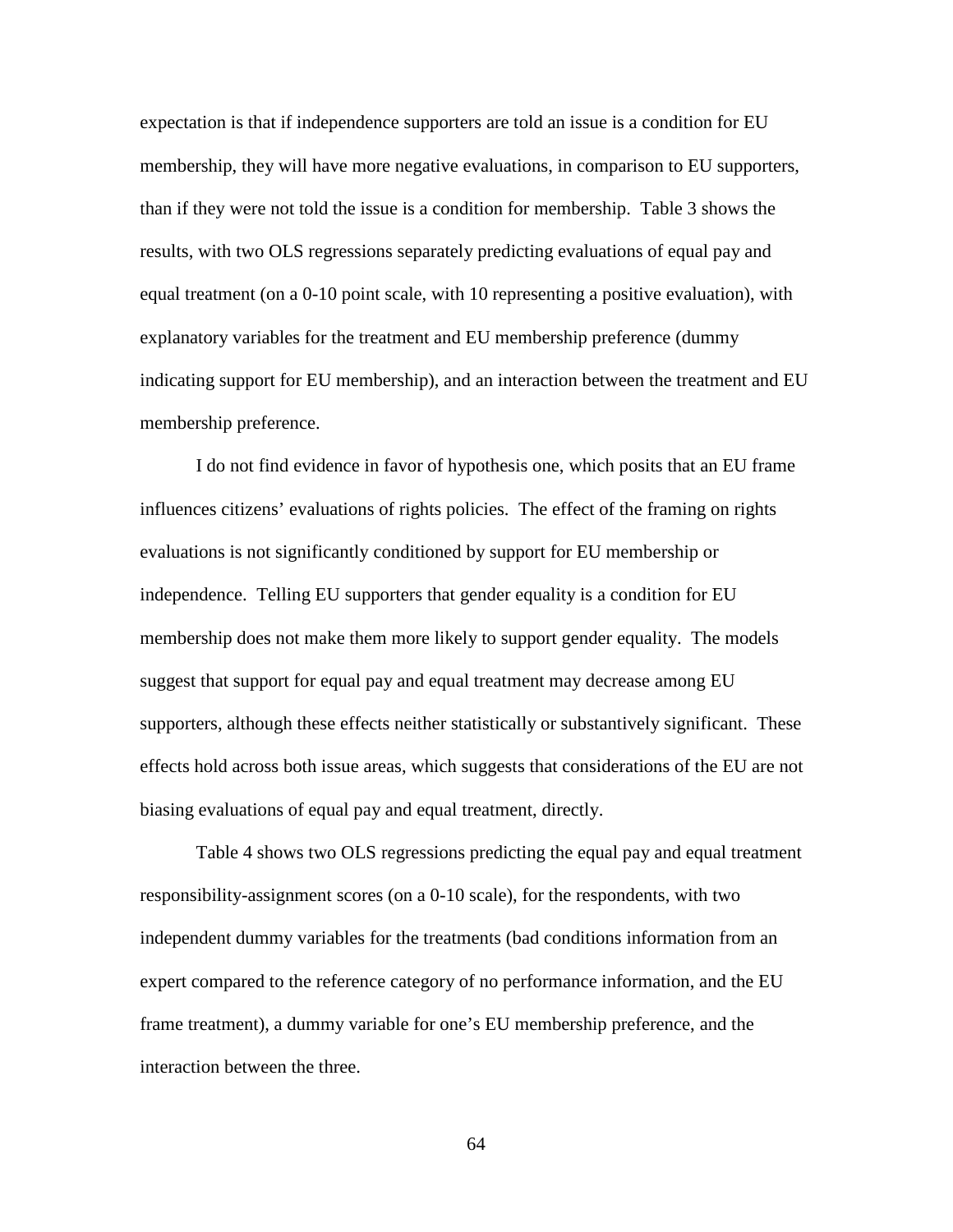Figure 1 illustrates the size of the treatment effects on the responsibility attributed to the government, among those who received the EU frame treatment (Figures 1 and 2 represent a three way interaction effect plot from the 'equal pay' model in Table 4). Following the expectations, when independence supporters received negative information concerning inequality in pay, the responsibility they assigned to the government decreased, in comparison to EU supporters. The differences in expected values (the bottom half of the figures) represent the treatment effect from the bad conditions treatment. Figure 2 shows the expected values of the responsibility scores by the bad conditions treatment and one's status as an EU membership or state independence supporter, among those who did not receive the EU frame treatment. Without the EU frame, independence supporters and EU membership supporters responded similarly to the bad conditions information. Both groups increased the responsibility they assigned to the government, and the treatment effect sizes (the differences in expected values) for the two groups were not statistically distinguishable. The evidence regarding equal pay, in favor of Hypothesis 2, suggests that the EU frame influences the institutions towards which citizens assign responsibility. The frame turns independence supporters away from blaming their government for inequality in pay. The effect of the negative evaluation treatment on evaluations of equal pay is conditioned by support for EU membership or independence. However, this significant effect does not hold in the model for the equal treatment of gay people.

Bosnia-Herzegovina is split into two autonomous regions (entities), which allows for a further investigation into citizens' responsibility-assignment. In the FBiH (which has 11 parliaments) people theoretically are less sure of which level of government is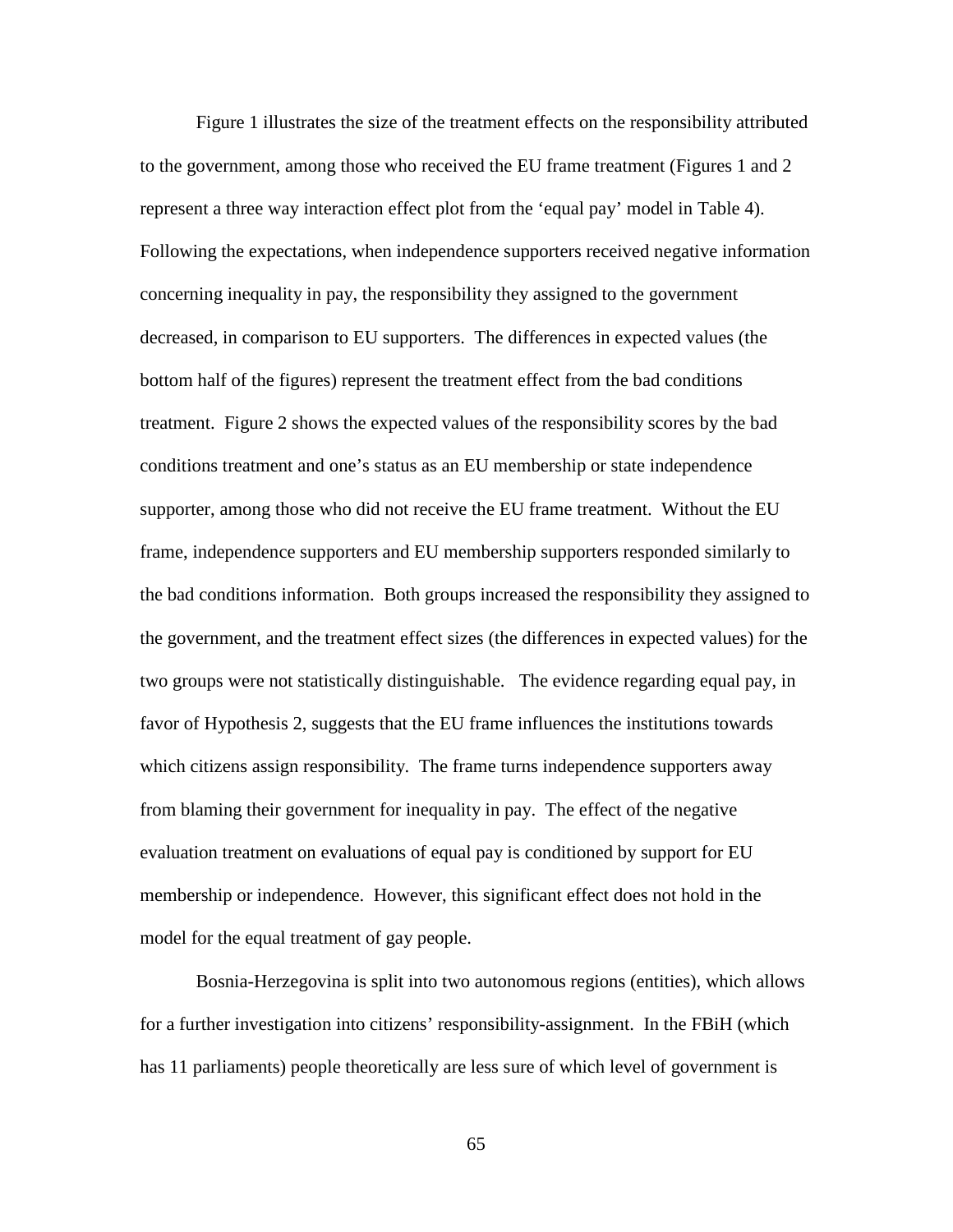responsible for human rights policies, in comparison to the RS (which has one parliament). Biases with regards to support for EU membership or state independence would help political decision-making in the absence of a clearer hierarchy of authority. In Table 5, I created subsets for the two entities for the equal pay model in Table 4, and the effects of the treatments are much larger (and with higher levels of statistical significance) in the FBiH, in comparison to the RS. This evidence helps back up the previous finding with regards to responsibility assignment, because the effects are stronger in the FBiH where biases should be more important to opinion formation about institutional responsibility.

Following hypothesis three, I examine the extent to which the changes in responsibility assignment (from the equal pay model in Table 4) affect support for a political party that supports the reforms necessary to ensure equal pay for equal work (funding enough labor inspectors to monitor businesses). I use a structural equation models, which follow Imai et al. (2010) approach to mediation analysis. Structural equation models are appropriate because they allow me to test for an association between the treatment effects in Figure 1 (changes in responsibility assignment) and support for a rights-friendly party. I first estimate the effects of the bad conditions treatment on the responsibility assigned to the government (*Attribution to the Government*), under the condition of the EU frame. The results shown in Table 6 as the "mediating model" are the same as the equal pay model in Table 4. *Attribution to the Government* serves as the mediator. I expect that the bad conditions treatment affects *Attribution*, and this change in *Attribution* in turn affects support for the feminist party.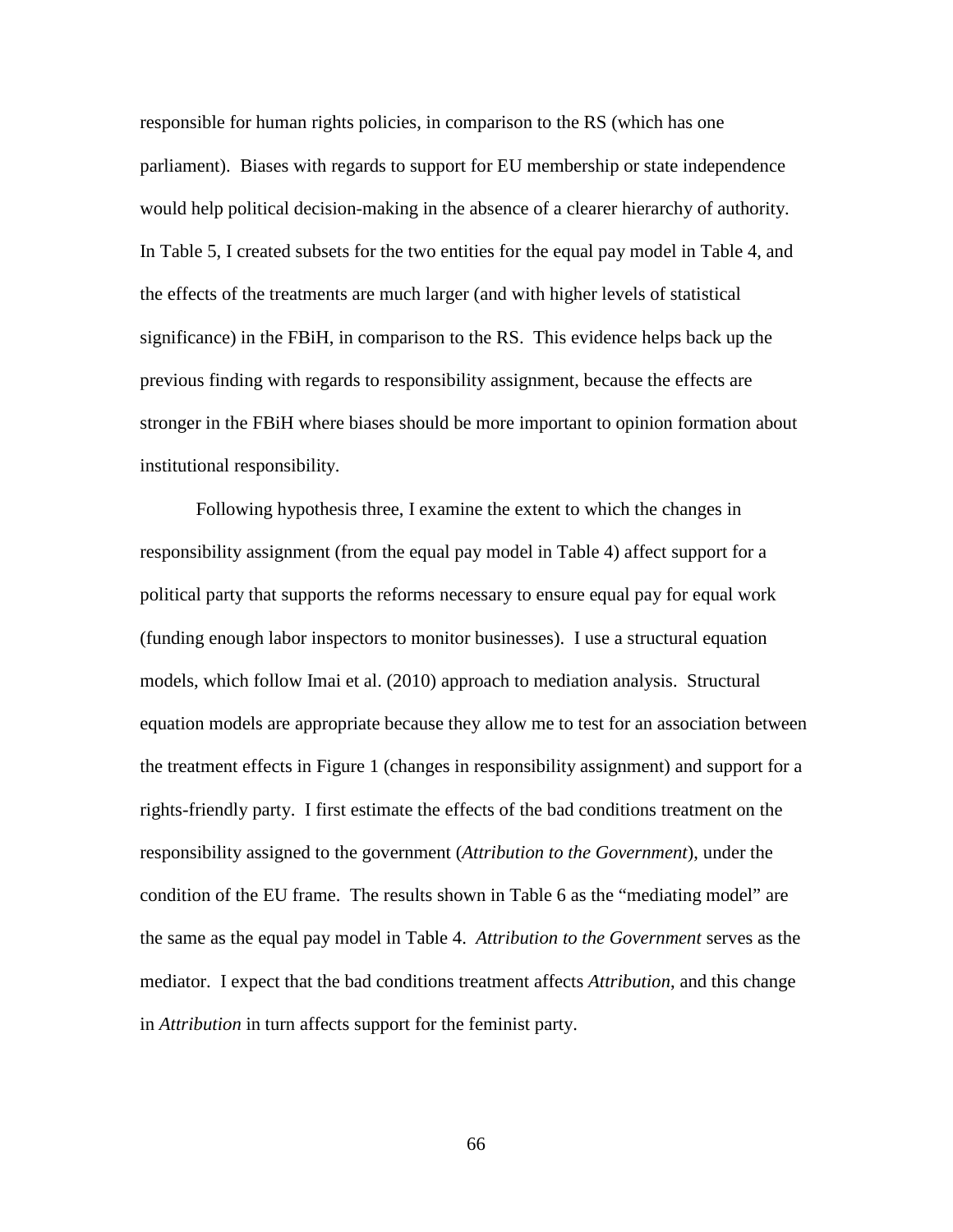I previously showed that the bad conditions treatment produces a negative effect on *Attribution* among those supporting independence, who absolve the government of blame for problems with equal pay. On the other hand, the bad conditions treatment produced a positive effect on *Attribution* among EU Membership Supporters, who blame the government for problems with equal pay. I hypothesize that these treatment effects influence support for feminist parties via *Attribution*. Biases regarding EU membership are expressed through support for the feminist parties (which want to spend the resources to implement equal pay adequately). For independence supporters, since they absolve the government of blame for equal pay, they should be less likely to vote for feminist parties; thereby hindering the EU's reform agenda. For EU supporters, since they blame the government for equal pay, they should be more likely to vote for feminist parties; thereby furthering the EU's reform agenda. In other words, effects from the EU frame on support for women's rights occur when respondents receive information about the conditions for that policy (blaming or absolving the government based on EU biases).

I estimate "mediating" effects which suggest whether support for feminist parties changes to some extent when the bad conditions affects the blame the government receives for women's rights. I estimate a 'Mediating Model' where Attribution is the dependent variable (see Table 6). I also estimate an outcome model where I treat *Attribution* as an explanatory variable and support for feminist parties as a dependent variable. I hold the treatment effects at "1" (or "on") in the Outcome Model. I take the difference in the expected value of support for the feminist party between two models: 1) one model where the value of *Attribution* equals the outcome from the Mediating Model where the Bad Conditions Treatment is "1" (or "on"), and 2) one model where the value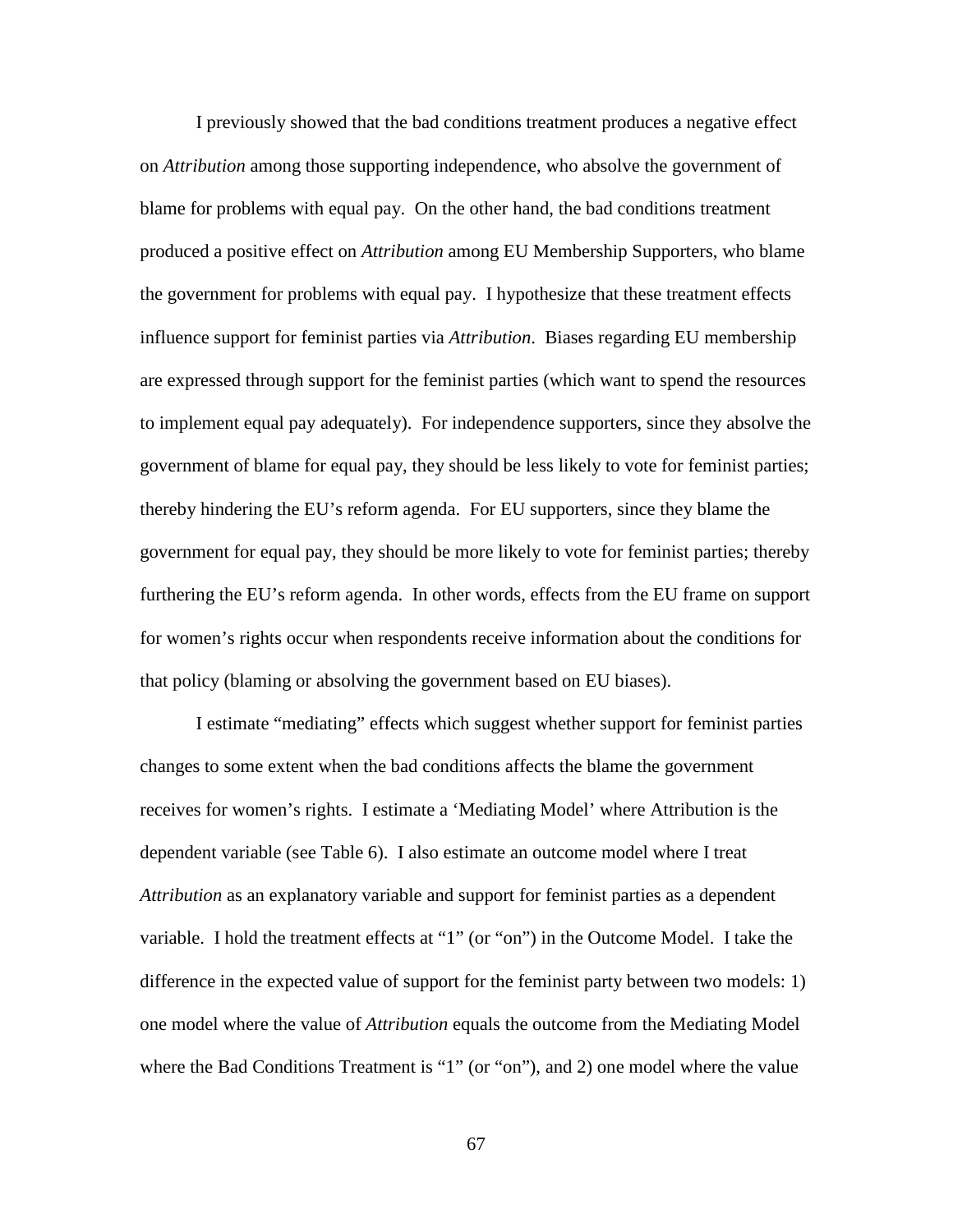of *Attribution* equals the outcome from the Mediating Model where the Bad Conditions Treatment is "1" (or "off"). I repeat this procedure twice: once for those supporting EU membership (holding *EU Membership Supporter* at "1") and once for those supporting independence (holding *EU Membership Supporter* at "0"). These effects show the extent to which the Bad Conditions Treatment influences support for feminist parties, due to the extent that one blames the government for inequality in pay.

I estimated these effects using statistical simulations, and I present bar graphs representing the effects in Figure 3. The grey difference values represent the independence supporters, and black difference values represent EU supporters. To the extent that independence supporters changed in *Attribution* from the *Bad Conditions Treatment*, support for feminist parties decreased, in comparison to EU supporters. As part of a robustness check, these findings hold when the dependent variable (support for feminists) is replaced with two other variables: 1) willingness to call or email politicians about equal pay if a women's rights activist asked you, and 2) one's support for letting the EU have control over equal pay policies. EU supporters were more likely to contact politicians and allow the EU to have control, while independence supporters were less likely for both variables. If I estimate the effects from Figure 3 without the EU frame, the increased blame among both independence and EU membership supporters (from Figure 2) led to corresponding increases in support across the three outcome variables. If I graph results without the EU frame, independence supporters and EU membership supporters responded similarly to information regarding inequality pay. The EU frame led independence supporters to blame the government for inequality in pay, and in turn they tended to support parties and causes which align their country with the EU (although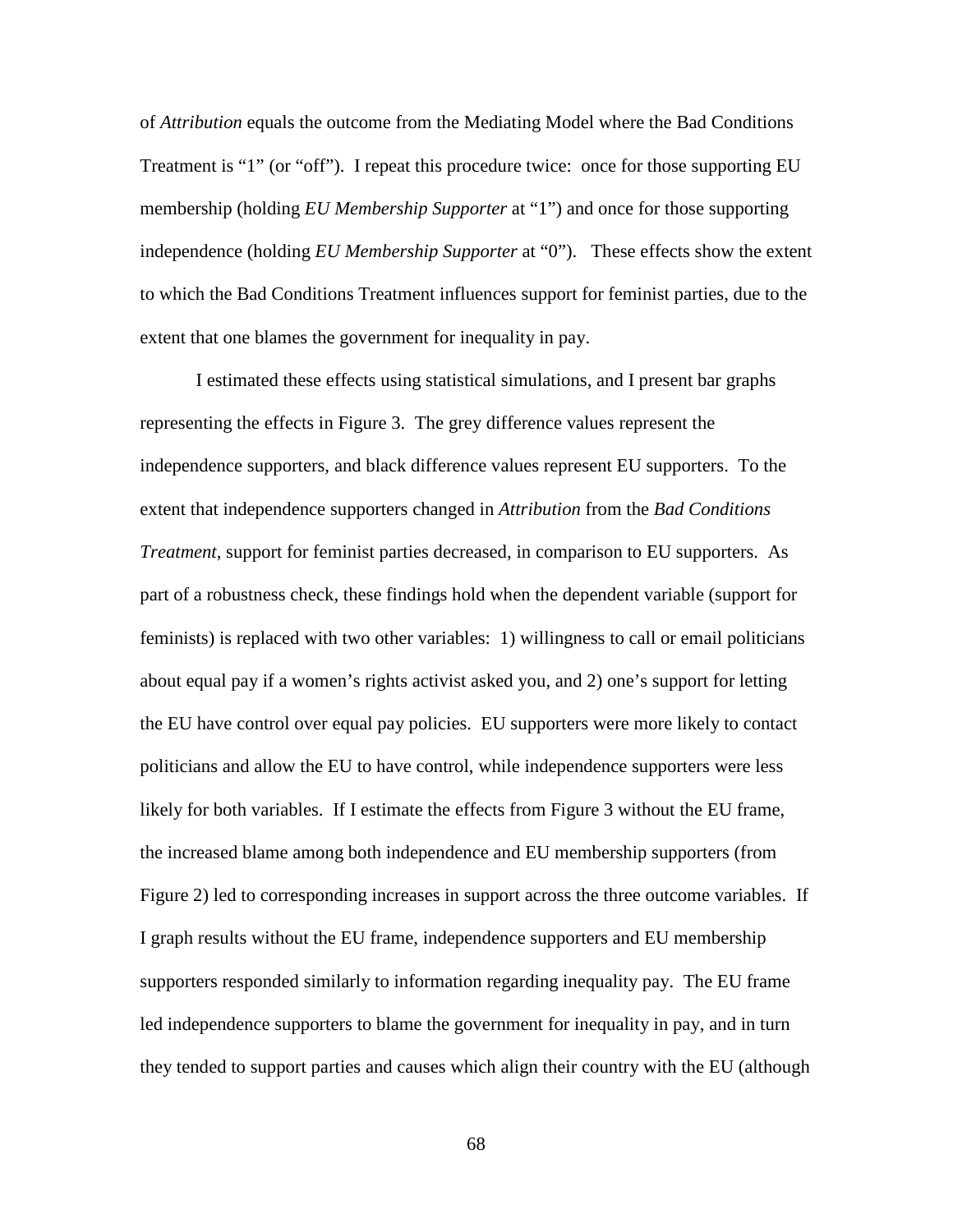those effects were not statistically significant). Similar to the results in terms of responsibility assignment, the effects on feminist party support among independence and membership supporters were not distinguishable, when the respondents did not receive the EU frame.

#### 3.3 CONCLUSIONS

This study represents the first attempt to test the relationship between EU biases, support for the EU's rights agenda, and responsibility-assignment for problems concerning gender equality and gay rights using experimental data. My aim is to compare the different ways in which EU biases (in favor of EU membership or state independence) moderates the relationship between the EU rights agenda and citizens' support for those rights. This relationship is critical for the rights of marginalized groups, because the EU's policy interventions may undermine citizens' support for rights. In order to examine these causal relationships, I conducted an innovative survey experiment which randomized whether a rights issue was addressed as an EU policy and whether the policy outcomes for those rights were addressed as going badly. A survey of Bosnia allowed for a comparison of treatment effects across its governing regions where biases theoretically had stronger and weaker effects. Examining women's rights and gay rights allowed me to compare effects when the EU could signal a more or less credible connection (respectively) between rights and Bosnia's advancement to EU membership.

I examined three ways in which citizens can resolve the incongruity between their EU biases and their preferences regarding issues that are on the EU agenda. Firstly, they can adjust their evaluations of an EU-endorsed policy to align with their support for EU membership or independence. Secondly, they also can adjust who they think is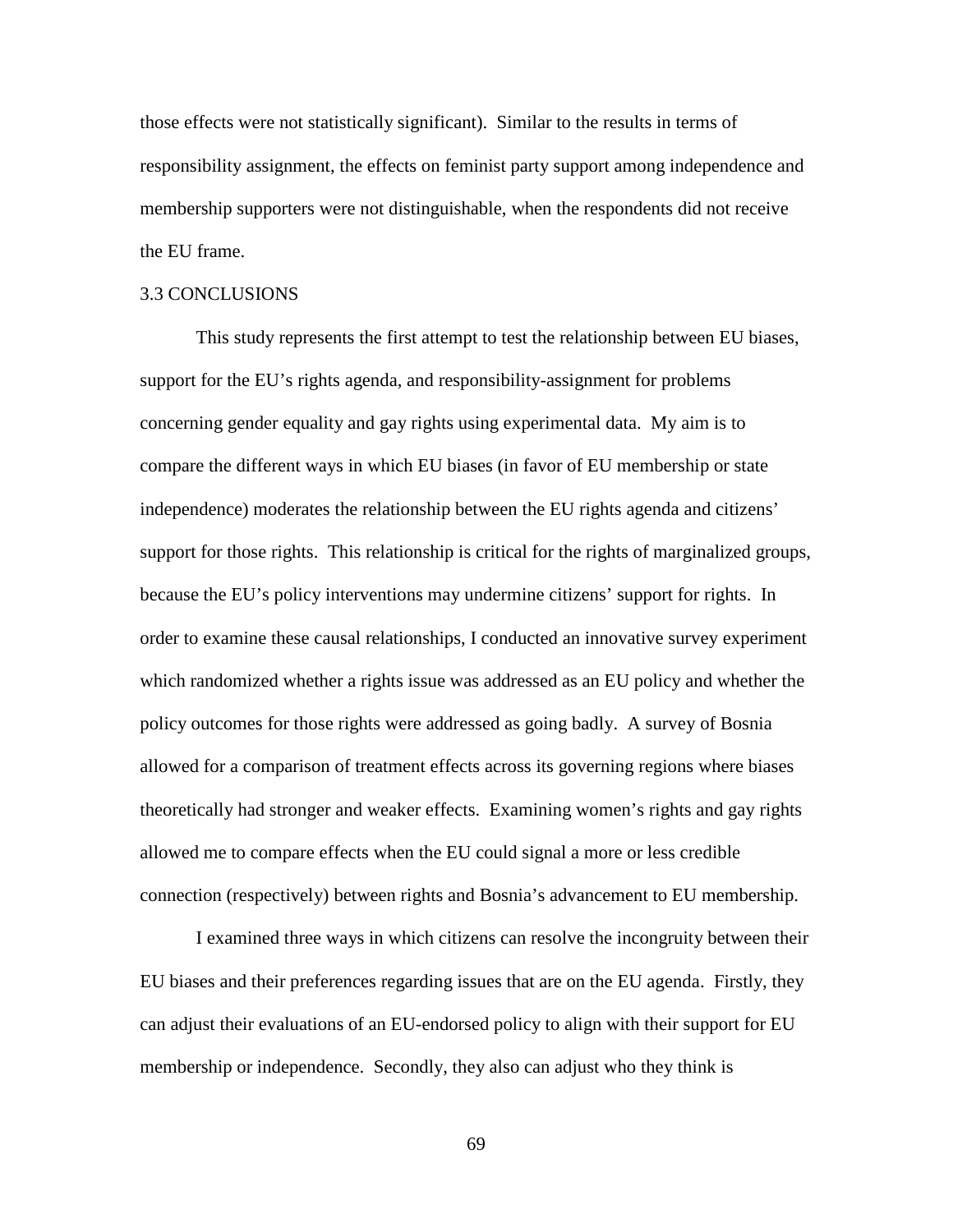responsible for objective conditions concerning those policies, based on their EU biases. If state independence supporters receive information concerning bad conditions, they can blame circumstance and are less likely to blame their government, in comparison to those who support EU membership. Thirdly, to the extent that one assigns responsibility to the government, one can adjust their support for parties that propose reforms that improve objective conditions.

The findings lend mixed support for these posits. I did not find evidence that receiving information about the EU frame alone could trigger biases with regards to equal pay and equal treatment. However, for equal pay between women and men, I did find empirical support for the posit that citizens adjust who they think is responsible for objective conditions when policies have the EU frame. The EU frame affected independence supporters who absolved their government of blame for inequality in pay. I also find evidence that those holding their government responsible for problems regarding pay inequality also adjust their support for feminist parties. When independence supporters absolve their government of blame, their support for parties and causes that align their country with EU standards diminishes. I did not find evidence showing an effect on opinions regarding the equal treatment of gay people.

These findings have important implications for the existing literature. The argument that citizens are wholly unresponsive to the EU is shown to be inaccurate, although evidence of responsiveness is limited. This study contributes to research on EU biases by asking citizens whether they prefer independence from the EU, where other major studies do not. The evidence here indicates citizens are more responsive to the EU than the existing research suggests, because supporters of state independence exhibit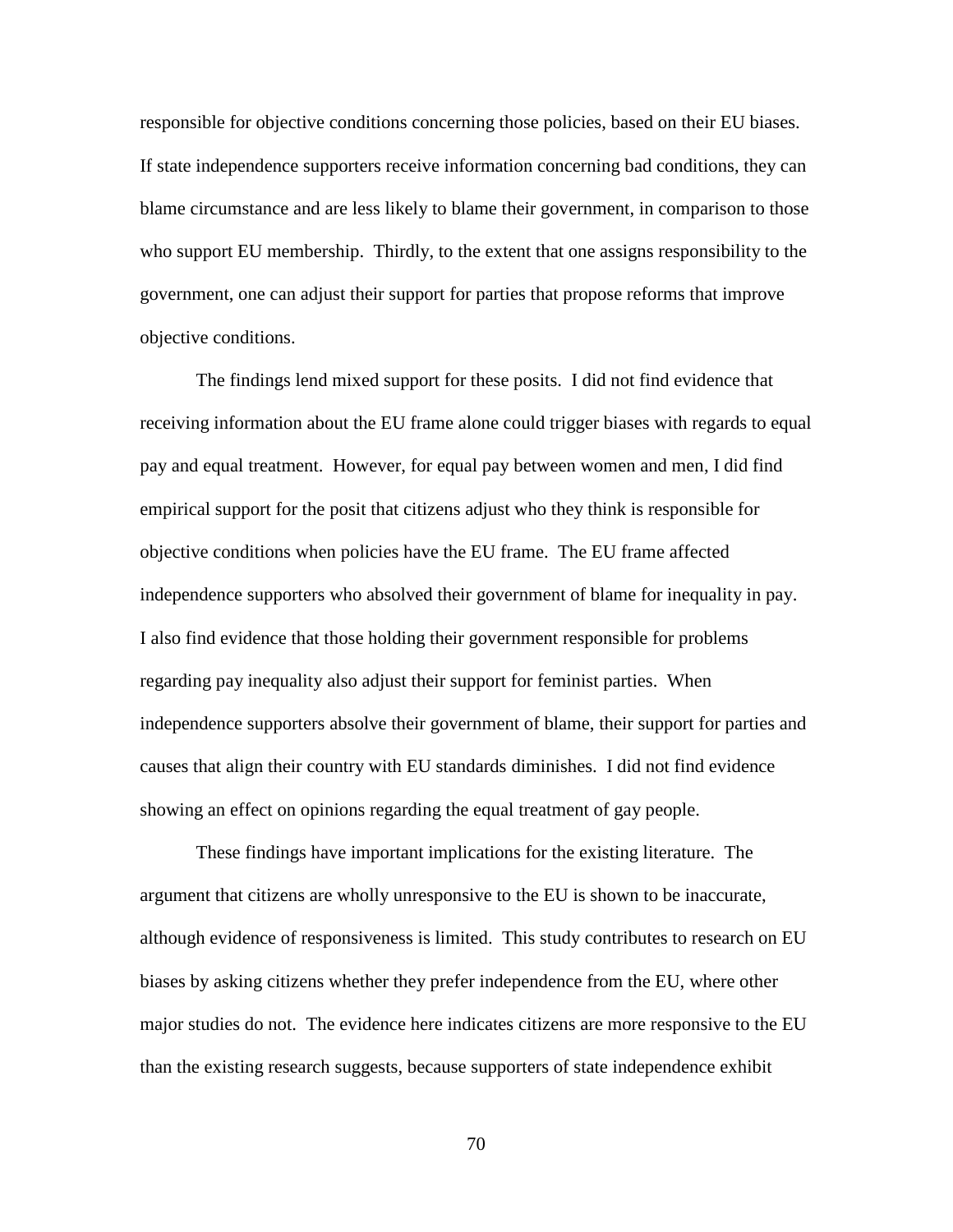biases against the rights the EU tries to promote. The EU frame provides a cue for independence supporters to object to the government's responsibility for this issue, leading them also to object to feminist parties and causes. Meanwhile, EU membership behave similarly when responding to information regarding pay inequality, whether or not the EU endorses equal pay. When respondents consider inequality in pay, the EU frame serves as a cue, helping independence supporters decide who to hold responsible for inequality.

Biases in terms of EU membership are reflected in political behavior with respect to evaluations of government blame, support for the EU's women's rights policies, and whether the EU should control women's rights policies. This study points scholarly research to more examinations of citizen reactions to EU policy-making, which should ask respondents in more countries about EU policies. In particular, this research agenda points to a survey of the United Kingdom which is considering independence from the EU. Does the EU frame of rights policies in a current EU member trigger biased responses from those favoring membership or independence? This question has major ramifications for democratic legitimacy in the EU. Following Disch (2011), citizens' capacity to object to their leaders' actions is an important component of democratic legitimacy. If the established consensus holds in member states and citizens do not respond to the EU, then EU policy-makers have an incentive to ignore citizens.

This project also contributes to the research on shaming states and the diffusion of human rights, because it shows that the EU frame does not directly influence opinions about equal pay. Instead, the EU frame does influence opinions to the extent that citizens blame their government for bad rights conditions. The EU's opponents may absolve the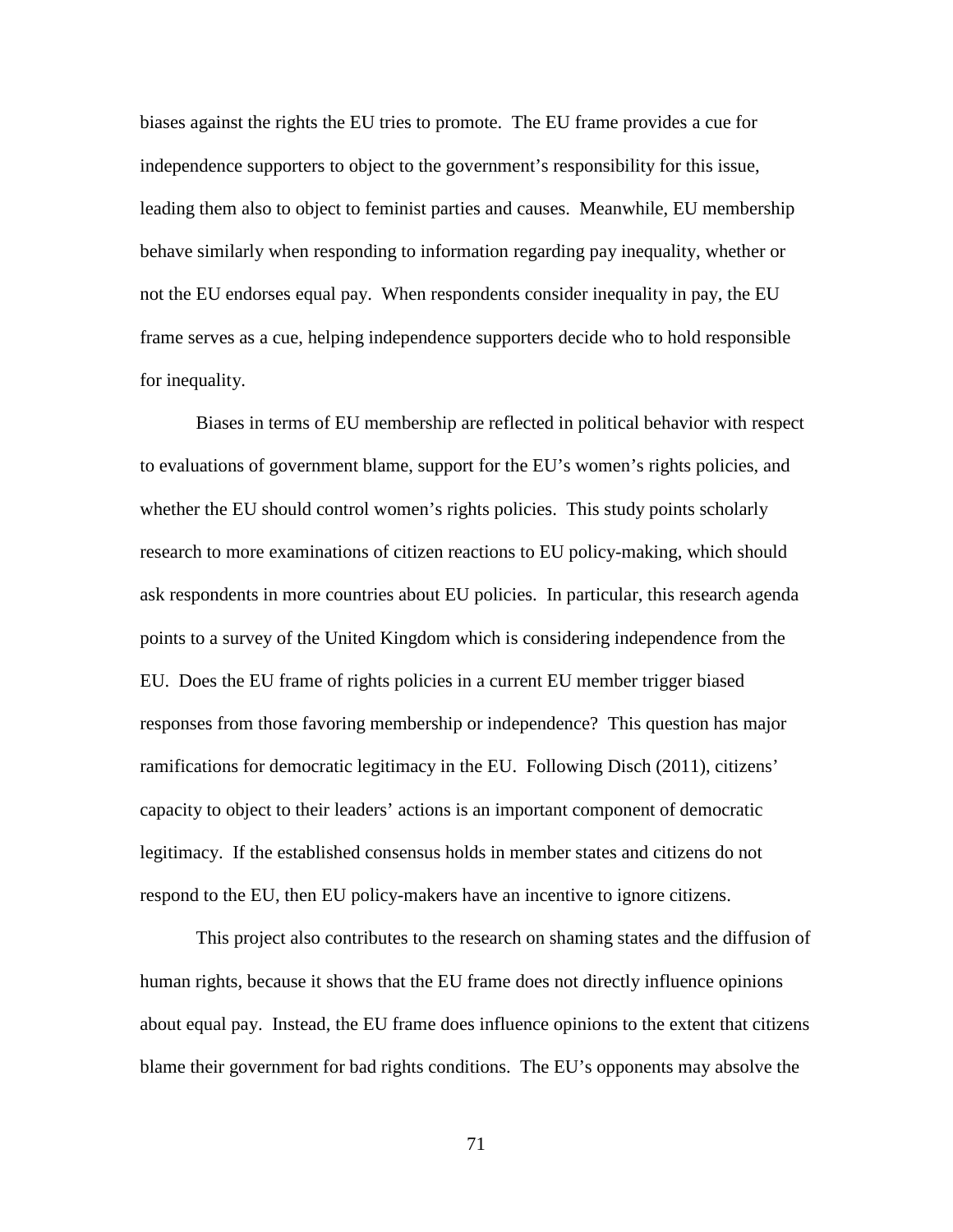government and offer less support for rights-friendly institutions. Rights-friendly parties and civil society organizations are necessary for meaningful policy implementation, but independence supporters who absolve the government of blame may decrease their support for rights-friendly political parties. Existing studies suggest that normative commitment to the EU's women's rights standards is weak. This study suggests that the EU's own involvement may undermine normative commitments to the rights laws that the EU is promoting, among state independence supporters. Marginalized groups (such as women and LGBT people) cross these political affiliations and biased rights opposition among any constituency may harm its marginalized members, who must live around people who may feel less inclusive due to the EU. Hence, a future study including a panel of respondents surveyed over time could test whether the EU's involvement has a lasting effect on opinion formation with regards to rights.

Furthermore, the limited evidence regarding effects on equal pay is further substantiated by comparing Bosnia's governing regional entities: the Federation of Bosnia and Herzegovina (FBiH) and the Republika Srpska (RS). The effects were stronger in the Federation which was eleven governments within its territory (in comparison to one for the RS). Hence, citizens in the Federation live in a context with more obscured lines of authority, and biases become more important for resolving incongruities between one's policy preferences and real-world conditions (the problems regarding equal pay). Tilley and Hobolt (2011) posit that selective attribution (biased responsibility-assignment) would be more prominent in political systems where lines of responsibility are murkier in comparison to systems with clearer lines of responsibility, but until now there has not been evidence that directly tests whether the effect of these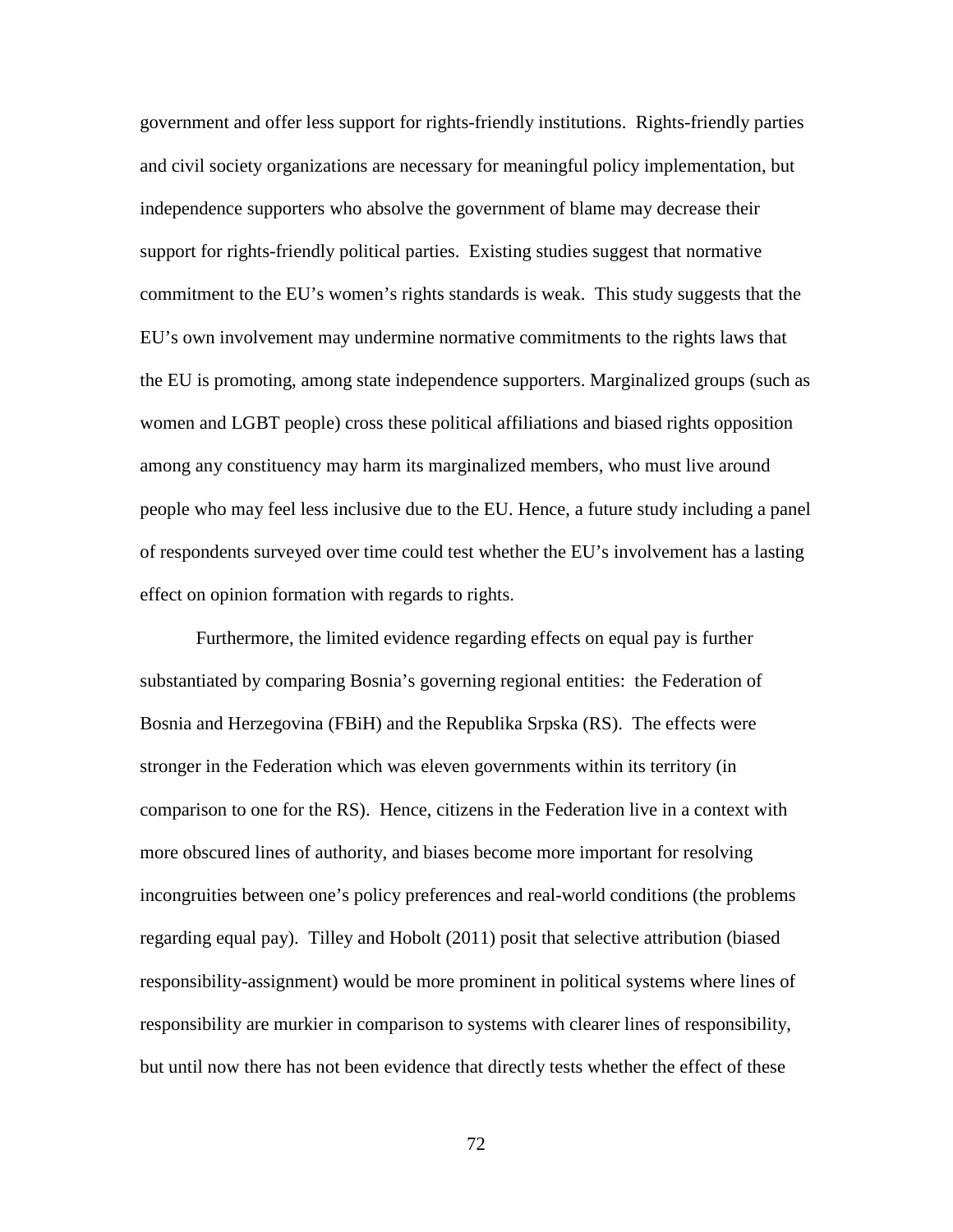biases depend on one's institutional context. This study contributes to the existing literature by showing that biased responsibility assignment occurs more strongly in the FBiH, where lines responsibility are less clear, in comparison to the RS.

This study suggests that the EU may influence support for equal pay between women and men. However, EU frames did not affect support for the equal treatment of gay people, or the level of responsibility assigned to the government for gay rights. Hence, the backlash to gay rights from the EU's involvement is not reflected in the experimental evidence from this study (see O'Dwyer 2013). Future studies should unpack the response of right wing political forces to gay rights legislation. It could be the case that citizens mobilize in response to the messages of conservative leaders who oppose the EU (which occurred in the Polish case), instead of messages of the EU directly. A future experiment could gauge citizen support for gay rights when different leaders provide information about gay rights (including EU officials, conservative politicians, and neutral experts/officials).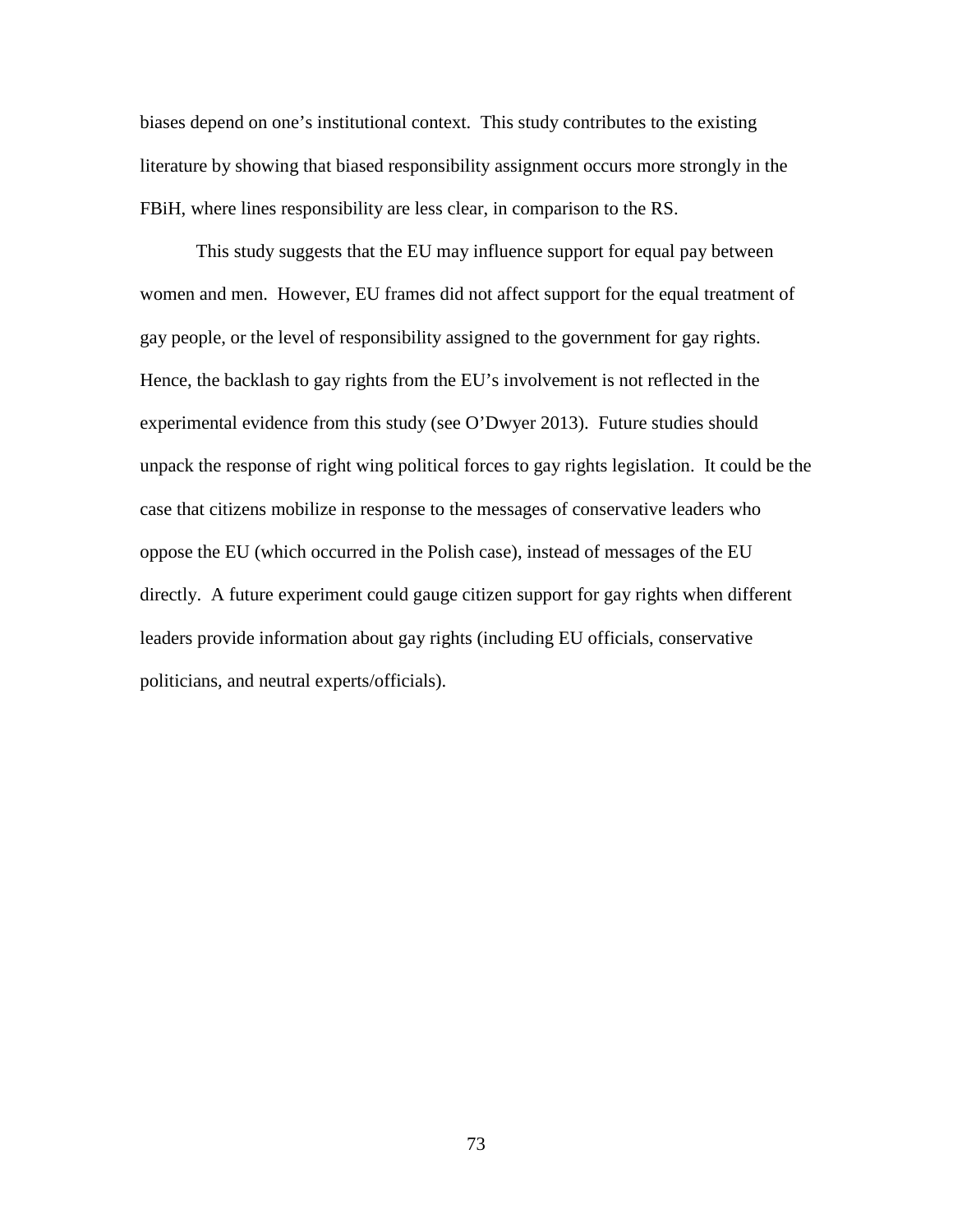|                                            | Mean evaluation of equal      | Mean evaluation of the      |
|--------------------------------------------|-------------------------------|-----------------------------|
|                                            | pay between women and         | equal treatment of gay      |
|                                            | men                           | people                      |
| EU                                         | 8.5                           | 5.3                         |
| membership                                 | $[8.2 - 8.8]$                 | $[4.8 - 5.7]$               |
| supporters                                 | (343)                         | (315)                       |
| <b>State</b><br>independence<br>supporters | 8.3<br>$[7.7 - 8.9]$<br>(107) | 4.4<br>$[3.6 - 5.1]$<br>′97 |

Table 3.1: Evaluations of equal pay and equal treatment by support for EU membership, with 95% confidence intervals in brackets.

Evaluation of equal pay: 0(men's higher pay should increase) - 10(women and men should have equal pay throughout society). Evaluation of equal treatment: 0(it should be easier to fire gay people) – 10 (employers should never be allowed to fire gay people because of their sexual identity). Number of survey responses in parentheses. These data represent the control groups, which did not receive additional "treatment" information. Source: July 2015 survey of Bosnia and Herzegovina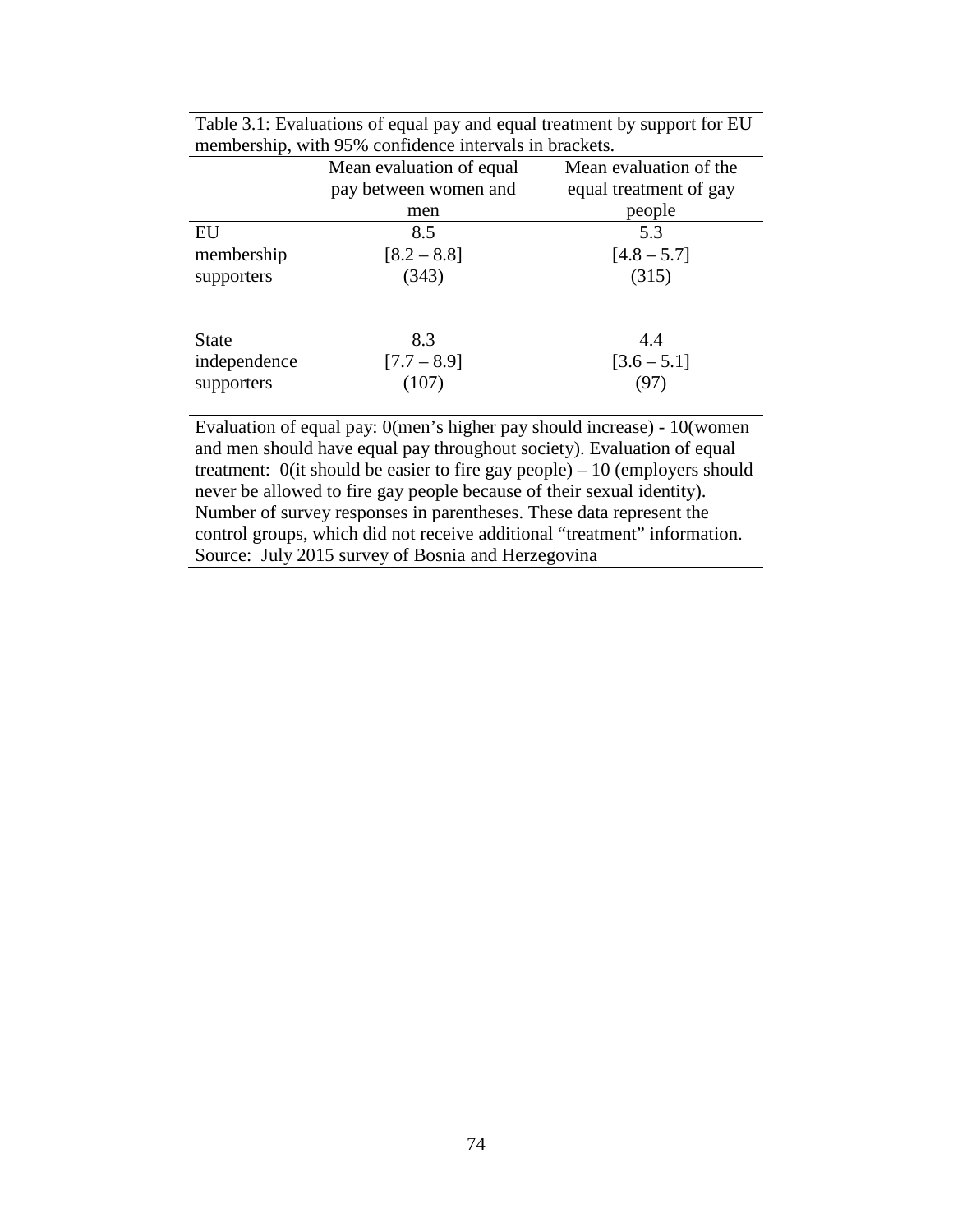|               |                       | Mean attribution score Mean attribution score for |
|---------------|-----------------------|---------------------------------------------------|
|               | for equal pay between | the equal treatment of gay                        |
|               | women and men         | people                                            |
| EU membership | 6.5                   | 4.3                                               |
| supporters    | $[6.0 - 7.0]$         | $[3.8 - 4.9]$                                     |
|               | (159)                 | (144)                                             |
| <b>State</b>  | 6.1                   | 4.4                                               |
| independence  | $[5.2 - 7.0]$         | $[3.2 - 5.5]$                                     |
| supporters    | (54)                  | (49)                                              |
|               |                       |                                                   |

Table 3.2: Attributions of responsibility to the government for equal pay and equal treatment by support for EU membership, with 95% confidence intervals in brackets.

Attributions for equal pay: 0(No responsibility for the government) - 10(Full responsibility for the government). Attributions for equal treatment:  $0$ (No responsibility for the government) – 10 (Full responsibility for the government). Number of survey responses in parentheses. These data represent the control groups, which did not receive additional "treatment" information. Source: July 2015 survey of Bosnia and Herzegovina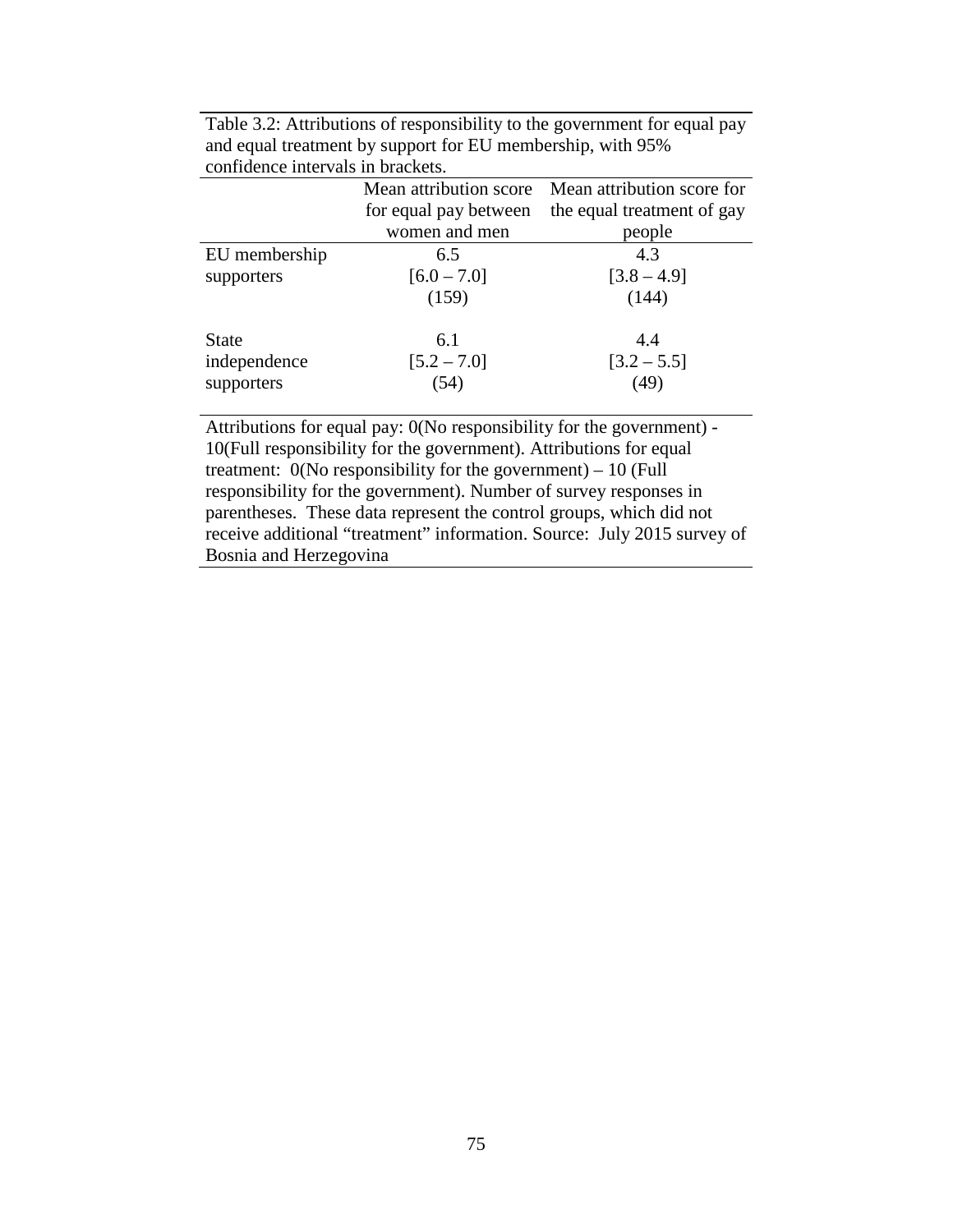|                                                                      | <b>Equal Pay</b> | <b>Equal Treatment</b> |  |  |
|----------------------------------------------------------------------|------------------|------------------------|--|--|
| <b>EU</b> Frame Treatment                                            | 0.6              | 0.06                   |  |  |
|                                                                      | (0.4)            | (0.6)                  |  |  |
| <b>EU Membership Supporter</b>                                       | 0.2              | $0.9*$                 |  |  |
|                                                                      | (0.3)            | (0.5)                  |  |  |
| EU Frame Treatment* EU                                               | $-0.6$           | $-0.4$                 |  |  |
| Membership Supporter                                                 | (0.4)            | (0.7)                  |  |  |
| Constant                                                             | $8.2***$         | 4.4 ***                |  |  |
|                                                                      | (0.3)            | (0.4)                  |  |  |
| <b>Survey Responses</b>                                              | 904              | 828                    |  |  |
| $\mathbb{R}^2$                                                       | 0.003            | 0.007                  |  |  |
| Evaluation of equal pay: 0(men's higher pay should increase) -       |                  |                        |  |  |
| 10 (women and men should have equal pay throughout society).         |                  |                        |  |  |
| Evaluation of equal treatment: O(it should be easier to fire gay     |                  |                        |  |  |
| $people) - 10$ (employers should never be allowed to fire gay people |                  |                        |  |  |
| because of their sexual identity). Results estimated using OLS       |                  |                        |  |  |
| models. Robust standard errors in parentheses *** $p<0.01$ ,<br>**   |                  |                        |  |  |

p<0.05, \* p<0.1

Table 3.3: Effects on evaluations of equal pay between women and men, and the equal treatment of gay people in the workplace.  $\overline{\phantom{a}}$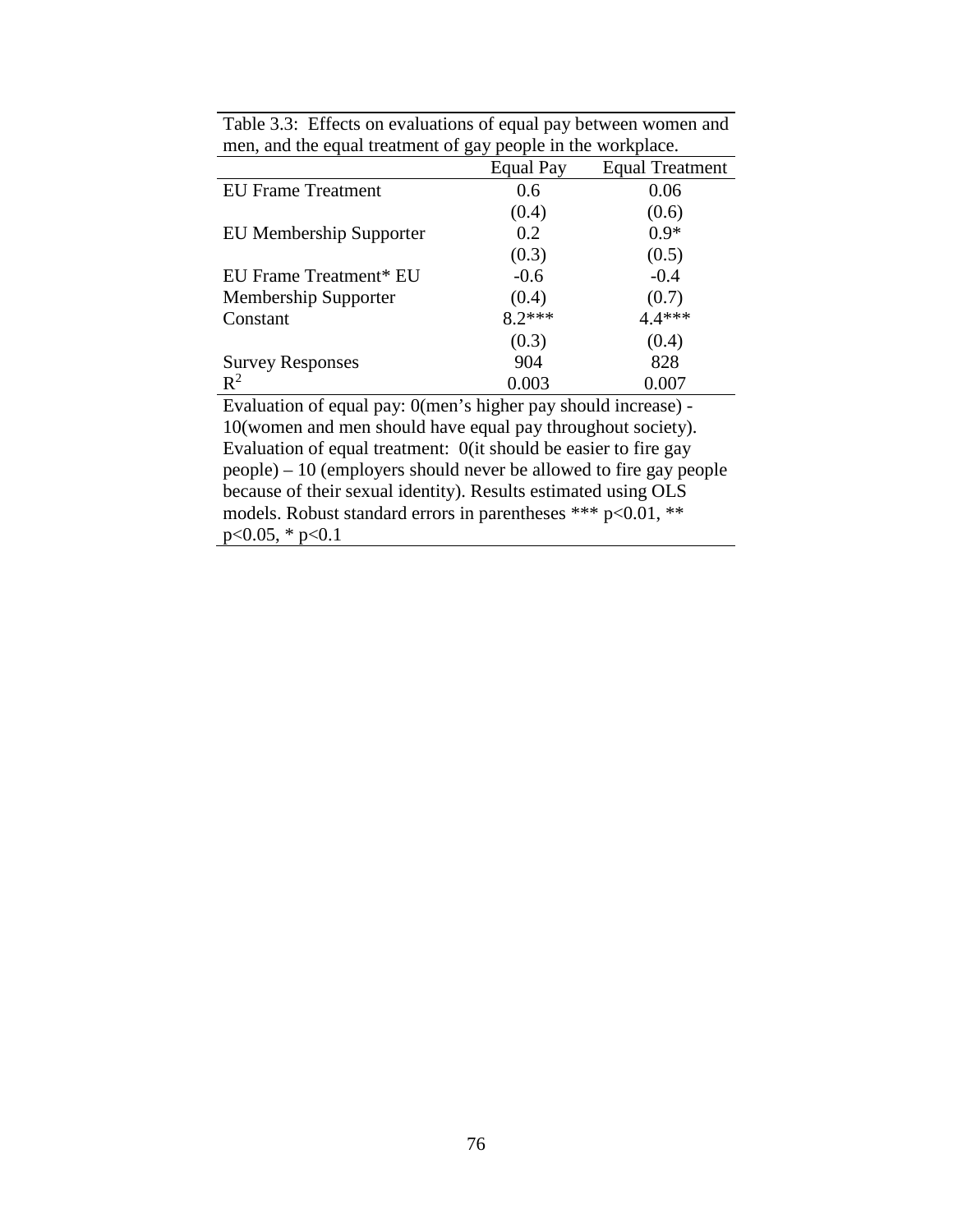|                                                                       | Equal pay | Equal treatment |  |  |
|-----------------------------------------------------------------------|-----------|-----------------|--|--|
| <b>EU Frame Treatment</b>                                             | $2.0***$  | $1.4**$         |  |  |
|                                                                       | (0.7)     | (0.7)           |  |  |
| <b>Bad Conditions Treatment</b>                                       | 0.7       | $1.1*$          |  |  |
|                                                                       | (0.7)     | (0.6)           |  |  |
| <b>EU Membership Supporter</b>                                        | 0.6       | $1.6***$        |  |  |
|                                                                       | (0.6)     | (0.5)           |  |  |
| EU Frame Treatment*EU                                                 | $-1.9**$  | $-1.3*$         |  |  |
| Membership Supporter                                                  | (0.8)     | (0.8)           |  |  |
| <b>Bad Conditions Treatment*EU</b>                                    | 0.5       | $-1.1$          |  |  |
| Membership Supporter                                                  | (0.8)     | (0.8)           |  |  |
| EU Frame Treatment*Bad                                                | $-2.2**$  | $-1.5$          |  |  |
| <b>Conditions Treatment</b>                                           | (1)       | (1)             |  |  |
|                                                                       | $1.9*$    | 1.4             |  |  |
| EU Frame Treatment*Bad                                                |           |                 |  |  |
| <b>Conditions Treatment* EU</b><br><b>Membership Supporter</b>        | (1)       | (1)             |  |  |
|                                                                       |           |                 |  |  |
| Constant                                                              | $5.4***$  | $1.9***$        |  |  |
|                                                                       | (0.5)     | (0.4)           |  |  |
| <b>Survey Responses</b>                                               | 877       | 800             |  |  |
| $R^2$                                                                 | 0.033     | 0.014           |  |  |
| Attributions for equal pay: 0(No responsibility for the government) - |           |                 |  |  |

Table 3.4: Effects on attributions of responsibility to the government for equal pay between women and men, and the equal treatment of gay people in the workplace.

Attributions for equal pay: 0(No responsibility for the government) - 10(Full responsibility for the government). Attributions for equal treatment:  $0$ (No responsibility for the government) – 10 (Full responsibility for the government). Results estimated using OLS models. Robust standard errors in parentheses \*\*\* p<0.01, \*\* p<0.05, \* p<0.1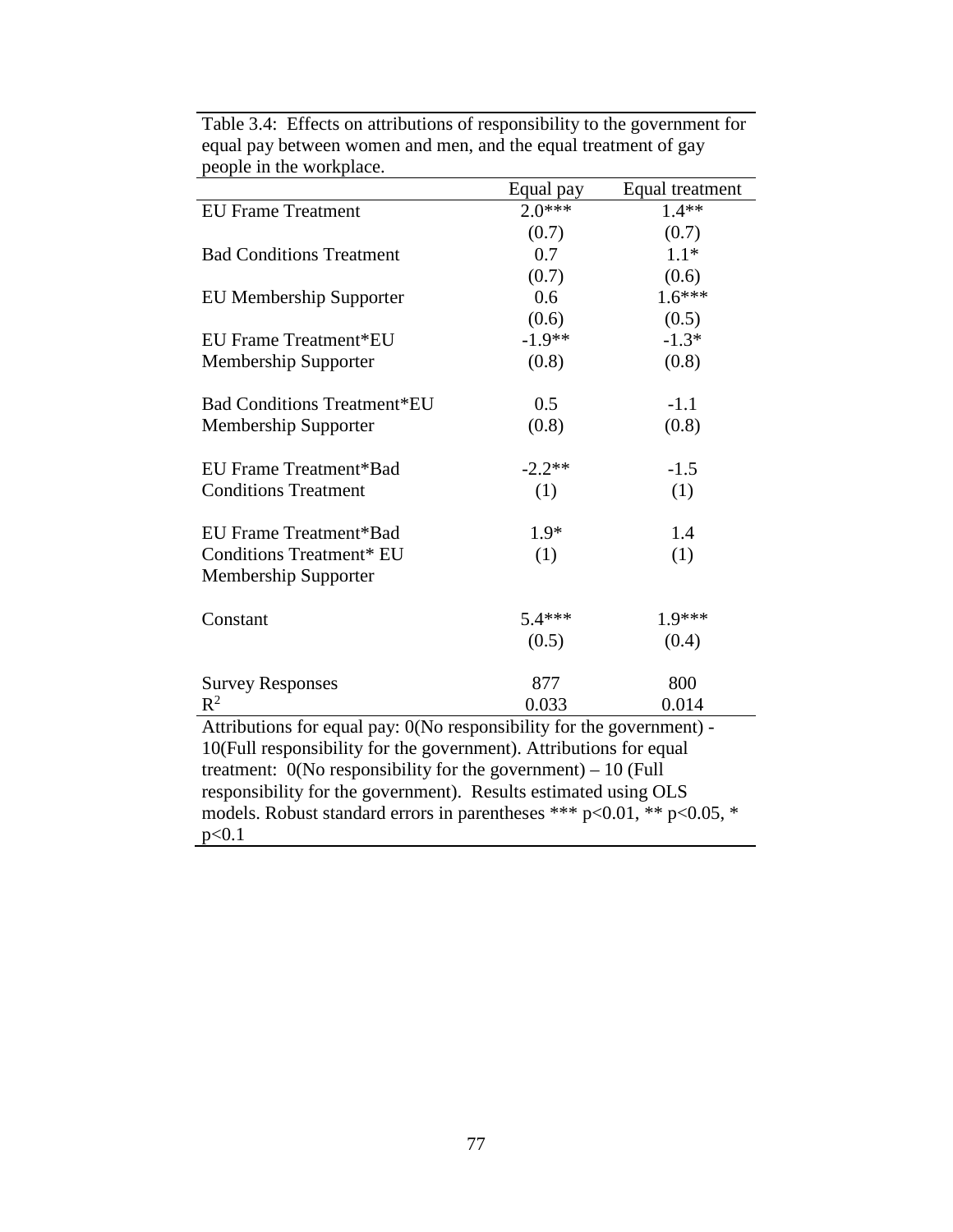| Bosnia and<br>Srpska                                                  |  |  |  |  |
|-----------------------------------------------------------------------|--|--|--|--|
| Herzegovina                                                           |  |  |  |  |
| $5.3***$<br>$1.3*$<br><b>EU Frame Treatment</b>                       |  |  |  |  |
| (1.3)<br>(0.8)                                                        |  |  |  |  |
| 3.9 ***<br>$-0.20$<br><b>Bad Conditions Treatment</b>                 |  |  |  |  |
| (0.7)<br>(1.2)                                                        |  |  |  |  |
| $3.2***$<br>1.0<br><b>EU Membership Supporter</b>                     |  |  |  |  |
| (0.8)<br>(0.7)                                                        |  |  |  |  |
| $-4.8***$<br>$-2.1*$<br>EU Frame Treatment*EU                         |  |  |  |  |
| (1.4)<br><b>Membership Supporter</b><br>(1.1)                         |  |  |  |  |
|                                                                       |  |  |  |  |
| <b>Bad Conditions Treatment*EU</b><br>$-2.3*$<br>$-0.07$              |  |  |  |  |
| (1.3)<br>Membership Supporter<br>(1.0)                                |  |  |  |  |
|                                                                       |  |  |  |  |
| $-6.6***$<br><b>EU Frame Treatment*Bad Conditions</b><br>$-0.5$       |  |  |  |  |
| (1.8)<br>(1.0)<br>Treatment                                           |  |  |  |  |
|                                                                       |  |  |  |  |
| 5.8***<br><b>EU Frame Treatment*Bad Conditions</b><br>1.7             |  |  |  |  |
| Treatment* EU Membership<br>(1.9)<br>(1.4)                            |  |  |  |  |
| Supporter                                                             |  |  |  |  |
|                                                                       |  |  |  |  |
| $2.6***$<br>$6.1***$<br>Constant                                      |  |  |  |  |
| (0.8)<br>(0.5)                                                        |  |  |  |  |
|                                                                       |  |  |  |  |
| 547<br>330<br><b>Survey Responses</b>                                 |  |  |  |  |
| $R^2$<br>0.068<br>0.022                                               |  |  |  |  |
| Attributions for equal pay: 0(No responsibility for the government) - |  |  |  |  |
| 10(Full responsibility for the government). Attributions for equal    |  |  |  |  |
| treatment: $0$ (No responsibility for the government) – 10 (Full      |  |  |  |  |
| responsibility for the government). Results estimated using OLS       |  |  |  |  |
| models. Robust standard errors in parentheses *** p<0.01, ** p<0.05,  |  |  |  |  |
| * $p<0.1$                                                             |  |  |  |  |

Table 3.5: Effects on attributions of responsibility for equal pay between women and men, by governing regions in Bosnia and Herzegovina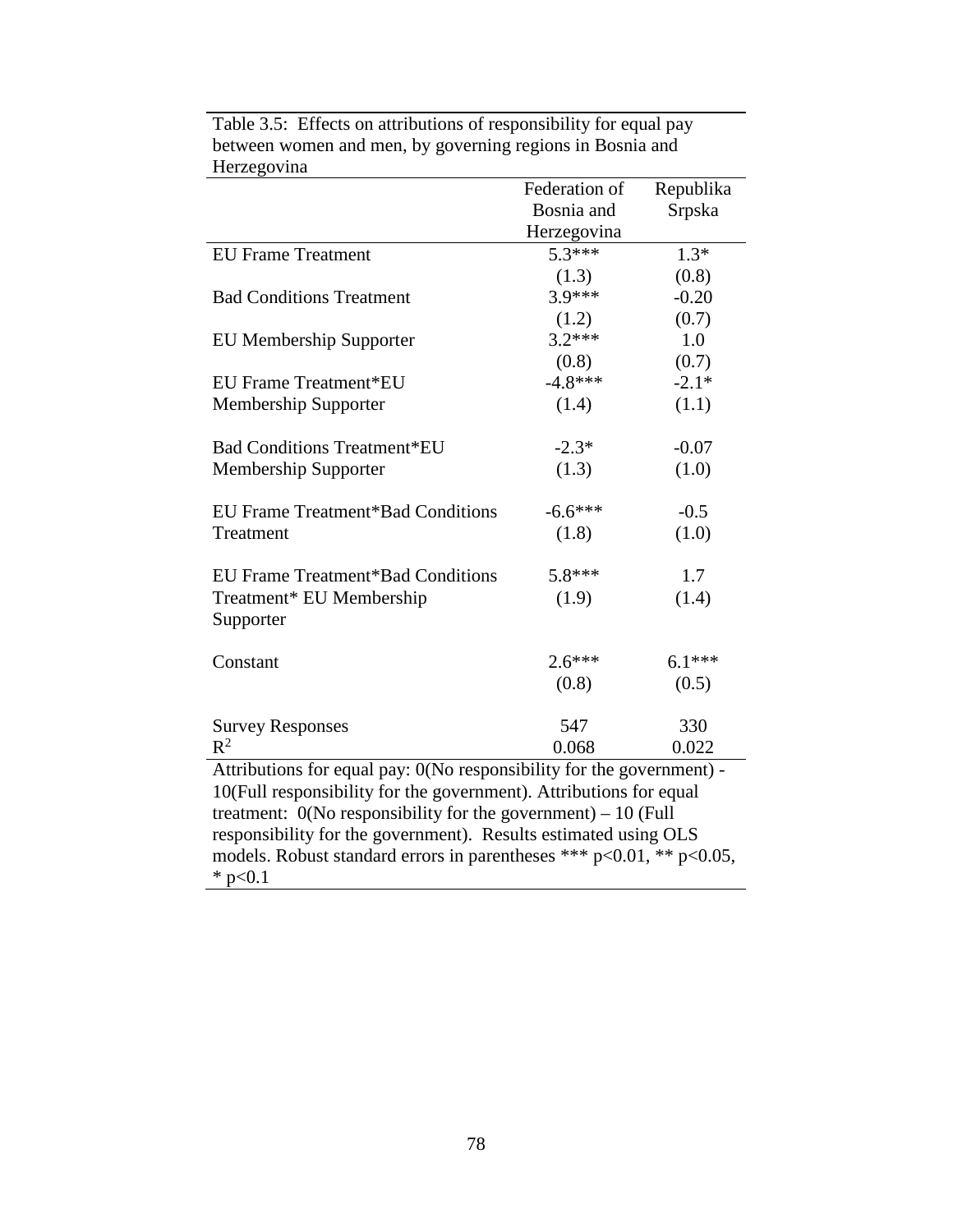Table 3.6: Structural equation models for the effects of receiving information regarding gender inequality conditions on support for feminist political parties, feminist activism, and support for EU control of equal pay policy via the responsibility one attributes to the government for the bad conditions, under the condition of receiving information saying that the EU endorses gender equality.

|                                               | <b>Mediating Model</b> | <b>Outcome Models</b> |                   |                       |
|-----------------------------------------------|------------------------|-----------------------|-------------------|-----------------------|
|                                               | Effects on gov.        | Effects on feminist   | Effects on        | Effects on EU control |
|                                               | attribution            | party support         | feminist activism | over equal pay        |
| Attribution of Responsibility to the          |                        | $0.3***$              | $0.3***$          | $0.3***$              |
| Government                                    |                        | (0.04)                | (0.03)            | (0.03)                |
| <b>EU Frame Treatment</b>                     | $2.0***$               | 0.1                   | 0.04              | 0.4                   |
|                                               | (0.7)                  | (0.6)                 | (0.6)             | (0.6)                 |
| <b>Bad Conditions Treatment</b>               | 0.7                    | $-0.009$              | 0.3               | 0.05                  |
|                                               | (0.7)                  | (0.7)                 | (0.6)             | (0.6)                 |
| <b>EU Membership Supporter</b>                | 0.6                    | 0.2                   | 0.7               | $0.9*$                |
|                                               | (0.6)                  | (0.5)                 | (0.5)             | (0.5)                 |
| EU Frame Treatment*EU Membership              | $-1.9**$               | 0.05                  | 0.1               | $-0.4$                |
| Supporter                                     | (0.8)                  | (0.7)                 | (0.7)             | (0.7)                 |
| <b>Bad Conditions Treatment*EU Membership</b> | 0.48                   | $-0.08$               | $-0.7$            | $-0.6$                |
| Supporter                                     | (0.8)                  | (0.8)                 | (0.7)             | (0.7)                 |
| <b>EU Frame Treatment*Bad Conditions</b>      | $-2.2**$               | $-0.6$                | $-0.4$            | $-0.5$                |
| Treatment                                     | (1.0)                  | (0.9)                 | (0.8)             | (0.8)                 |
| EU Frame Treatment *Bad Conditions            | $1.9*$                 | 0.2                   | 0.07              | 0.01                  |
| Treatment* EU Membership Supporter            | (1.1)                  | (1.0)                 | (0.9)             | (0.9)                 |
| Constant                                      | $5.4***(0.5)$          | $3.7***(0.5)$         | $3.5***(0.5)$     | $2.8***(0.5)$         |
| <b>Survey Responses</b>                       | 877                    | 856                   | 850               | 848                   |
| $\mathbb{R}^2$                                | 0.033                  | 0.122                 | 0.149             | 0.147                 |

Feminist party support: 0(Much less likely to vote for the feminist party) – 10(Much more likely to vote for the feminist party). Feminist activism: 0(Much less likely to help feminist activist) – 10(Much more likely to help feminist activists). EU control: 0(Much less likely to support EU control over equal pay) – 10(Much more likely to support EU control over equal pay). Attributions for equal pay: 0(No responsibility for the government) - 10(Full responsibility for the government). Results estimated using OLS models. Robust standard errors in parentheses \*\*\* p<0.01, \*\* p<0.05, \* p<0.1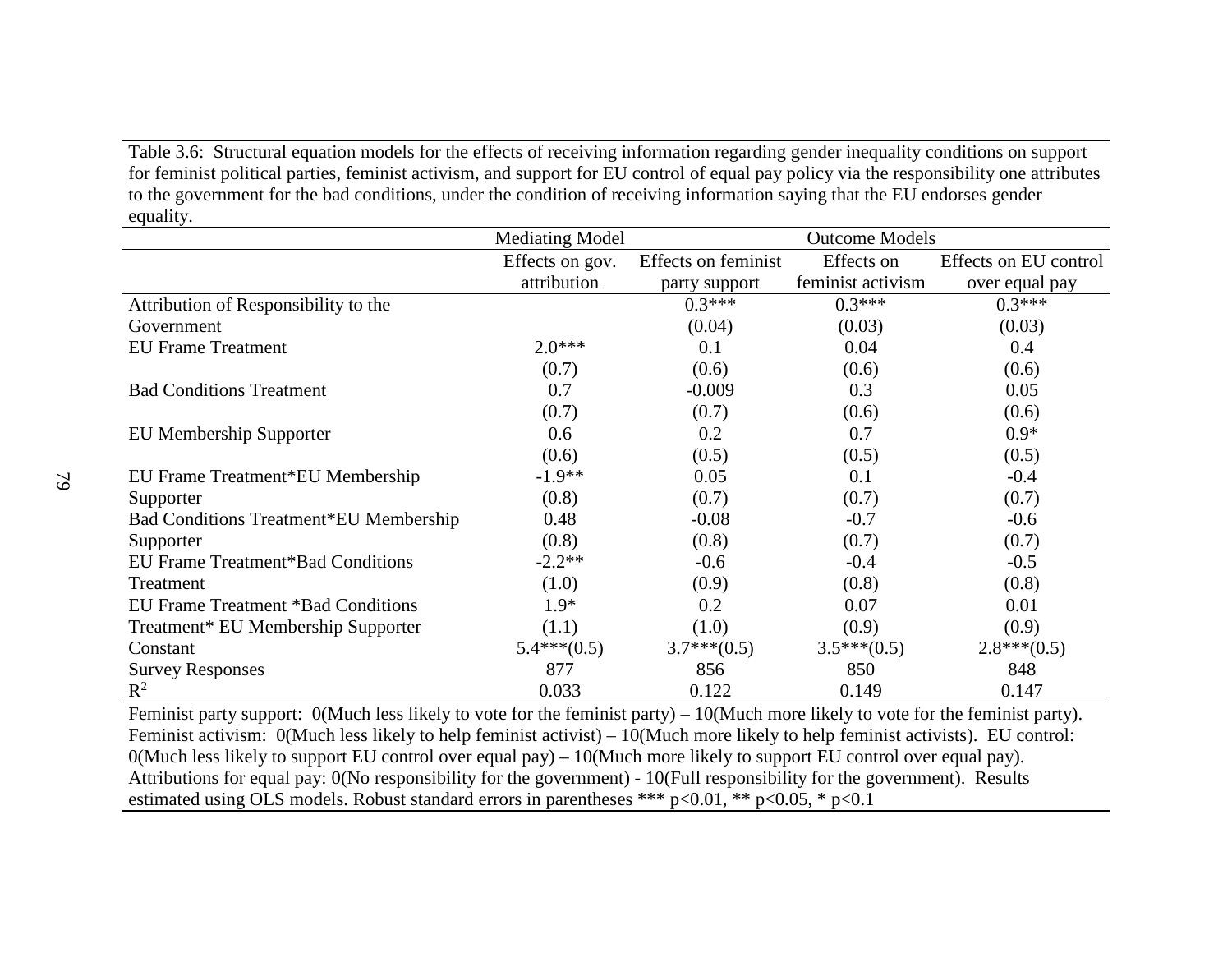

Independence supporters EU membership supporters Figure 3.1: Responsibility assignment to the government for equal pay by treatments and EU membership support, with 95% CIs (EU frame treatment given). Level of goverment responsibility: 0-10 scale. Expected values and differences estimated when respondents are given an EU framing of equal pay.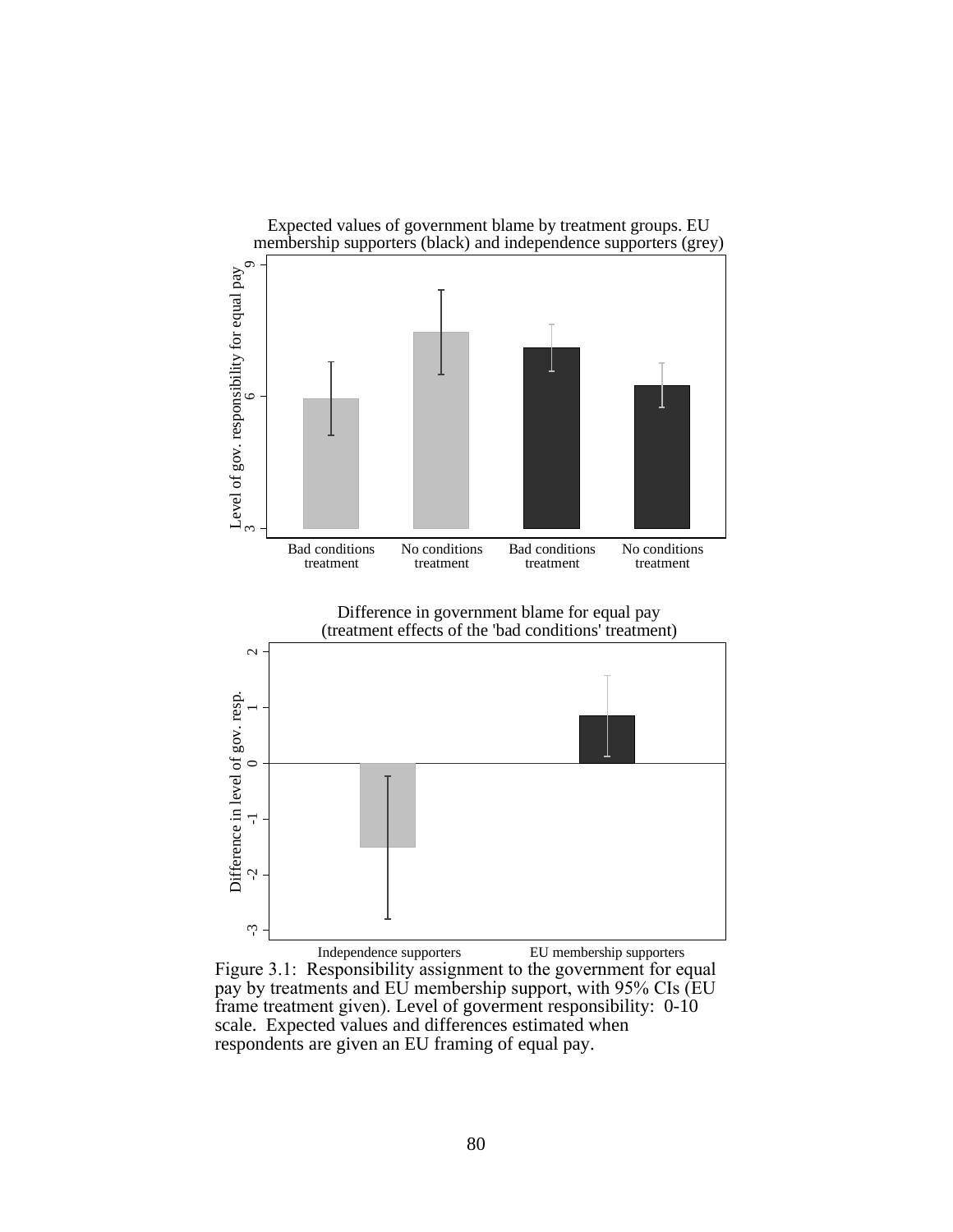

Figure 3.2: Responsibility assignment to the government for equal pay by treatments and EU membership support, with 95% CIs (No EU frame treatment given). Level of goverment responsibility: 0-10 scale. Expected values and differences estimated when respondents are NOT given an EU framing of equal pay.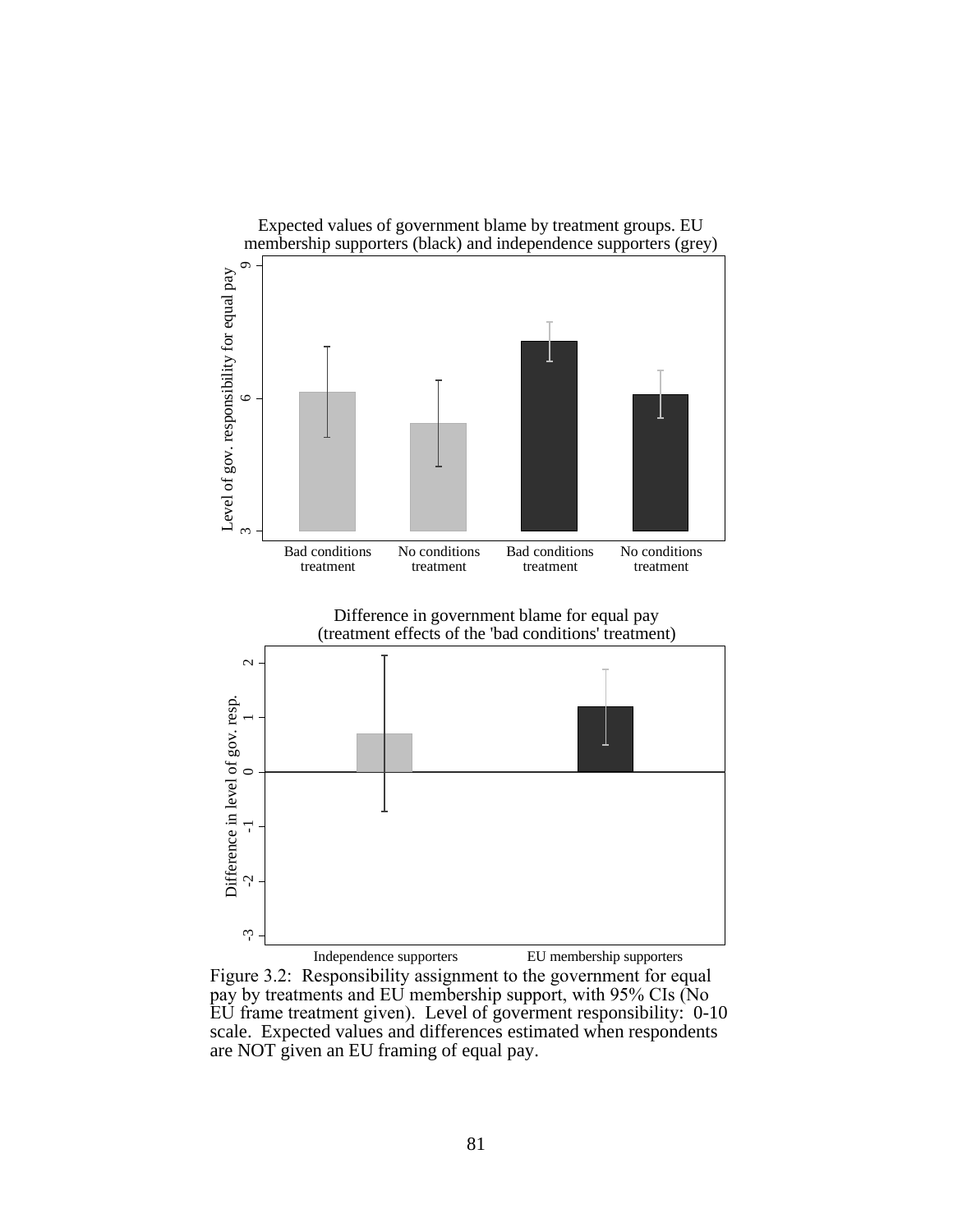

Figure 3.3: Effects from the 'bad conditions' treatment via the responsibility one assigns to the government for equal pay, with 95% CIs. Support for feminist parties, activists, and EU control: 0-10 scales. Differences estimated when respondents are given an EU framing of equal pay.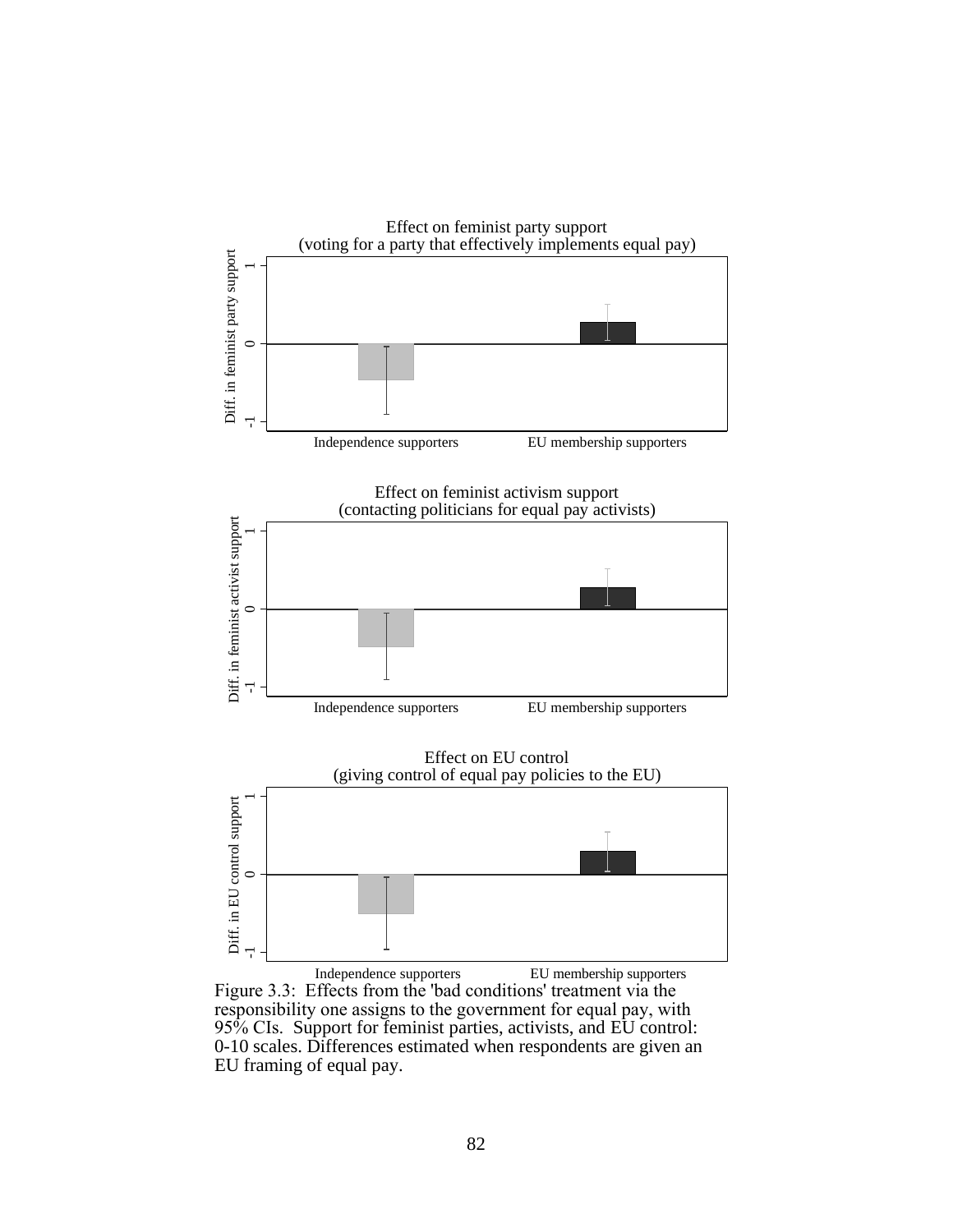## CHAPTER 4

# WHEN DO VOTERS SUPPORT THE EUROPEAN UNION'S INVOLVEMENT IN GAY RIGHTS? GAY PEOPLE'S HUMAN RIGHTS IN BOSNIA AND HERZEGOVINA

The last two chapters dealt with the effect of considering the EU and the accession process on the opinions of citizens. However, we have not examined opinions among the groups affected by human rights. In particular, gay people are one of the most marginalized groups in Bosnia, and they have a high stake in the success of EU policy standards, which now include policies like equal treatment in the work place. Commitment to the European Union's gay rights standards remains weak in countries applying for EU membership. This lack of commitment presents a puzzle for researchers and policymakers: if the EU's gay rights standards have minimal consequences, then why would anyone want to hand over powers concerning gay rights to the EU? What the existing research misses is a comparison between those who identify with gay people, and those who do not. State institutions produce the marginalized status of gay people via political homophobia, such as national identities defined in opposition to homosexuality. I expect that those who identify closely with gay people are more supportive of alternatives to state authority with regards to gay rights. I find that those who identify more closely with gay people are more likely to vote for parties that want to transfer control of gay rights to the EU. Since the EU currently lacks effective gay rights standards, this study establishes an evidence-based imperative for the EU to use its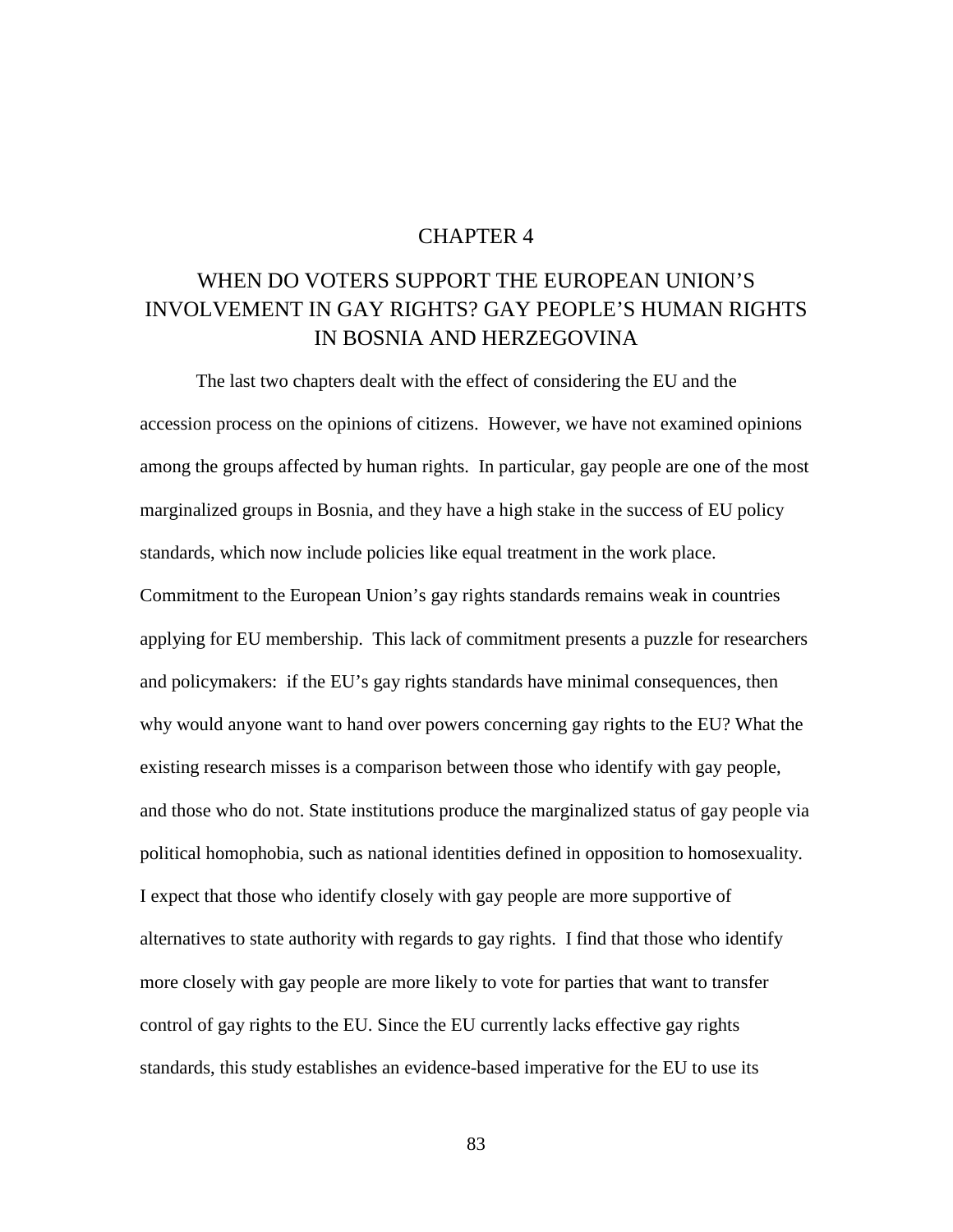capacities to serve gay constituencies directly, such as providing shelters and counselling for gay people and their families.

## 4.1 THE LEGITIMCAY OF INTERNATIONAL HUMAN RIGHTS

Existing research on political leaders suggests that multiple motivations are involved in the decision of international and regional organizations to address human rights. Moravcsik (2000) argues that governments use international organizations to help entrench human rights principles within their states. Adopting human rights standards in international organizations make it more costly to renege on agreements later. Government leaders can more effectively institute legal changes when they act in concert within international organizations. However, existing research suggests that the implementation of international and regional human rights principles are often weak and ineffective around the world (Hathaway 2002; 2007). Hafner-Burton and Tsutsui (2005) suggest that the adoption of international human rights regimes remains window-dressing around the world. Pegram (2010) shows that some governments (even in nondemocracies) establish national human rights institutions with no interest of substantially changing their treatment of marginalized peoples.

The problem of ineffective implementation is found in Europe's international institutions (touted to be the strongest). The EU, as well as all other international organizations involved in rights, rely on their member state governments for implementation. The EU has wanted to address human rights (especially employment and work place discrimination) since the mid- $20<sup>th</sup>$  century. It possesses the European Court of Justice, arguably the most powerful regional judicial institution. Joining the European Union involves a rigorous process of adopting human rights principles and demonstrating to EU officials and the member states that they have been effectively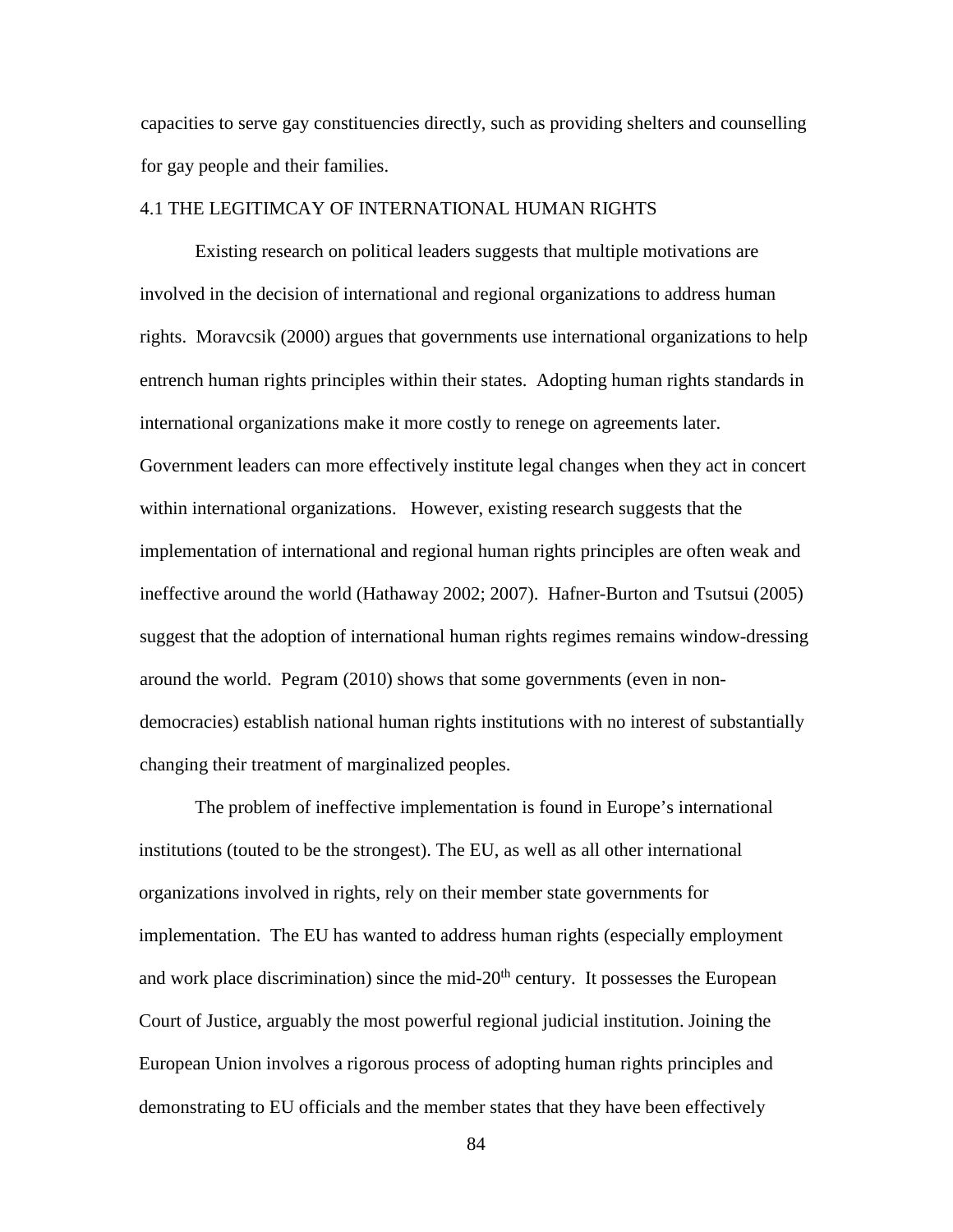addressed with legal and institutional solutions. Countries like Bosnia and Herzegovina and Turkey undergo the political process of handing over decision-making powers of important human rights (such as workplace conditions and treatment based on gender and sexual orientation) to the EU institutions (Commission, Councils, and Parliament). In practice, however, the EU relies on member state administrations to implement these principles.

Other scholars examine public support and recognition of human rights (McFarland and Mathews 2005; Anderson et al. 2002; Davies et al 2012; Ausderan 2014; Hafner-Burton 2008). A key aspect of human rights policies is that legal change does not necessarily suggest the normative commitment of a population to rights causes. Problems with implementation hold true within domestic politics, which may have minimal international involvement. Hence, the EU's involvement in human rights means that its institutions take authority from governments on issues that require civil society input and participation. The EU has agenda setting power by prescribing rights standards which applicant governments do not choose, and applicant states joining the EU must submit to the potential of future EU legislation which changes rights standards. Without the commitment of the substantial portions of a population, the meaningful implementation of rights has less of a chance of success.

Public opinion research suggests that a number of factors lead citizens to support human rights. McFarland and Mathews (2005) show that one's sense of empathy, education level, political knowledge associate with support for human rights, while one's sense of global identity and moral reasoning improved one's commitment to the implementation of human rights principles. Anderson et al (2002) show that knowledge of government abuses increased one's recognition that human rights are problematic in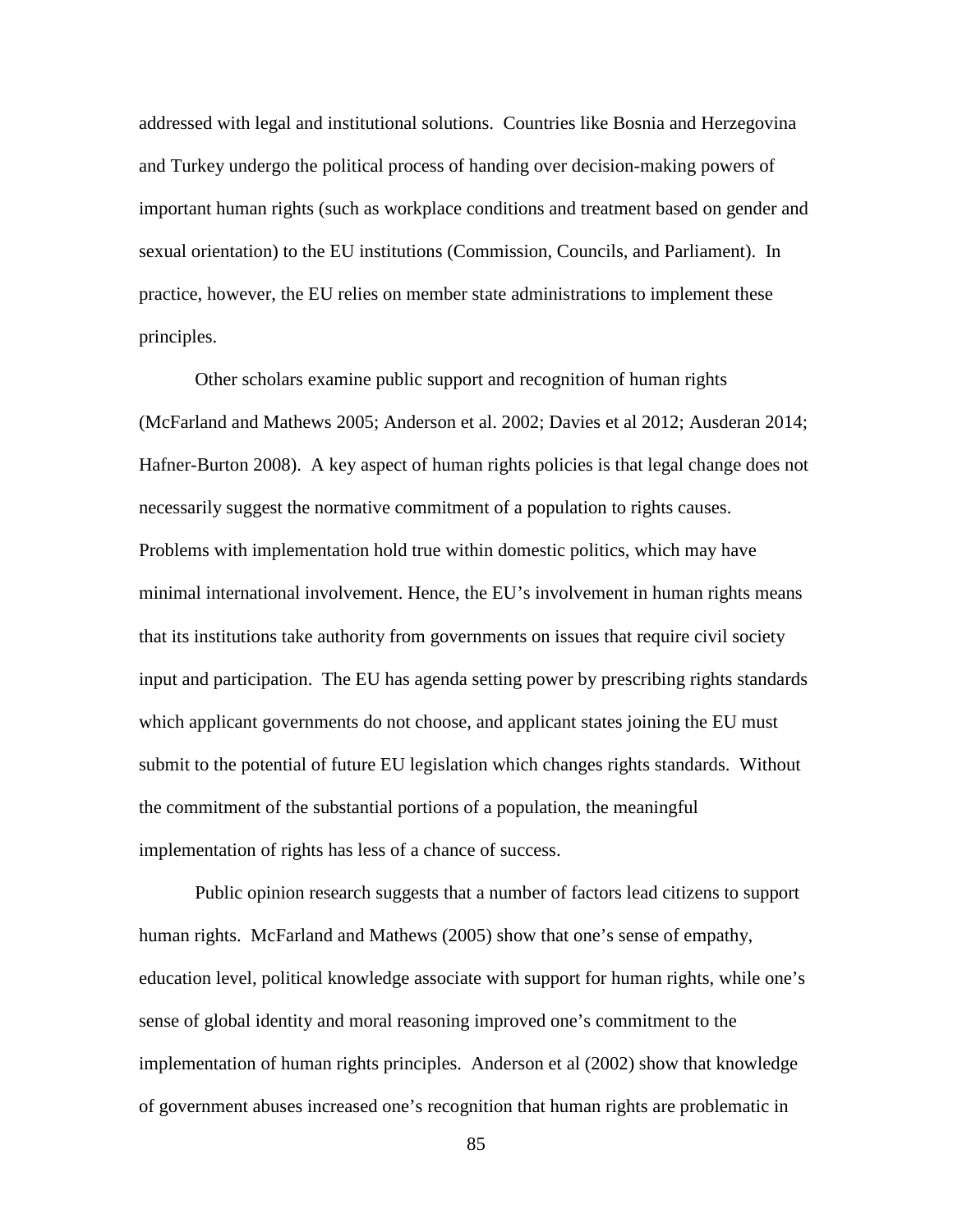one's state. The spread of information about abuses (naming and shaming) reduces the belief that governments respect human rights (Davies et al 2012; Ausderan 2014), while it also can have the unintended consequence of antagonizing regimes which may violate rights even more than before (Hafner-Burton 2008). Shaming from the international community is shown to increase public recognition of human rights abuses (Ausderan 2014).

While the international community seems to make a difference in terms of *recognition* of abuses, civil society is an important component of pressuring governments to *implement* meaningful reforms. Important studies in constructivist research shows that civil society organizations respond to the human rights standards of international organizations, and apply pressure to the government to comply with their agreements (Keck and Sikkink 1998; Finnemore and Sikkink 1998). Civil society is the place where success and failure of human rights reforms hinge, especially when there are otherwise uncooperative governments. Falkner et al. (2006; 2008) show that without the commitment of civil society actors and bureaucratic officials and local politicians "on the ground", EU workplace standards are ineffective. Avdeyeva (2010) shows that strong women's movements improved that chances for the EU's women's rights standards to be adopted in Eastern European states. Furthermore, Montoya (2013) shows that without grassroots organizing on behalf of combating domestic violence, the implementation of the EU's conventions regarding domestic violence remains weak. The linkage between international organizations and citizens is shown to be key in the successful reform of governments, especially in the contexts where the implementation of EU human rights principles remains problematic. If the status quo is minimal implementation, then support in the populace may be critical in terms of influencing elected officials.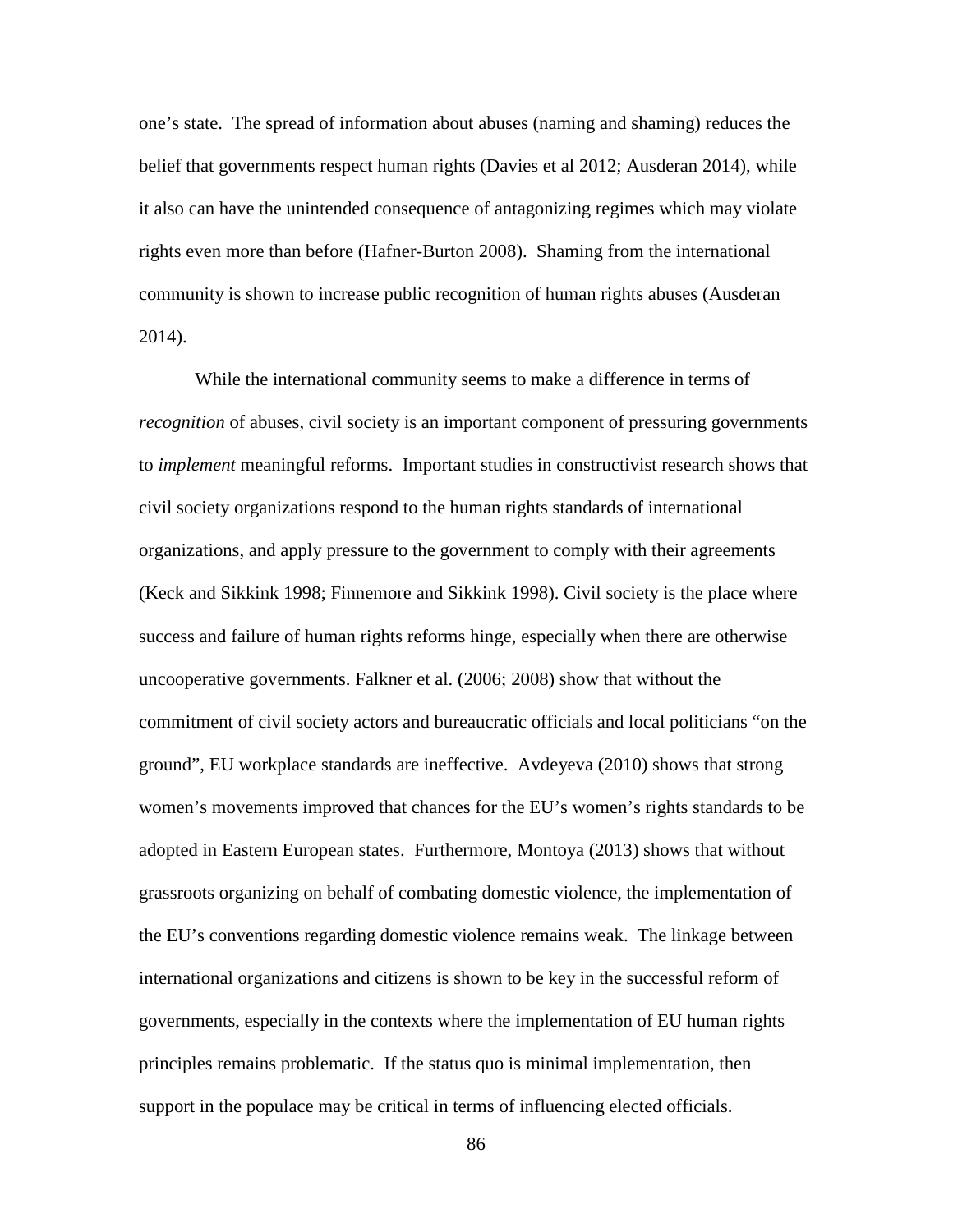What is missing in the public opinion studies is the source of legitimacy for the authority of international and regional institutions to handle human rights. Individuals perceive problems in their society, and theoretically some of these problems are considered appropriate for particular institutions to handle. Why individuals see a problem as appropriate for the European Union to handle remains an open question. Governments give up independence when they join EU, which is an important part of the public debate over EU membership, and this loss of independence affects numerous policies including human rights. Without understanding the factors that lead individuals to support giving up their government's independence in policy-making, politicians and policy-makers cannot understand the constituencies that seek representation from the European Union. The EU offers new political institutions to citizens in applicant states, where their interests could be furthered. Constituencies that believe that the EU could offer advantages over the independent state institutions also may offer the EU more legitimacy.

Human rights require substantial contributions from civil society in order for enforcement to work, and often they do not. This problem presents a puzzle for researchers and policymakers: what would explain support for giving powers concerning human rights to the EU? This question is of importance to voters in states applying for EU membership, because they face the political choice of giving up control of human rights policies like gay rights to the EU's standards and institutions (Rettman 2012; European Parliament 2013). Once a state joins the EU, many human rights policies are subject to legislation and enforcement measures from EU institutions, as opposed to state institutions alone. Structural violence against marginalized groups across a society stems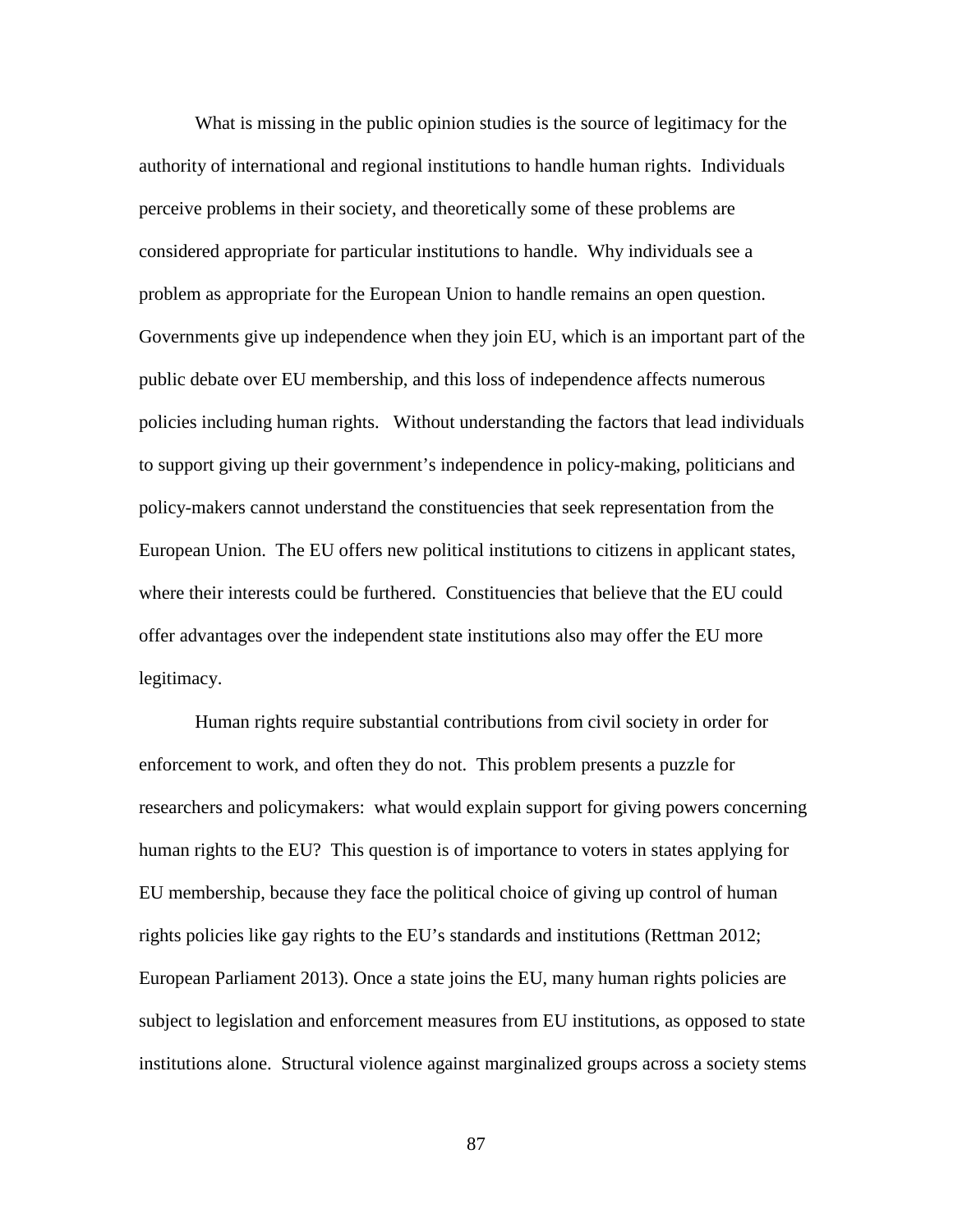in part from these state institutions, which commit human rights abuses against marginalized peoples (Hafner-Burton 2014).

What is more, a growing body of research shows that state authorities repress sexual minorities in order to further nation-building. Altman (1996; 2004; 2008) argues that LGBT categorizations of people spread around the world in the later  $20<sup>th</sup>$  century. Political homophobia was picked up as a tool by leaders to legitimize their nationbuilding along sexual and gender lines (Bosia and Weiss 2013). For example, during the civil war in Bosnia and Herzegovina in the 1990s, Bosniac Muslim men (perhaps several thousand – the number of abused men and boys is not clear) were coerced into homosexual postures and/or sexually abused by Serb forces (Olujic, 1998; Bosia, 2010). Bosia (2010) argues that this systematic abuse bolstered Serb national identity with masculinity and patriotism as defining features, in juxtaposition to Bosniacs who were humiliated and tarnished by sexual norms. Bosia (2010) further argues that same-gender sexual activity in the context of 'homosexualized violence' redefines homosexual people as threats to national identities and nation-building (see also Bosia and Weiss 2013).

Ostracism and categorization by state institutions produce even stronger identity claims on the basis of sexual identity (Bosia and Weiss 2013; Marx 1998; Olzak 1983). Homosexuality as a social category and its corresponding 'queerness' are products of statecraft, which promote subjectively desirable sexual and family behavior on behalf of national interests (heteronormativity) (Canaday 2009). Feelings of closeness to queer identities reflect a rejection of dominant social norms reflected in state institutions. I argue that this feeling of closeness is grounds for support for authorities that represent alternatives to the state. I expect that the EU is perceived as a legitimate source of authority on gay rights, because of one's identification with gay people. It follows that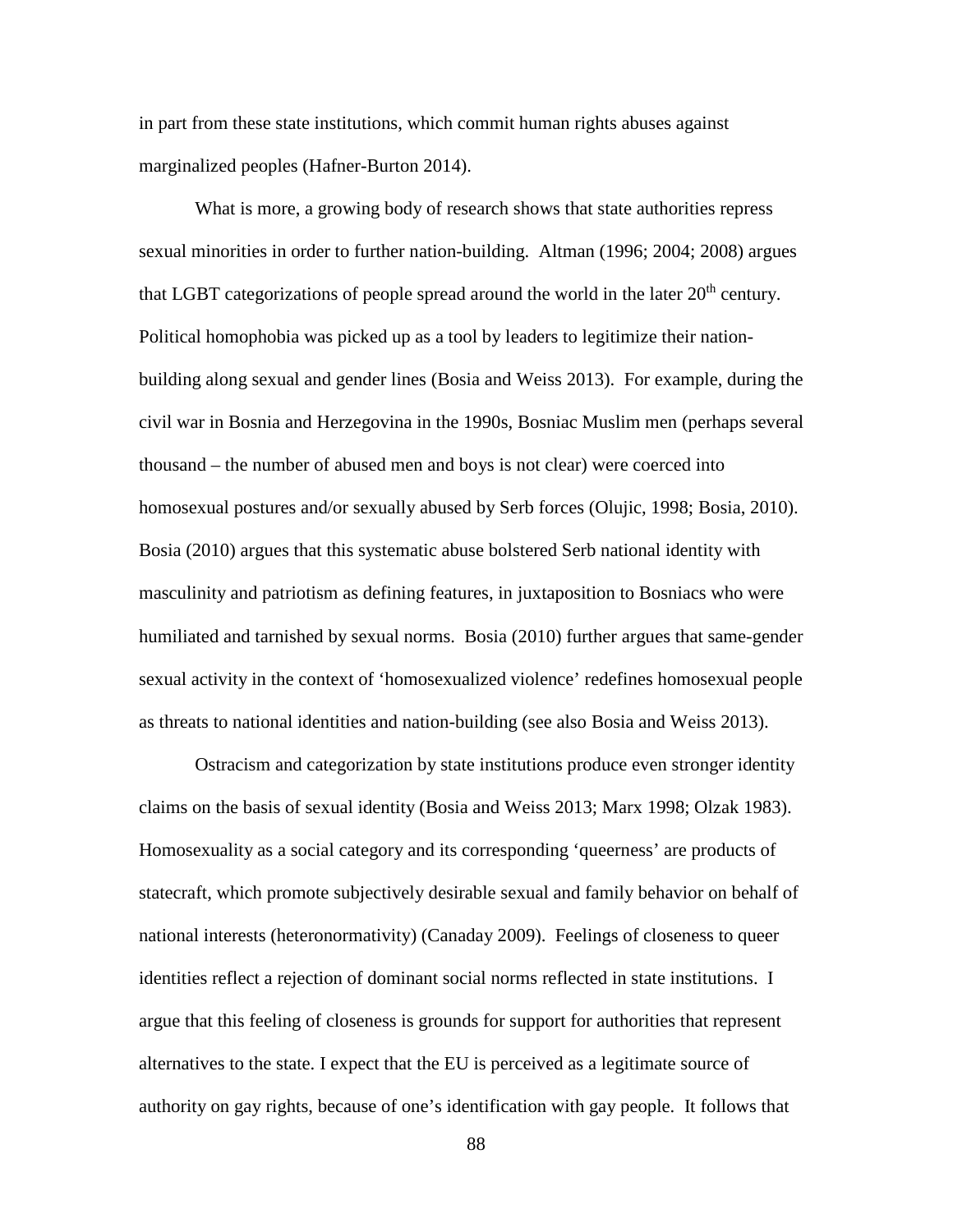people who identify closely with marginalized groups should be more supportive of giving control of human rights policies to the European Union, which represents an alternative to the policy agenda of state leaders. Huddy (2001) argues that scholars need to pay attention to "subjective meaning of identity and its ability to shape groups members' political outlook and action" (519). Hence, scholars should recognize the intensity of one's identification with marginalized people (see Weldon 2011).

H1: As one more closely identifies with gay people, one is more likely to support giving control of gay rights to the European Union.

I argue that those who feel close to gay people perceive the EU as a more legitimate source of authority for gay rights issues, in comparison to those who disassociate from gay people. Hence, I also should expect that those who feel close to gay people consider the legitimacy of the EU, when making political choice to support EU control of gay rights policies. It follows that the effect of trusting EU institutions on support for EU control is greater among those who feel close to gay people in comparison to those who disassociate with gay people.

H2: The effect of trust in EU institutions on one's support for giving the EU control of gay rights increases as one identifies more closely with gay people.

Marginalized status also should affect voting behavior towards parties that want to institute the reforms necessarily to change the abusive context of marginalized groups. In other words, people support human rights parties, because of their association with affected groups. This study concerns support for the EU's control of gay rights but expectations about voting behavior concerning domestic gay rights policies follow the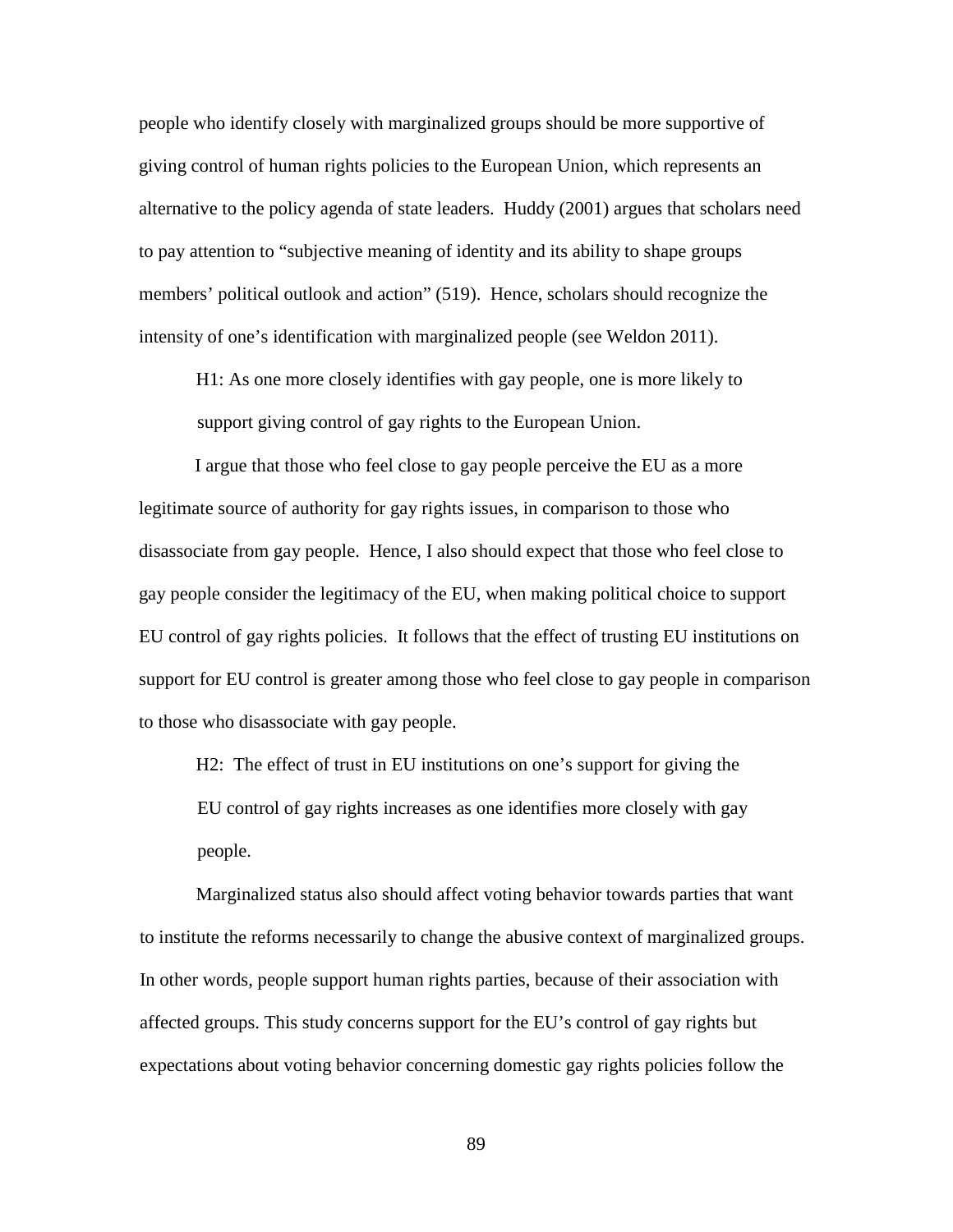same theoretical social process: gay people's marginalization leads to support for alternative authority sources to address their marginalization.

H3: As one more closely identifies with gay people, one is more likely to vote for parties that want to effectively implement human rights reforms for gay people.

This "marginalized group effect" should be moderated by satisfaction with the government, because people who associate with gay people (the primary stakeholders in gay rights policies, among citizens) should consider their satisfaction with their rulers more strongly, when they make up their mind about voting for parties that address their marginalized status. In the domestic context, those who feel close to gay people should consider satisfaction with government more strongly, because they are more deeply affected by gay rights policies. Support for rights from state institutions derives from dissatisfaction with state institutions, which produce the marginalization of affected groups.

H4: The effect of dissatisfaction with the government on support for rights-friendly parties positively increases as one identifies more closely with marginalized groups.

#### 4.2 RESEARCH DESIGN

In order to test the hypotheses, I use data from an original survey conducted in Bosnia and Herzegovina in July 2015 with a representative sample of one thousand respondents. The nationally representative sample of Bosnia and Herzegovina was recruited by *Ipsos*. The sample includes 1000 adults (18+). The response rate was 67.8 percent. *Ipsos* uses random iterative weighting (RIM) in order to offset sampling biases with regards to sex, age, ethnicity, and rural/urban settlements. The results reported here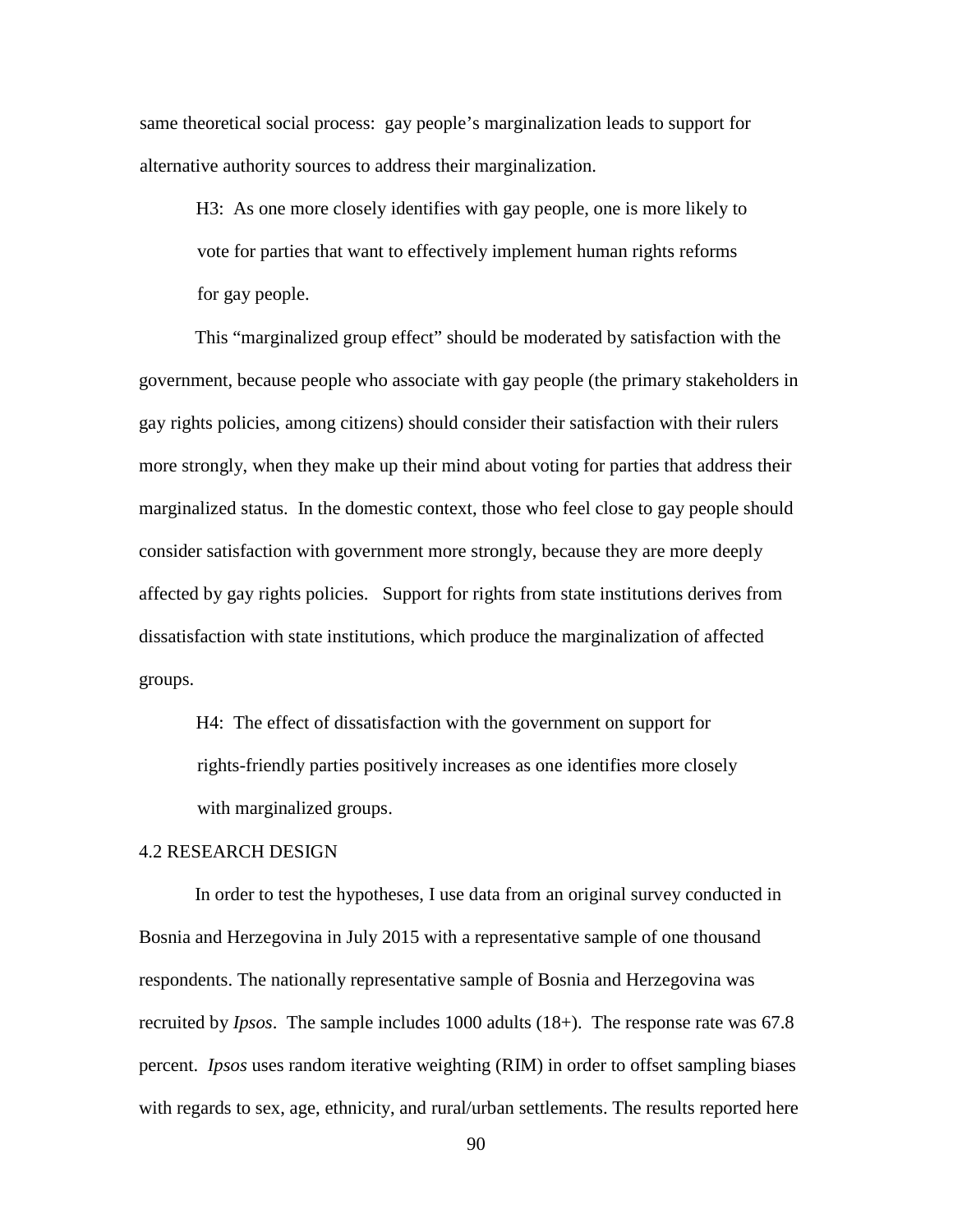hold with and without respect to the recommended weighting. The survey consisted of face-to-face, computer-assisted interviews. The survey was carried out in Bosnia, which is a state trying to join the EU. Bosnia is a theoretically appropriate case because its citizens and leaders face the political choice to submit to the EU's control over human rights policies, or not. Moreover, the Bosnia case possesses two governing regions (Republika Srpska and the Federation of Bosnia and Herzegovina) which allow me to replicate the study across two national contexts. Bosnia also is theoretically appropriate because it is a site of political homophobia, where leaders drew national boundaries via same-gender sexual violence (Bosia and Weiss 2013). Bosnia is a context where gay people routinely face homophobia within families, the workplace, and in civil society; which necessitates research into a constituency which has a high stake in the policy prescriptions of the EU. Homophobia is acute and reforms relating to combating discrimination lack normative commitment (ILGA-Europe 2013; Human Rights Watch 2014). Gay pride marches have met violent protests resulting in hurt marchers.

The results from the survey reflect the aforementioned homophobic context. The translation of "gay" in the survey is "homoseksualnih" which approximates the concept of homosexual. For instances, 55 percent of respondents do not think it is appropriate to report job promotions that discriminate on the basis of sexual orientation, 55 percent of respondents tend to not see the government as responsible for the treatment of gay people, 66 percent of respondents said they would be less likely to help lobby for gay rights if a gay rights activist asked them to help, and 72 percent of respondents exhibit no feeling of closeness to gay people as a social group (1.5 percent identify as extremely close to gay people as a group). Opinions about women's rights provide a point of comparison, which show the relative unpopularity of gay rights in Bosnia. Thirty-three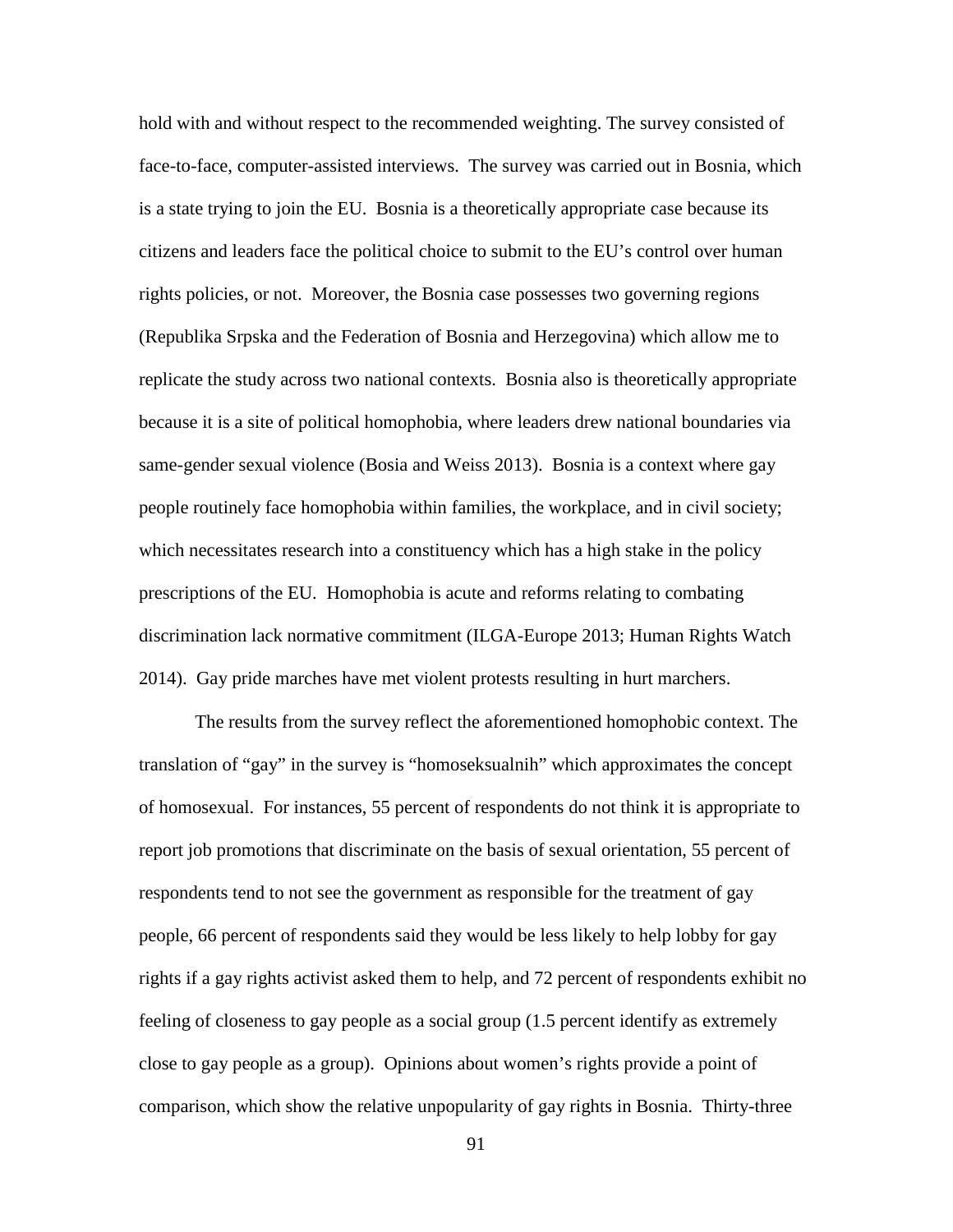percent of respondents do not think it is appropriate to report job promotions that discriminate on the basis of gender, 22 percent of respondents tend to not see the government as responsible for gender inequality in pay, 28 percent of respondents said they would be less likely to help lobby for women's rights if a women's rights activist asked them to help, and six percent of respondents exhibit no feeling of closeness to women as a social group (51 percent identify as extremely close to women as a group).

Following the theoretical argument, support for the EU's control of gay rights derives from one's association with gay people. In order to operationalize support for the EU's control of gay rights policies, I use the variable in the survey based on the question:

Suppose that you learned that a political party wanted to give control of gay rights policies to the European Union. How much more likely or unlikely would you be to vote for that political party? Please indicate your views using any number on a scale from 0 to 10, where 0 means "Much less likely", 5 means "Neither less or more likely", and 10 means "Much more likely".

The modal category for this variable is "0" with 34.5 percent of the respondents, and 88 percent responded "5" or less (34 percent responded as "5" or neither). This results reflect the low popularity of gay rights (a similar question regarding women's rights had 54 percent of respondents responding as "5" or less). These responses indicate that the EU has little legitimacy to control gay rights among Bosnians. However, the EU is involved in these policies, and EU membership means that governments lose independence with regards to decision-making for gay rights politics. EU institutions would take partial control of these policies. Hence, the responses to this item suggest the level of on-the-ground support that the EU would have in regards to gay rights. The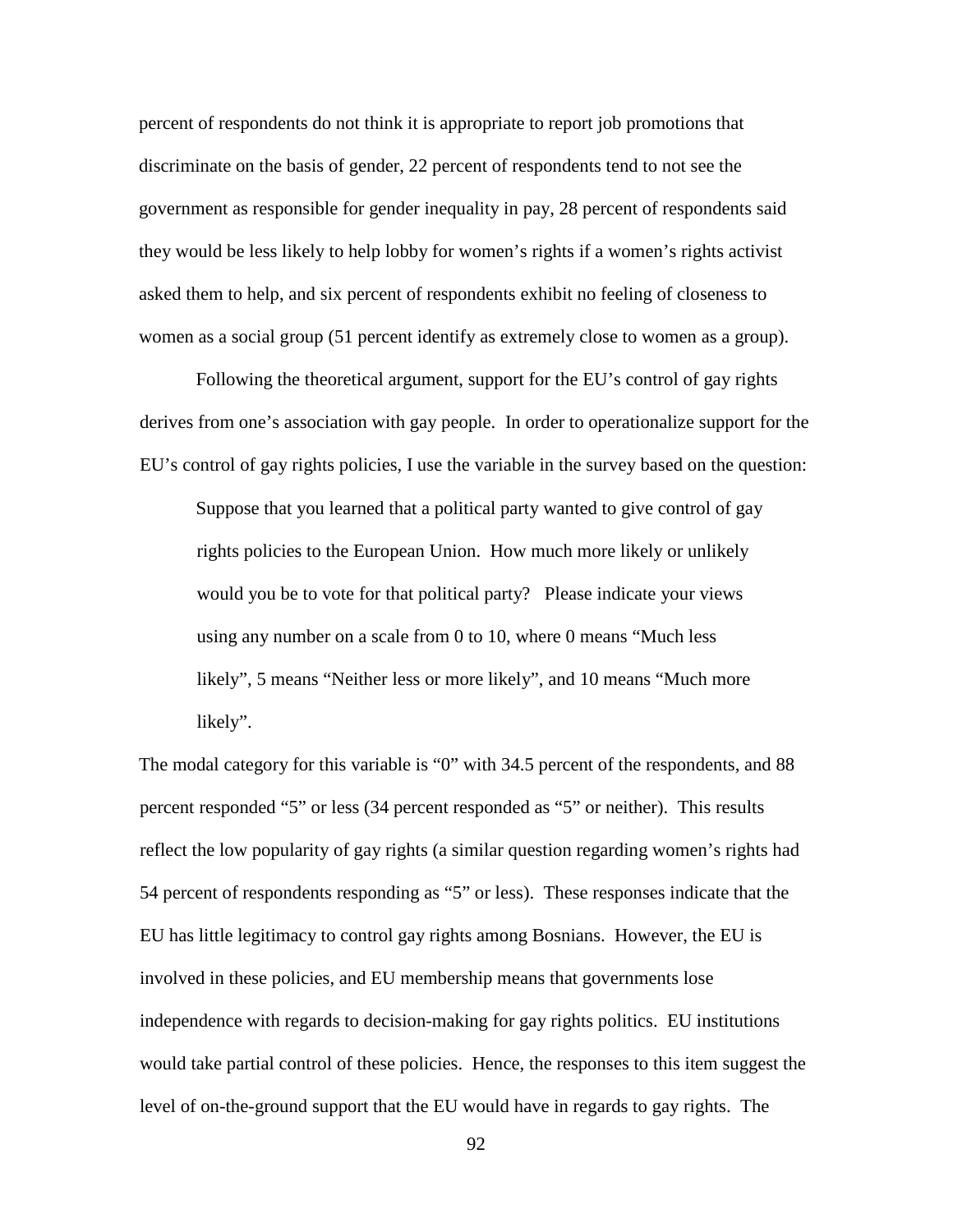result here suggests that support for cooperation is low, which impedes implementation. Therefore, explaining this support for EU control is important to scholars and policymakers interested in effective gay rights policies.

I replicate the hypothesis testing with women's rights in order to check whether one's feelings of closeness towards gay people associates with EU control of rights policies, or whether these feelings of closeness associates with EU control of gay rights policies in particular (which I theorize). In order to replicate this test, I use the variable in the survey based on the question:

Suppose that you learned that a political party wanted to give control of equal pay [between women and men] policies to the European Union. How much more likely or unlikely would you be to vote for that political party? Please indicate your views using any number on a scale from 0 to 10, where 0 means "Much less likely", 5 means "Neither less or more likely", and 10 means "Much more likely".

The modal category for this variable is "5" with 36.7 percent of the respondents, and 53.7 percent of the respondents responded "5" or less (20 percent responded as "10" or much more likely). The mean for this variable is 6.1, compared to 3.0 for the analogous gay rights variable above, which further suggests the marginalized status of gay people and the relative comfort among the population for giving control of women's rights to the EU. If the marginalized status of gay people influences support for the EU's control of gay rights, I would not expect for this marginalized status to have a similar influence on support for EU control of women's rights. The marginalized status of gay people should compel support for alternative authorities which address that particular marginalized group.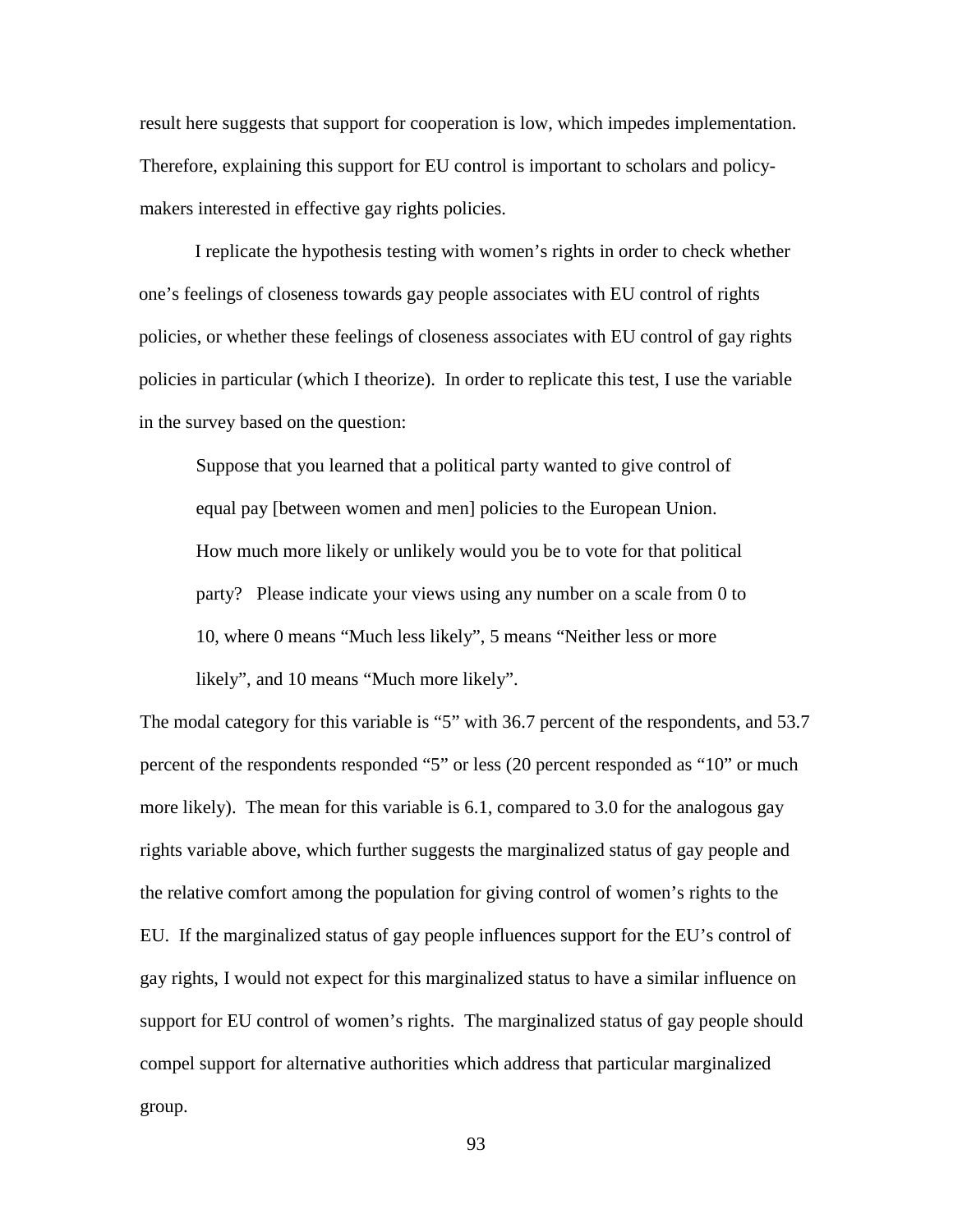The key explanatory variable in this study is one's identification with gay people. Support for the EU's authority regarding gay rights derives from feelings of closeness with gay people, who experience marginalization from state institutions. Following Huddy (2001; 2003), I conceptualize identity as structured probabilistically throughout society, meaning that one's feelings of closeness to a group varies in intensity from those who do not feel close to those who feel very close. Hence, I use the variable in the survey based on the question:

On a scale of 0-10, where 0 represents having no feeling of closeness to the group in question and 10 represents feeling extremely close to the group in question, how close do you feel in your ideas, interests and feelings to each group listed below? [Gay people]

The modal category for this variable is "0" with 72 percent of the respondents, and 95 percent of the respondents responded "5" or less (5 percent responded as "5", while 1.5 percent responded as "10"). This results shows that only a small percent of the population identifies closely with homosexuals as a group (compared to women, for instance, where 51 percent of the respondents identify extremely closely with women as a group). This measure reflects feelings of closeness as probabilistic across society, and measures that one's feelings of closeness to the gay people. Their feelings of closeness theoretically should confer more legitimacy to the EU which offers an alternative to the authority of Bosnian state institutions, which marginalize gay people. In the analysis, I compare those who disassociate with gay people (the preponderance of the population, "0"), and those who identify extremely closely with gay people ("10"), because they face the most marginalization and are of the most theoretical and normative concern for this study.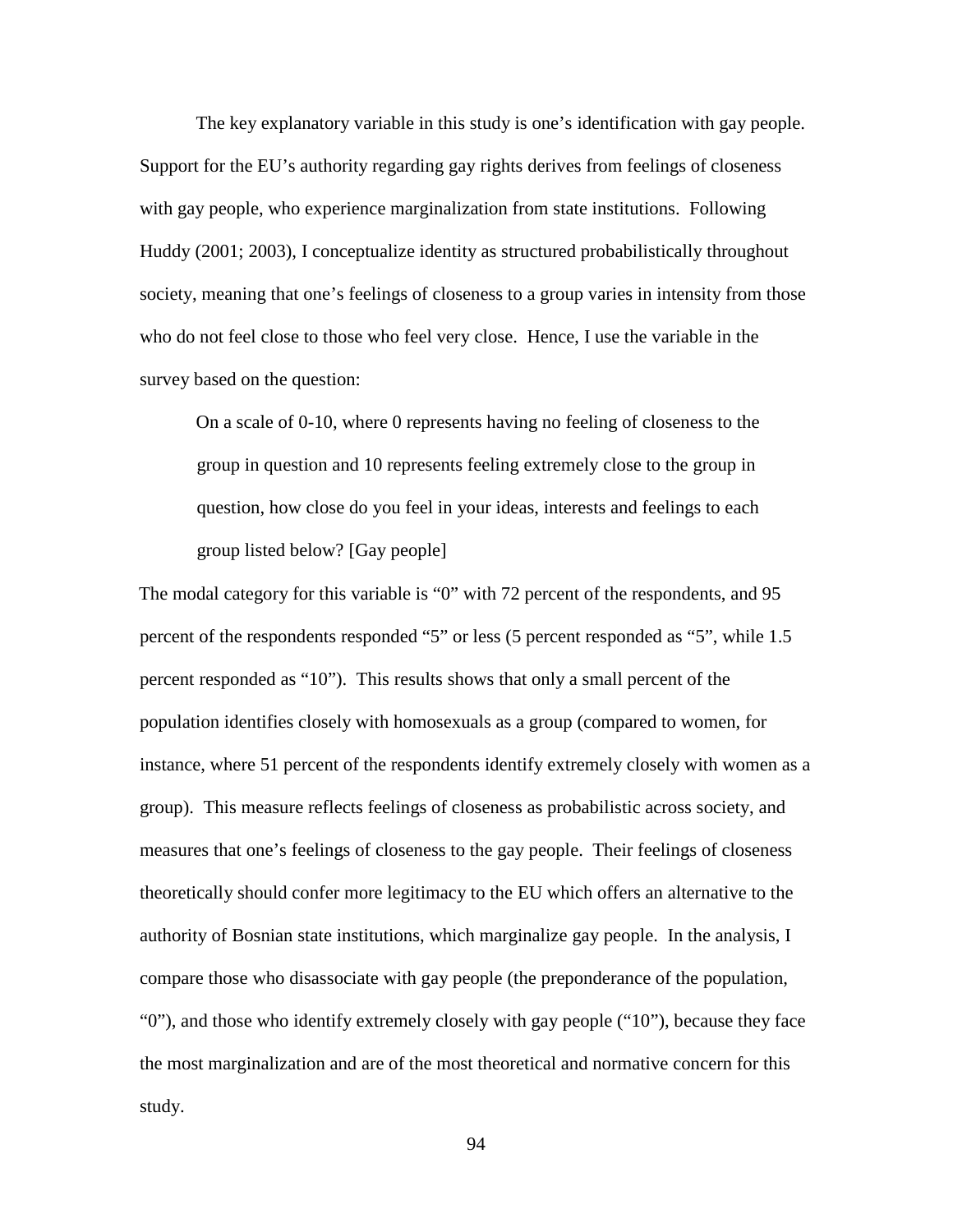Other factors may confound the theoretical links between these variables. The salience of the treatment of gay people is conceptually distinct from one's association with gay people, and this salience may lead citizens to want to give control of gay rights to the EU, given the abusive situation facing gay people in Bosnia. Hence, I control for salience based on the question:

For you personally, how important is the debate over the treatment of gay

people? Please indicate your views using any number on a scale from 0 to 10, where "0" means it's Not important at all and "10" means it's Very important. The modal category for this variable is "0" with 46.5 percent of the respondents, and 80.9 percent of the respondents responded "5" or less (7.8 percent responded as "10" or very important). People who trust EU institutions may be more likely to want to give control of gay rights policies to the EU, so I include a control variable for EU trust so I can be more confident that I am estimating a "feeling of closeness with gay people" effect as opposed to an EU trust effect. Similarly, I introduce a control for left-right ideology (21 point scale) because conservatives are less likely to want to give control of gay rights policies to the EU, while socialists would be more comfortable with EU control of those policies. I constructed the ideological measure by taking one's feeling of closeness with conservatives (11 point scale) and subtracting that variable from one's feeling of closeness with socialists (11 point scale), producing a 21 scale with "-10" representing those who feel extremely close to conservative but not close at all to socialists and "10" representing those who feel extremely close to socialists but not close at all to conservatives. I introduce a control for satisfaction for the government (11 point scale) because people who are dissatisfied with existing leaders may be more likely to support alternative authorities irrespective of their marginalized status. Lastly, I control for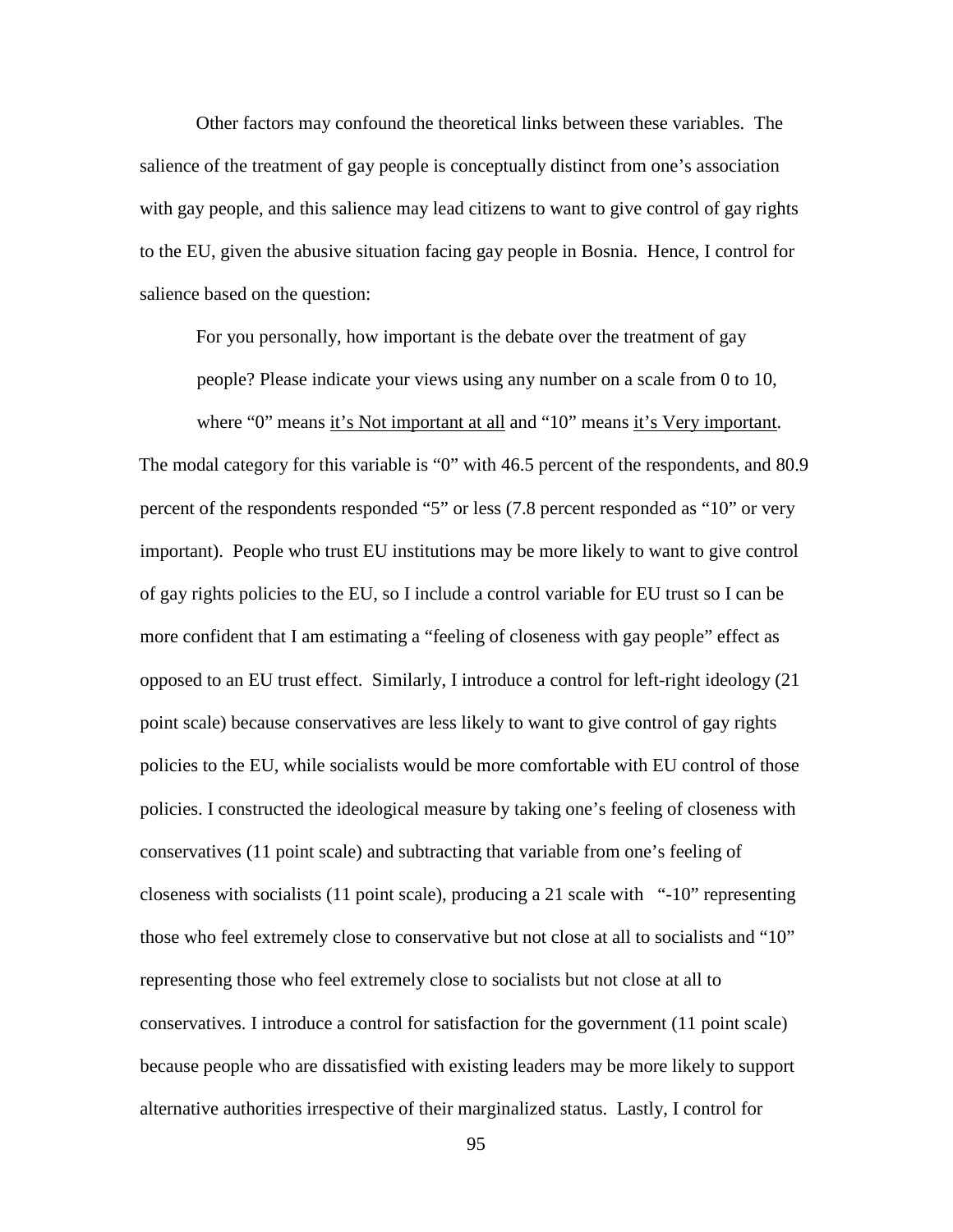political knowledge (8 point scale) because people with a lot information about politics should realize that EU has limited reach in changing domestic policies, and the tenuous ability of the EU to change the tri-party governing system established by the Dayton Accords (producing inefficient governance) (see Subotić 2009). I constructed the political knowledge measure with a battery of seven questions regarding the names of political officeholders in Bosnia, creating a score of "0" through "7" correct answers. These questions do less to prime the respondents to consider the EU before they answer questions about the European Union, and the ability to discern one's political leaders should highly correlate with one's ability to consider the authority of the EU. In the appendix, in order to take the context of the Bosnian state into account, I include a model (Appendix C, Table 1) which controls for closeness with Bosniacs, Croats, Serbs, Europeans, and citizens of Bosnia and Herzegovina. The results hold with respect to these control variables.

I present cross-tabulations of the support for EU control of gay rights across the groups of theoretical interest, along with other important explanatory variables (see Table 1). People who feel close to gay people are more likely to support the EU's control of gay rights policies. People who feel close to gay people are more likely to trust EU institutions as well. People who feel close to gay people are more likely to be to be more on the left than those who do not. People who feel close to gay people and those who do not have indistinguishable levels of political knowledge. These means are suggestive, and suggest that those who feel close to gay people may be a constituency that is more in favor of EU powers concerning rights. However, I need to estimate the effect of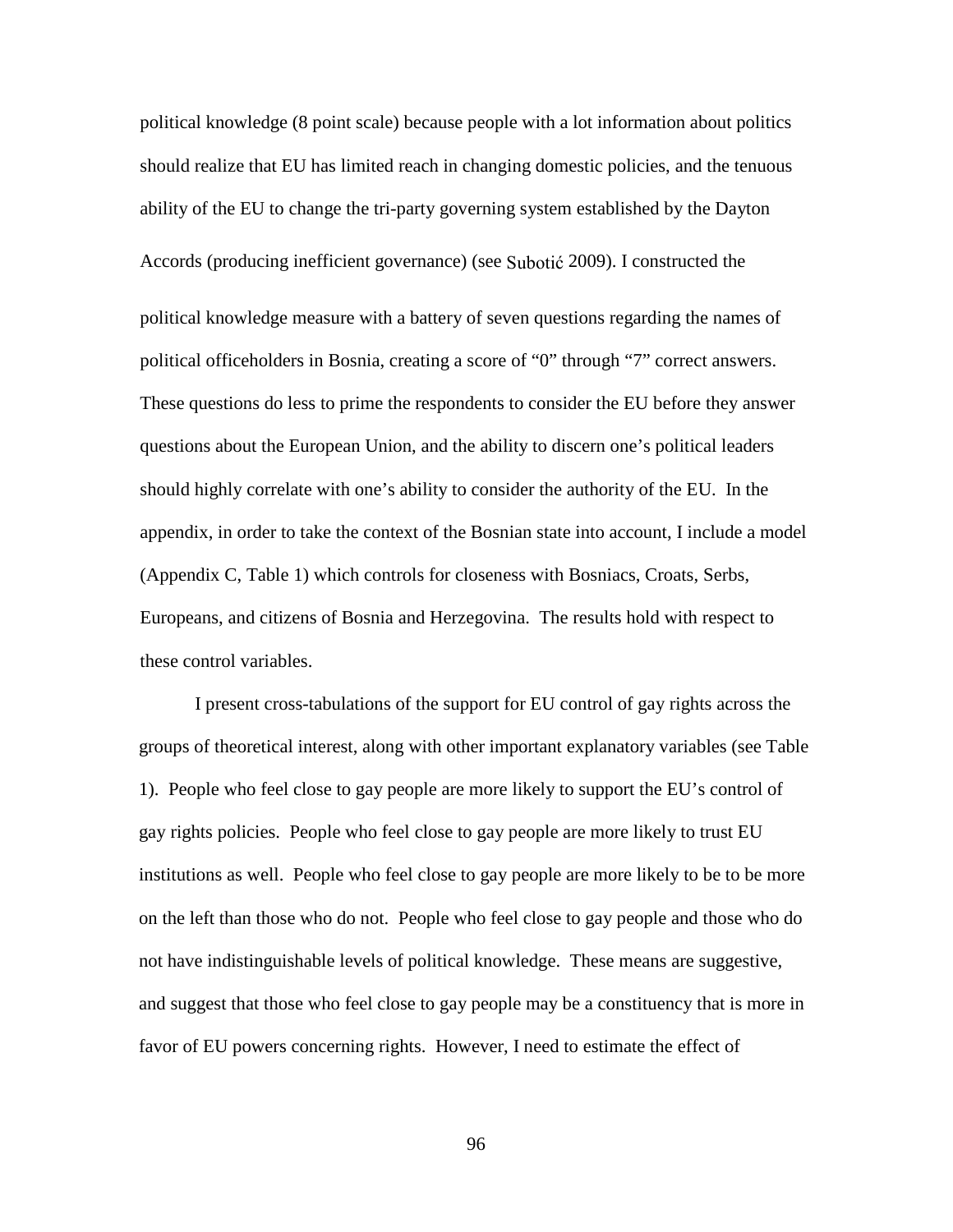closeness to gay people on support for EU control with respect to trust for EU institutions, ideology, and political knowledge.

In order to further test the argument that marginalization from the state influences the political behavior of those identifying with gay people, I examine support for political parties that support gay rights. Hence, I use the variable in the survey based on the question:

Suppose that you learned that a political party wanted to train and pay enough labor inspectors to ensure that gay people would never be fired due to their sexual identity. How much more likely or unlikely would you be to vote for that political party? Please indicate your views using any number on a scale from 0 to 10, where 0 means "Much less likely", 5

means "Neither less or more likely", and 10 means "Much more likely".

The modal category for this variable is "0" with 40.6 percent of the respondents, and 91 percent of the respondents responded "5" or less (32 percent responded as "5" or neither). This variable allows me to gauge willingness to support a political party that wants to addresses gay rights effectively. I expect that those identifying with gay people will be more likely to support these parties. I further expect that those identifying with gay people will more strongly consider their satisfaction with the government when they make up their minds to support these parties.

Hence, I use the variable in the survey based on the question:

How satisfied are you with the current state government's performance? Please indicate your views using any number on a scale from 0 to 10, where "0" means Very satisfied and "10" means Very dissatisfied.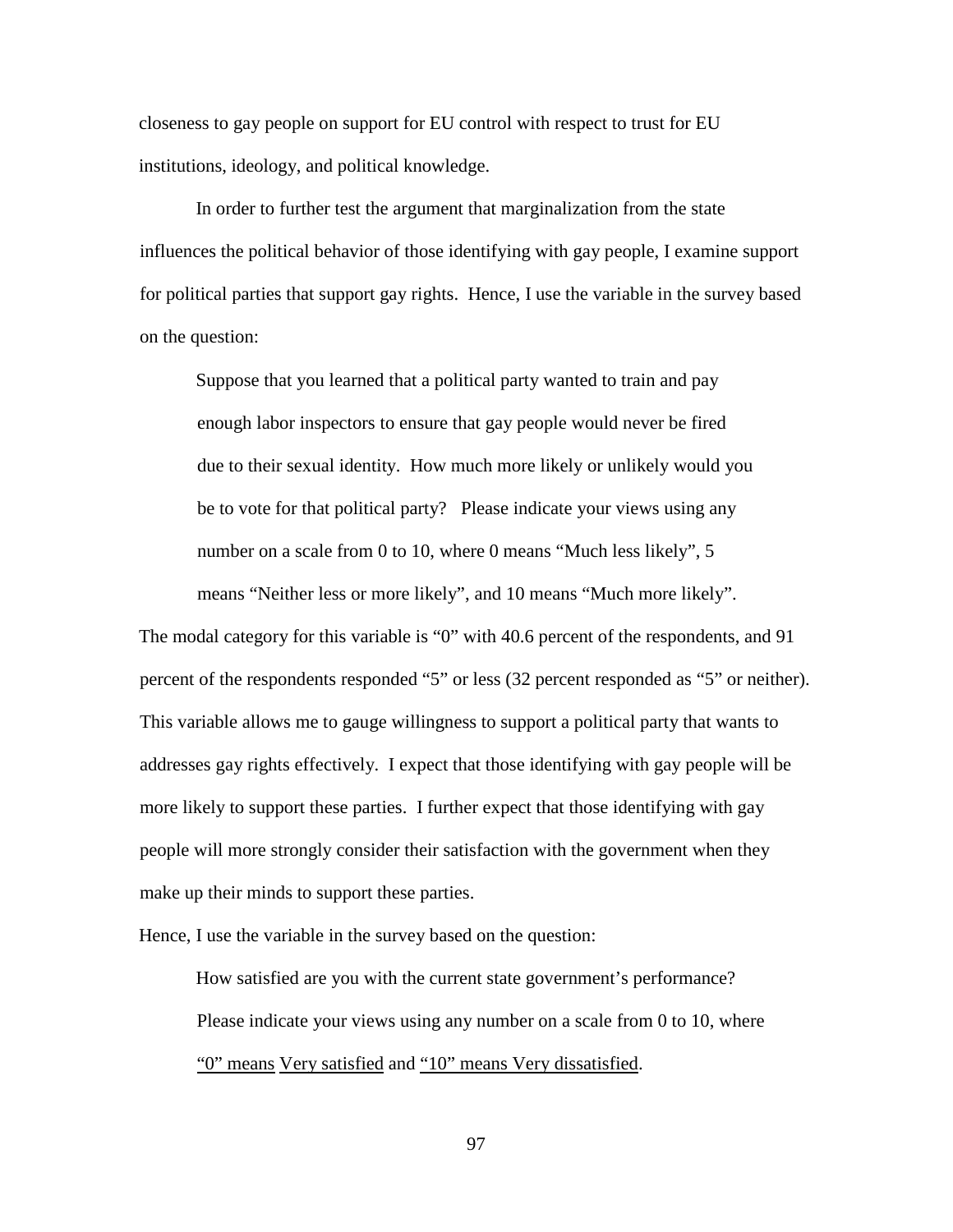The modal category for this variable is "10" with 52.8 percent of the respondents, and 76.4 percent of the respondents responded "5" or more (11 percent responded as "5"). The high level of dissatisfaction reflects discontent with the governing system, which has difficulty passing policies (partially due to inter-ethnic rivalries) and addressing the public's concerns, such as corruption and unemployment. This variable allows me to gauge satisfaction with the government, and observe whether this variable has stronger effect on support for gay-friendly parties among those who associate with gay people.

I replicate the hypothesis testing with women's rights in order to check whether one's feelings of closeness towards gay people associates with rights-friendly parties in general, or whether these feelings of closeness associates with gay rights-friendly parties in particular (which I theorize). In order to replicate this test, I use the variable in the survey based on the question:

Suppose that you learned that a political party wanted to train and pay enough labor inspectors to ensure that women and men received equal pay throughout society. How much more likely or unlikely would you be to vote for that political party? Please indicate your views using any number on a scale from 0 to 10, where 0 means "Much less likely", 5 means

The modal category for this variable is "5" with 32 percent of the respondents, and 77 percent of the respondents responded "5" or more (8 percent responded as "0" or much less likely). The mean for this variable is 6.0, compared to 2.8 for the analogous gay rights variable above, which further suggests the marginalized status of gay people and the relative comfort among the Bosnian population with women's rights. If the marginalized status of gay people influences support for gay rights-friendly parties, I

"Neither less or more likely", and 10 means "Much more likely".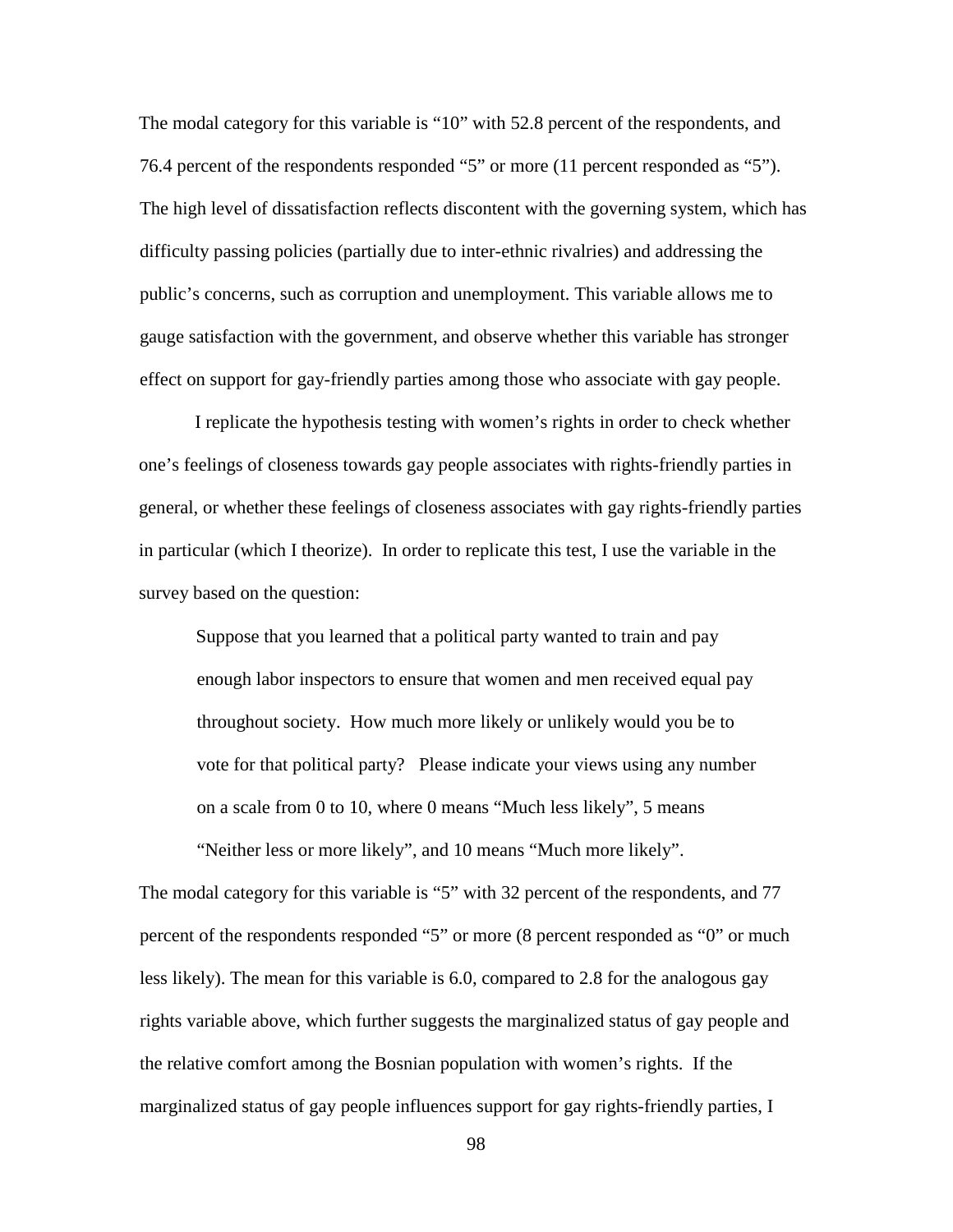would not expect for this marginalized status to have a similar influence on support for women's rights-friendly parties. The marginalized status of gay people should compel support for authorities which address that particular marginalized group.

To test the hypotheses, I estimate statistical models which allow me to compare levels of support for EU control over gay rights across people's feelings of closeness (or not) with gay people, with respect to important control variables. I treat the 11 point dependent variable as continuous, and I estimate OLS models. The modal category of the dependent variable is "0" (Much less likely to support a party that wants to give control of gay rights policies to the EU), so the survey item may censor the responses where the respondents may have been more adamantly opposed to EU control than the survey item allowed for ('left censored' data). Hence, I also estimated tobit models that take this censorship into account. For the following models that I report, the substantive effects remain the same across the OLS and tobit models (I included the tobit models in the appendix). In order to replicate the test, I substituted the dependent variable concerning EU control of gay rights with EU control of women's rights (equal pay for equal work between men and women), and the results suggest that feelings of closeness with gay people does not associate with support for EU control of equal pay. This result indicates that feeling close to gay people has a more specific effect on considerations of gay rights policies. I also checked if the result held across the two governing regions of Bosnia (the Republika Srpska and the Federation of Bosnia and Herzegovina), and the same results held. Hence, the findings operate in a cross-national context (Serb politicians control the RS, while a coalition of Bosniak and Croat politicians control the FBiH).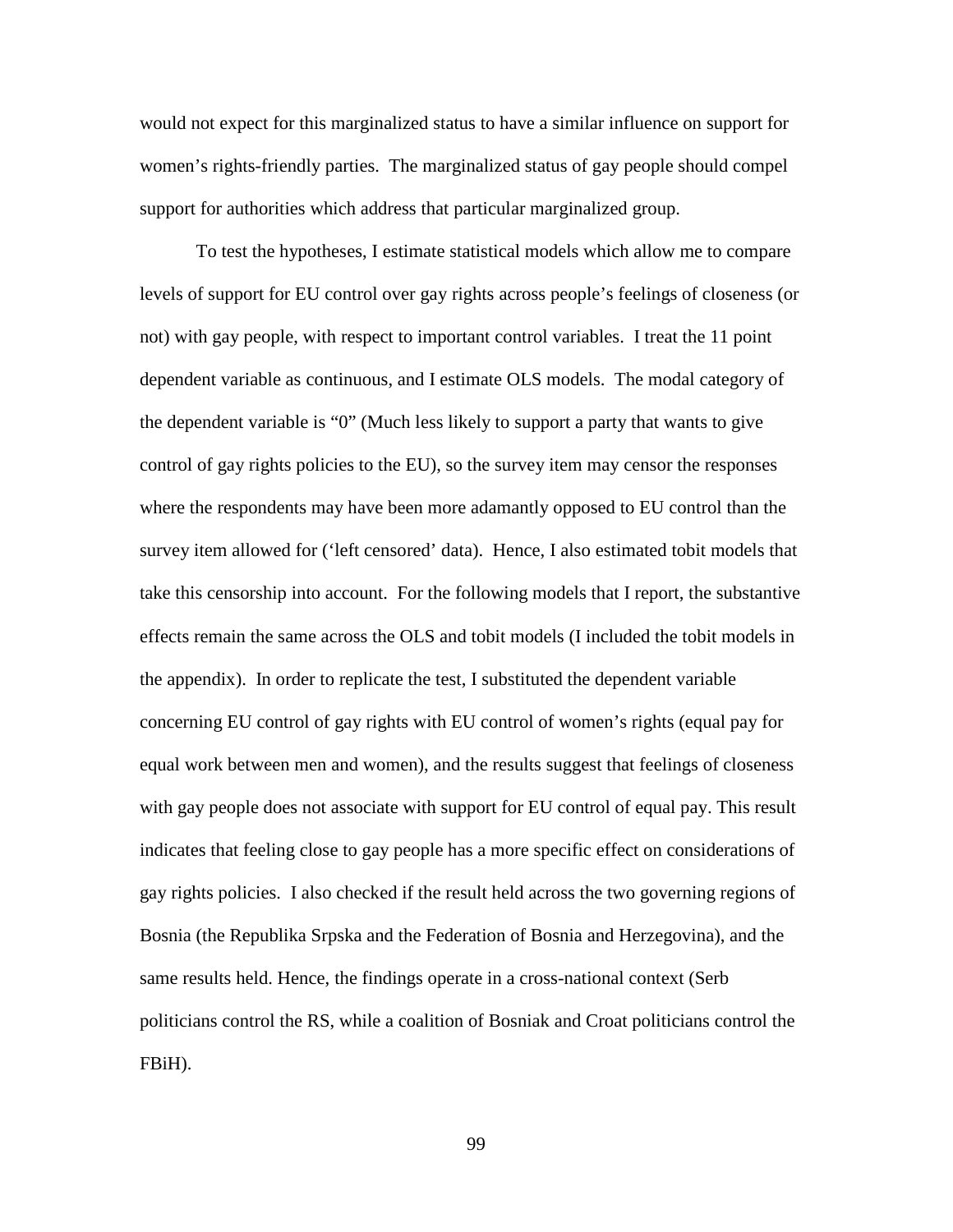### 4.3 RESULTS

Table 2 presents the results of the OLS models, with the main dependent variable along with other robustness checks. In the model in the middle of the table, I did not include the controls. The coefficient for EU control of gay rights is positive and statistically significant across the models, which suggests that associating with gay people increases the likelihood of voting for parties that want to give control of gay rights to the EU. In Figure 1, I graph the level of support for EU control of gay rights across the different levels of association with gay people. The two groups of theoretical importance are those who have no feelings of closeness ("0", those who have disassociated with gay people) and those with extreme feelings of closeness ("10", those with the strongest connection to the marginalized group in question). One's likelihood of voting for a party that wants to give the EU control of gay rights is substantially higher among those who closely associate with gay people in comparison to those who do not feel close; suggestive evidence for hypothesis one.

Moving to the control variables, those who trust EU institutions are also more likely to vote for parties who want to give control of gay rights policies to the EU. People on the political left are more likely to want to transfer control of gay rights as well. Government satisfaction did not have a significant effect on support for EU control. Meanwhile, those with higher levels of political knowledge are less likely to support giving the EU control of gay rights, which suggests their knowledge of the EU's limited capacity in terms of gay rights.

Moving to the models from the governing regions of Bosnia and Herzegovina, association with gay people leads to further support for EU control of gay rights policies for both the Republika Srpska and the Federation of Bosnia and Herzegovina. Given the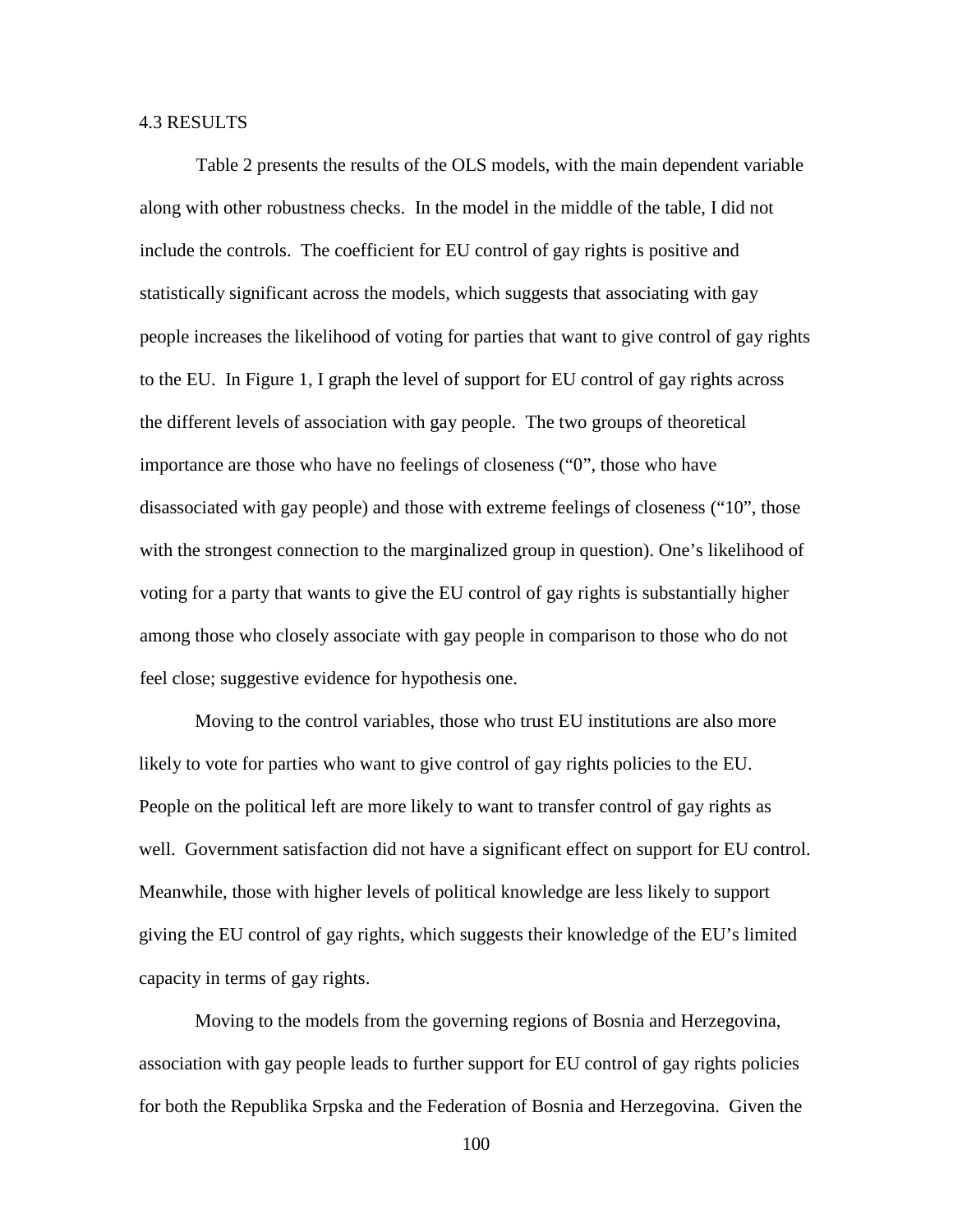cross-national context of Bosnia, this result suggests that this phenomenon holds in different types of political systems with different sets of leaders from the ethnicities comprising the state.

I argue that those who feel close to gay people perceive the EU as a more legitimate source of authority on gay rights. Hence, considerations of the EU's legitimacy should weigh more heavily in the decision-making of those feeling close to gay people, when they make up their minds about the EU's control of gay rights. Hence, I estimated statistical models that include an interaction term for closeness to gay people and trust in the EU (in Table 2). In the model with the interactions, the variable *Feeling close to gay people* is positive and statistically significant, which indicates that among those who do not trust the EU ("0" on the eleven point scale), one's association with gay people increases the likelihood of voting for parties that want to give the EU control of gay rights policies. The variable *Trust in the EU* is negative and statistically insignificant, meaning that *Trust in the EU* does not have a substantive effect on support for giving control to the EU among those who disassociate with gay people. The interaction term *Feeling close to gay people\*Trust in the EU* is positive and statistically insignificant, indicating that the effect of *Trust in the EU* on support giving the EU control does not substantively increase as one increases one's association with gay people. Hence, I did not find supportive evidence for hypothesis two. In order to further examine whether gay people consider the EU a legitimate authority when it comes to gay rights, I replicate the statistical models with another dependent variable of theoretical importance.

In Table 2, I replicate the models using support for EU control of women's rights as the dependent variable (far right of the table). Neither feeling close to gay people nor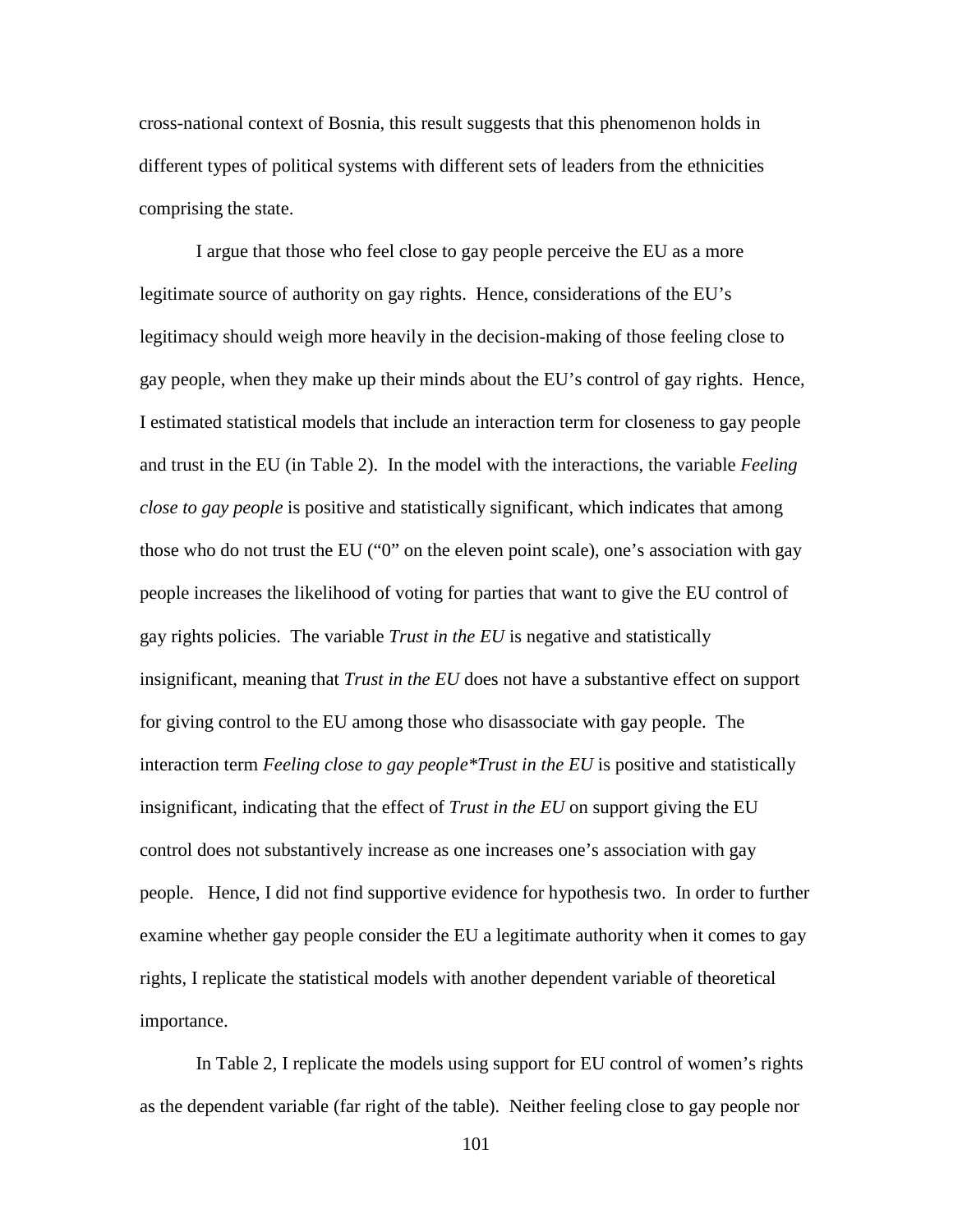thinking the equal treatment of gay people is personally important associates with support for the EU's control of women's rights. Those who trust the EU and those on the political left were more likely to support EU control of women's rights. These results suggest that association with gay people has a specific effect on support for EU control of gay rights policies.

#### 4.4 A FURTHER TEST OF THE ARGUMENT

I argue that those associating with gay people support the EU's control, because of marginalization by state institutions. Hence, this mechanism should influence political behavior regarding domestic institutions as well as international institutions. Citizens not only face support for giving more authority to the EU, but also support for political parties that offer more support for gay rights causes. Those identifying with gay people should support parties that are more gay-rights friendly. Their support also should be moderated by satisfaction with the government. If state institutions marginalize gay people, then satisfaction with the government should be a stronger consideration among those associating with gay people in comparison to those who do not associate with gay people (if the stance towards gay people is the source of satisfaction/dissatisfaction), when they make up their minds about gay rights-friendly parties. This suggests that support for more gay-friendly leaders is derived to some extent from dissatisfaction with the government among those who feel close to gay people.

Table 3 presents the results of the OLS models, with the main dependent variable being one's likelihood of voting for parties that friendly towards gay rights. Feelings of closeness to gay people associate with more support for gay-rights friendly parties as expected; suggestive evidence in favor of hypothesis 3. Satisfaction with the government alone does not have an effect on support for gay-friendly parties. In order to replicate the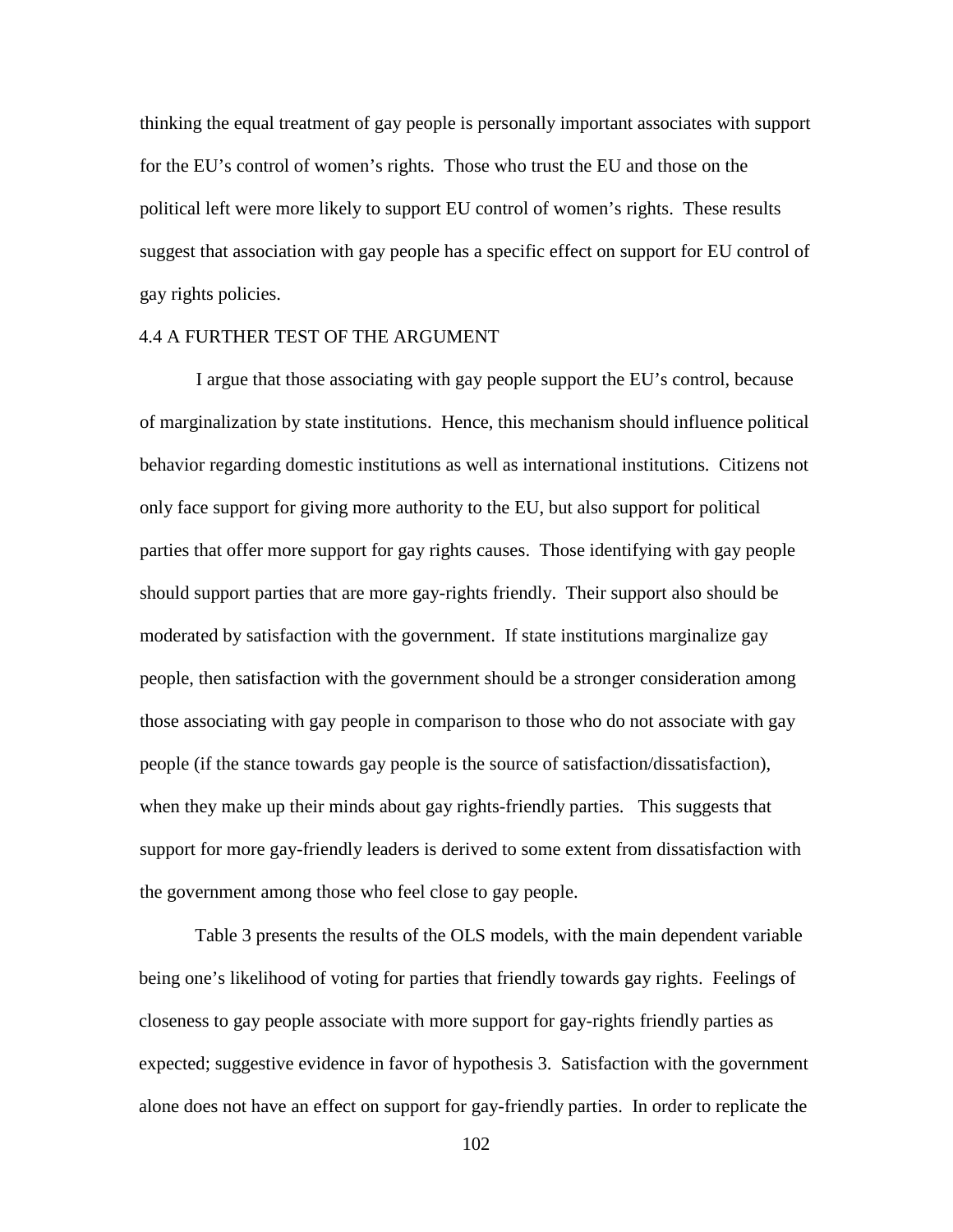findings, I replaced the dependent variable concerning gay-friendly parties, and I replaced it with a variable concerning women's rights-friendly parties, and neither closeness with gay people or the importance one feels about the treatment of gay people associated with that dependent variable. The  $R^2$  value was 0.03 for the women's rights model, and 0.11 for the gay rights model, suggesting that gay rights model better fits these data in comparison to women's rights model. Moving to the model interaction term, *Feeling close to gay people* is positive and statistically significant, which indicates that feelings of closeness to gay people is positive among those who are satisfied with the government. The interaction term *Feeling close to gay people\*Dissatisfaction with the government* is positive and statistically significant, which indicates the effect of dissatisfaction with the government on support for gay-rights friendly parties increases as one associates more closely with gay people; suggestive evidence for hypothesis four. This result suggests that satisfaction with the government is more of a consideration for those feeling close to gay people when they choosing to support a party that wants to address the treatment of gay people.

#### 4.5 CONCLUSIONS

Under what conditions do voters support giving the EU control of gay rights? I show that those who feel close to gay people are more likely to support giving the EU more control, in comparison to those who do not feel close. Feelings of closeness with gay people also affected considerations of domestic politics. Those who felt close were more likely to vote for parties that address gay rights, and this effect on votes for gayfriendly parties was conditioned by one's satisfaction with the government (which theoretically is an important consideration for marginalized people when choosing whether to vote for parties that address their marginalized status). Moreover, people's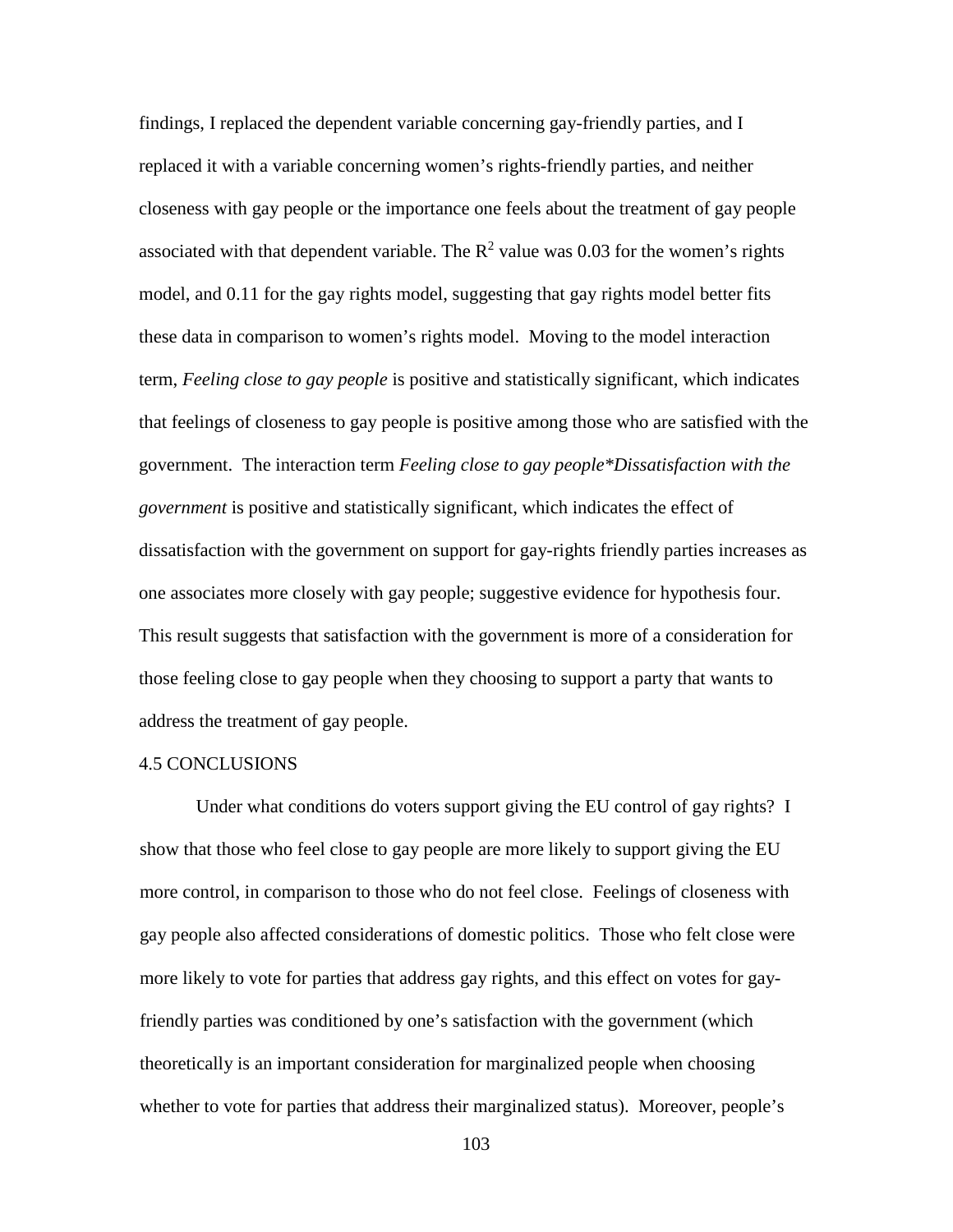concern about the treatment of gay people associated with one's support for giving the EU control of gay rights.

This study moves research on human rights forward by showing the conditions that connect citizens to the authority of the European Union regarding human rights. The results suggests that the European Union may have a base of support rooted in the people affected by gay rights policies, in comparison to those who disassociate from affected groups. The survey results show that gay rights are unpopular, relative to women's rights, providing further evidence for the heteronormativity and homophobia present in Bosnian society. People marginalized by homophobia in Bosnian society are more likely to lend support for the EU's authority, in comparison to those who do not associate with marginalized people. The findings hold across the governing regions of Bosnia, showing that the theoretical phenomena occur in cross-national contexts. The literature often addresses human rights policies in term of an elite process, but it is important for EU policy-makers to consider those most affected by the policies because they support their powers concerning gay rights.

This study extends the existing research by showing how international organizations serve as an alternative source of authority, which minorities support. This study contributes by showing the pathway through which the "boomerang effect" may work in the domestic context (Keck and Sikkink 1998). Those who feel close to gay people are more likely to support political parties that want to give up control to the EU, in the face of state institutions which reinforce marginalized statuses (heteronormativity). The results in this study offer further evidence in favor of this posit by showing that satisfaction with the government affects gay people in theoretically expected ways when they consider their support for rights friendly parties. The effect of dissatisfaction with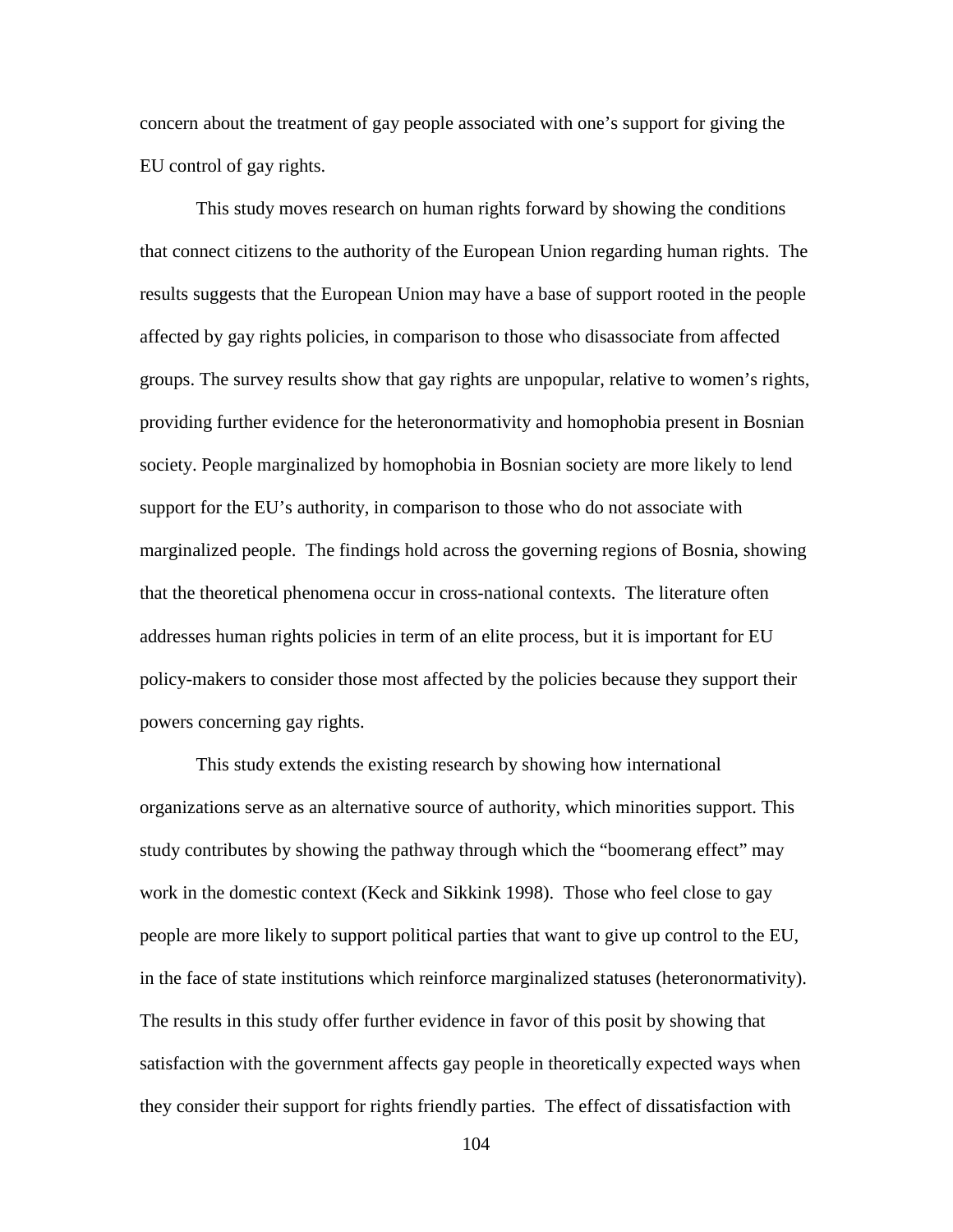the government is stronger among those who associate with gay people in comparison to those who do not associate with gay people. Future studies should examine how marginalized people respond to political messages from the EU and compare these responses to the same message delivered by the national government. Is the EU a more trusted informational source, in comparison to state institutions, among those who feel close to gay people?

The findings back up normative concerns in the research about the abuses emanating from state institutions, which lead discriminated groups to support alternative sources of authority. Paradoxically, state institutions themselves may be in most need of reform, and increased support for international organizations may be an ineffective solution in terms of implementing policies. Future research should examine how marginalized groups reconcile their marginalization with the policies of state institutions, and recognize the authority of international organizations. How do gay people relate their experiences of discrimination with the structure of authority in which they live? Interviews that collect data on personal experiences of discrimination and could move the research forward, uncovering these connections.

 Overall, this study underscores normative concerns in terms of the commitment of the EU (and other international organizations) to marginalized people. Those who associate with gay people desire EU governance for their rights (more so than the general population), even though the EU's powers are nascent and arguably weak. EU officials may not be able to force states to adequately implement anti-discrimination policies, because of the weak normative commitment of the state leaders. Hence, in the absence of cooperative state leaders, the EU should seek out, fund, and work alongside advocates for gay people. EU officials should help provide counseling and shelters for those facing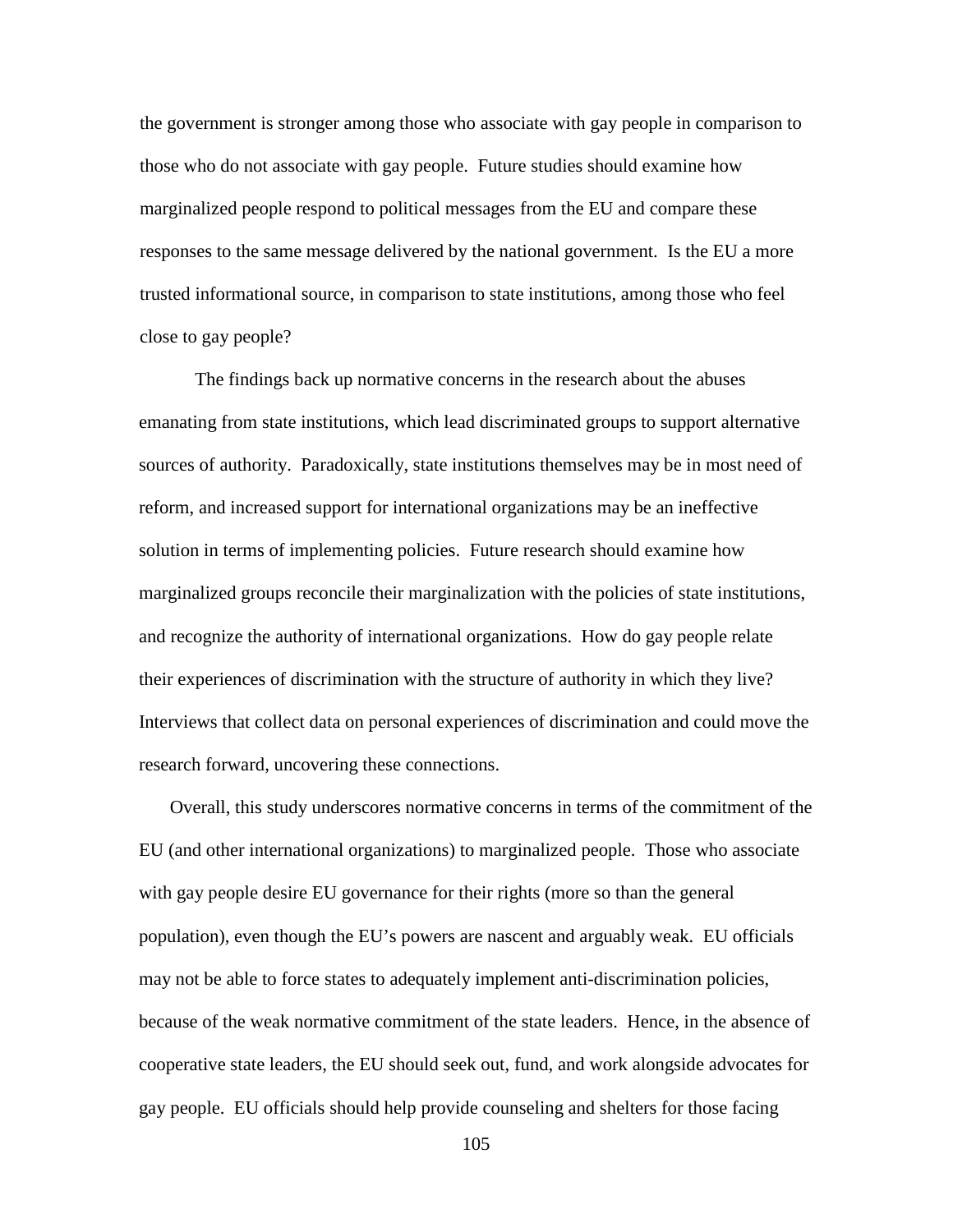discrimination and their families, work to protect gay pride marchers, and protect public gatherings of gay people (see Cochran et al 2002; Van Leeuwen et al. 2006). If those associating with gay people look to the EU for governance, the EU needs to do more to help gay people directly, while state institutions continue to sustain discrimination and fail to act.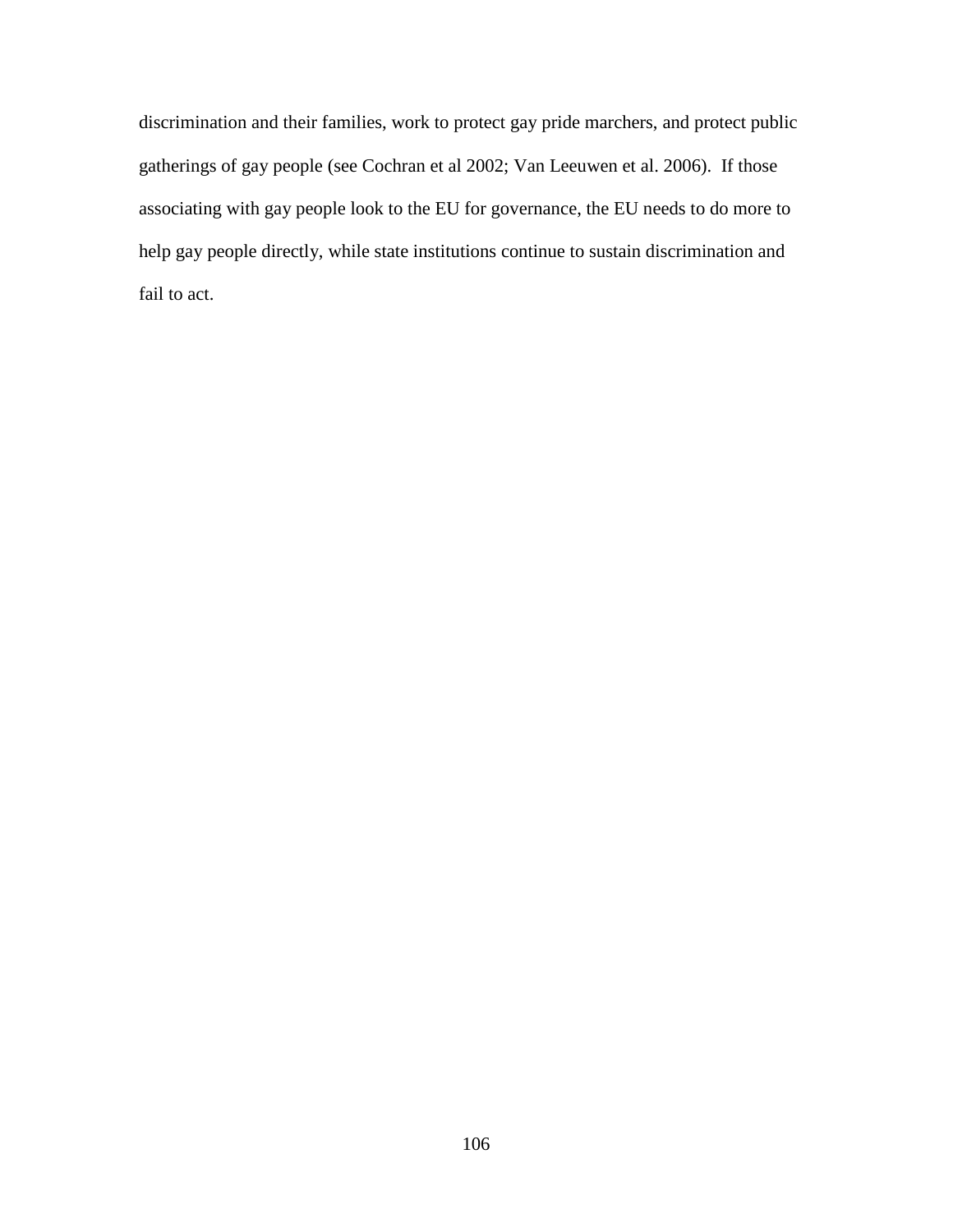|                                                   | Feeling close to gay people | Not feeling close<br>to gay people |  |  |  |
|---------------------------------------------------|-----------------------------|------------------------------------|--|--|--|
| Giving the EU<br>control of gay<br>rights         | 4.56 [3.79-5.33]<br>(59)    | 2.81 [2.62-3.00]<br>(779)          |  |  |  |
| Giving the EU<br>control of<br>women's rights     | $6.74$ [6.17-7.30]<br>(76)  | 6.00 [5.80-6.20]<br>(823)          |  |  |  |
| Equal treatment<br>for gay people is<br>important | 5.40 [4.45-6.35]<br>(62)    | 2.38 [2.16-2.60]<br>(776)          |  |  |  |
| Trust in EU<br>institutions                       | 6.37 [5.76-6.99]<br>(78)    | 5.42 [5.20-5.63]<br>(851)          |  |  |  |
| Dissatisfaction<br>with the<br>government         | 7.83 [7.16-8.51]<br>(78)    | 7.92 [7.74-8.11]<br>(858)          |  |  |  |
| Ideology (Right-<br>Left)                         | 1.80 [0.90-2.70]<br>(61)    | $0.64$ [0.41-0.86]<br>(743)        |  |  |  |
| Political<br>knowledge                            | 3.51 [3.14-3.88]<br>(82)    | 3.54 [3.43-3.66]<br>(867)          |  |  |  |

Table 4.1: Descriptive statistics of the variables of interest, by variables one's feeling of closeness with gay people. Means of the variables of interest. 95 percent confidence intervals in brackets. Number of observations in parentheses.

Feeling close to gay people: no feelings of closeness (0) – feeling extremely close (10). "Feeling close to gay people" represents values above 5 on the scale. "Not feeling close to gay people" represents values below 5 on the scale. Giving the EU control of gay rights: 0 (Much less likely to vote for pro-EU control party) – 10 (Much more likely to vote for pro-EU control party). Giving the EU control of women's rights: 0 (Much less likely to vote for pro-EU control party) – 10 (Much more likely to vote for pro-EU control party). Dissatisfaction with the government:  $0$  (Very satisfied) – 10 (Very dissatisfied). Ideology: -10 (Very conservative) – 10 (Very socialist). Trust in the EU:  $0$  (Don't trust at all) – 10 (Yes, definitely trust). Political knowledge: 0 political questions correct – 7 political questions correct. Data source: survey of Bosnia and Herzegovina 2015.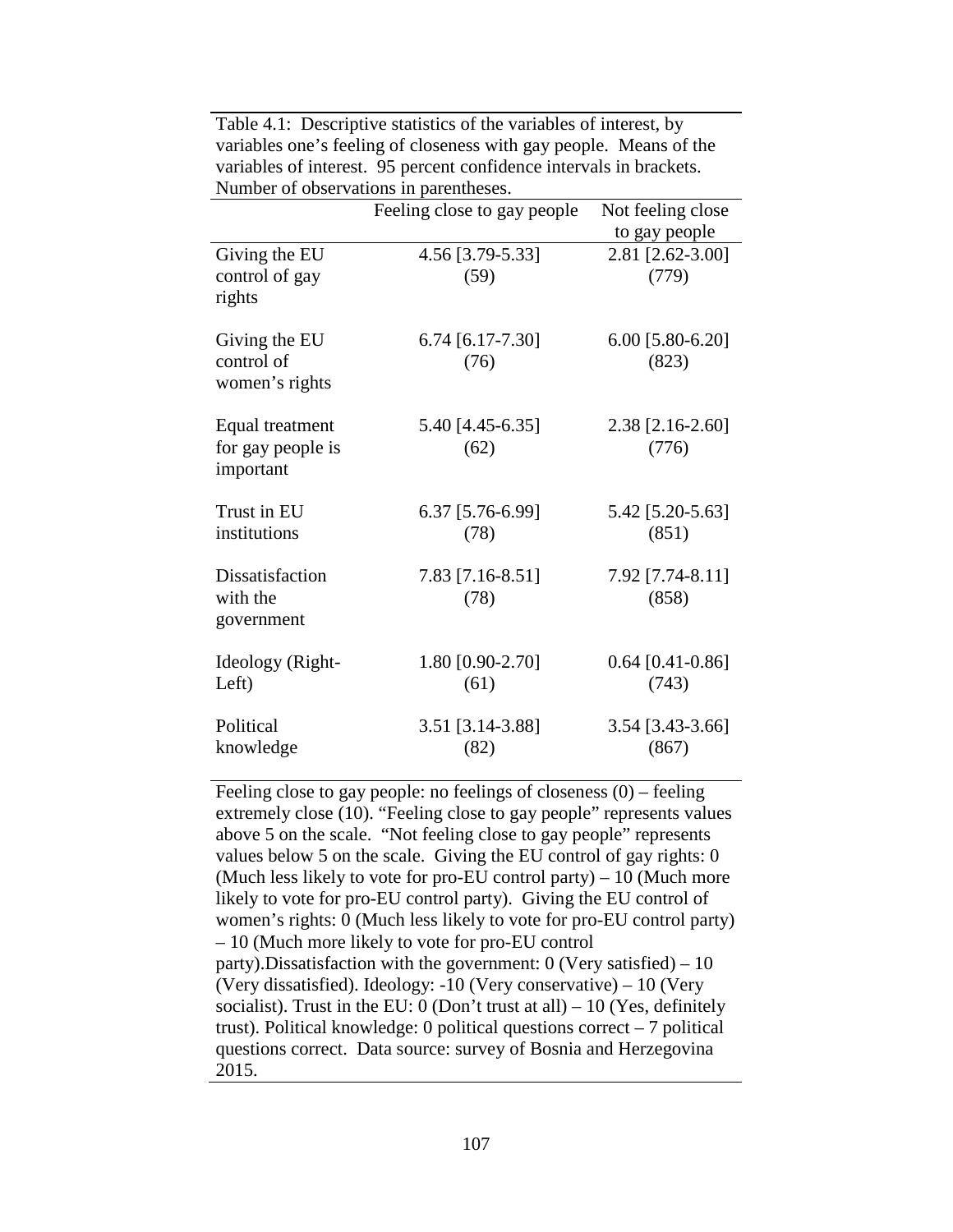| Table 4.2: Effects on one's likelihood to vote for a party that wants to give control of rights to the EU. |                       |          |          |             |            |                |
|------------------------------------------------------------------------------------------------------------|-----------------------|----------|----------|-------------|------------|----------------|
|                                                                                                            | Effects on gay rights |          |          |             | Effects on |                |
|                                                                                                            |                       |          |          | <b>FBiH</b> | <b>RS</b>  | women's rights |
| Feeling close to gay people                                                                                | $0.3***$              | $0.2***$ | $0.2**$  | $0.2**$     | $0.2*$     | $-0.009$       |
|                                                                                                            | (0.05)                | (0.06)   | (0.06)   | (0.07)      | (0.09)     | (0.06)         |
| Trust in the EU                                                                                            |                       | 0.02     | $-0.04$  | 0.02        | 0.05       | $0.10***$      |
|                                                                                                            |                       | (0.03)   | (0.05)   | (0.05)      | (0.05)     | (0.04)         |
| Feeling close to gay people*Trust in the                                                                   |                       |          | 0.007    |             |            |                |
| EU                                                                                                         |                       |          | (0.005)  |             |            |                |
| Ideology (Right-Left)                                                                                      |                       | 0.03     | 0.02     | 0.04        | 0.02       | $0.06*$        |
|                                                                                                            |                       | (0.03)   | (0.03)   | (0.04)      | (0.05)     | (0.03)         |
| Dissatisfaction with the government                                                                        |                       | $-0.004$ | $-0.007$ | 0.03        | $-0.02$    | 0.03           |
|                                                                                                            |                       | (0.03)   | (0.03)   | (0.05)      | (0.05)     | (0.03)         |
| Political knowledge                                                                                        |                       | $-0.07$  | $-0.08$  | $-0.08$     | 0.03       | $-0.05$        |
|                                                                                                            |                       | (0.06)   | (0.06)   | (0.07)      | (0.1)      | (0.06)         |
| The treatment of gay people is important                                                                   |                       | $0.2***$ | $0.2***$ | $0.2***$    | $0.2***$   | 0.006          |
|                                                                                                            |                       | (0.04)   | (0.04)   | (0.05)      | (0.05)     | (0.04)         |
| Constant                                                                                                   | $2.6***$              | $2.4***$ | $2.4***$ | $2.0***$    | $2.3***$   | $5.3***$       |
|                                                                                                            | (0.1)                 | (0.4)    | (0.4)    | (0.5)       | (0.6)      | (0.4)          |
| Survey responses                                                                                           | 872                   | 732      | 729      | 438         | 294        | 742            |
| $R^2$                                                                                                      | 0.05                  | 0.13     | 0.13     | 0.12        | 0.15       | 0.02           |

Dependent variable for the gay rights models: 0 (Much less likely to vote for pro-EU control party) – 10 (Much more likely to vote for pro-EU control party). Dependent variable of the women's rights model: 0 (Much less likely to vote for pro-EU control party) – 10 (Much more likely to vote for pro-EU control party). Feeling close to gay people: 0 (No feelings of closeness – 10 (Feeling extremely close). Dissatisfaction with the government: 0 (Very satisfied) – 10 (Very dissatisfied). Ideology: -10 (Very conservative) – 10 (Very socialist). Trust in the EU: 0 (Don't trust at all) – 10 (Yes, definitely trust). Political knowledge: 0 political questions correct – 7 political questions correct. Importance of the treatment of gay people: 0 (Not important at all) – 10 (Very important). FBiH and RS models represents respondents in the Federation of Bosnia and Herzegovina and the Republika Srpska, respectively. Robust standard errors in parentheses. Results estimated using OLS models. Data source: July 2015 survey of Bosnia and Herzegovina. \*\*\* p<0.01, \*\* p<0.05, \* p<0.1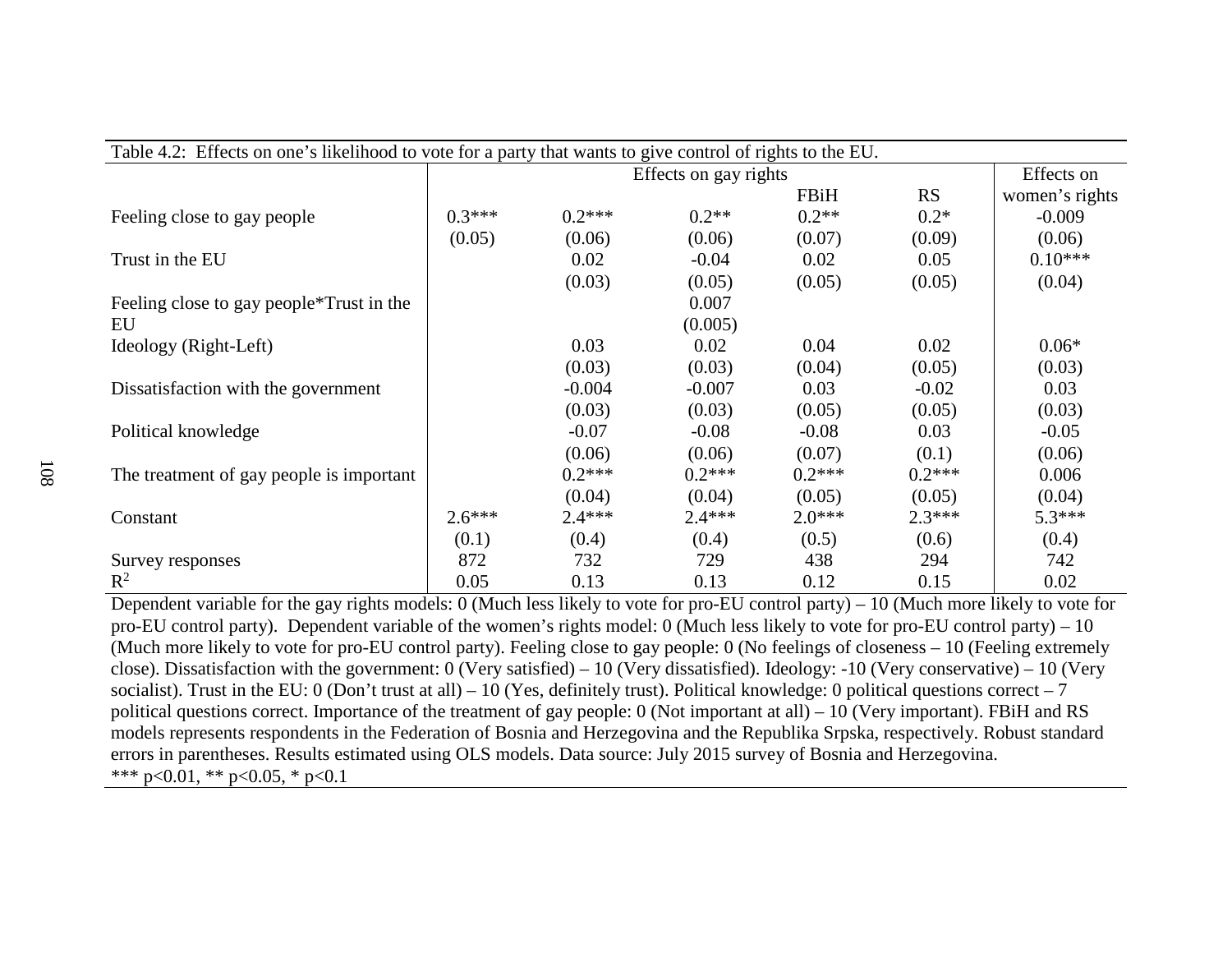| Table 4.3: Effects on one's likelihood to vote for a party that wants to address rights effectively. |                       |          |           |             |           |                |  |
|------------------------------------------------------------------------------------------------------|-----------------------|----------|-----------|-------------|-----------|----------------|--|
|                                                                                                      | Effects on gay rights |          |           |             |           | Effects on     |  |
|                                                                                                      |                       |          |           | <b>FBiH</b> | <b>RS</b> | women's rights |  |
| Feeling close to gay people                                                                          | $0.3***$              | $0.2***$ | $0.2***$  | $0.1*$      | $0.3***$  | 0.003          |  |
|                                                                                                      | (0.06)                | (0.06)   | (0.06)    | (0.08)      | (0.09)    | (0.06)         |  |
| Dissatisfaction with the government                                                                  |                       | 0.03     | $-0.05$   | $0.08*$     | $-0.03$   | $0.2***$       |  |
|                                                                                                      |                       | (0.03)   | (0.04)    | (0.05)      | (0.05)    | (0.04)         |  |
| Feeling close to gay                                                                                 |                       |          | $0.01***$ |             |           |                |  |
| people*Dissatisfaction with gov.                                                                     |                       |          | (0.004)   |             |           |                |  |
| Ideology (Right-Left)                                                                                |                       | $0.08**$ | $0.06*$   | 0.06        | $0.09*$   | 0.04           |  |
|                                                                                                      |                       | (0.04)   | (0.04)    | (0.05)      | (0.05)    | (0.04)         |  |
| Trust in the EU                                                                                      |                       | 0.02     | 0.02      | 0.009       | 0.02      | $0.07*$        |  |
|                                                                                                      |                       | (0.03)   | (0.03)    | (0.05)      | (0.04)    | (0.04)         |  |
| Political knowledge                                                                                  |                       | $-0.06$  | $-0.08$   | $-0.09$     | 0.01      | 0.009          |  |
|                                                                                                      |                       | (0.06)   | (0.06)    | (0.07)      | (0.1)     | (0.07)         |  |
| The treatment of gay people is                                                                       |                       | $0.2***$ | $0.2***$  | $0.2***$    | $0.2***$  | 0.0182         |  |
| important                                                                                            |                       | (0.04)   | (0.04)    | (0.05)      | (0.05)    | (0.04)         |  |
| Constant                                                                                             | $2.4***$              | $1.8***$ | $1.9***$  | $1.7***$    | $1.9***$  | $4.2***$       |  |
|                                                                                                      | (0.1)                 | (0.3)    | (0.3)     | (0.5)       | (0.6)     | (0.5)          |  |
| Survey responses                                                                                     | 877                   | 731      | 728       | 435         | 296       | 744            |  |
| $\mathbb{R}^2$                                                                                       | 0.05                  | 0.11     | 0.12      | 0.09        | 0.19      | 0.03           |  |

| reeling close to gay people         | 0.3    | $U \sim L$ | $U \sim L$ | <u>V.I.</u> | $U \cdot \mathcal{I}$ | U.UUJ    |
|-------------------------------------|--------|------------|------------|-------------|-----------------------|----------|
|                                     | (0.06) | (0.06)     | (0.06)     | (0.08)      | (0.09)                | (0.06)   |
| Dissatisfaction with the government |        | 0.03       | $-0.05$    | $0.08*$     | $-0.03$               | $0.2***$ |
|                                     |        | (0.03)     | (0.04)     | (0.05)      | (0.05)                | (0.04)   |
| Feeling close to gay                |        |            | $0.01***$  |             |                       |          |
| people*Dissatisfaction with gov.    |        |            | (0.004)    |             |                       |          |
| Ideology (Right-Left)               |        | $0.08**$   | $0.06*$    | 0.06        | $0.09*$               | 0.04     |
|                                     |        | (0.04)     | (0.04)     | (0.05)      | (0.05)                | (0.04)   |
| Trust in the EU                     |        | 0.02       | 0.02       | 0.009       | 0.02                  | $0.07*$  |
|                                     |        | (0.03)     | (0.03)     | (0.05)      | (0.04)                | (0.04)   |
| Political knowledge                 |        | $-0.06$    | $-0.08$    | $-0.09$     | 0.01                  | 0.009    |
|                                     |        |            |            |             |                       |          |

Dependent variable for the gay rights models: 0 (Much less likely to vote for pro-gay rights party) – 10 (Much more likely to vote for pro-women's rights party). Dependent variable of the women's rights model: 0 (Much less likely to vote for pro-EU control party) – 10 (Much more likely to vote for pro-EU control party).Feeling close to gay people: 0 (No feelings of closeness – 10 (Feeling extremely close). Dissatisfaction with the government: 0 (Very satisfied) – 10 (Very dissatisfied). Ideology: -10 (Very conservative) – 10 (Very socialist). Trust in the EU: 0 (Don't trust at all) – 10 (Yes, definitely trust). Political knowledge: 0 political questions correct – 7 political questions correct. Importance of the treatment of gay people: 0 (Not important at all) – 10 (Very important). FBiH and RS models represents respondents in the Federation of Bosnia and Herzegovina and the Republika Srpska, respectively. Robust standard errors in parentheses. Results estimated using OLS models. Data source: July 2015 survey of Bosnia and Herzegovina. \*\*\* p<0.01, \*\* p<0.05, \* p<0.1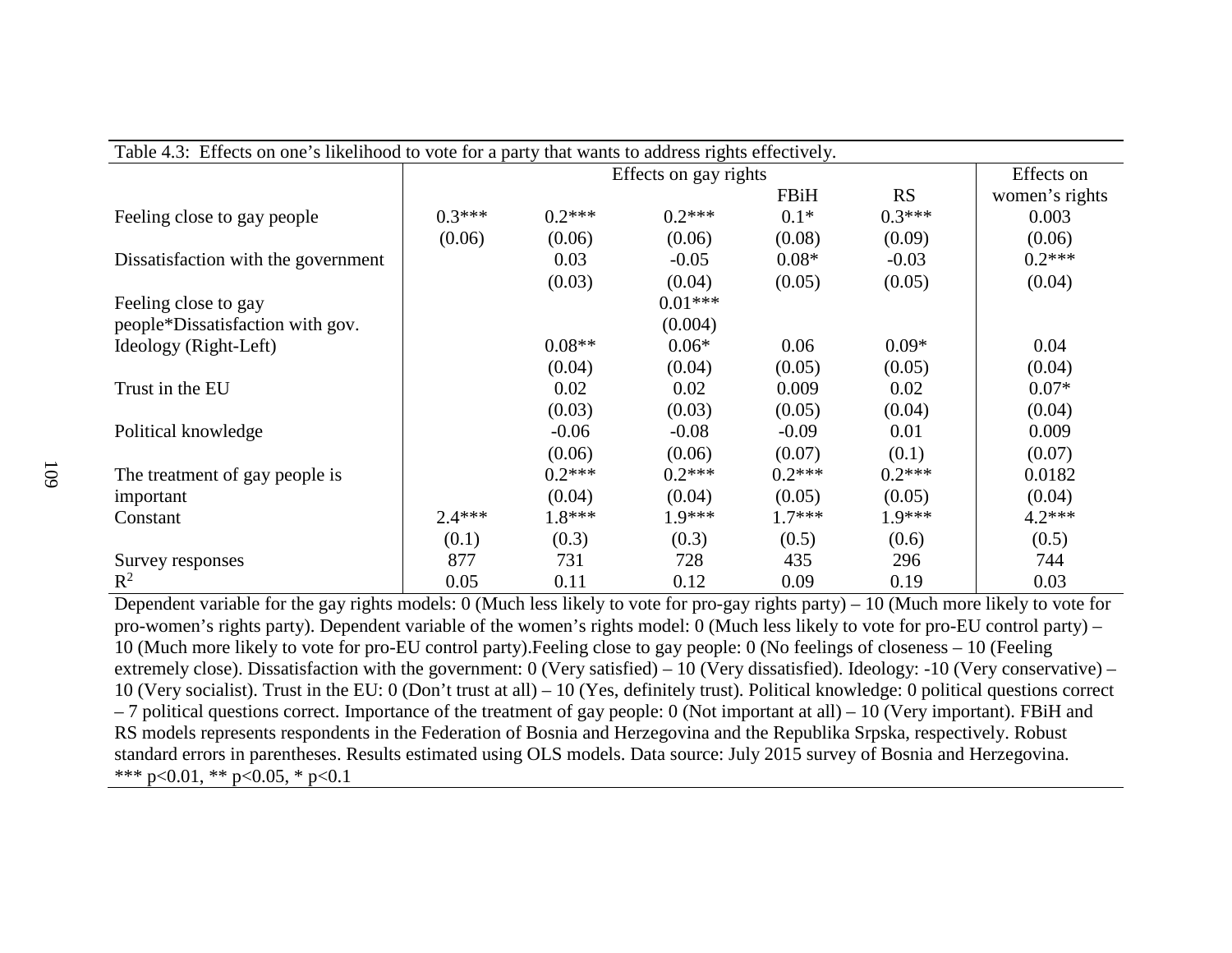

Figure 4.1: The effect of feeling close to gay people on one's likelihood to vote for a party that supports giving the EU control of gay rights, with 95% CIs. Dependent variable: 0 (Much less likely to vote for pro-EU control party) – 10 (Much more likely to vote for pro-EU control party). Data source: July 2015 survey of Bosnia and Herzegovina.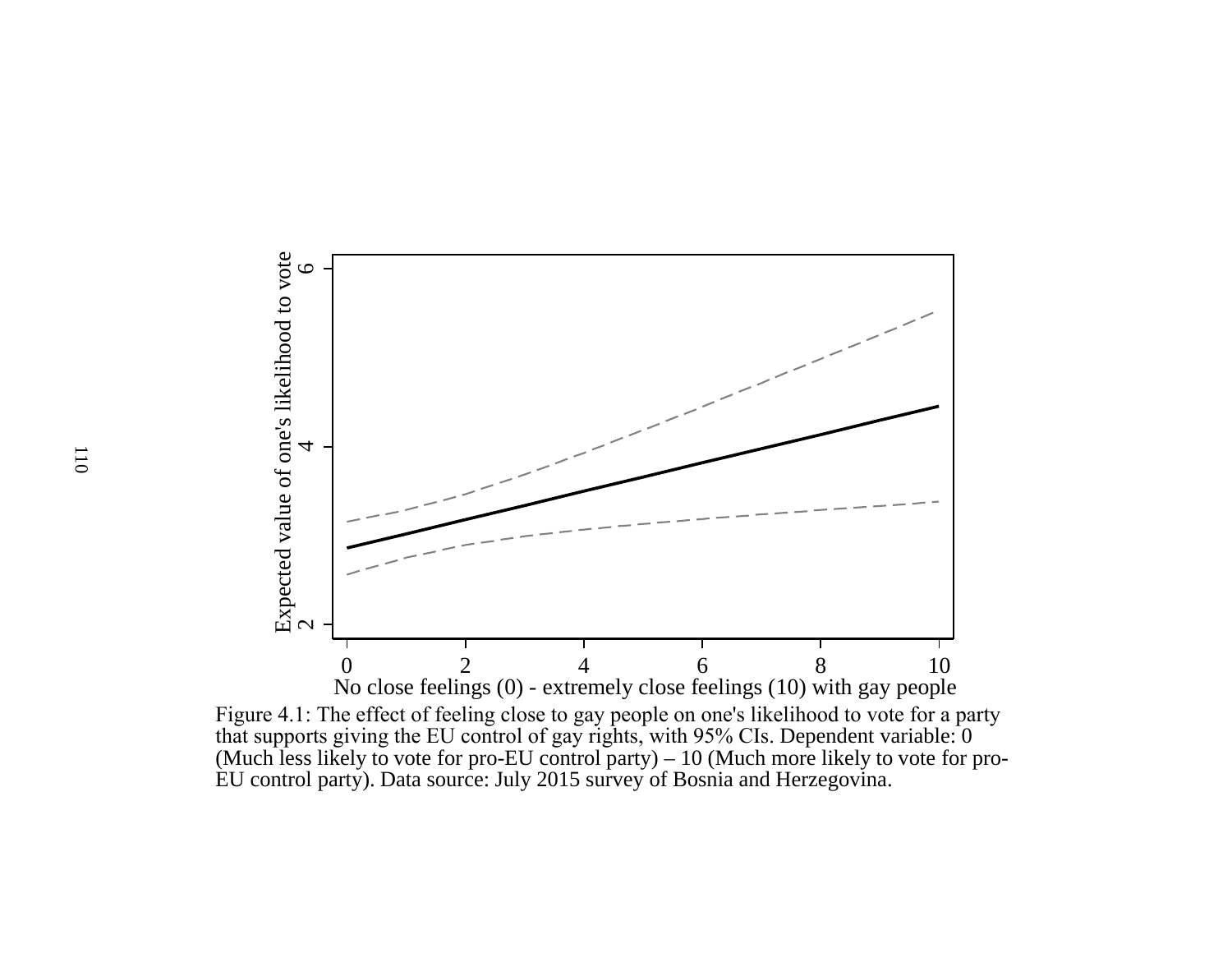## CHAPTER 5

### CONCLUSIONS

The European Union has taken up anti-discrimination policies with the goal of addressing Europe-wide problems of marginalization and abuse with a more Europe-wide solution. In doing so, the EU sets up standards for its members and countries that are applying for membership. The standards for membership established for applicant countries bring potential political conflict with them, which is especially consequential for marginalized people like women and gay people. This political conflict has been central to the dissertation, and is reflected in the previous chapters. This concluding chapter reviews the findings, the methods, and the implications of this study for policymakers and further research.

The findings suggest that the EU entices politicians and the populace with membership (albeit weakly), which is often perceived as providing economic benefits. While the EU intervenes in domestic politics on issues that affect people's day-to-day lives, the EU leverages this desire for membership in applicant states by telling to governments to reform, which entails issues like anti-discrimination that can collide with people's personal values. Furthermore, EU membership can confront citizens' preferences regarding their state's independence and sovereignty. The EU's goal to have the "community values/rules" of its members promoted among states who aspire to join. However, until this dissertation, we have not tried to understand what happens when the EU's goals encounter people who disagree with the EU's values and disagree with EU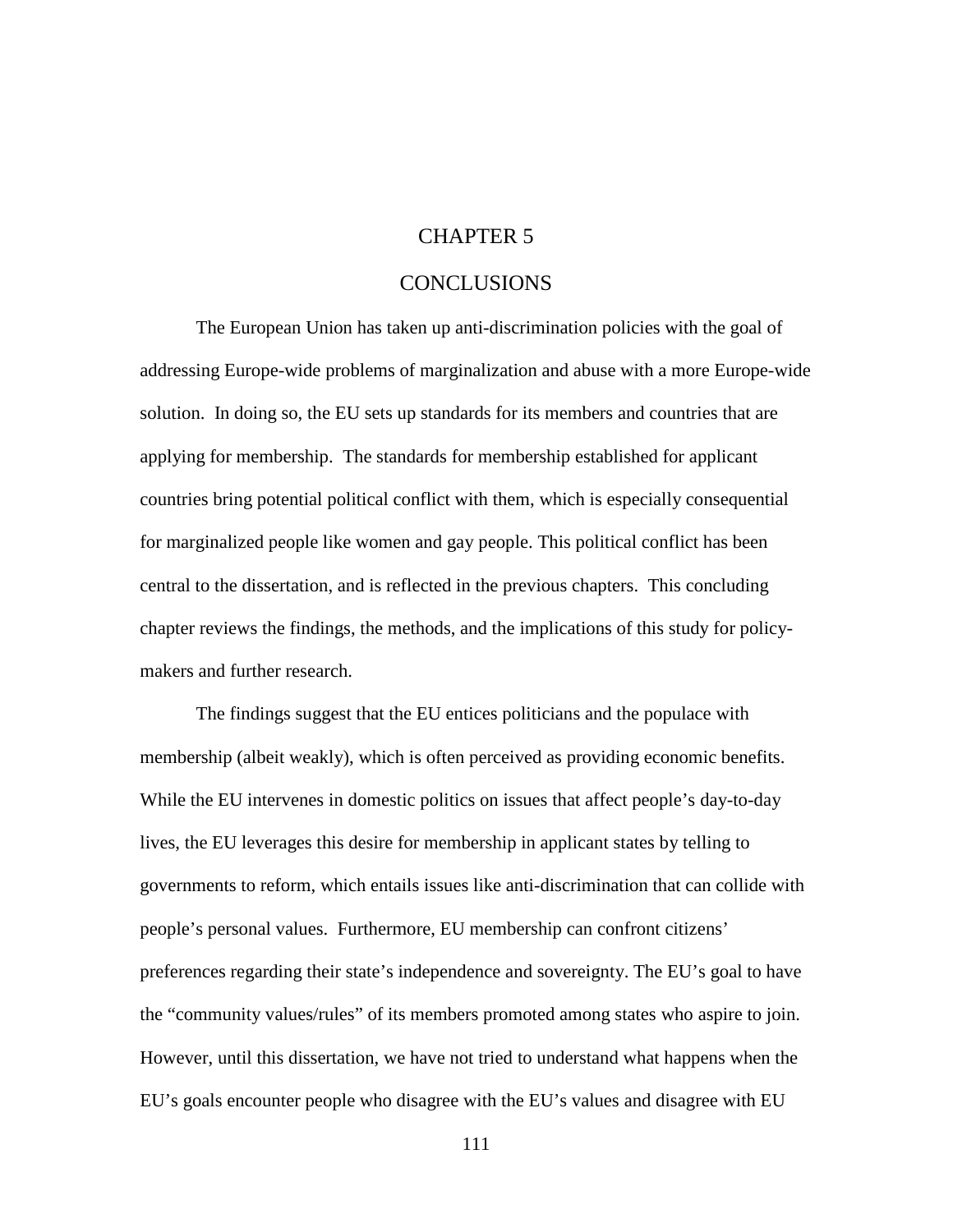membership. We also have not assessed why the groups affected (marginalized people) want to support the greater control of the EU. Marginalized people arguably have the greatest stakes in these policies.

These findings were gleaned from research designs that employed survey experiments. Through the work of *Ipsos*, I collected a representative sample of citizens for interviews and randomly assigning the citizens to groups, which receive different information in the interviews. For the first survey experiment, I manipulated whether 1) the respondents heard that adopting women's rights advanced EU membership, and 2) the respondents heard that membership was certain or whether requirements must be met to attain membership. I examined the effects of the manipulations among those who perceive benefits from the EU, and among those who support women's rights. For the second survey experiment, I manipulated whether 1) respondents heard that adopting women's rights and gay rights advanced EU membership, and 2) the respondents heard that conditions in terms of women's rights and gay rights were particularly bad in Bosnia compared to the rest of Europe. I examined the effects of the manipulations among those who support or oppose EU membership. The fair characterization of this approach is the collection of 'snapshots' of public opinion. My surveys suggest that EU messages have anticipated effects across both of the surveys (although not consistently). Hence, followup studies should collect more data over time in order to evaluate whether the EU's involvement in rights policies has a lasting effect on public opinion.

This project is particularly important for women and LGBT people (groups which know no national borders), many of whom must live in contexts where they are surrounded by people who are hostile towards rights and privileges connected to their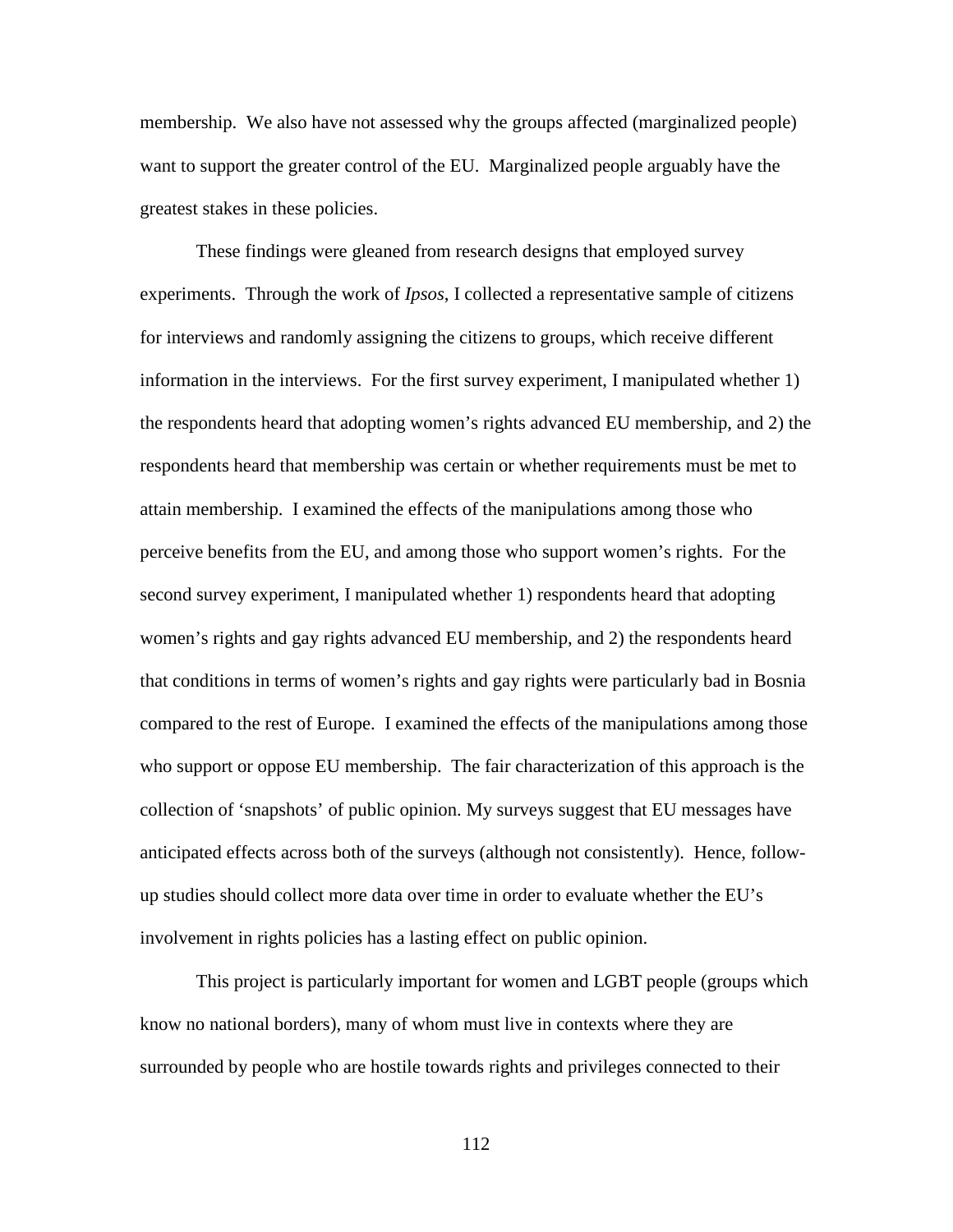group-status. To ignore the reactions of those who oppose rights, or oppose institutions like the EU that protect rights, may endanger the very members of society who are meant to be protected. For instance, the findings show that when state independence supporters are told that equal pay is a condition for EU membership, and that gender inequality conditions are bad in their country, they are more likely to absolve their government of blame for unequal pay and reduce their support for feminist causes (like helping women's rights activists by contacting politicians, and reporting discriminatory job promotions). The findings also show that making citizens feel like have to "jump through hoops" in order to get into EU can negative affect opinions about the EU's rights standards. On the other hand, gender equality opponents who see the EU as economic beneficial feel more supportive of equal pay when they believe that EU membership is certain. LGBT rights recently have been incorporated into the EU's agenda in applicant states. In terms of newer standards that the EU is promoting, support for greater EU control is partially derived from one's feelings of closeness with gay people.

The chapters in this volume center on Bosnian citizens' reactions to the EU's involvement in its domestic politics. By underscoring ways that the EU can elicit support and opposition to their anti-discrimination agenda, the chapters show that the EU is not "too distant" to affect citizens' attitudes. The EU, its opponents, and marginalized people have a stake in understanding citizen responses to standards for membership, which under certain conditions may undermine or bolster their objectives. In the rest of this concluding essay, I explore the interplay between the findings in this study, policy solutions geared at combating discrimination, and future research which could advance our understanding of citizen responses to EU policy-making.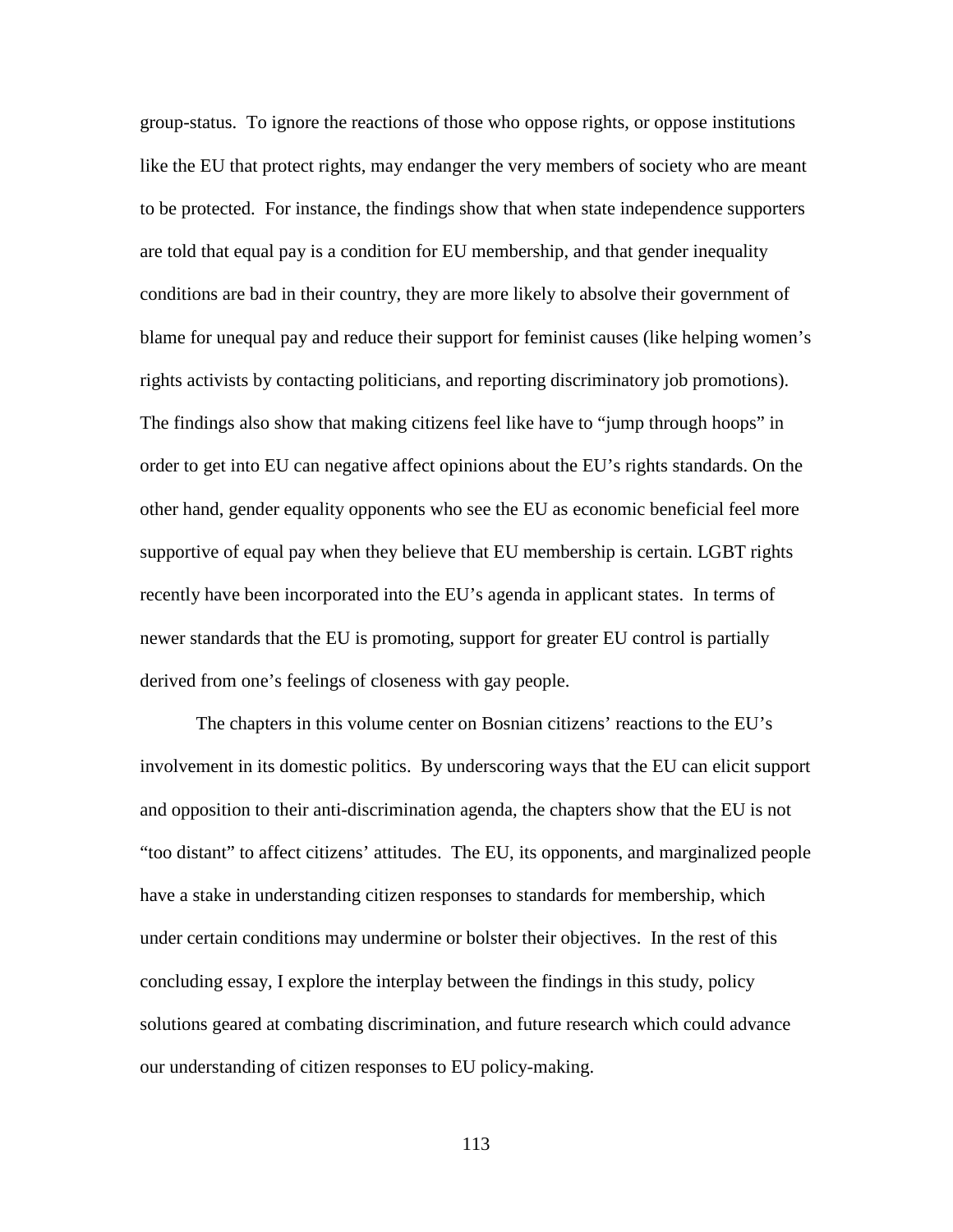In the EU and applicant states, there are two contradictory forces affecting the prospects for combating discrimination on the basis of gender and sexual orientation. On the one hand, there is political momentum for more EU instruments to address discrimination. The applicant states have set up gender equality agencies which seek to find and report on case of discrimination, and provide support for local authorities. New government agencies also collaborate with civil society groups, and participate in awareness-raising through public meetings which sometimes include EU officials. Moreover, applicant states have drawn from women's groups in civil society in order to people the agencies.

This increased capacity has accompanied a greater array of rights issues which the EU has taken up. For instance, in the past few years, gay rights have become salient in European institutions, and the European Commission has asked all applicant states to adopt gay rights as criteria for EU membership. Issues like human trafficking have grown in salience as well. However, this greater capacity and wider array of issues has not been met with a commiserate level of commitment from political leaders in applicant states. Agencies are understaffed and have limited authority, and a wide array of issues does not mean that they are seriously addressed. Overall, the EU has spread around information about guaranteed rights without the investments necessary to make them real. Hence, this study, which seeks to understand public reactions to the standards, is critical. If the public responds negatively with regards to the EU's goals, then marginalized people could be endangered even more than before the EU's intervention.

On the other hand, the growth of Eurosceptisim is spreading and deepening, and may lead to more opposition to the EU and its policy agenda. Over the years, the EU's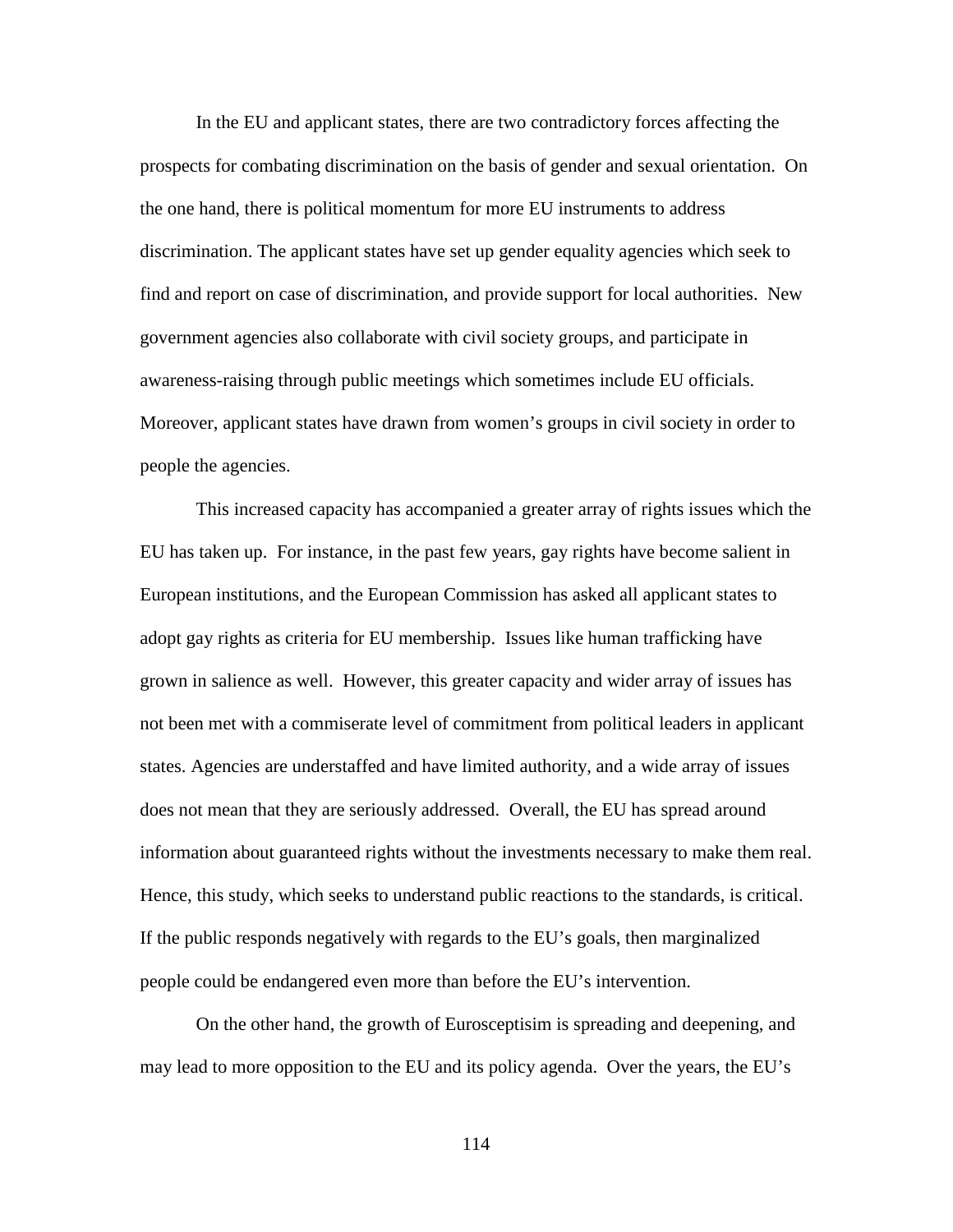popularity has decreased, and the EU's governance has had a more polarizing effect on European politics. For instance, in the 2014 European Parliament, a wave of Eurosceptic politicians was elected who are generally opposed to the power of the EU political system. In the applicant states as well, sizable swaths of the population do not support membership, and the EU's and applicant government's approaches to accession (railroading the country towards membership, whether or not membership seems likely) may be unappealing to those supportive of their state's independence. This antipathy from supporters of independence may be dangerous for marginalized groups which have a stake in the EU's policies.

The technique of making applicant states pass legislation may have counterproductive effects as well. Binding legislation with regards to equal pay for women and men, and equal treatment in the workplace, may have produced mixed developments in EU enlargement. First, the applicant governments have often treated these issues symbolically: noting them as progress towards EU standards, without enforcing them. This means that applicant states have established laws with important implications for people's day to day lives, but have made them window-dressing. Important issues are brought to fore politically in the minds of politicians and the populace without much of a chance for meaningful implementation. This window-dressing debate/laws causes political problems for marginalized people's and the advocates who must face a more political charged environment thanks to the EU's intervention while they do not have credible support in the government. The EU's top down approach also does not involve all of the relevant actors like civil society groups, which may be able to better tailor policy standards to fit their societal contexts. Second, once the EU has elevated the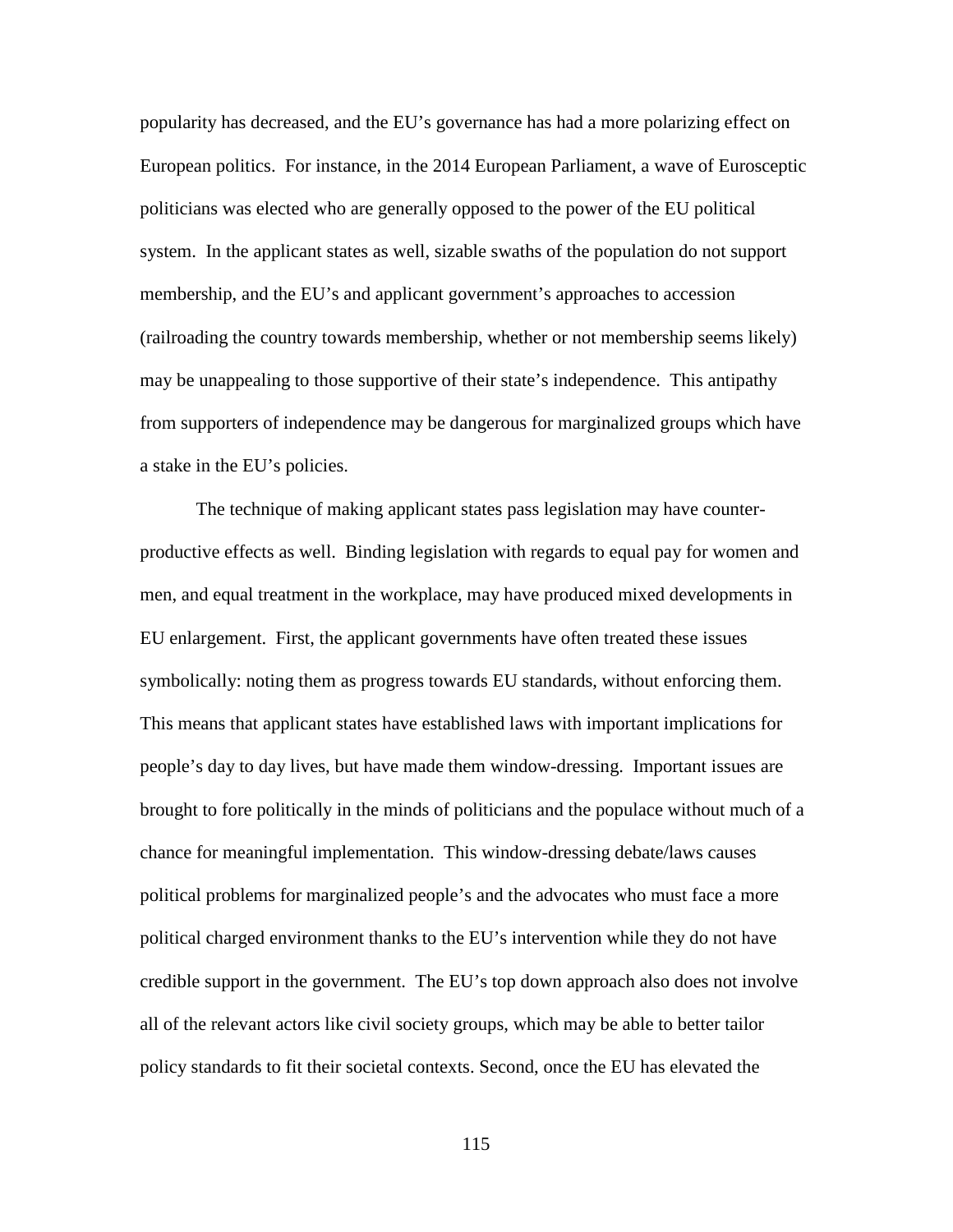discussion of rights and effectively made the governments pass laws, objections may be riled up in the populace. People who disagree with the EU's values may resent the feeling that rights issues are imposed. People who do not want to be part of the EU may resent the issues more than otherwise since their advancement leads their country to EU membership. The findings suggest that these phenomena can be primed within the context of survey experiments, which sets the stage for further studies which can elaborate upon the lasting impact of the EU's involvement in these issue areas. Data collected over time can help substantiate this or not.

Several policy implications can be extrapolated from the findings in this study. I split the implications into three areas: how the EU should change its messaging in applicant countries, how the EU should partner with national governments when administering their programs, and how civil society groups should partner with the EU. First, this study most directly connects the EU's messaging and communication in the applicant states. The EU received criticism after the 2004 enlargement (the Central and Eastern European countries, Cyprus, and Malta) for not involving all of the relevant actors in the negotiations with the applicant governments. NGOs and civil society groups were excluded. Critics noted the failure in implementation of the EU's policies. Hence, the European Commission established civil society dialogues where EU officials, government officials, and civil society activists could get together and exchange their perspectives. The EU's stated goal is including as much of the public as possible. However, as mentioned above, the EU's endeavor in policy-making has largely been legislative and the implementation of human rights standards has been problematic.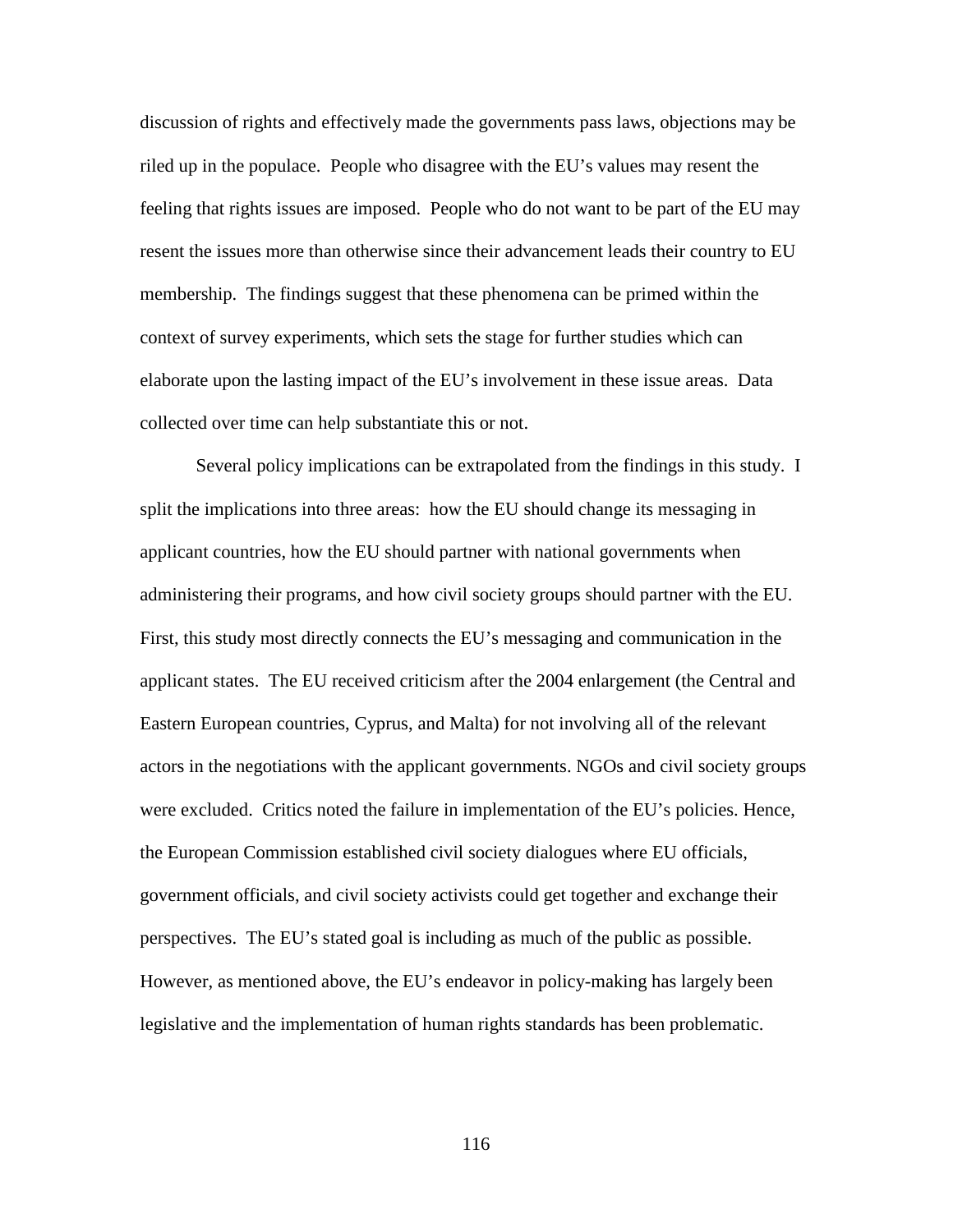Hence, the EU is actively involved in awareness raising about reforms that have so far been limited in scope.

The findings here suggest that there are particular consequences for the EU's messaging as well as the connection between setting standards for membership and important human rights issues. The "carrot on the stick" did not work. The idea of enforcing reforms does not resonate well with those who are opposed to rights issues or EU membership. Following research on economic sanctions, punitive measures can enforce compliance but they also can foster resentment especially if the sources of authority imposing sanctions are perceived to the illegitimate. The EU's status as an external authority arguably exacerbates this phenomenon in the applicant states. Not only is the EU being punitive but it can be perceived as illegitimate (Duch and Stevenson 2010).

Interestingly, the results in the study suggest that showing a clear path to membership yields a positive effect in opinions among opponents of gender equality who see economic benefits from the EU. Hence, the EU's enticements can move opinions in the direction the EU wants, but only when the barriers to membership are removed (perceptually). When the rewards are clear, opinions move positively. Hence, optimism about membership should be more so discussed among politicians when they address EU membership with the public. Making EU membership seem inevitable could boost the changes for positive opinion movement. A future study can unpack whether the effect of rewards can boost the legitimacy of the EU. Of course, this type of messaging would be a mixed bag because Eurosceptics respond negatively to issues being addressed as EU conditions, or EU issues. It could be the case that Eurosceptic politicians could use the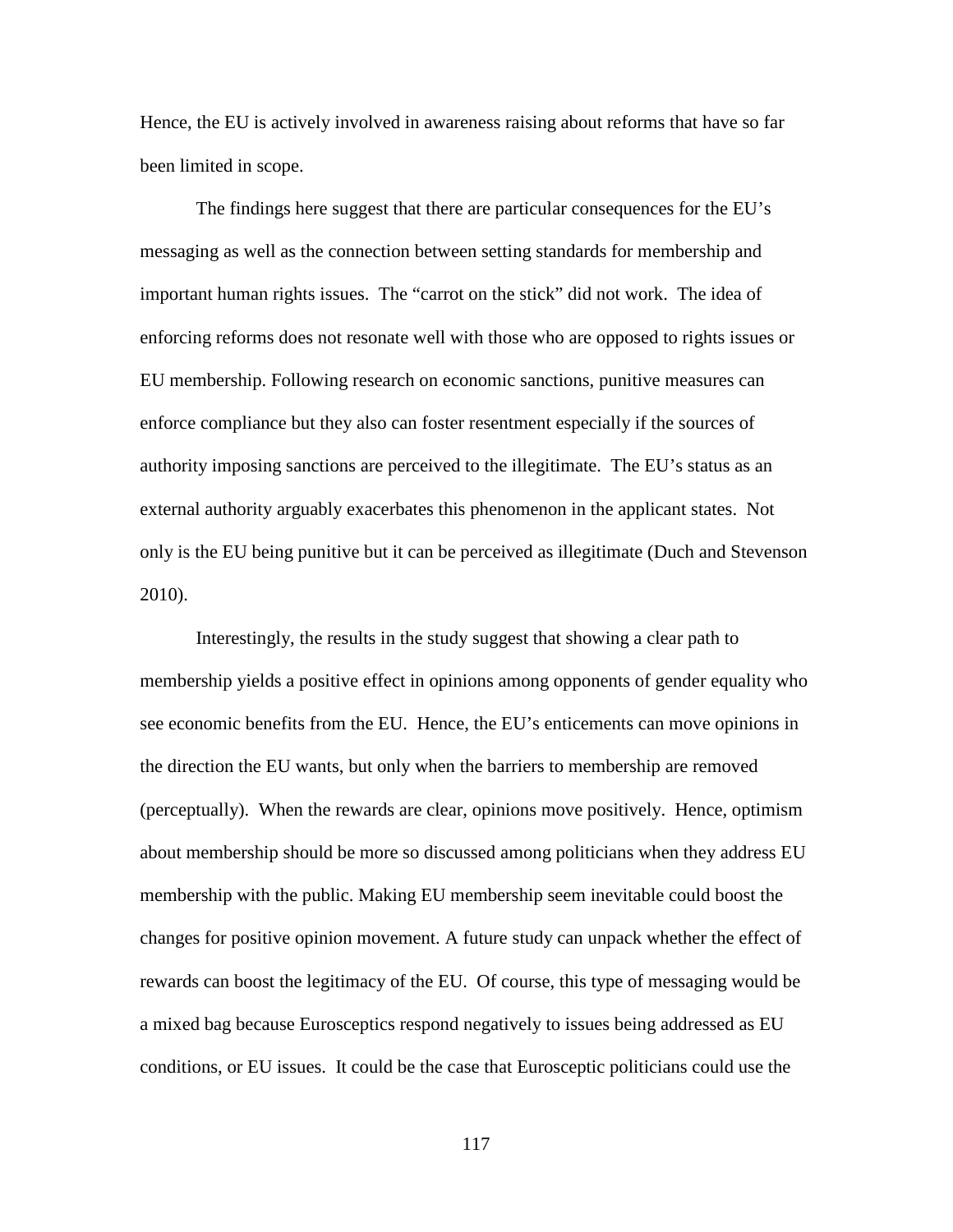EU label to get their adherents to double-down against the EU and EU issues, when the EU ties rights to membership.

Secondly, the findings point to the ways in which the EU should administer program. The findings and the implications discussed above also speak to changes in how the EU and applicant governments should involve civil society groups, and carry their implementation of rights laws. The biggest take away with regards to these relationships is the chapter on gay rights and those who feel close to gay people. Gay people represent a highly marginalized group in applicant states like Bosnia and Herzegovina, Serbia, and Turkey. The findings here suggest that the EU may not move opinions on gay rights, but I argue that the EU has an obligation to these groups. Those who feel close to gay people are more likely to support the EU's control of gay rights policies, even when controlling for important variables like support for the EU. If the EU is intervening, and not making much progress with national politicians (in terms of their support for rights), they should provide more goods and services to marginalized people themselves. Overall, the general population does not want the EU to have control and gay people are more or less willing to give the EU a shot at governance over these issues. Theoretically, systematic discrimination has led to a higher level of support for governance from an alternative authority source, among those who feel close to gay people. Hence, the EU should become directly involved in programs that can provide resources, information, and shelter for gay people. This assistant to gay people also is justified, because of the difficulty in instituting gay rights without broad popular support.

In socially conservative countries like Bosnia and Herzegovina, adopting gay rights arguably goes an extra step conceptually in comparison to many women's rights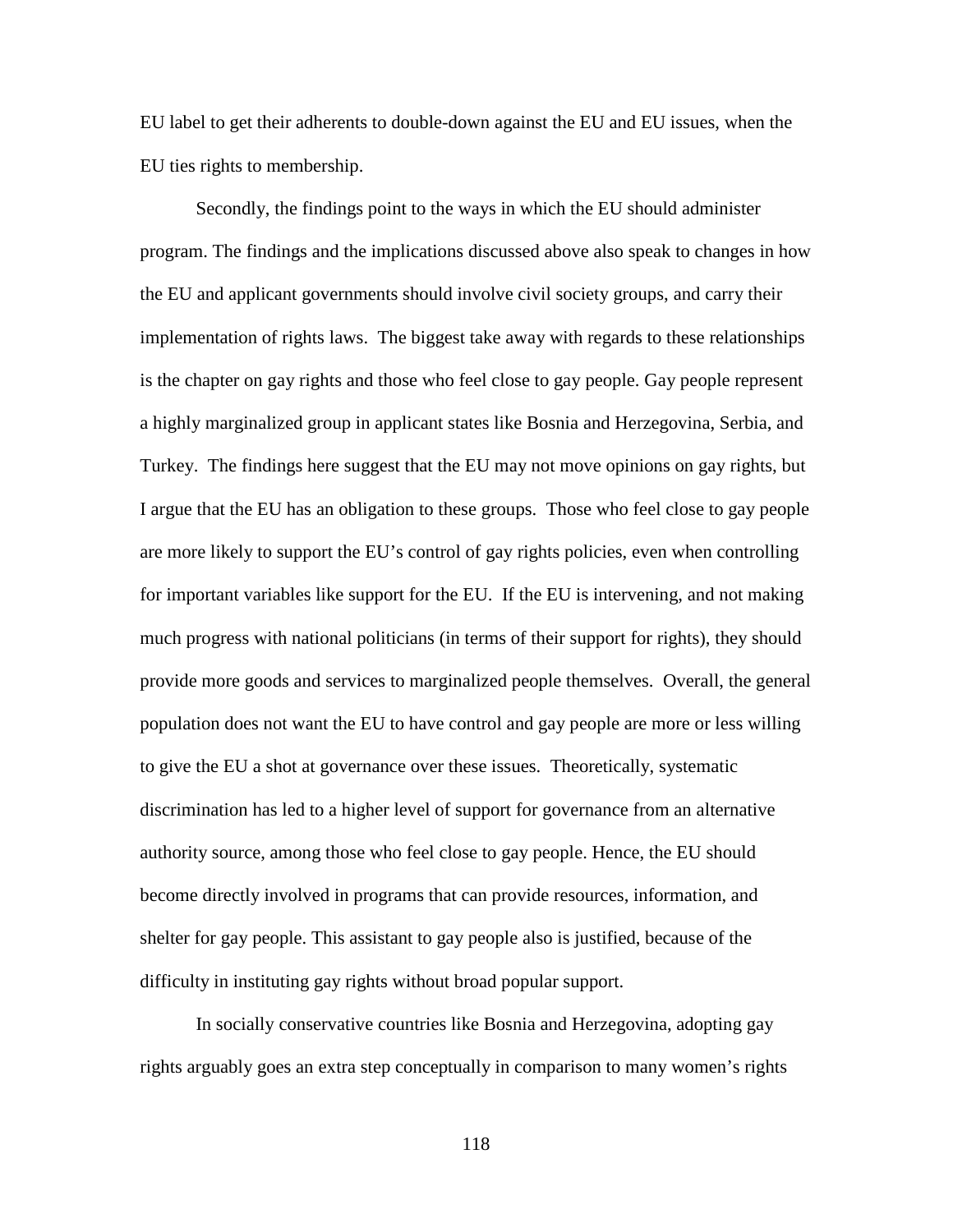such as equal pay for equal work. For equal pay for equal work, equal pay becomes attached to one's personhood as a woman when it is guaranteed is a right. On the other hand, gay rights ask for a transformed conceptualization of personhood along erotic lines, which can lead to objections in comparison to other rights. From this new conceptualization of personhood, equal treatment in the workplace can be attached. According to Judith Butler, discourses in gay rights intervene in the social process in which personhood (being human) is articulated. This challenging situation for gay rights means that their discourses can be a source of backlash which is perhaps revealed in the very low support for gay rights shown in the study here.

Other pitfalls can be encountered by policy-makers and advocates when attempting to institute gay rights. Officials promoting gay rights internationally have often deployed rhetoric termed "homoprotectionism" by Keating (2014), where the state is the vehicle for anti-homophobic social transformation. As Hillary Clinton suggested in 2011, "progress comes from changes in law… Laws change, then people will" (Clinton in Keating 2013, 247). Politically, homoprotectionism works to help garner support from those who hope to put the state more deeply in service of reforms. In other words, they help attract center-left/socialist voters. However, this motivation and its agenda in terms of rights' promotion may have counterintuitive effects. Homoprotectionist discourses, especially coming from the US and the EU are deeply linked to and embedded in inequitable global relations of power; thereby tying homosexual people to the agendas of the EU and US which many view as imperialistic. This political process of linking, embedding, and tying is strongly represented in the EU accession process where the EU tells applicant countries what it means to be an EU member in terms of rights support.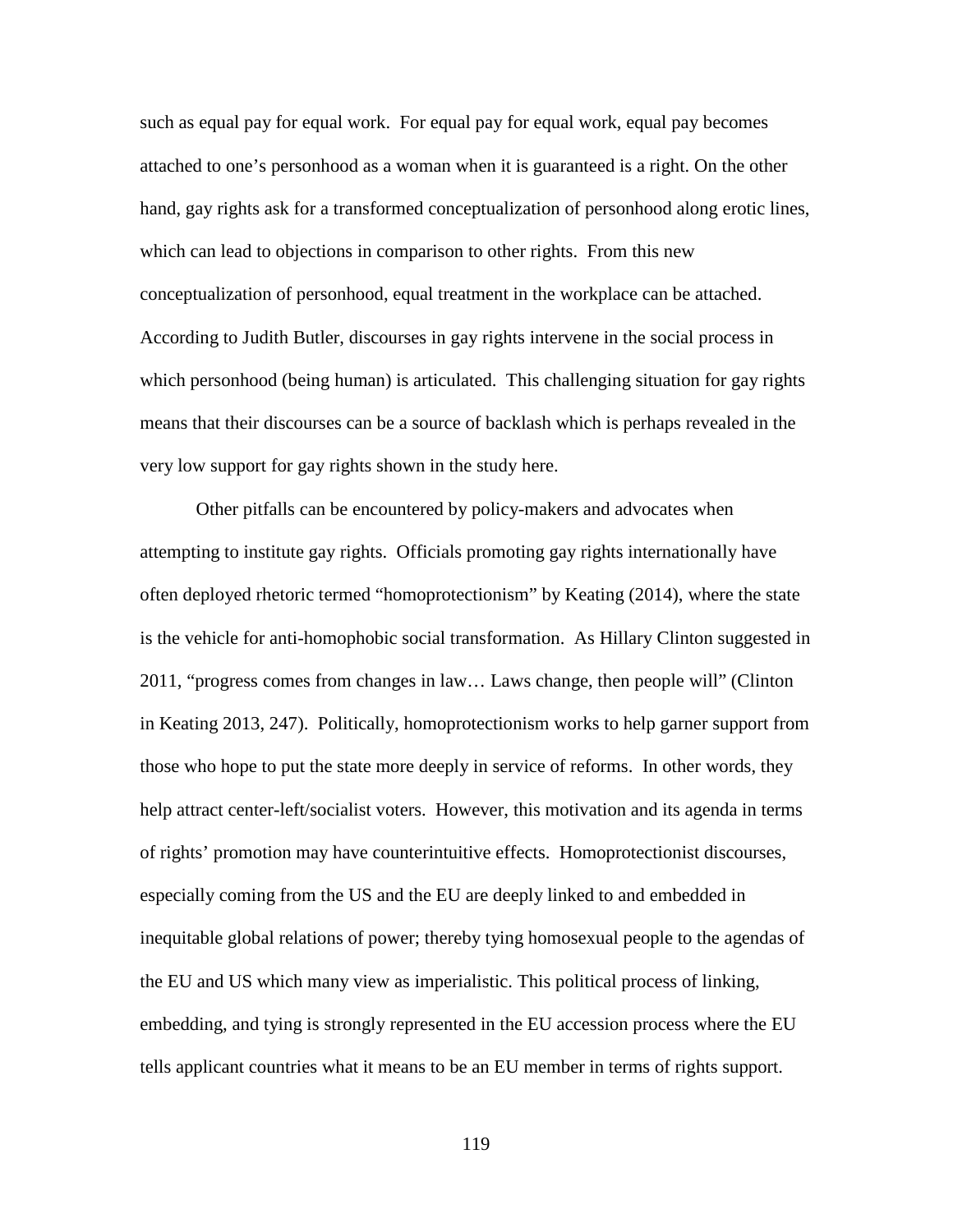Applicant states theoretically experience a stronger sense of intervention from an external institution than any other case around the world. The homoprotectionism of the EU may have helped gay people achieve some changes in policy, but the "high cost of acquiescing to unjust power relations within and between states" may make the job of advocates (trying to persuade the public and politicians to change) even more difficult than it would be otherwise (Bosia and Weiss 2013).

Thirdly, the findings suggest how the EU should further reach out to civil society groups in the EU accession process. In place of the "hard" legal measures which may antagonize opponents of human rights and the EU, the EU could promote more soft law frameworks that allow for civil society input and tailoring to localized situations. A problem for the EU in general is that framing a rigid legal measure is difficult because understandings of violence and discrimination are "culturalized" where many Europeans perceive practices such as the ostracizing of gay people and honor killings as abnormal parts of European society. The aforementioned friction between "European" norms and domestic practices could be counter- productive. Hence, local officials and activists can help frame human rights as by and for the people involved in a particular community, and not frame as a policy that is being imposed by an external power. This soft law approach may be especially important for LGBT rights because the international recognition of same-sex sexualities and gender diversity across cultures is leading to friction between the "gay/LGBT" politics of the EU and US and the "local/traditional" values in communities where these rights are being imported, despite longstanding same-sex loving practices that are present around the world. Overall, this study underscores normative concerns in terms of the commitment of the EU (and other international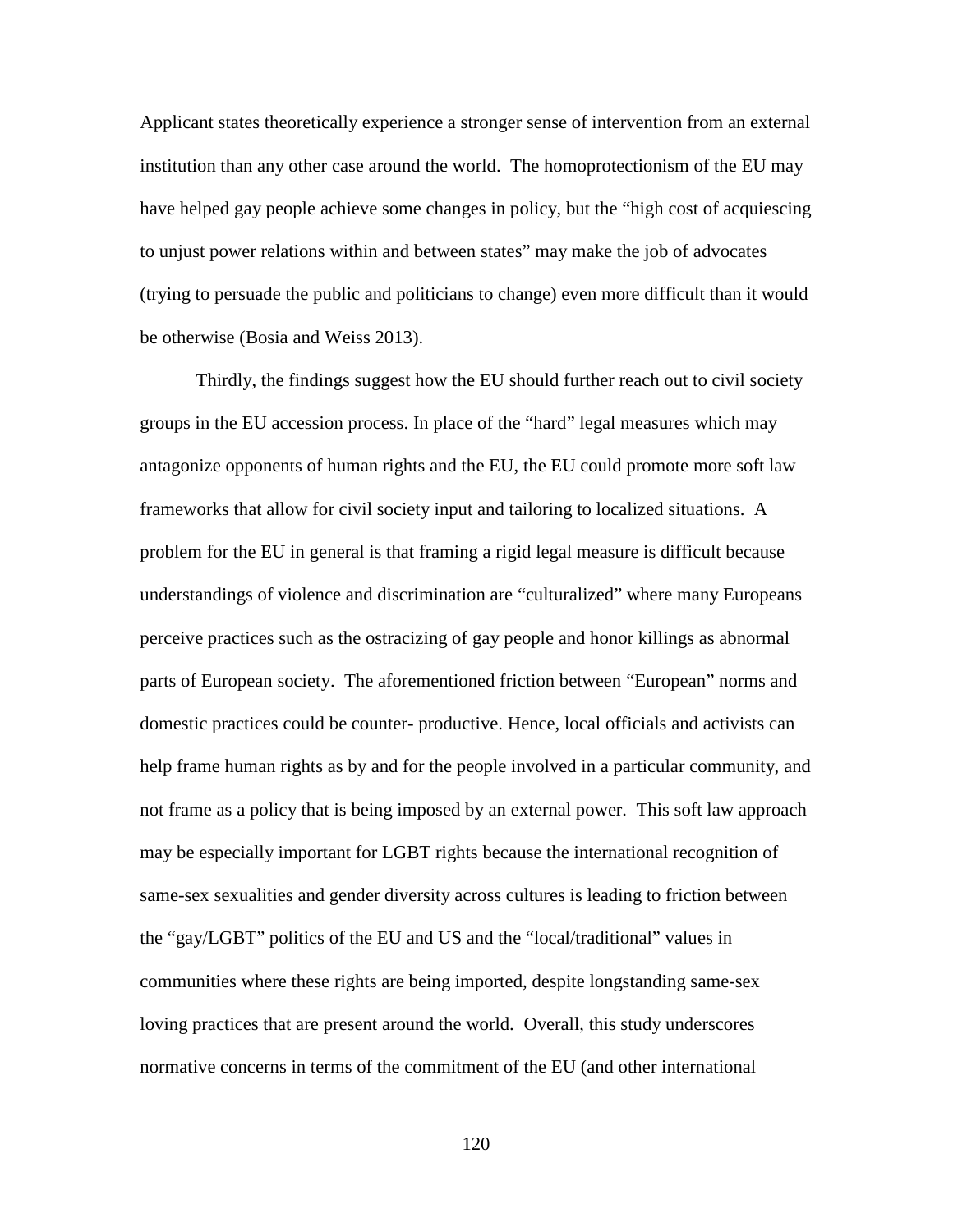organizations) to marginalized people. Those who feel close to gay people desire more EU governance for their rights, in comparison to those who do not feel close. This association is found even though the EU's powers are weak, and EU officials are not able to make states effectively implement anti-discrimination policies that would help gay people. Therefore, laws are passed without much effect, and political tensions are escalated without much gain for gay people in terms of enforced rights. I recommend that the EU do more to help gay communities directly by helping to provide counseling and shelters for those facing discrimination and their families, work to protect gay pride marchers, and protect public gatherings of LGBT people.

In order to extend my dissertation project, I plan to further explore opinions about gay rights. The survey experiments in my dissertation suggest that the EU's endorsement did not move opinions about the equal treatment of gay people. One possible explanation is that survey questions regarding gay people elicit people's sexual mores, which may not be easily moved by political messages, in comparison to questions regarding gender and pay inequalities. Scholars have not measured the reactions of people with different sexual mores (here, one's comfort with publically discussing same-sex attraction and intimacy) to the rights policies, such as equal treatment in the workplace and same-sex marriage. This posit necessitates an experimental design where respondents hear vignettes addressing gay rights in either sexual or non-sexual terms (freedom for samegender intimacy, or freedom for gay people, for instances). Then the survey would gauge opinions about gay rights, the dependent variable. I expect that people who prefer to not publically discuss same-sex attraction will be more strongly influenced to support gay rights if this issue is addressed in non-sexual terms. This study will be useful for both the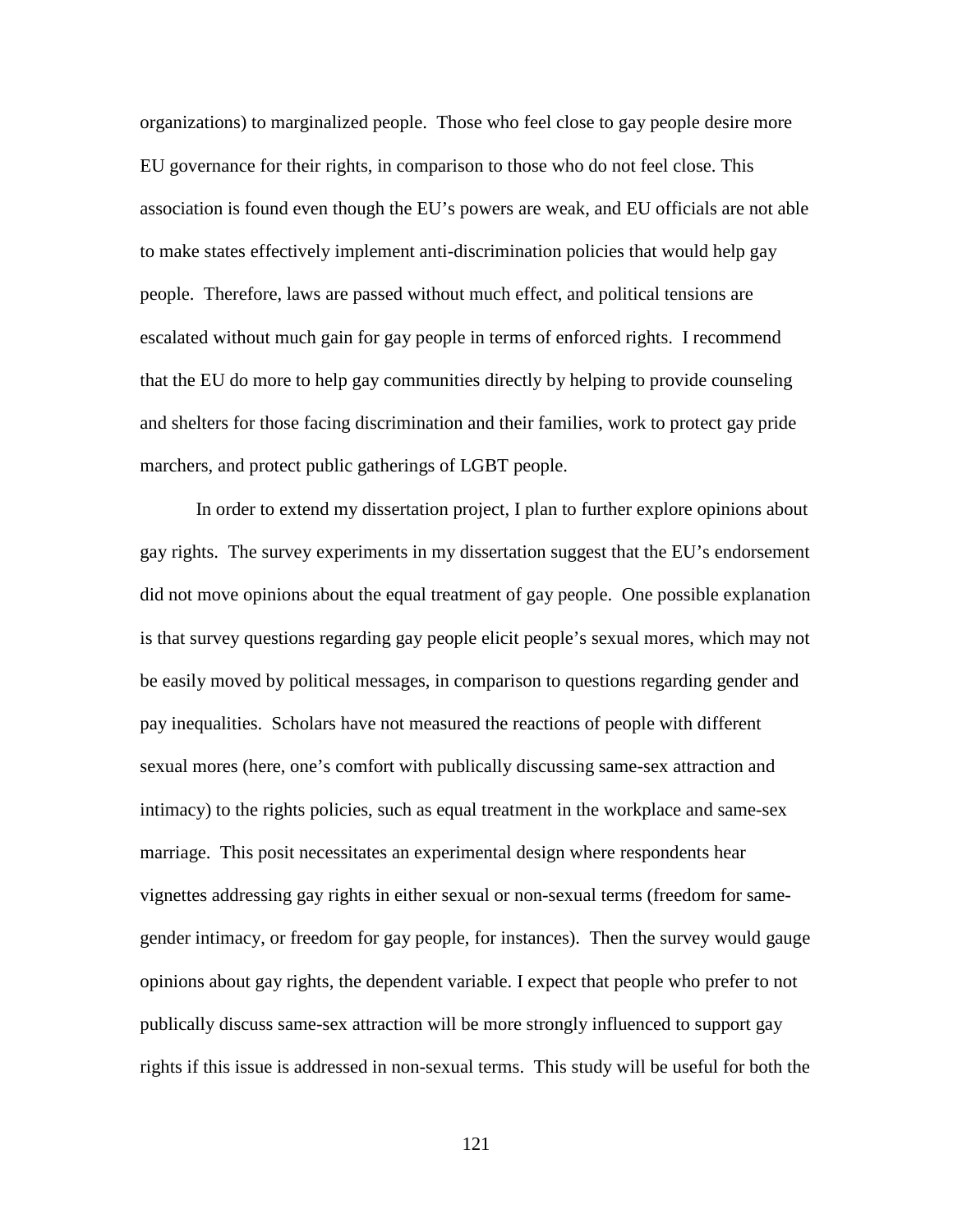growing body of LGBT politics research and LGBT advocacy groups trying to reach out to communities with conservative mores, and promote acceptance of homosexuality. I plan to include these items in my next set of surveys in the United Kingdom. With the help of my stipend, I will collect the data for this project by December 2016. I will present my research to colleagues and students in the spring of 2017, and I will submit the resulting manuscript to a journal by May 2017.

In order to further extend my research agenda, I plan to examine the effect of politicians' endorsements on support for gay rights. According Michael Bosia and Meredith Weiss, scholars often omit how political homophobia is a tool for nationbuilding, which establishes national identity in contrast to queer identities (examples include Bosnia and Herzegovina, and Uganda). What the existing research misses is a comparison of opinions among the stakeholders in gay rights: people who associate with marginalized peoples affected by human rights policies, gay people in this study. Human rights abuses stem centrally from state institutions, which marginalize people within populations. In particular, state institutions produce the marginalized status of gay people via political homophobia (for instances, national identities defined in opposition to homosexuality, and laws which privilege heterosexual relationships). Hence, I expect that those who identify more closely with gay people are more supportive of alternatives to state authority with regards to gay rights. The analysis will be based on an original survey experiment of Turkey, an applicant for EU membership. When survey respondents are told that EU officials endorse gay rights, I expect that those identifying with gay people assign more responsibility to the government for addressing gay rights, in comparison to respondents told that national officials endorse gay rights. This study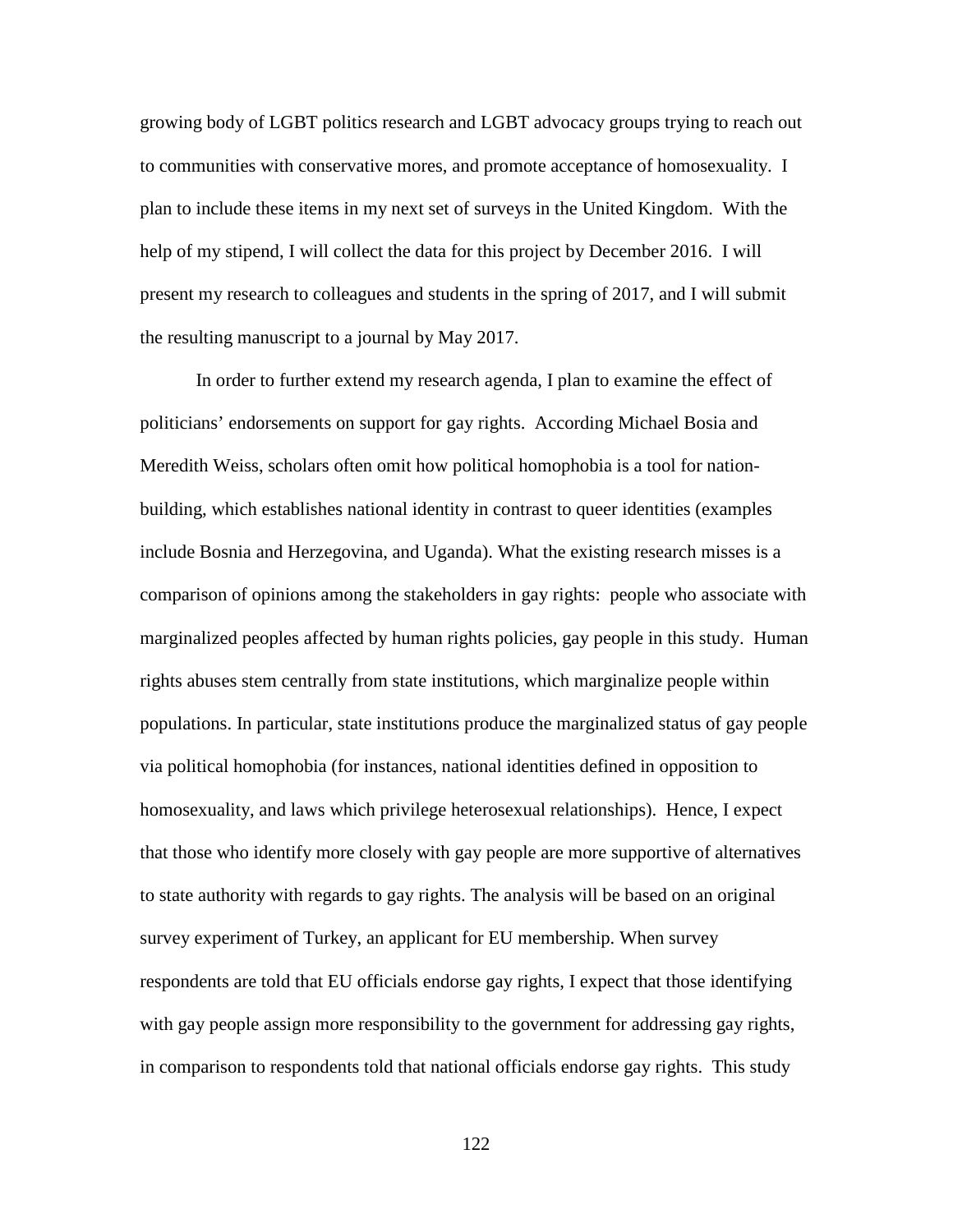contributes to EU public opinion research by showing whether marginalized people, who have a stake in the EU's rights policies, provide a constituency that trusts EU leadership. I hope to collect the data for this project by December 2017. I will present my research to colleagues and students in the spring of 2018, and I will submit the manuscript to a journal by May 2018.

My proposed research underscores normative concerns in terms of the commitment of the EU (and other international organizations) to marginalized people. EU officials may not be able to force states to adequately implement anti-discrimination policies, so they should seek out, fund, and work alongside advocates for LGBT people. Hence, EU officials should help provide counseling and shelters for those facing discrimination and their families, work to protect gay pride marchers, and protect public gatherings of LGBT people. The EU needs to do more to help LGBT people directly, while state institutions continue to sustain discrimination and fail to act.

In order to further expand my dissertation project, I plan to further explore how the EU's policy interventions affect people with different predispositions about EU membership. This dissertation focused on an applicant state, where a country is working to join the EU. In applicant states, citizens consider whether they will join the EU, and whether EU standards will be able to even further affect the policies within a state. However, the EU accession process is not the only political process where serious considerations of EU membership are open to citizens. The United Kingdom is considering leaving the European Union, and officials from the UK and the EU are negotiating the terms of staying the EU. Once a deal is reached the deal will be put to a vote, a referendum. In this referendum, voters will get to decide whether to leave the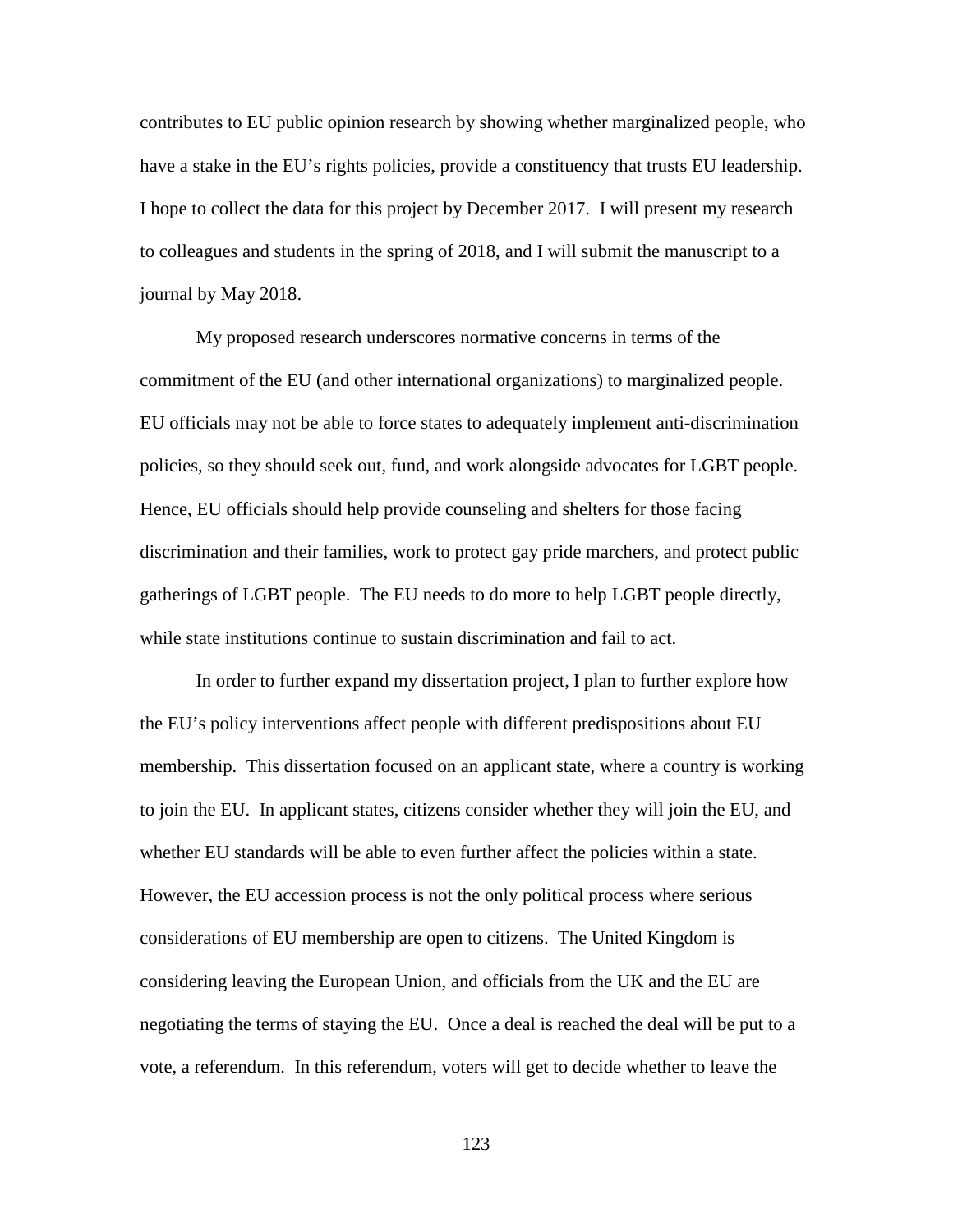European Union, or accept the terms of the deal. This opportunity provides voters with a chance to exit European Union membership. Hence, the UK provides a case of theoretical interest to my research agenda. In the UK, EU officials and UK politicians appeal to the public about EU membership and issues connected to the EU. For instance, immigration has become a salient issue with many immigrants coming to Europe from Syria and the Middle East. Leaving the EU would allow the government to more strictly monitor and limit immigration into UK. The EU has acted to promote the free movement of people, multiculturalism, and anti-discrimination on the basis of ethnicity and religion. The association of the EU with immigration policy may polarize and exacerbate antiimmigrant sentiments within the UK. Politicians like Nigel Farage from UKIP may be able to use the EU in political messages in order to rile up xenophobia and increase support for stricter immigration policies, especially in the time period in the run up the referendum when politicians are actively campaigning for and against the EU.

The survey will include two treatments. One treatment will address immigrants coming to Europe as affected by the EU (the control group will address immigrants coming to Europe, without bringing up the EU). Another set of treatment will address gay rights growing and gay people becoming a more protected group as affected by the EU (the control group will not bring up the EU). If the findings hold from the Bosnian case to the UK case, we would observe that those who wanted to leave the EU would object to immigrants and gay rights even more when they are addressed as an EU issue.

Overall, these future studies and the dissertation itself underscore the need for politicians and activists to more carefully consider the publics' perceptions of the EU. The EU is now a stage of governance with powers and policies that are consequential for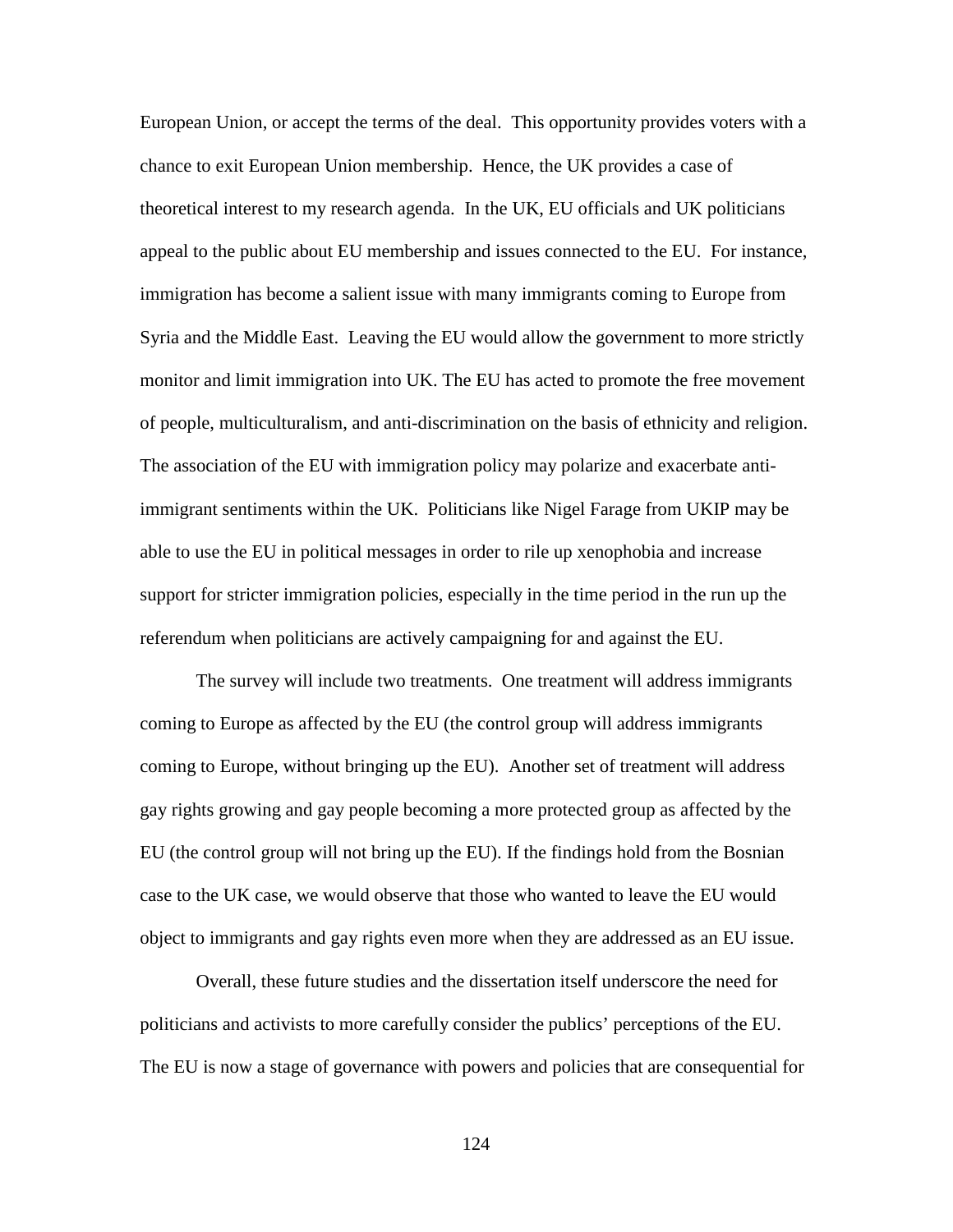people's day to day lives, especially for citizens in the applicant states which may join. The EU seems to have a polarizing effect (if any effect at all) on public opinion among the supporters and opponents of membership (and the believers in EU benefits). However, if there is a key take away, applicant state citizens should not be made to feel that they need to become more "European" by complying with EU standards. Instead, EU politicians, national politics, and activists in favor of human rights should try to persuade citizens that the standards are an important part of the communities within applicant states.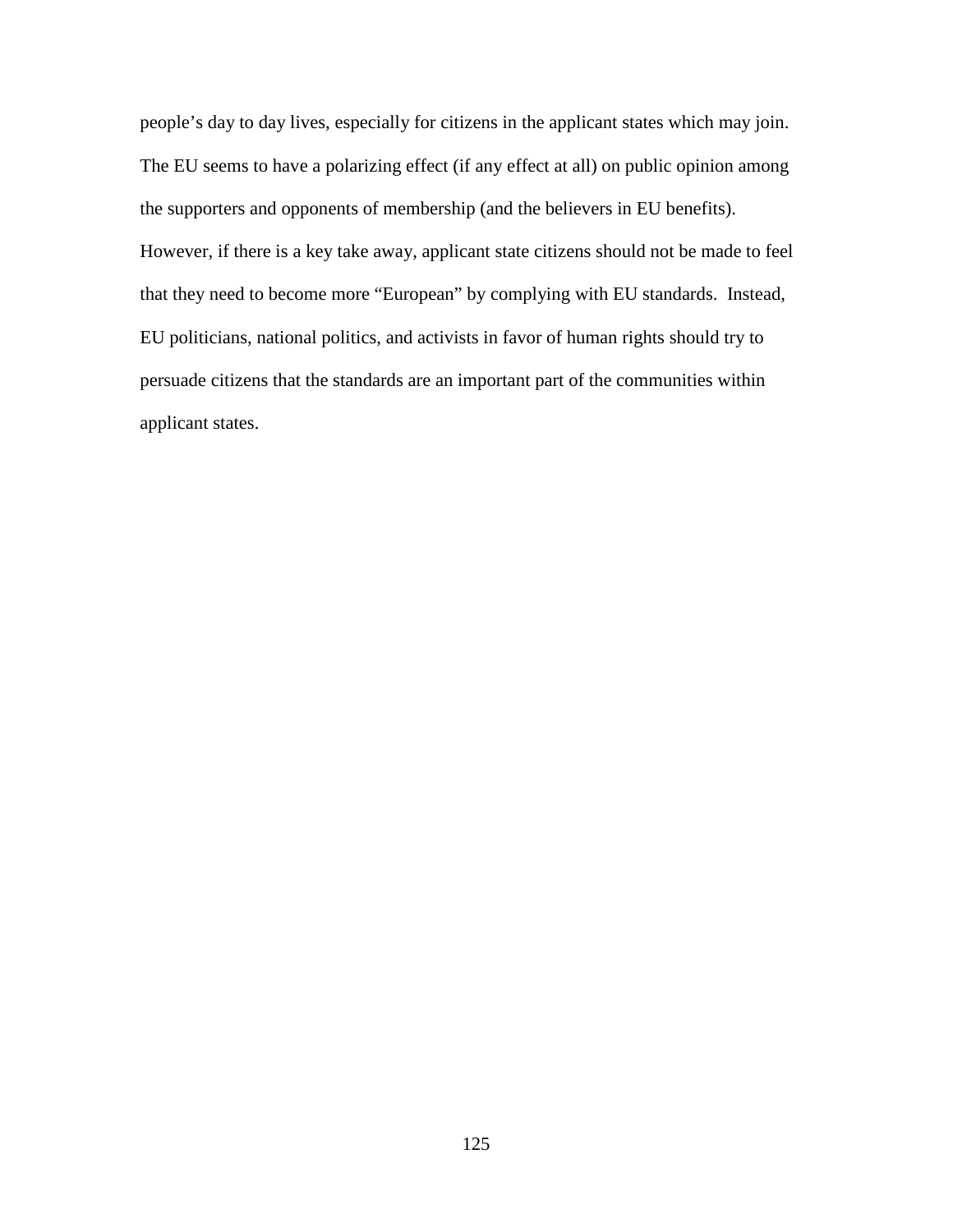# **REFERENCES**

Altman, D. (2004). Sexuality and globalization. *Sexuality Research and Social Policy*, 1, 63-68.

Altman, D. (2008). AIDS and the globalization of sexualities. *Social Identities*, 14, 145- 160.

Anderson, C. (2000). Economic voting and political context: A comparative perspective. *Electoral Studies*, 19, 151-170.

Anderson, C., Regan, P. & Ostergard, R. (2002). Political repression and public perceptions of human rights. *Political Research Quarterly*, 55, 439-456.

Ausderan, J. (2014). How naming and shaming affects human rights perceptions in the shamed country. *Journal of Peace Research*, 51, 81–95.

Avdeyeva, O. (2010). States' compliance with international requirements: Gender equality in EU enlargement countries. *Political Research Quarterly*, 63, 203–217.

Bernstein, M., Marshall, A. & Barclay, S. (2009). The challenge of law: Sexual orientation, gender identity, and social movements. In M. Bernstein (Eds), Queer mobilization: LGBT activists confront the law. New York: New York University Press.

Blasius, M. (2013). Theorizing the politics of (homo)sexualities across cultures. In M. Weiss & M. Bosia (Ed.), *Global homophobia: States, movements, and the politics of oppression* (pp. 219-245). Urbana: University of Illinois Press.

Bosia, M. & Weiss, M. (2013). Political homophobia in comparative perspective. In M. Weiss & M. Bosia (Eds), *Global homophobia: States, movements, and the politics of oppression*. Chicago: University of Illinois Press.

Bosnia, M. (2010). The globalization of a social disease: State homophobia and the crisis of the nation-state. Presented at the American Political Science Association Annual Meeting 2010. Retrieved from [http://papers.ssrn.com/sol3/papers.cfm?abstract\\_id=1643631](http://papers.ssrn.com/sol3/papers.cfm?abstract_id=1643631)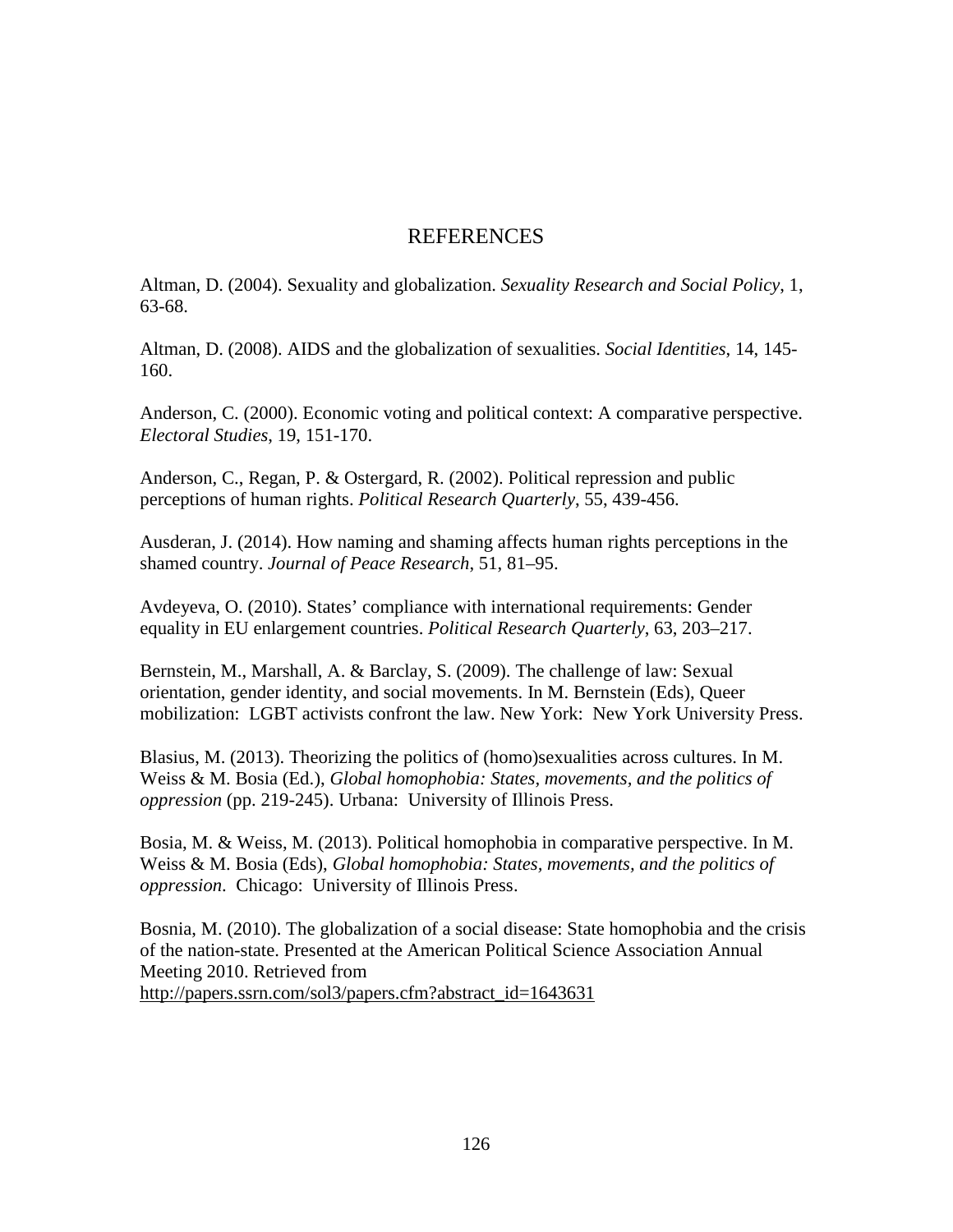Brader, T., Tucker, J., & Duell, D. (2013). Which parties can lead opinion? Experimental evidence on partisan cue taking in multiparty democracies. *Comparative Political Studies*, 46, 1485-1517.

Bulter, J. (2004). *Undoing Gender*. New York: Routledge.

Burns, N. & K. Gallagher. (2010). Public opinion on gender issues: The politics of equity and roles. *Annual Review of Political Science*, 13, 425–443.

Campbell, A., Converse, P., Miller, W., & Stokes, D. (1960). *The American voter*. Chicago: University of Chicago Press.

Carey, S. (2002). Undivided loyalties: Is national identity an obstacle to European integration? *European Union Politics*, 3, 387–413.

Carkoglu, A. (2003). Who wants full membership? Characteristics of Turkish public support for EU membership. *Turkish Studies*, 4, 171–194.

CEC. (2012a). Bosnia and Herzegovina 2012 progress report. *Commission of the European Communities*.

CEC. (2012b). Turkey 2012 progress report. *Commission of the European Communities*.

Chong, D. & Druckman, J. (2007). Framing theory. *Annual Review of Political Science*, 10, 103–26.

Cochran, B., Stewart, A., Ginzler, J., & Cauce, A. (2002). Challenges faced by homeless sexual minorities: Comparison of gay, lesbian, bisexual, and transgender homeless adolescents with their heterosexual counterparts. *American Journal of Public Health*, 92, 773-777.

Conover, P. (1988). The role of social groups in political thinking. *British Journal of Political Science*, 18, 51–76.

Council of the European Union. (2010). Toolkit to promote and protect the enjoyment of all human rights by lesbian, gay, bisexual and transgender (LGBT) people. *Council Working Group on Human Rights*, Retrieved from [http://eeas.europa.eu/human\\_rights/lgbt/docs/toolkit\\_en.pdf](http://eeas.europa.eu/human_rights/lgbt/docs/toolkit_en.pdf) 

Dal Bo, P., Foster, A., & Putterman, L. (2010). Institutions and behavior: Experimental evidence on the effects of democracy. *American Economic Review*, 100(5), 2205–29.

Davis, D., Murdie, A. & Steinmetz, C. (2012). "Makers and shapers": Human rights INGOs and public opinion. *Human Rights Quarterly*, 34, 199-224.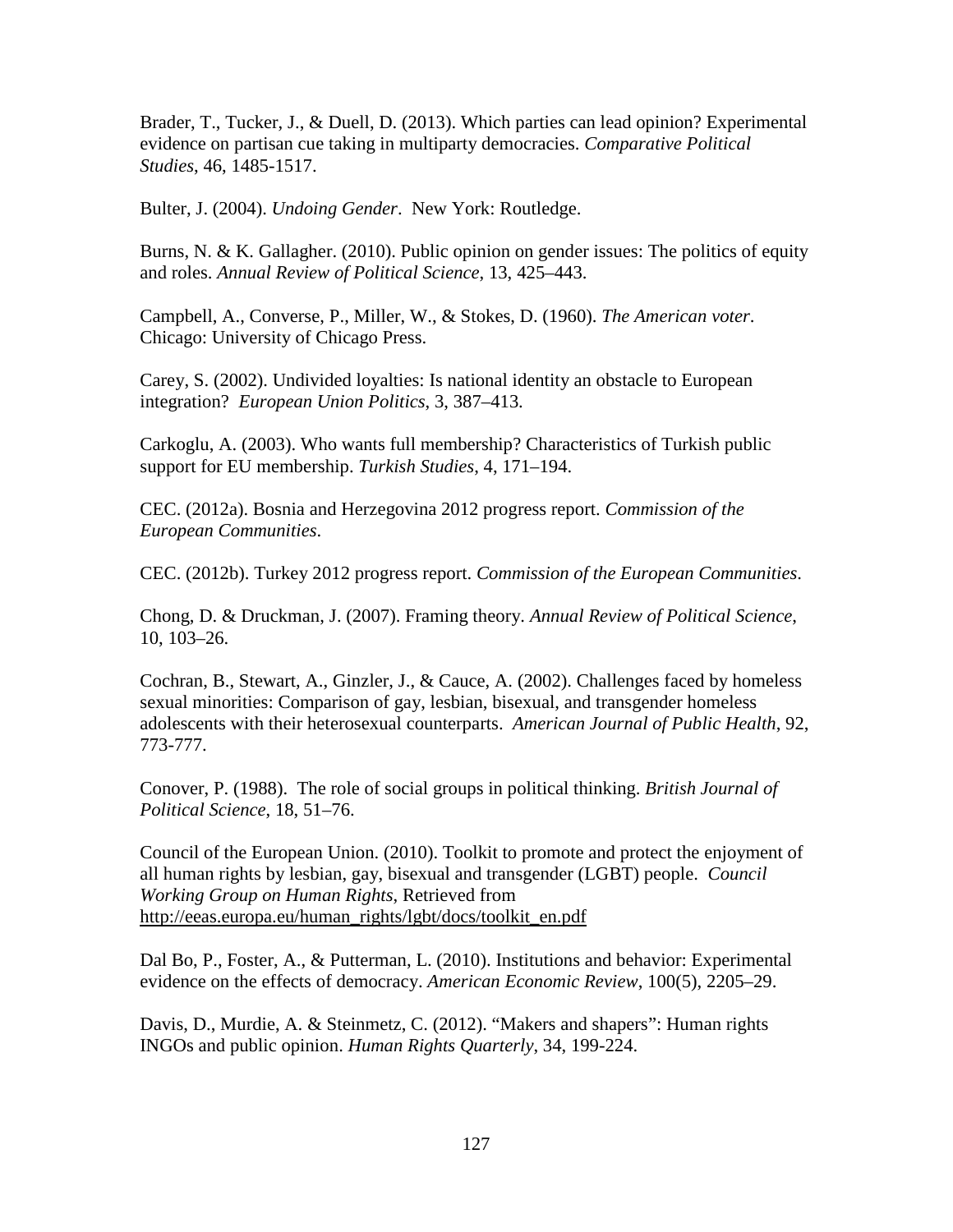de Vreese, C., Banducci, S., Semetko,., H., & Boomgaarden, H. (2006). The news coverage of the 2004 European Parliament election campaign in 25 countries. *European Union Politics*, 7, 477-504.

de Vries, C., Edwards, E., & Tillman, E. (2011). Clarity of responsibility beyond the pocketbook: How political institutions condition EU issue voting. *Comparative Political Studies*, 44, 339-363.

Dickson, E., Gordon, S., & Huber, G. (2009). Enforcement and Compliance in an Uncertain World: An Experimental Investigation. *Journal of Politics*, 71(4), 1357–78.

Diez Medrano, J. (2003). *Framing Europe: Attitudes to European integration in Germany, Spain, and the United Kingdom*. Princeton: Princeton University Press.

Disch, L. (2011). Toward a mobilization conception of democratic representation. *American Political Science Review*, 105, 100-114

Druckman, J., Peterson, E., & Slothuus, R. (2013). How elite partisan polarization affects public opinion formation. *American Political Science Review*, 107, 57-79.

Druckman, J. & Nelson, K. (2003). Framing and deliberation. *American Journal of Political Science*, 47, 729–745.

Duch, R. & Stevenson, R. (2008). *The economic vote: How political and economic institutions condition election results*. New York: Cambridge University Press.

Duch, R. & Stevenson R. (2010). The global economy, competency, and the economic vote. *Journal of Politics*, 72, 105–123.

Duina, F. (1999). *Harmonizing Europe: Nation-state within the Common Market*. New York: State University of New York Press.

Eckel, C., Fatas, E., & Wilson, R. (2010). Cooperation and status in organizations. Journal of Public Economic Theory, 12(4), 737–62.

Ehin, P. (2001). Determinants of public support for EU membership: Data from the Baltic Countries. *European Journal of Political Research*, 40, 31–56.

Ellina, C. (2003). *Promoting women's rights: The politics of gender in the European Union*. New York: Routledge.

European Commission. (2005). Civil society dialogue between the EU and candidate countries. *Communication from the Commission to the Council, the European Parliament, the European Economic and Social committee and the Committee of the Regions,* Retrieved from [http://eur-lex.europa.eu/legal](http://eur-lex.europa.eu/legal-content/EN/TXT/?uri=celex:52005DC0290)[content/EN/TXT/?uri=celex:52005DC0290](http://eur-lex.europa.eu/legal-content/EN/TXT/?uri=celex:52005DC0290)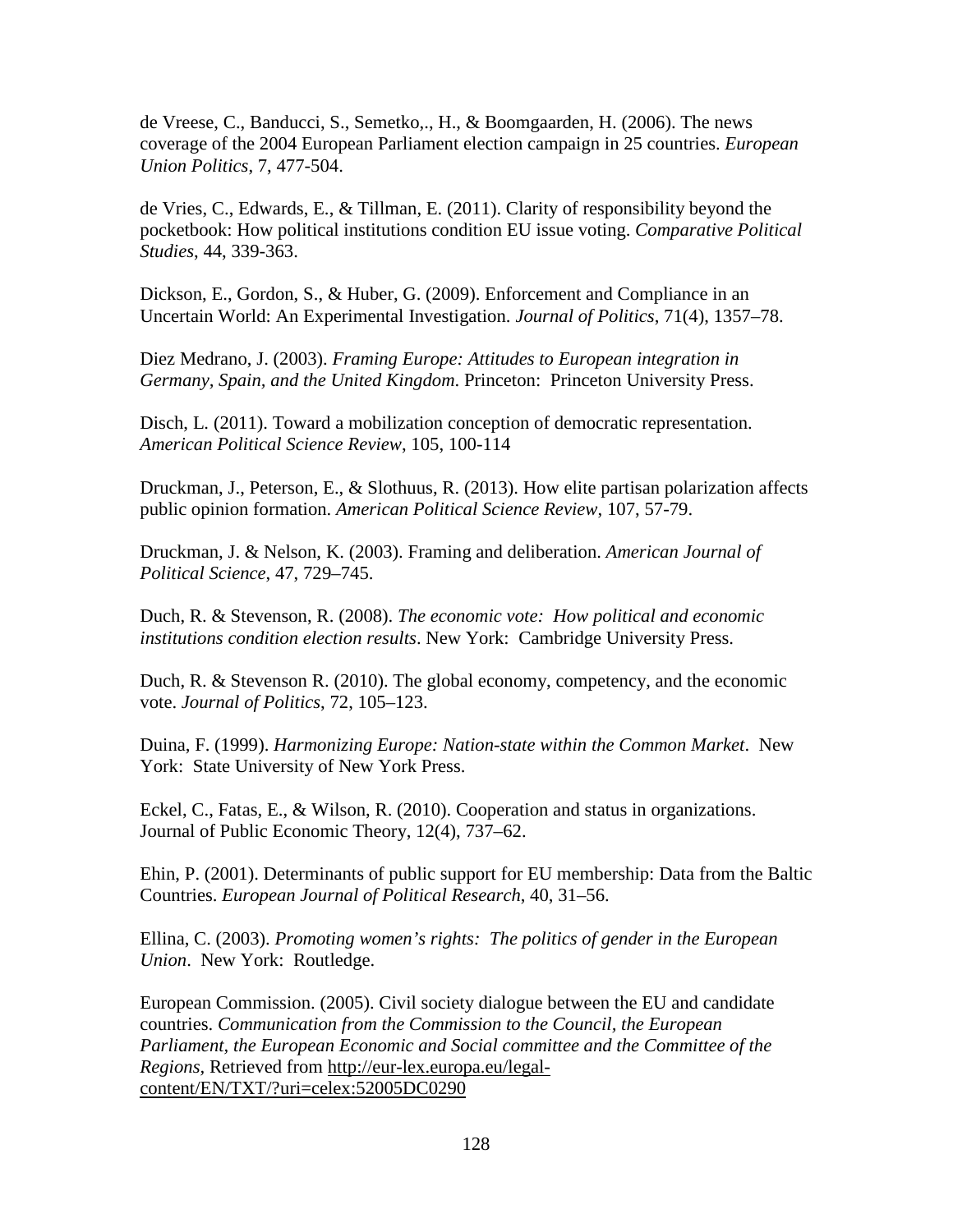European Commission. (2008). Civil society dialogue. *Delegation of the European Union to Turkey*, Retrieved from [http://avrupa.info.tr/eu-and-civil-society/civil-society](http://avrupa.info.tr/eu-and-civil-society/civil-society-dialogue.html)[dialogue.html](http://avrupa.info.tr/eu-and-civil-society/civil-society-dialogue.html) 

European Commission. (2015a). Stabilisation and Association Agreement with Bosnia and Herzegovina enters into force today. *European Commission - Press release*, Retrieved from [http://europa.eu/rapid/press-release\\_IP-15-5086\\_en.htm](http://europa.eu/rapid/press-release_IP-15-5086_en.htm) 

European Commission. (2015b). Key findings of the 2015 report on Bosnia and Herzegovina. *European Commission - Fact Sheet*, Retrieved from [http://europa.eu/rapid/press-release\\_MEMO-15-6034\\_en.htm](http://europa.eu/rapid/press-release_MEMO-15-6034_en.htm)

European Parliament. (2013). New EU accession reports: LGBT rights in the Western Balkans and Turkey. *The European Parliament's Intergroup on LGBT Rights*, Retrieved from [http://www.lgbt-ep.eu/press-releases/new-eu-accession-reports-lgbt-rights-in-south](http://www.lgbt-ep.eu/press-releases/new-eu-accession-reports-lgbt-rights-in-south-eastern-europe-and-turkey/)[eastern-europe-and-turkey/](http://www.lgbt-ep.eu/press-releases/new-eu-accession-reports-lgbt-rights-in-south-eastern-europe-and-turkey/) 

Falkner, G, Treib, O., Hartlapp, M. & Leiber, S. (2005). *Complying with Europe: EU harmonisation and soft law in the member states*. New York: Cambridge University Press.

Falkner, G. & Treib, O. (2008). Three worlds of compliance or four? The EU-15. compared to new member states. *Journal of Common Market Studies*, 46, 293-313.

Finnemore, M. & Sikkink, K. (1998). International norm dynamic and political change. *International Organization*, 52, 887-917.

Follesdal, A. & Simon, H. (2006). Why there is a democratic deficit in the EU: A response to Majone and Moravcsik. *Journal of Common Market Studies*, 44, 533-562.

Gabel, M. (1998a). Economic integration and mass politics: Market liberalization and public attitudes in the European Union. *American Journal of Political Science*, 42, 936– 953.

Gabel, M. (1998b). Public support for European integration: An empirical test of five theories. *Journal of Politics*, 60, 333–354.

Gaines, B. & Kuklinski, J. (2011). Treatment effects. *Cambridge Handbook of Experimental Political Science*. Cambridge: Cambridge University Press.

Galligan, Y., Clavero, S., & Calloni, A. (2007). *Gender politics and democracy in Post-Socialist Europe*. Opladen & Farmington Hills: Barbara Budrich Publishers.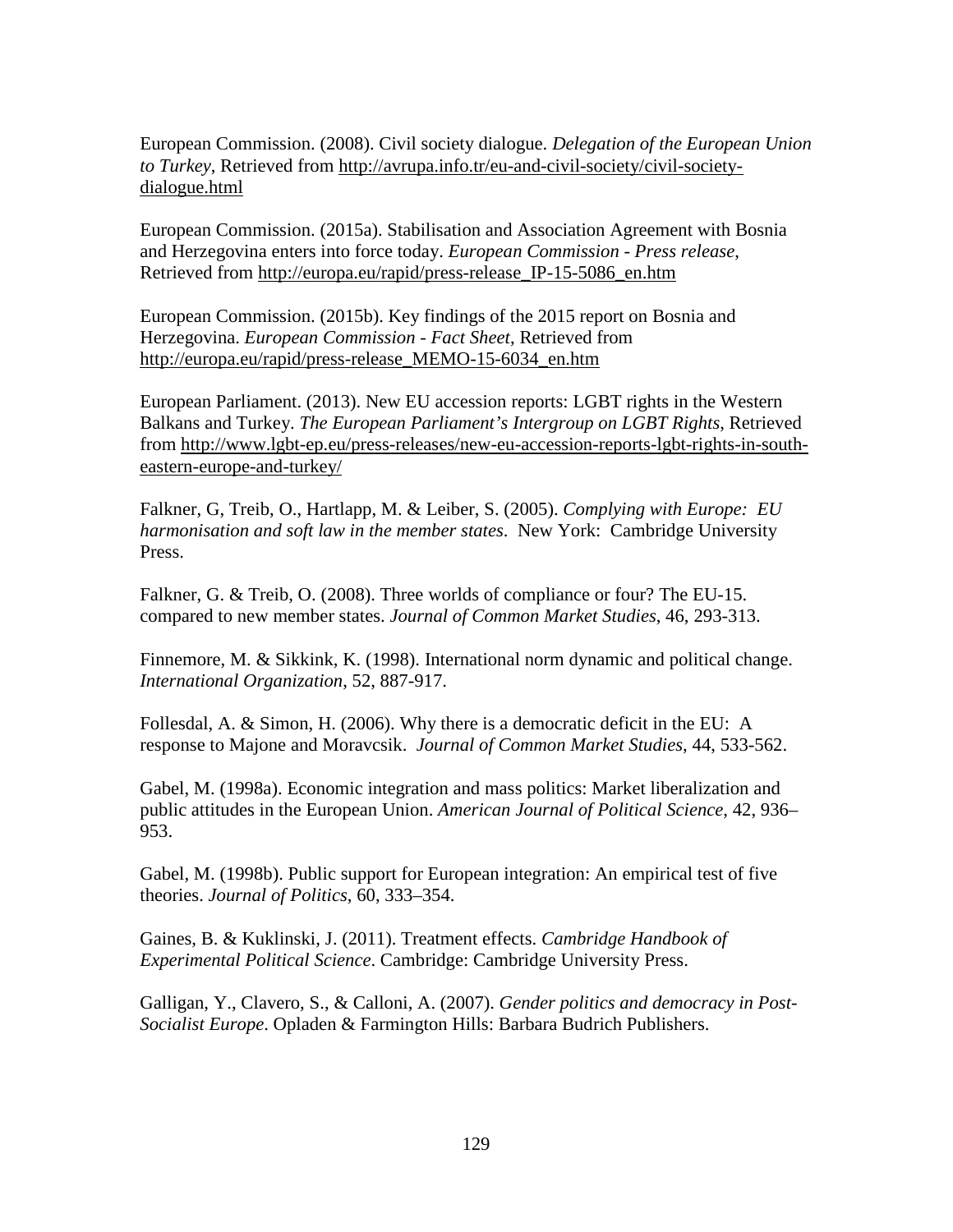Gaxie, D. (2011). What we know and do not know about citizens' attitudes towards Europe. In *Perceptions of Europe: A comparative sociology of European attitudes*. Wivenhoe Park, Colchester: European Consortium for Political Research Press.

Gibson, J., Caldeira, G., & Spence, L. (2005). Why do people accept public policies they oppose? Testing legitimacy theory with a survey-based experiment. *Political Research Quarterly*, 58, 187–201.

Goskel, A. (2011). Domestic social policy change due to the pressures of European integration: Equality between women and men at work and women's employment policies in Turkey. In *Converging Europe: Transformation of Social Policy in the Enlarged European Union and in Turkey*. Burlington: Ashgate Press.

Greif, A. (2006). *Institutions and the path to the modern economy: Lessons from medieval trade*. Cambridge: Cambridge University Press.

Grossman, G. & Baldassarri, D. (2012). The impact of elections on cooperation: Evidence from a lab-in-the-field experiment in Uganda. *American Journal of Political Science*, 56(4), 964-985.

Haas, E. (1958). The Uniting of Europe: Political, social, and economic forces, 1950- 1957. Stanford: Stanford University Press.

Hafner-Burton, E. (2008). Sticks and stones: Naming and shaming the human rights enforcement problem. *International Organization*, 62, 689-716

Hafner-Burton, E. (2014). A social science of human rights. *Journal of Peace Research*, 51, 273–286.

Harfner-Burton, E. & Tsutsui, K. (2005). Human rights in a globalizing world: The paradox of empty promises. *American Journal of Sociology*, 110, 1373-1411.

Harfner-Burton, E. (2007). Justice lost! The failure of international human rights law to matter where needed most. *Journal of Peace Research*, 44, 407–425

Hathaway, O. (2002). Do human rights treaties make a difference? *Yale Law Journal*, 111, 1935–2042.

Hathaway, O. (2007). Why do countries commit to human rights treaties? *Journal of Conflict Resolution*, 51, 588-621

Hawkins, D. (2004). Explaining costly international institutions: Persuasion and enforceable human rights norms. *International Studies Quarterly*, 48, 779-804.

Hellwig, T. & Samuels, D. (2008). Electoral accountability and the variety of democratic regimes. *British Journal of Political Science*, 38, 65–90.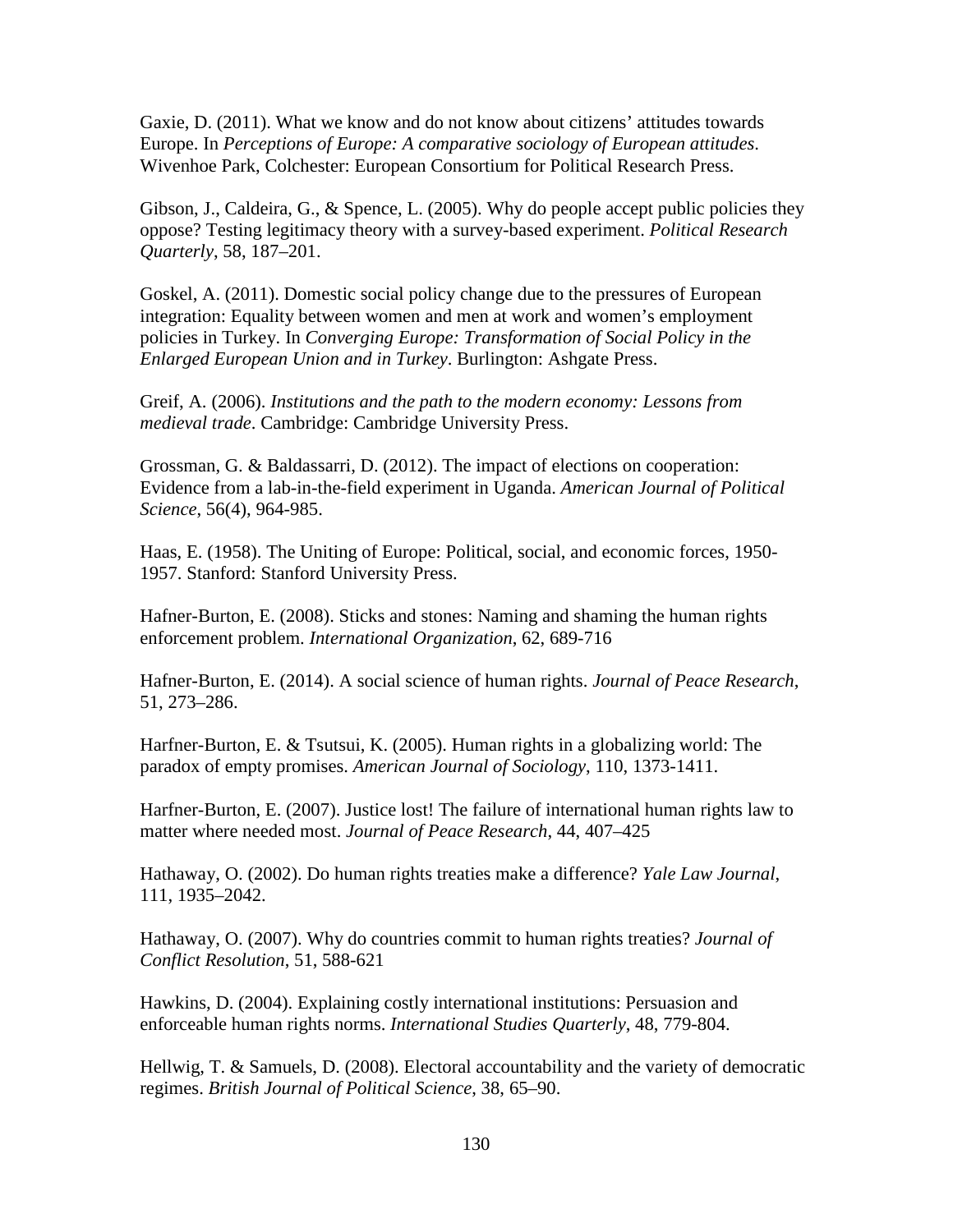Hellwig, T. (2001). Interdependence, government constraints, and economic voting. *Journal of Politics*, 63, 1141-1162.

Hellwig, T. (2008). Globalization, policy constraints and vote choice. *Journal of Politics*, 70, 1128–1141.

Hix, S. & Marsh, M. (2007). Punishment or protest? Understanding European Parliament elections. *Journal of Politics*, 69, 495-510.

Hix, S. & Marsh, M. (2011). Second-order effects plus pan-European political swings of European Parliament elections across time. *Electoral Studies*, 30, 4-15.

Hix, S. (2008). *What's wrong with the European Union and how to fix it*? Malden: Polity Press.

Hobolt, S. & Spoon, J. (2012). Motivating the European voter: Parties, issues and campaigns in European Parliament elections. *European Journal of Political Research*, 51, 701-727.

Hobolt, S. & Tilley, J. (2014). *Blaming Europe? Responsibility without accountability in the European Union*. New York: Oxford University Press.

Hobolt, S., Tilley, J. & Wittrock, J. (2013). Listening to the government: How information shapes responsibility attributions. *Political Behavior*, 35, 153-174.

Hoffmann, E. (2005). Dispute resolution in a worker cooperative: Formal procedures and procedural justice. *Law & Society Review*, 39(1), 51–82.

Hooghe, L. & Marks, G. (2004). Does identity or economic rationality drive public opinion on European integration? *PS: Political Science*, July, 415–420.

Hoskyns, C. (1996). *Integrating gender, women, law, and politics in the European Union*. New York: Verso.

Huddy, L. (2001). From social to political identity: A critical examination of social identity theory. *Political Psychology*, 22, 127-156.

Huddy, L. (2003). Group identity and political cohesion. In L. Huddy, D. Sears, & J. Levy (Eds), *The Oxford handbook of political psychology*. New York: Oxford University Press.

Human Rights Watch. (2014). Bosnia and Herzegovina: attack on LGBT activists. Retrieved from [https://www.hrw.org/news/2014/02/04/bosnia-and-herzegovina-attack](https://www.hrw.org/news/2014/02/04/bosnia-and-herzegovina-attack-lgbt-activists)[lgbt-activists](https://www.hrw.org/news/2014/02/04/bosnia-and-herzegovina-attack-lgbt-activists)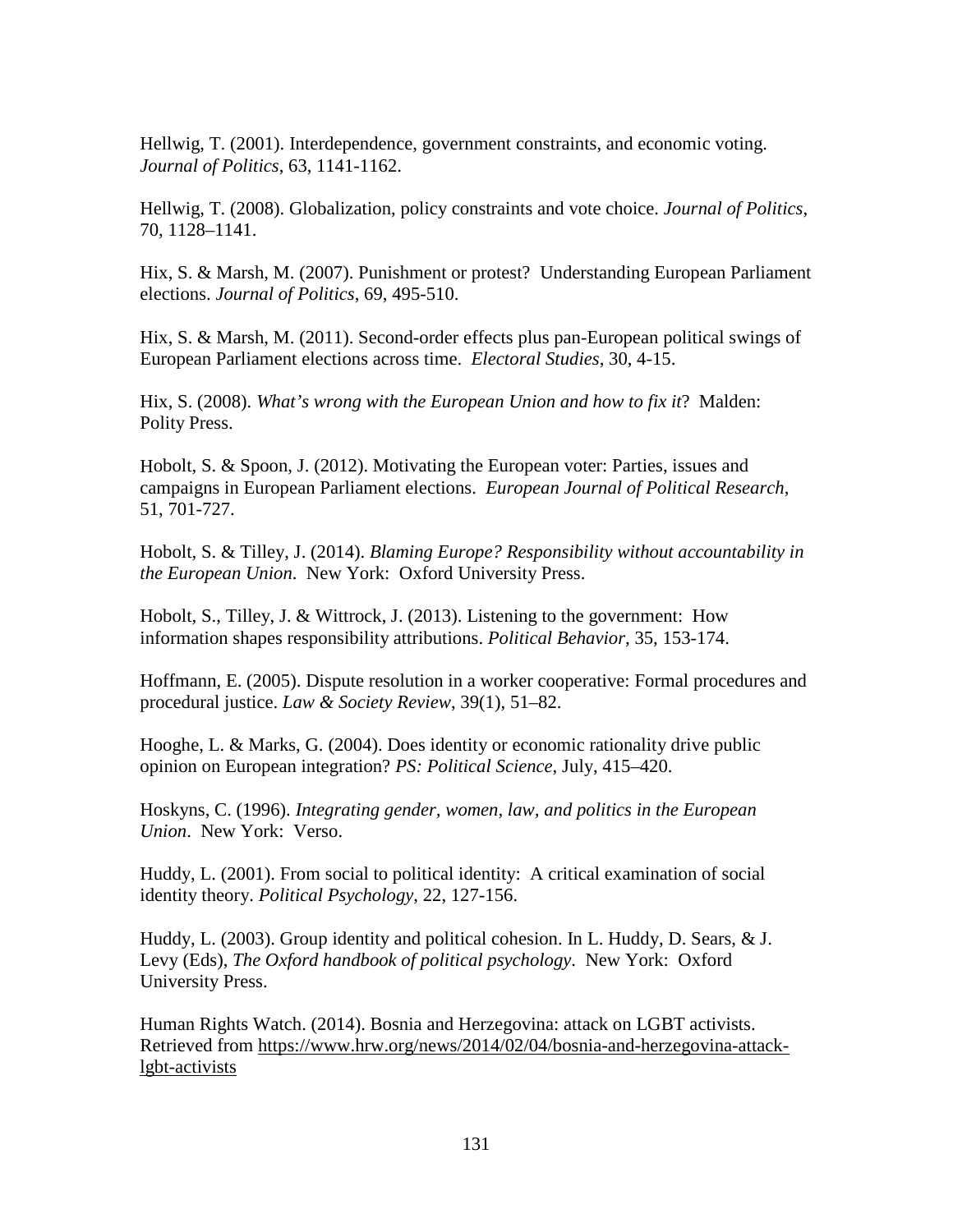Ikenberry, J. & Kupchan, C. (1990). Socialization and hegemonic power. *International Organization*, 44, 290–314.

ILGA-Europe. (2013). Bosnia and Herzegovina. ILGA-Europe Annual Review. Retrieved from<http://www.refworld.org/pdfid/5195f1140.pdf>

Imai, K., Keele, L. & Tingley, D. (2010). A general approach to causal mediation analysis. *Psychological Methods*, 15, 309-334.

IRI. (2012). Turkey public opinion survey. *International Republican Institute*.

Keating, C. (2013). Conclusion: On the interplay of state homophobia and homoprotectionism. In M. Weiss & M. Bosia (Ed.), *Global homophobia: States, movements, and the politics of oppression* (pp. 246-254). Urbana: University of Illinois Press.

Keck, M. & Sikkink, K. (1998). *Activists beyond borders: Advocacy networks in international politics*. Ithaca: Cornell University Press.

Kochenov, D. (2007). Democracy and human rights – Not for gay people?: EU eastern enlargement and its impact on the protections of the rights of sexual minorities. *Texas Wesleyan Law Review*, 13, 459-495.

Kritzinger, S. (2003). The influence of the nation-state on individual support for the European Union. *European Union Politics*, 4, 219–241.

Lakoff, G. (1987). *Women, fire, and dangerous things: What categories reveal about the mind*. Chicago: University of Chicago Press.

Levi, M., & Sacks, A. (2009). Legitimating beliefs: Sources and indicators. *Regulation & Governance*, 3(4), 311–33.

Lupia, A. & McCubbins, M. (1998). The democratic dilemma: Can citizens learn what they need to know? New York: Cambridge University Press.

Maier, J. & Rittberger, B. (2008). Shifting Europe's boundaries: Mass media, public opinion and the Enlargement of the EU. *European Union Politics*, 9, 243–267.

Margot, C. (2009). *The straight state: Sexuality and citizenship in twentieth-century America*. Princeton: Princeton University Press.

Marsh, M. & Tilley, J. (2010). The attribution of credit and blame to governments and its impact on vote choice. *British Journal of Political Science*, 40, 115–34.

Marsh, M. (1998). Testing the second-order election model after four European elections. *British Journal of Political Science*, 28, 591-607.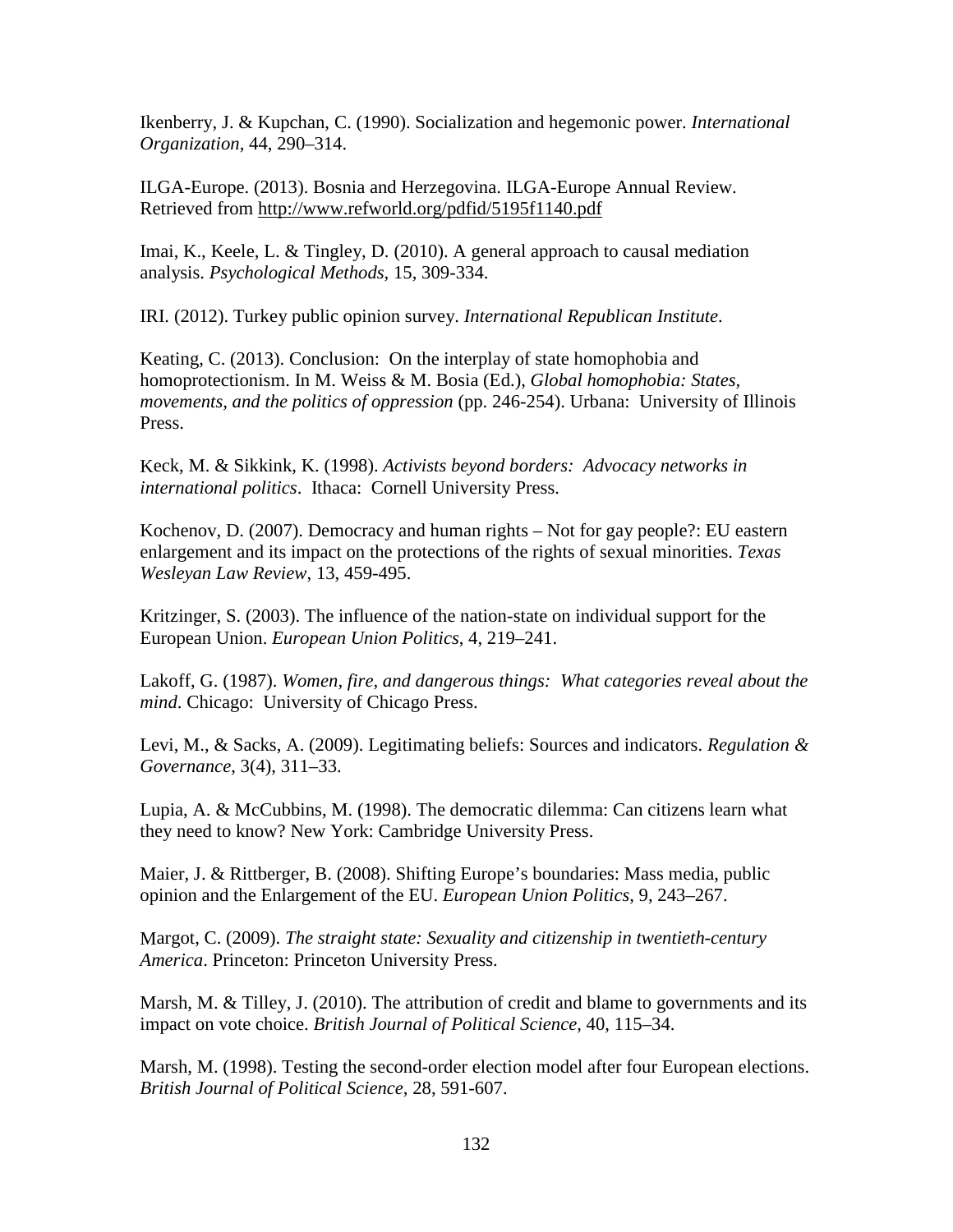Marx, A. (1998). *Making race and nation*. New York: Cambridge University Press.

McFarland, S. & Mathews, M. (2005). Who cares about human Rights? Political Psychology, 26, 365-385.

McLaren, L. (2007). Explaining mass-level Euroscepticism: Identity, interests, and institutional district. *Acta Politica*, 42, 233–251.

Montoya, C. (2013). *From global to grassroots: The European Union, transnational advocacy, and combating violence against women*. Oxford: Oxford University Press.

Moravcsik, A. (2000). The origins of human rights regimes: Democratic delegation in postwar Europe. *International Organization*, 54, 217-252.

Moravcsik, A. (2002). In defense of the 'democratic deficit': Reassessing legitimacy in the European Union. *Journal of Common Market Studies*, 40, 603-624.

Moravcsik, A. (2008). The myth of Europe's democratic deficit. Intereconomics: *Journal of European Public Policy*, (November-December), 331-340.

Morton, R. & Williams, K. (2010). *Experimental political science and the study of causality*. Cambridge: Cambridge University Press.

Mutz, D. (2011). *Population-based survey experiments*. Princeton: Princeton University Press.

NDI. (2009). Public opinion poll in Bosnia and Herzegovina (BiH). *National Democratic Institute*.

Neumayer, E. (2005). Do international human rights treaties improve respect for human rights? *Journal of Conflict Resolution*, 49, 925-953.

O'Dwyer, C. & Schwartz, K. (2010). Minority rights after EU enlargement: A comparison of antigay politics in Poland and Latvia. *Comparative European Politics*, 8, 220-243.

O'Dwyer, C. (2010). From conditionality to persuasion? Europeanization and the rights of sexual minorities in postaccession Poland. *Journal of European Integration*, 32, 229- 247.

O'Dwyer, C. (2013). Gay rights and political homophobia in postcommunist Europe: Is there an "EU effect"? In M. Weiss & M. Bosia (Ed.), *Global homophobia: States, movements, and the politics of oppression* (pp. 103-126). Urbana: University of Illinois Press.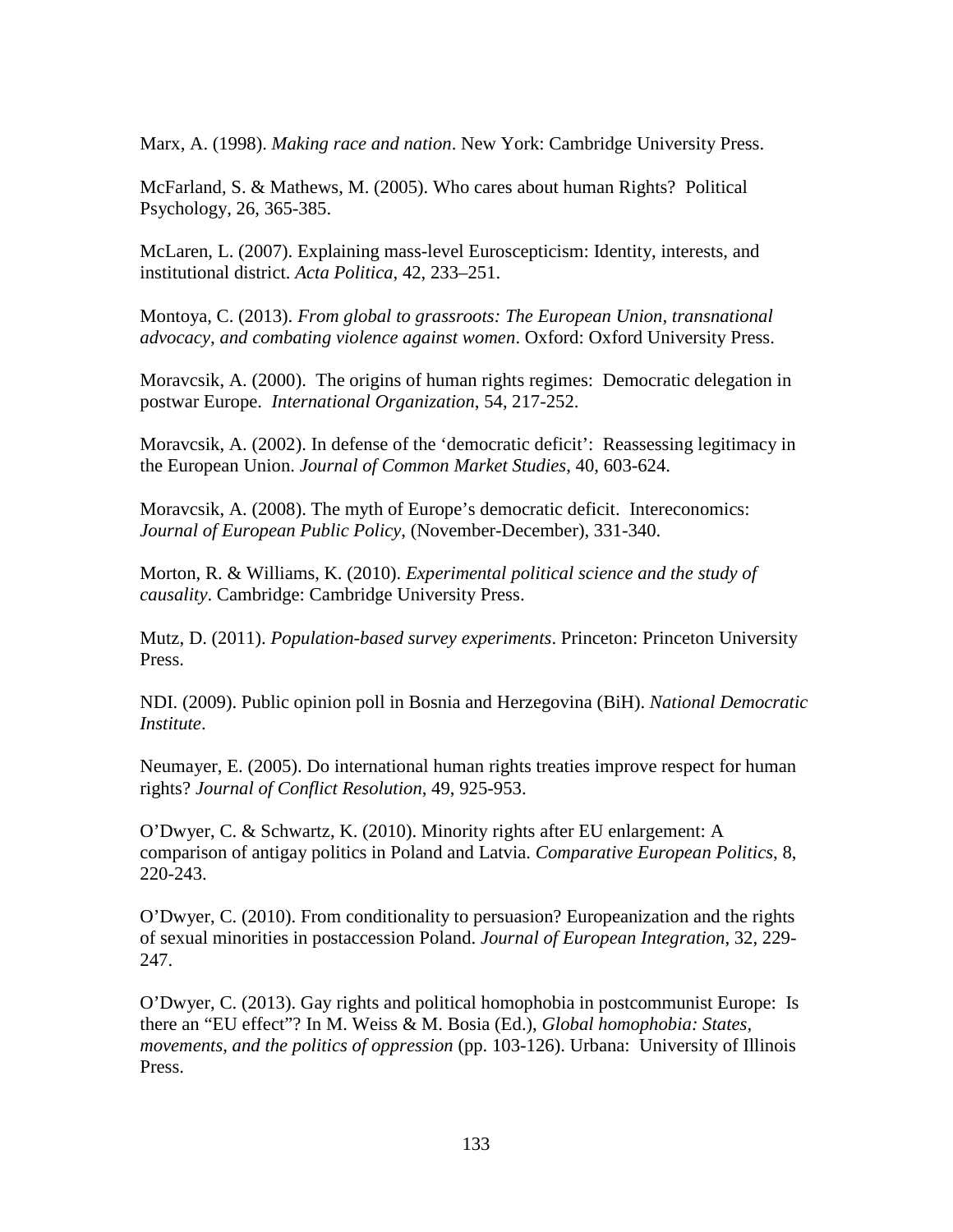Olujic, M. (1998). Embodiments of terror: Gendered violence in peacetime and wartime in Croatia and Bosnia-Herzegovina. *Medical Anthropology Quarterly*, 12, 31-50.

Olzak, S. (1983). Contemporary ethnic mobilization. *Annual Review of Sociology*, 9, 355- 374

Organization for Security and Co-operation in Europe (OSCE). (2012). Gender equality in Bosnia and Herzegovina – Still a long way to go. Retrieved from <http://www.oscebih.org/News.aspx?newsid=171&lang=EN>

Pegram, T. (2010). Diffusion across political systems: The global spread of national human rights institutions. *Human Rights Quarterly*, 32, 729-760.

Powell, G. & Whitten, G. (1993). A cross-national analysis of economic voting: Taking account of the political context. *American Journal of Political Science*, 37, 391-414.

Rettman, A. (2012). Gay rights is EU entry criterion, Brussels says. *EU Observer* Retrieved from<https://euobserver.com/lgbti/116963>

Rhodebeck, L. (1996). The structure of men's and women's feminist orientations: feminist identity and feminist opinion. *Gender Society*, 10, 386–403.

Risse, T., Ropp, S. & Sikkink, K. (1999a). The socialization of international human rights norms into domestic practices: Introduction. In *The power of human rights: International norms and domestic change*. Cambridge: Cambridge University Press.

Risse, T. (2010). A community of Europeans? Transnational identities and public spheres. Ithaca: Cornell University Press.

Roth, S. (2007). Sisterhood and solidarity? Women's organizations in the expanded European Union. *Social Politics*, 14, 460-487.

Roth, S. (2008). Introduction. In S. Roth (Ed.) *Gender politics in the expanding European Union, mobilization, inclusion, exclusion* (pp. 1-16). New York: Berghahn Books.

Rudolph, T. (2006). Triangulating political responsibility: The motivated formation of responsibility judgments. *Political Psychology*, 27, 99–122.

Sagan, S. (2000). Why do states build nuclear weapons? Three models in search of a bomb. *International Security*, 21, 54–86.

Sanchez-Cuenca, I. (2000). The political basis of support for European integration. *European Union Politics*, 1, 147–171.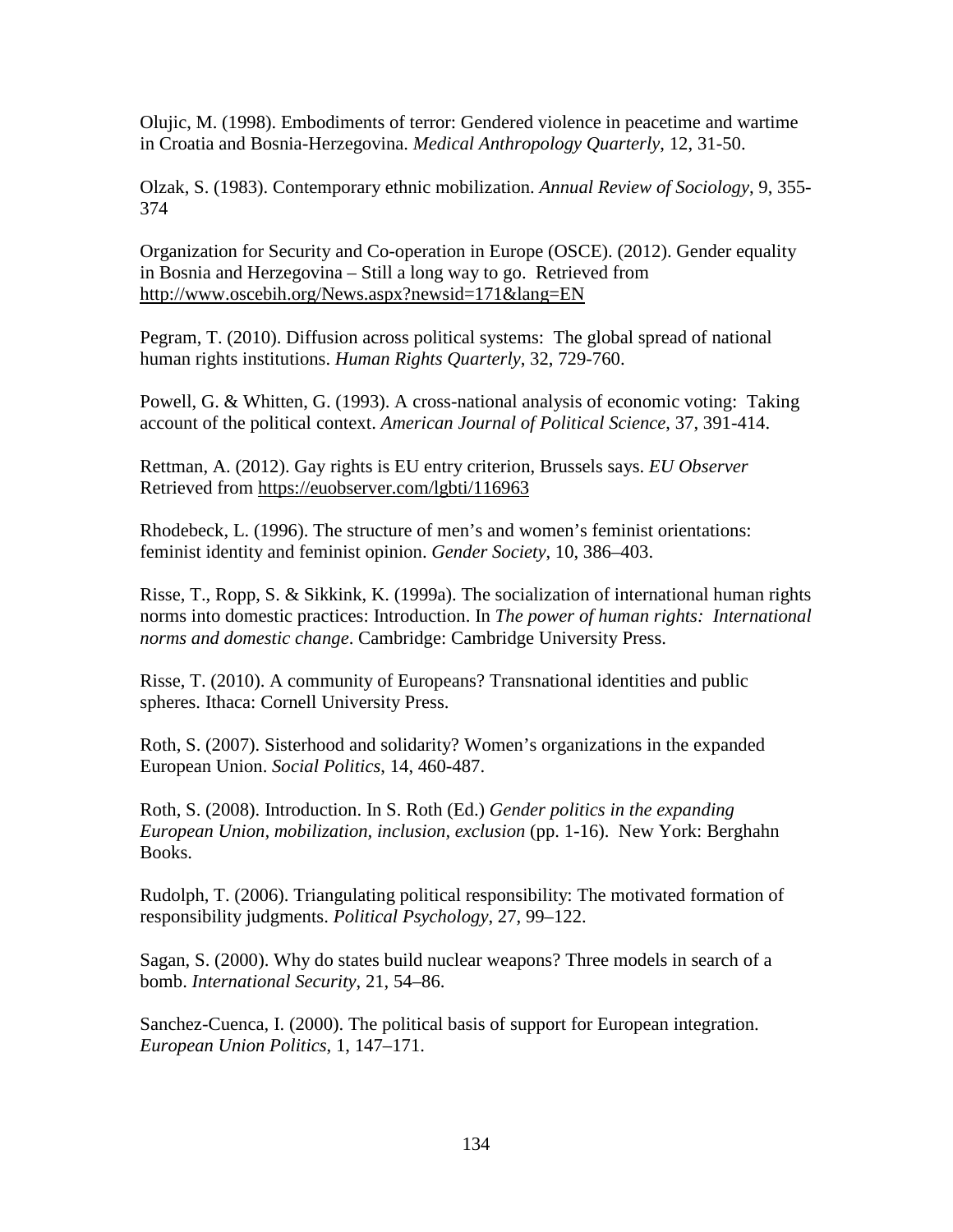Sapiro, V. & Conover, P. (2001). Gender equality in the public mind. *Women and Politics*, 22, 1–36.

Schattschneider, E. (1960). *The semisovereign people*. Hindsdale, IL: Holt, Rinehart and Winston.

Schimmelfennig, F. & Sedelmeier, U. (2005). Introduction: Conceptualizing Europeanization of Central and Eastern Europe. In F. Schimmelfennig & U. Sedelmeier (Ed.) *The Europeanization of Central and Eastern Europe*. Ithaca: Cornell University Press.

Schmitt, H. (2005). The European Parliament elections of June 2004: Still second-order? *West European Politics*, 28, 650-679.

Schwellnus, G. (2005). The adoption of nondiscriminatory and minority protection rules in Romania, Hungary, and Poland. In *The Europeanization of Central and Eastern Europe*. Ithaca: Cornell University Press.

Sears, D. & Huddy, L. (1986). Social identities and political disunity among women. ANES Pilot Study No. nes002258.

Slothuus, R. (2010). When can political parties lead public opinion. *Political Communication*, 27, 158–177

Smith, A. (2006). The unique position of national human rights institutions: A mixed blessing? *Human Rights Quarterly*, 28, 904-946.

Subotić, J. (2009). The paradox of international justice compliance. *The International Journal of Transitional Justice*, 3, 362-383.

Sulfaro, V. (2007). Affective evaluations of first ladies: a comparison of Hillary Clinton and Laura Bush. *Presidential Studies Quarterly*, 37, 486–514.

Szcerbiak, A. (2001). Polish public opinion: Explaining declining dupport for EU membership. *Journal of Common Market Studies*, 39, 105–122.

Tilley, J. & Hobolt, S. (2011). Is the government to blame? An experimental test of how partisanship shapes perceptions of performance and responsibility. *Journal of Politics*, 73, 1-15.

Tomz, M. & Weeks, J. (2013). Public opinion and the democratic peace. *American Political Science Review*, 107, 821–840.

Tucker, J., Pacek, A., & Berinsky, A. (2002). Transnational winners and losers: Attitudes toward EU membership in post-Communist countries. *American Journal of Political Science*, 46, 557-571.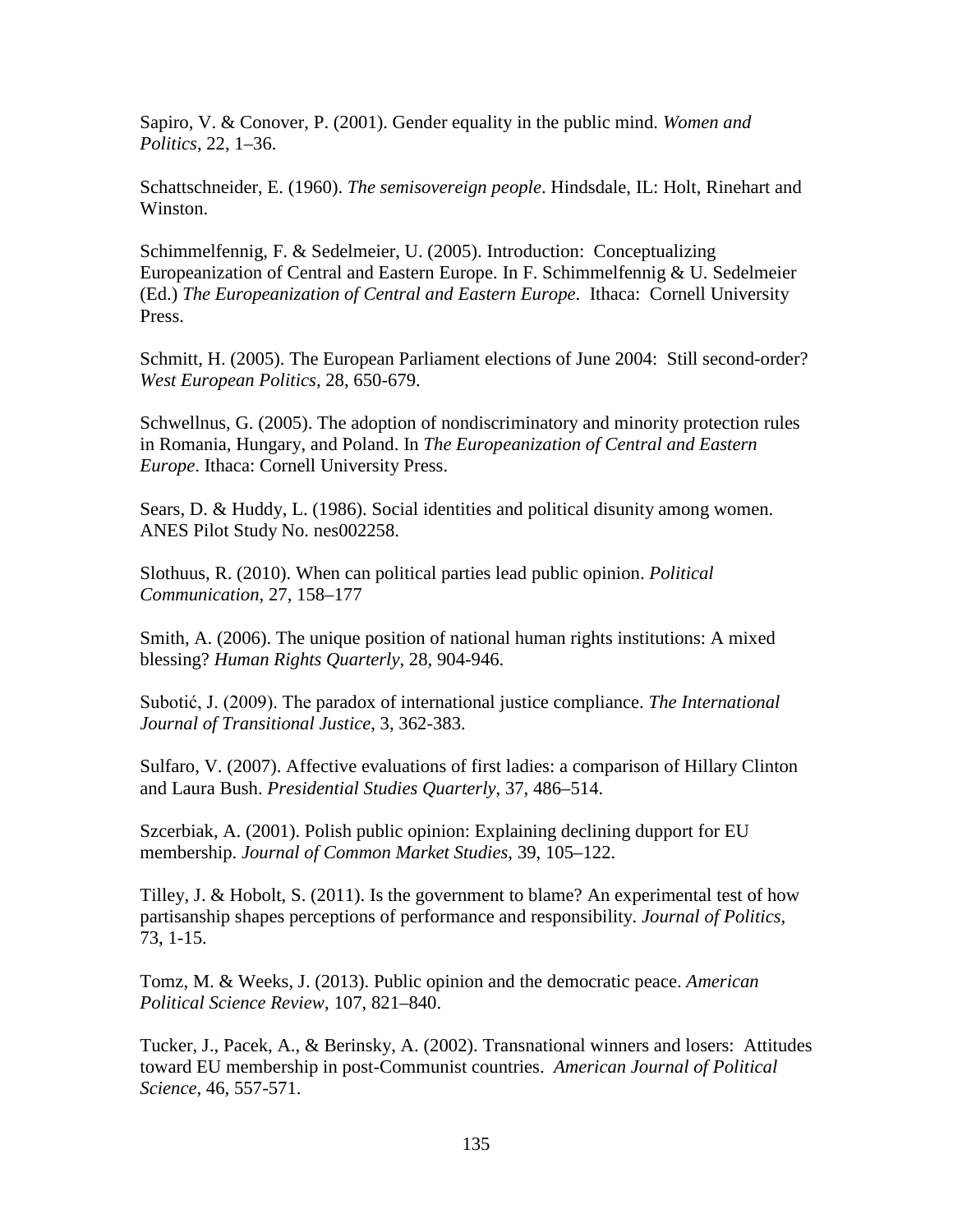Vachudova, M. (2005). *Europe undivided: Democracy, leverage and integration after Communism*. New York: Oxford University Press.

Van Leeuwen, J., Boyle, S., Salomonsen-Sautel, S. Baker, D., Garcia, J., Hoffman, A., & Hopfer, C. (2006). Lesbian, gay, and bisexual homeless youth: An eight-city public health perspective. *Child Welfare*, 85, 151-170

Weber, T. (2011). Exit, voice, and cyclicality: A micrologic of midterm effects in European Parliament elections. *American Journal of Political Science*, 55, 906-921

Weldon, L. (2006). Inclusion, solidarity, and social movements: The global movement against gender violence. *Perspectives on Politics*, 4, 55–46

Weldon, L. (2011). Perspectives against Interests: Sketch of a feminist political theory of 'women'. *Politics and Gender*, 7, 441-446.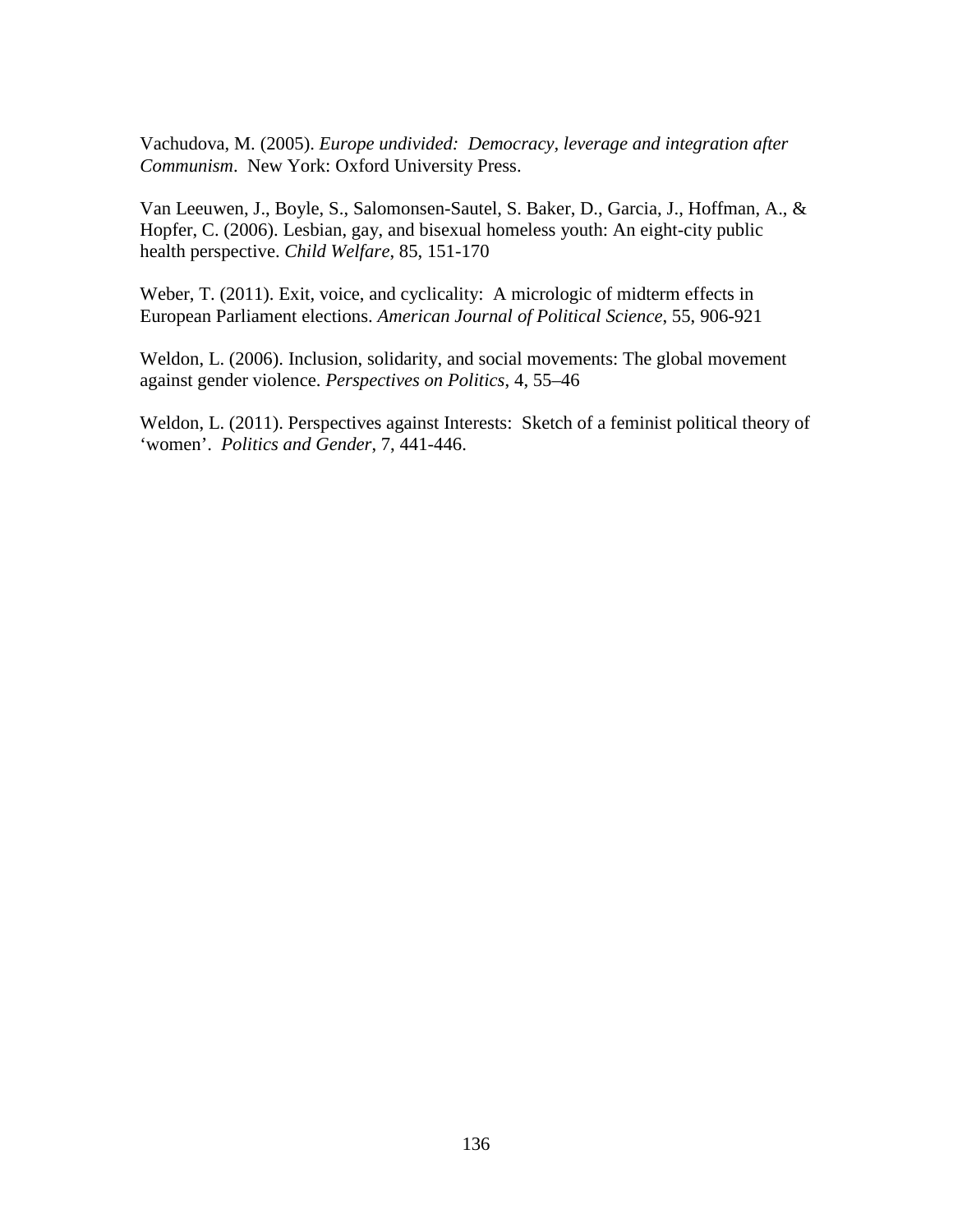# APPENDIX A – WORDING FROM THE SURVEY, CHAPTER TWO

- In your opinion, how likely is it that European Union membership has a positive economic impact on many Bosnians? (Very likely, Somewhat likely, Somewhat unlikely, or Very unlikely/ DK)
- We would like to ask whether you strongly agree, agree, disagree, or strongly disagree with the following opinions.
- Men should receive higher pay than women for the same job. (Strongly agree, agree, disagree, strongly disagree/ DK)

### **Four Experimental Groups:**

We would now like to provide you with a few brief media statements about a recent public debate. We will ask you a few questions about your evaluations of the debate's effectiveness in addressing various public sentiments after you have finished listening to the statements.

### Group 1: EU Membership Certainty, European Union Emphasis

At a recent public debate, civil society groups discussed gender equality policies for the state and EU. **An EU official told participants that Bosnia will become a member of the European Union,** *and meeting the EU's gender equality standards will make Bosnia more suitable for membership***.** In the debate, the groups proposed that the state train more labor inspectors who can help enforce equal pay for equal work between women and men.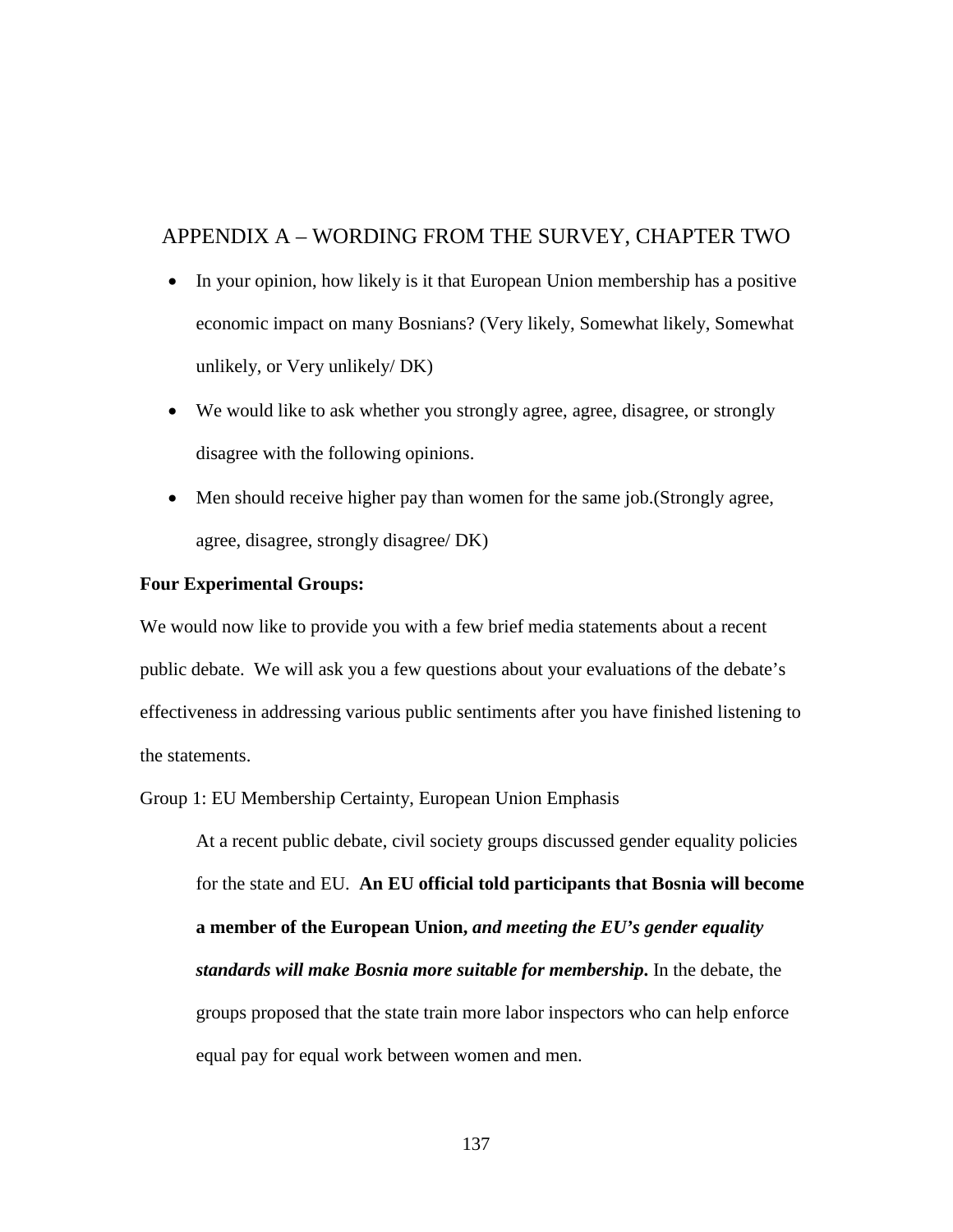Group 2: EU Membership Certainty, No European Union Emphasis

At a recent public debate, civil society groups discussed gender equality policies for the state and EU. **An EU official told participants that Bosnia will become a member of the European Union.** In the debate, the groups proposed that the state train more labor inspectors who can help enforce equal pay for equal work between women and men.

Group 3: No EU Membership Certainty, European Union Emphasis

At a recent public debate, civil society groups discussed gender equality policies for the state and EU. **An EU official told participants that Bosnia won't become a European Union member until it complies with membership criteria,** *and meeting the EU's gender equality standards will make Bosnia more suitable for membership***.** In the debate, the groups proposed that the state train more labor inspectors who can help enforce equal pay for equal work between women and men.

Group 4: No EU Membership Certainty, No European Union Emphasis At a recent public debate, civil society groups discussed gender equality policies for the state and EU. **An EU official told participants that Bosnia won't become a European Union member until it complies with membership criteria.** In the debate, the groups proposed that the state train more labor inspectors who can help enforce equal pay for equal work between women and men.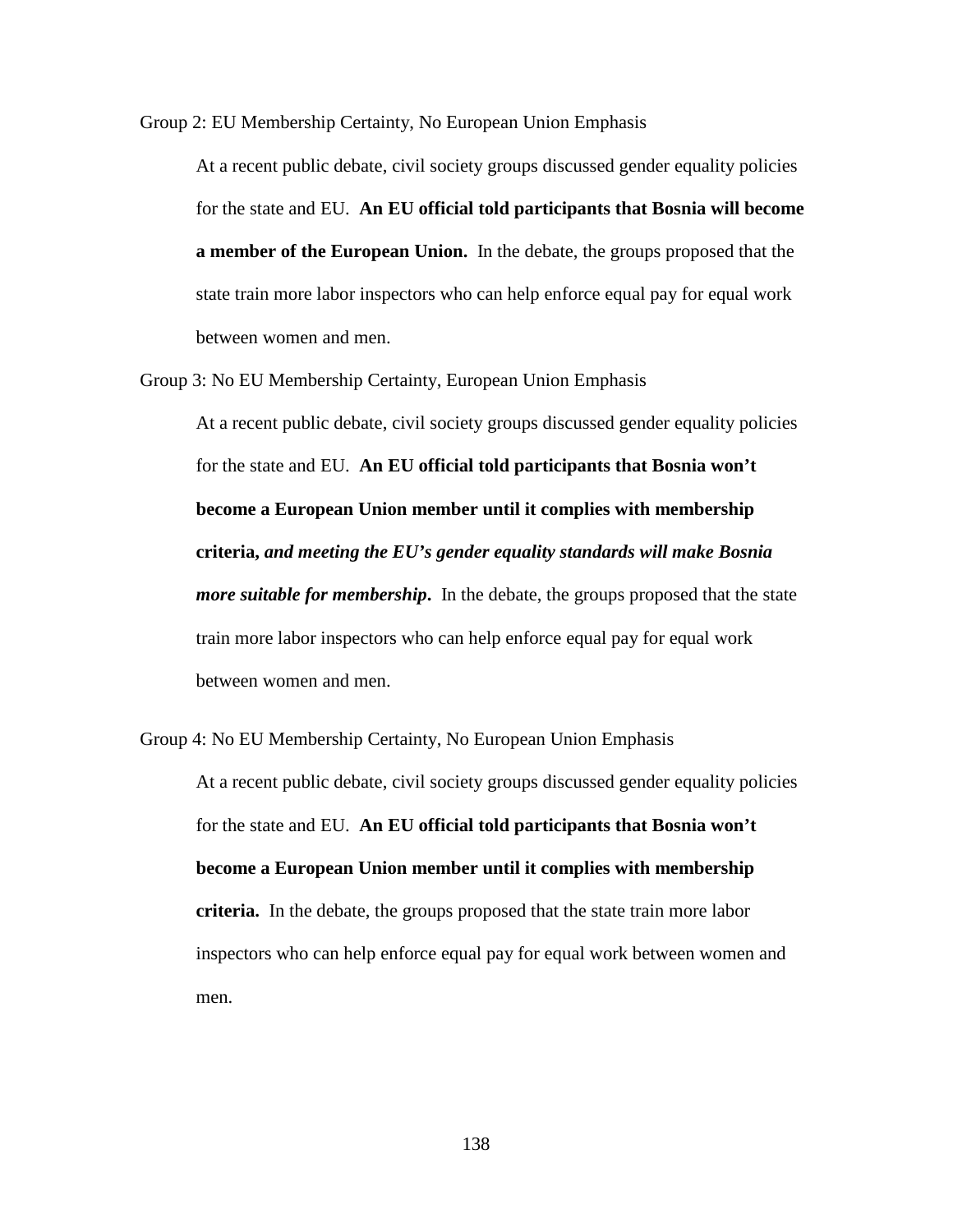### **Section 5: Dependent Variable Measures**

- How do you feel about the proposal crafted by civil society groups about equal pay between women and men? Strongly support the proposal/ Support the proposal/Neither support or oppose/Oppose the proposal/Strongly oppose the proposal about equal pay
- Suppose you were asked to vote for a party approving of the proposal about equal pay: how much more likely would you be to vote for the party: Much more likely than I normally would be/Somewhat more likely than I normally would be/Neither more or less likely than I normally would be/Somewhat less likely than I normally would be/Much less likely than I normally would be
- How willing would you say you are to pay more taxes in order to pay for the inspectorates discussed in the proposal? Very Willing, Willing to Some Extent, Neither willing or not willing, Not willing, Very Unwilling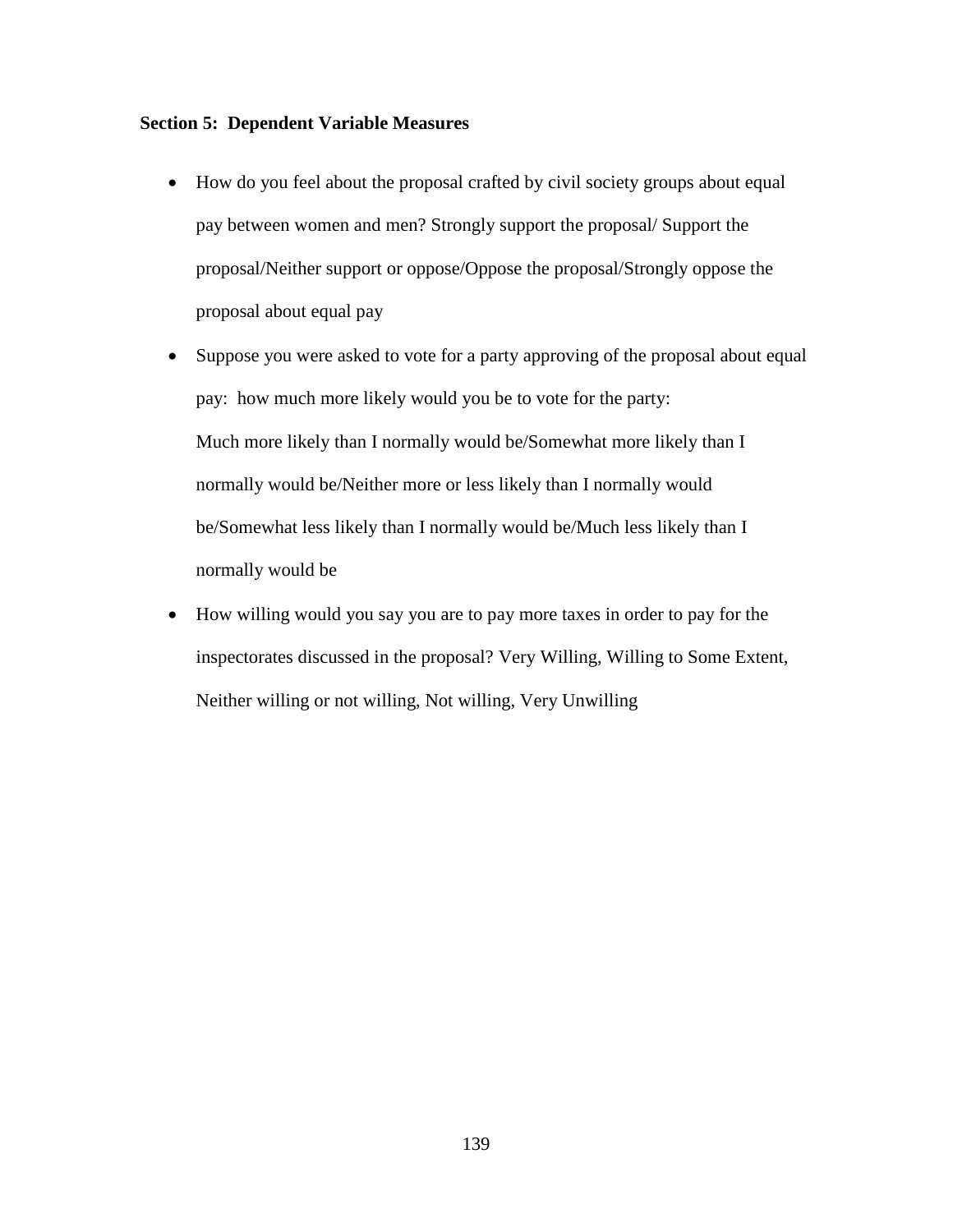# APPENDIX B – WORDING FROM THE SURVEY, CHAPTER THREE

If a referendum on European Union membership for Bosnia and Herzegovina was held tomorrow, would you vote for membership, or would you vote for this country to remain more independent? (EU membership, Remain independent)

# **Women's rights**

# *Stage 1, Group 1*

Next, we would like to ask you about equal pay between women and men.

**Promoting equal pay between women and men is a requirement for joining the European Union.**

On a zero to ten scale where:

- "0" represents the belief that men's higher pay than women should become even higher,
- "5" represents the belief that pay should stay the way it is now, and
- "10" represents the belief that women and men should have completely equal pay throughout society,

Where would you place yourself?

### *Stage 1, Group 2*

Next, we would like to ask you about equal pay between women and men.

On a zero to ten scale where: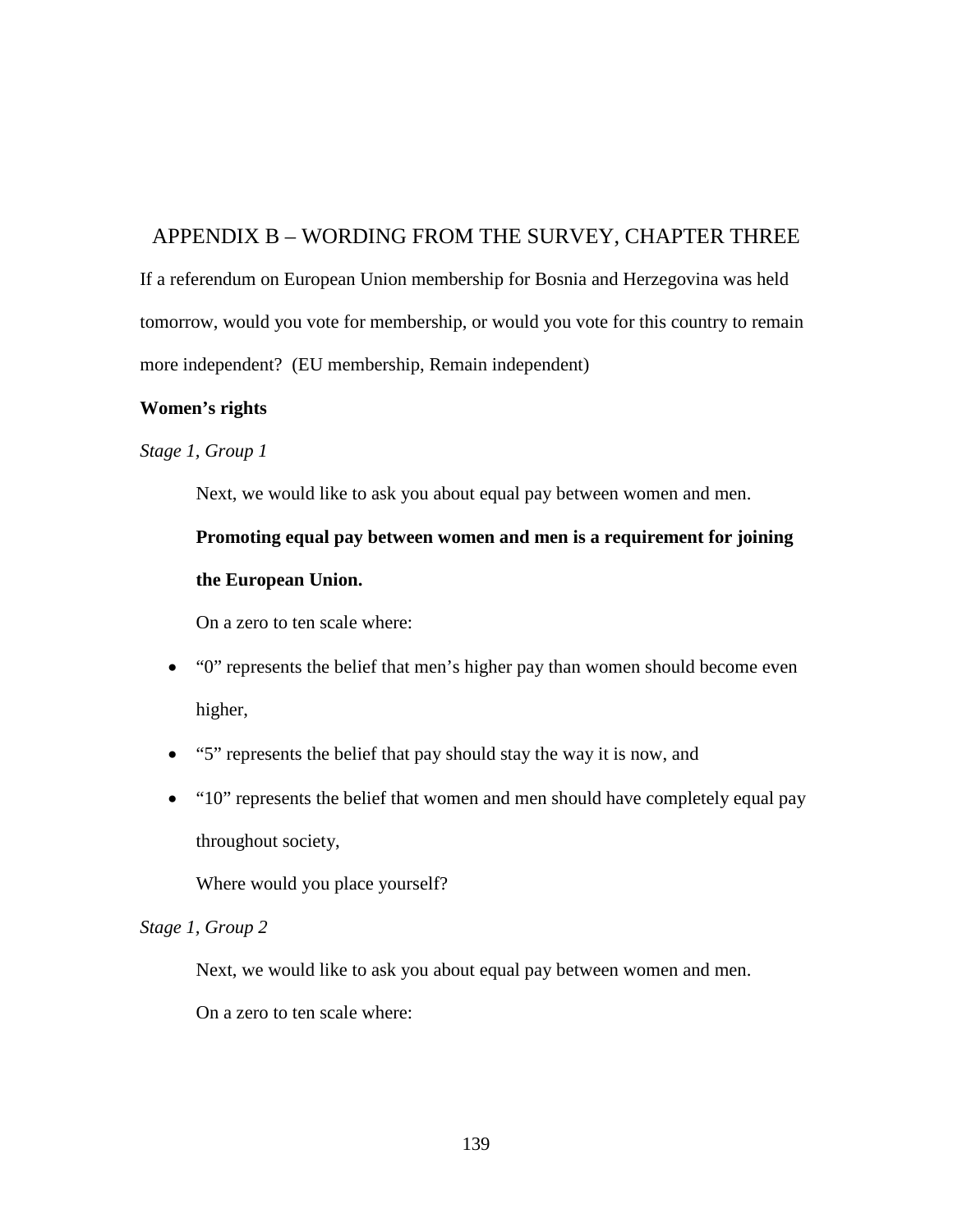- "0" represents the belief that men's higher pay than women should become even higher,
- "5" represents the belief that pay should stay the way it is now, and
- "10" represents the belief that women and men should have completely equal pay throughout society,

Where would you place yourself?

*Stage 2, Group 1* 

# **Experts say that the inequality in pay between women and men is**

### **considerably worse in Bosnia in comparison to other European countries.**

How responsible are the entity governments for equal pay between women and men? Please indicate your views using any number on a scale from 0 to 10, where 0 means "no responsibility" and 10 means "full responsibility"

"0" No Responsibility – "10" Full Responsibility

### *Stage 2, Group 2*

How responsible are the entity governments of Bosnia and Herzegovina for equal pay between women and men? Please indicate your views using any number on a scale from 0 to 10, where 0 means "no responsibility" and 10 means "full responsibility"

"0" No Responsibility – "10" Full Responsibility

Suppose that you learned that a political party wanted to train and pay enough labor inspectors to ensure that women and men received equal pay throughout society. How much more likely or unlikely would you be to vote for that political party? Please indicate your views using any number on a scale from 0 to 10,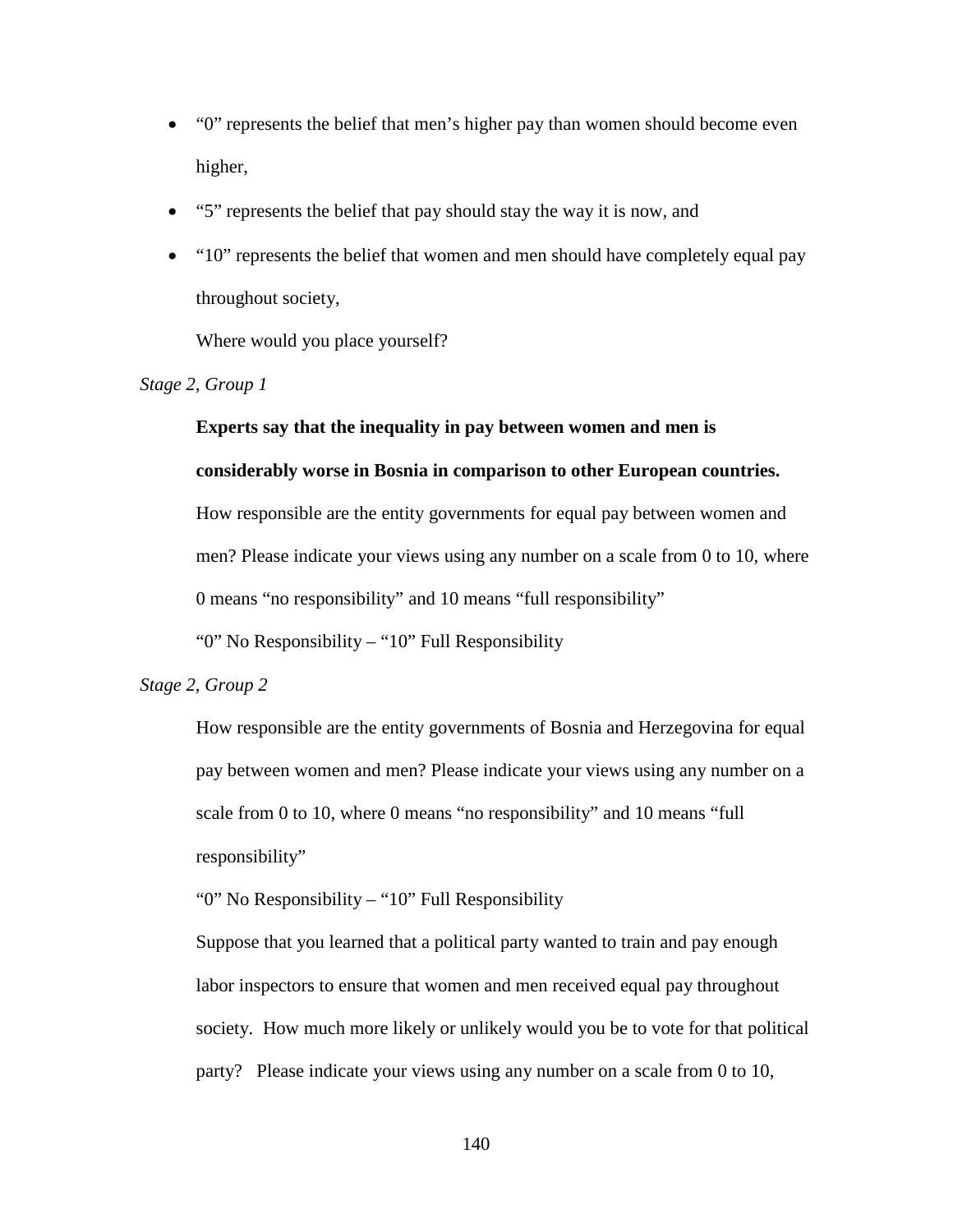where 0 means "Much less likely", 5 means "Neither less or more likely", and 10 means "Much more likely".

Suppose that you learned that a political party wanted to give control of equal pay policies to the European Union. How much more likely or unlikely would you be to vote for that political party? Please indicate your views using any number on a scale from 0 to 10, where 0 means "Much less likely", 5 means "Neither less or more likely", and 10 means "Much more likely".

Suppose a women's rights activist asked you to email or call politicians, and ask the politicians to support equal pay between women and men. How much more likely or unlikely would you be to contact politicians in order to discuss women's rights? Please indicate your views using any number on a scale from 0 to 10, where 0 means "Much less likely", 5 means "Neither less or more likely", and 10 means "Much more likely".

### **Gay rights**

### *Stage 1, Group 1*

Next, we would like to ask you about the treatment of gay people in the workplace. **Promoting the equal treatment of gay people in the workplace is a requirement for joining the European Union.** 

On a zero to ten scale where:

- "0" represents the belief that it should be easier for employers to fire gay people because of their sexual identity,
- "5" represents the belief that the treatment of gay people should stay the same, and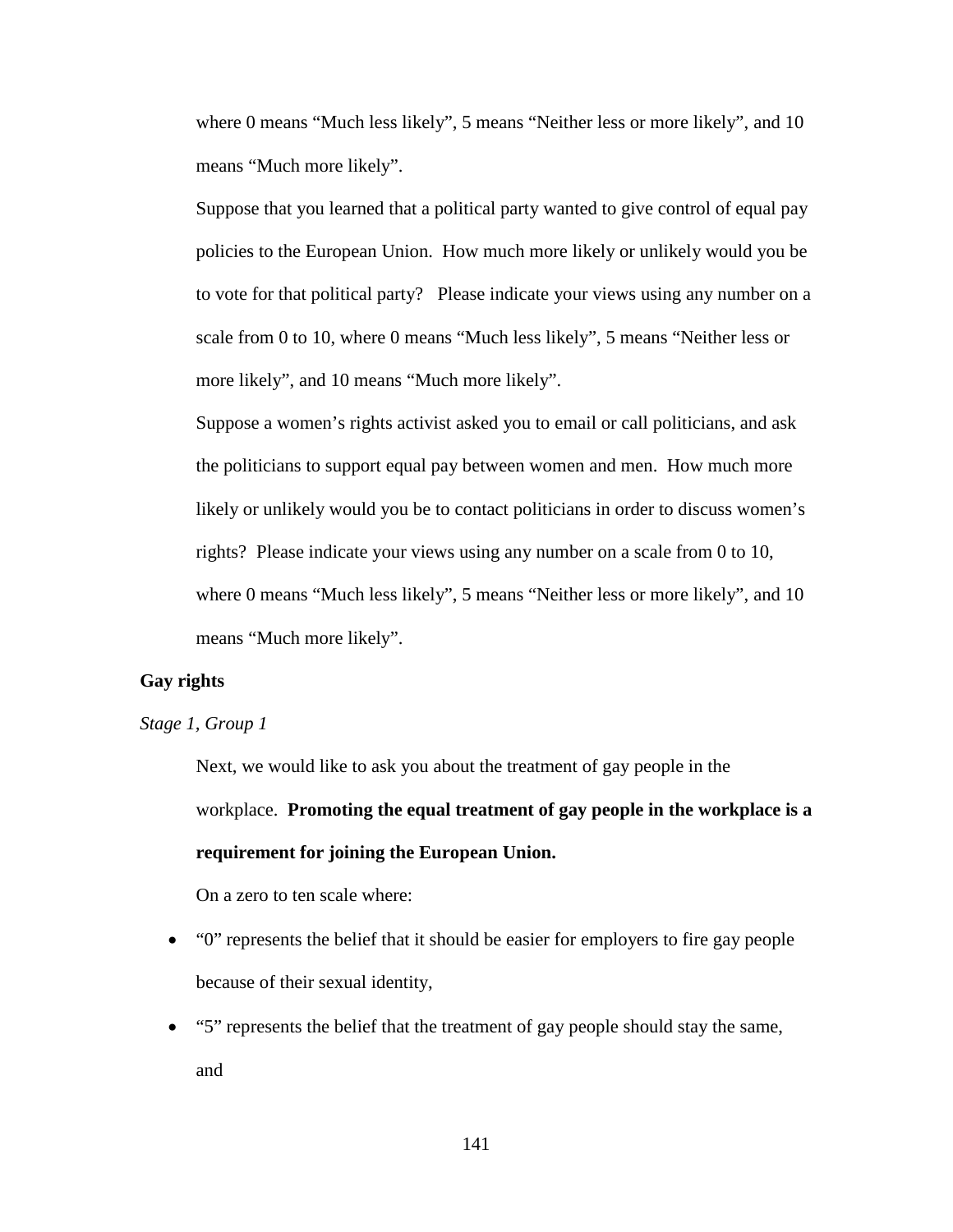• "10" represents the belief that employers should never be allowed to fire gay people because of their sexual identity,

Where would you place yourself?

### *Stage 1, Group 2*

Next, we would like to ask you about the treatment of gay people in the workplace.

On a zero to ten scale where:

- "0" represents the belief that it should be easier for employers to fire gay people because of their sexual identity,
- "5" represents the belief that the treatment of gay people should stay the same, and
- "10" represents the belief that employers should never be allowed to fire gay people because of their sexual identity,

Where would you place yourself?

### *Stage 2, Group 1*

**Experts say the treatment of gay people is considerably worse in Bosnia in comparison to other European countries.** How responsible are the entity governments for the treatment of gay people? Please indicate your views using any number on a scale from 0 to 10, where 0 means "no responsibility" and 10 means "full responsibility"

"0" No Responsibility – "10" Full Responsibility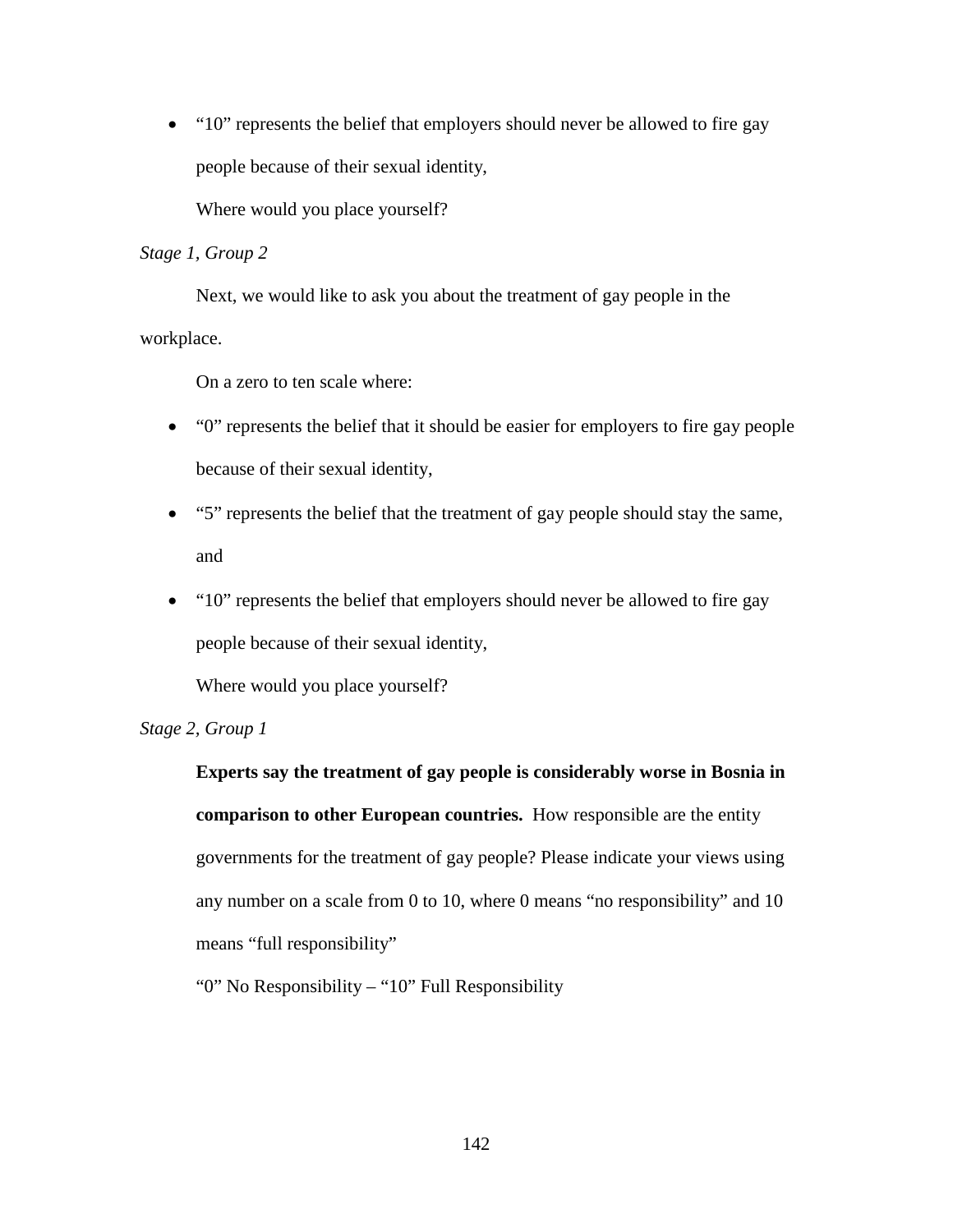How responsible are the entity governments for the treatment of gay people? Please indicate your views using any number on a scale from 0 to 10, where 0 means "no responsibility" and 10 means "full responsibility"

"0" No Responsibility – "10" Full Responsibility

Suppose that you learned that a political party wanted to train and pay enough labor inspectors to ensure that gay people would never be fired due to their sexual identity. How much more likely or unlikely would you be to vote for that political party? Please indicate your views using any number on a scale from 0 to 10, where 0 means "Much less likely", 5 means "Neither less or more likely", and 10 means "Much more likely".

Suppose that you learned that a political party wanted to give control of gay rights policies to the European Union. How much more likely or unlikely would you be to vote for that political party? Please indicate your views using any number on a scale from 0 to 10, where 0 means "Much less likely", 5 means "Neither less or more likely", and 10 means "Much more likely".

Suppose a gay rights activist asked you to email or call politicians, and ask the politicians to support equal treatment for gay people in the workplace. How much more likely or unlikely would you be to contact politicians in order to discuss gay rights? Please indicate your views using any number on a scale from 0 to 10, where 0 means "Much less likely", 5 means "Neither less or more likely", and 10 means "Much more likely".

143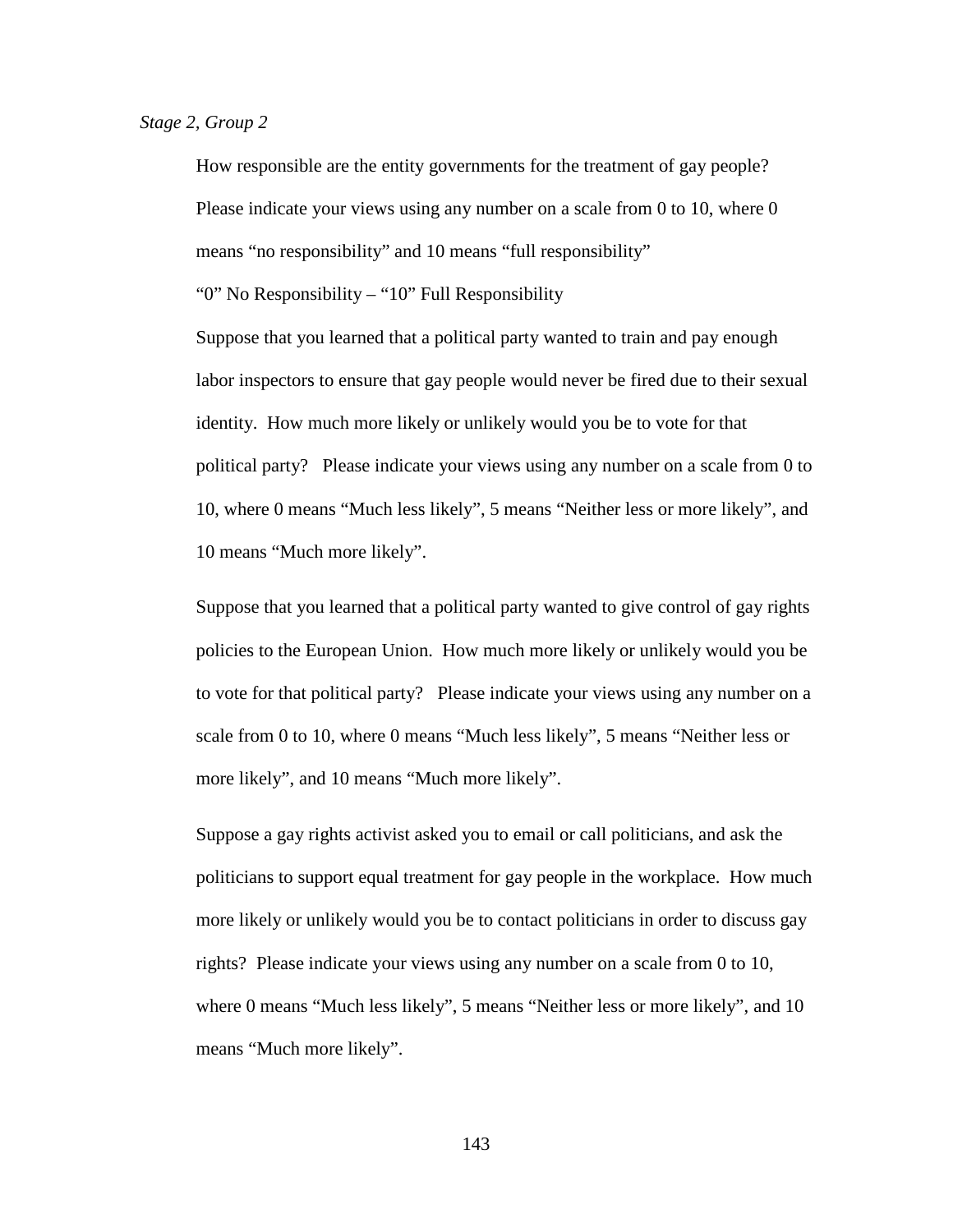# APPENDIX C – ADDITIONAL ANALYSIS FOR CHAPTER FOUR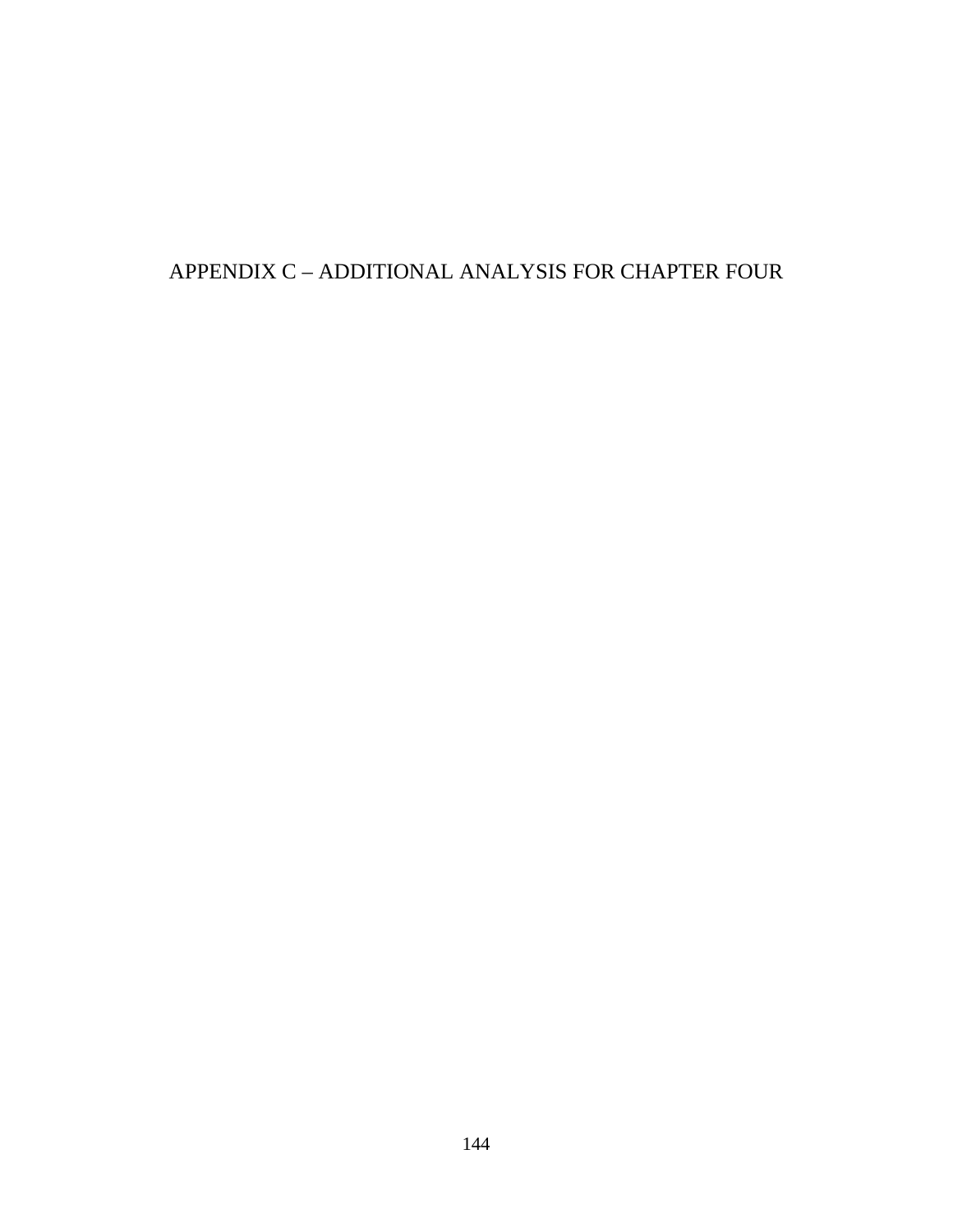| Table C.1: Effects on one's likelihood to vote for a party that wants to give control of rights to the EU. Tobit Models |                       |          |          |          |           |                |
|-------------------------------------------------------------------------------------------------------------------------|-----------------------|----------|----------|----------|-----------|----------------|
|                                                                                                                         | Effects on gay rights |          |          |          |           | Effects on     |
|                                                                                                                         |                       |          |          | FBiH     | <b>RS</b> | women's rights |
| Feeling close to gay people                                                                                             | $0.4***$              | $0.2***$ | $0.2***$ | $0.3***$ | $0.2*$    | $-0.01$        |
|                                                                                                                         | (0.07)                | (0.08)   | (0.08)   | (0.1)    | (0.1)     | (0.06)         |
| Trust in the EU                                                                                                         |                       | 0.04     | $-0.02$  | 0.03     | 0.1       | $0.1***$       |
|                                                                                                                         |                       | (0.05)   | (0.07)   | (0.07)   | (0.07)    | (0.04)         |
| Feeling close to gay people <sup>*</sup> Trust in the                                                                   |                       |          | 0.008    |          |           |                |
| EU                                                                                                                      |                       |          | (0.007)  |          |           |                |
| Ideology (Right-Left)                                                                                                   |                       | 0.04     | 0.03     | 0.04     | 0.04      | $0.07*$        |
|                                                                                                                         |                       | (0.05)   | (0.05)   | (0.06)   | (0.08)    | (0.04)         |
| Dissatisfaction with the government                                                                                     |                       | $-0.04$  | $-0.05$  | $-0.01$  | $-0.05$   | 0.02           |
|                                                                                                                         |                       | (0.05)   | (0.05)   | (0.07)   | (0.08)    | (0.04)         |
| Political knowledge                                                                                                     |                       | $-0.12$  | $-0.13$  | $-0.1$   | 0.02      | $-0.05$        |
|                                                                                                                         |                       | (0.08)   | (0.08)   | (0.1)    | (0.2)     | (0.07)         |
| The treatment of gay people is important                                                                                |                       | $0.3***$ | $0.3***$ | $0.3***$ | $0.3***$  | 0.01           |
|                                                                                                                         |                       | (0.06)   | (0.05)   | (0.07)   | (0.08)    | (0.04)         |
| Constant                                                                                                                | $1.6***$              | $1.5***$ | $1.6***$ | $1.1***$ | $1.2***$  | $5.3***$       |
|                                                                                                                         | (0.2)                 | (0.5)    | (0.5)    | (0.7)    | (0.9)     | (0.4)          |
| Survey responses                                                                                                        | 872                   | 732      | 729      | 438      | 294       | 742            |
| Pseudo $R^2$                                                                                                            | 0.01                  | 0.03     | 0.03     | 0.03     | 0.04      | 0.004          |

Dependent variable for the gay rights models: 0 (Much less likely to vote for pro-EU control party) – 10 (Much more likely to vote for pro-EU control party). Dependent variable of the women's rights model: 0 (Much less likely to vote for pro-EU control party) – 10 (Much more likely to vote for pro-EU control party). Feeling close to gay people: 0 (No feelings of closeness – 10 (Feeling extremely close). Dissatisfaction with the government: 0 (Very satisfied) – 10 (Very dissatisfied). Ideology: -10 (Very conservative) – 10 (Very socialist). Trust in the EU: 0 (Don't trust at all) – 10 (Yes, definitely trust). Political knowledge: 0 political questions correct – 7 political questions correct. Importance of the treatment of gay people: 0 (Not important at all) – 10 (Very important). FBiH and RS models represents respondents in the Federation of Bosnia and Herzegovina and the Republika Srpska, respectively. Robust standard errors in parentheses. Results estimated using Tobit models. Data source: July 2015 survey of Bosnia and Herzegovina. \*\*\* p<0.01, \*\* p<0.05, \* p<0.1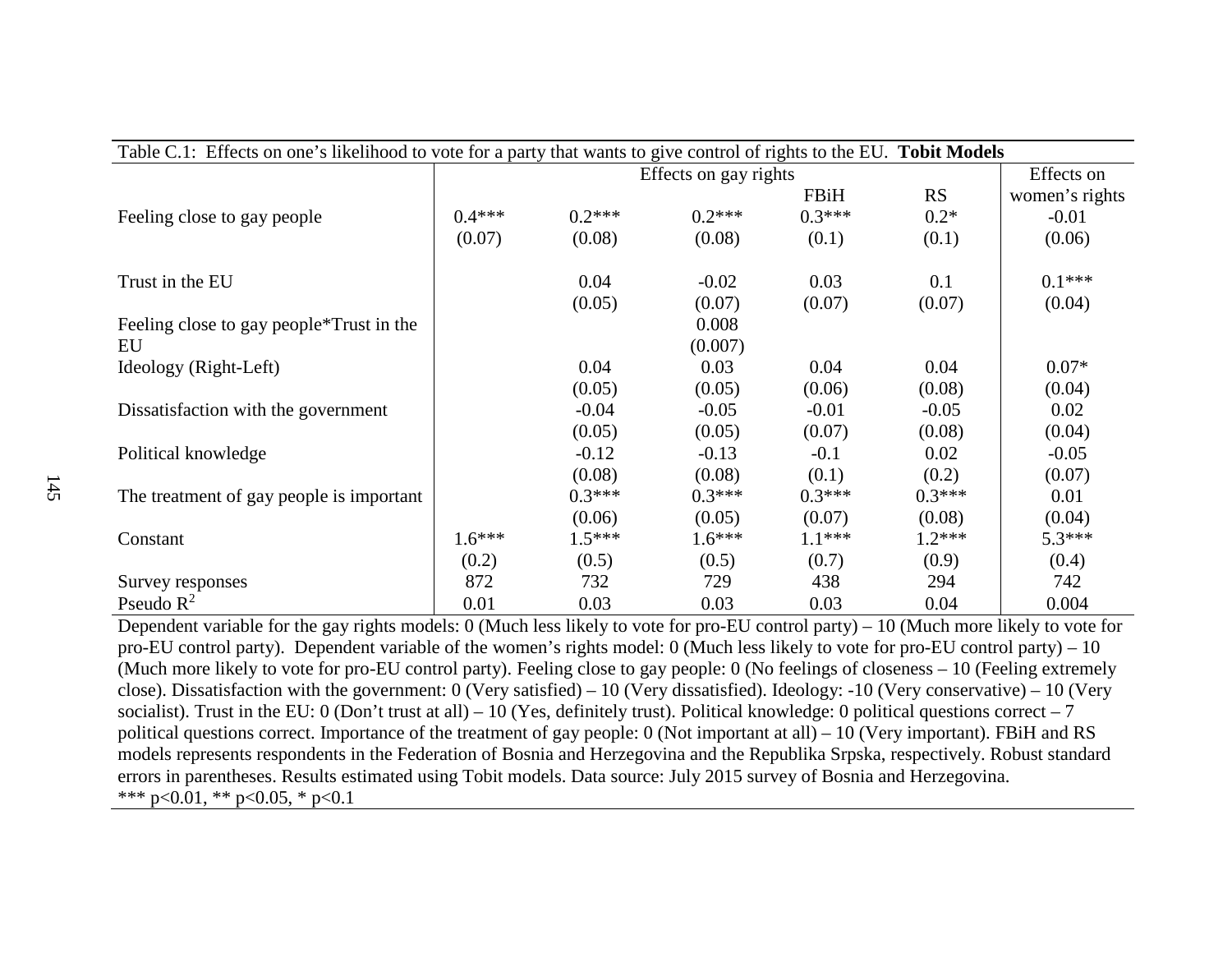| Table C.2: Effects on one's likelihood to vote for a party that wants to address rights effectively. Tobit Models |                       |          |           |          |            |                |
|-------------------------------------------------------------------------------------------------------------------|-----------------------|----------|-----------|----------|------------|----------------|
|                                                                                                                   | Effects on gay rights |          |           |          | Effects on |                |
|                                                                                                                   |                       |          |           | FBiH     | <b>RS</b>  | women's rights |
| Feeling close to gay people                                                                                       | $0.5***$              | $0.3***$ | $0.26***$ | $0.2**$  | $0.4***$   | 0.0002         |
|                                                                                                                   | (0.08)                | (0.09)   | (0.09)    | (0.08)   | (0.1)      | (0.07)         |
| Dissatisfaction with the government                                                                               |                       | $-0.03$  | $-0.17**$ | 0.05     | $-0.09$    | $0.1***$       |
|                                                                                                                   |                       | (0.06)   | (0.08)    | (0.05)   | (0.08)     | (0.04)         |
| Feeling close to gay                                                                                              |                       |          | $0.02**$  |          |            |                |
| people*Dissatifaction with gov.                                                                                   |                       |          | (0.007)   |          |            |                |
| Ideology (Right-Left)                                                                                             |                       | $0.13**$ | 0.1       | 0.07     | $0.19**$   | 0.05           |
|                                                                                                                   |                       | (0.06)   | (0.04)    | (0.08)   | (0.09)     | (0.04)         |
| Trust in the EU                                                                                                   |                       | 0.05     | 0.05      | 0.02     | 0.06       | $0.08*$        |
|                                                                                                                   |                       | (0.05)   | (0.05)    | (0.08)   | (0.07)     | (0.04)         |
| Political knowledge                                                                                               |                       | $-0.12$  | $-0.15$   | $-0.16$  | $-0.03$    | 0.0003         |
|                                                                                                                   |                       | (0.09)   | (0.1)     | (0.1)    | (0.2)      | (0.08)         |
| The treatment of gay people is                                                                                    |                       | $0.3***$ | $0.3***$  | $0.4***$ | $0.3***$   | 0.03           |
| important                                                                                                         |                       | (0.06)   | (0.06)    | (0.8)    | (0.08)     | (0.04)         |
| Constant                                                                                                          | $1.0***$              | $0.6***$ | $0.8***$  | $0.4***$ | $0.8***$   | $4.1***$       |
|                                                                                                                   | (0.1)                 | (0.6)    | (0.6)     | (0.8)    | (1)        | (0.5)          |
| Survey responses                                                                                                  | 877                   | 731      | 728       | 435      | 296        | 744            |
| $\mathbb{R}^2$                                                                                                    | 0.01                  | 0.03     | 0.03      | 0.02     | 0.05       | 0.005          |

Dependent variable for the gay rights models: 0 (Much less likely to vote for pro-gay rights party) – 10 (Much more likely to vote for pro-women's rights party). Dependent variable of the women's rights model: 0 (Much less likely to vote for pro-EU control party) – 10 (Much more likely to vote for pro-EU control party).Feeling close to gay people: 0 (No feelings of closeness – 10 (Feeling extremely close). Dissatisfaction with the government: 0 (Very satisfied) – 10 (Very dissatisfied). Ideology: -10 (Very conservative) – 10 (Very socialist). Trust in the EU: 0 (Don't trust at all) – 10 (Yes, definitely trust). Political knowledge: 0 political questions correct – 7 political questions correct. Importance of the treatment of gay people: 0 (Not important at all) – 10 (Very important). FBiH and RS models represents respondents in the Federation of Bosnia and Herzegovina and the Republika Srpska, respectively. Robust standard errors in parentheses. Results estimated using Tobit models. \*\*\*  $p<0.01$ , \*\*  $p<0.05$ , \*  $p<0.1$